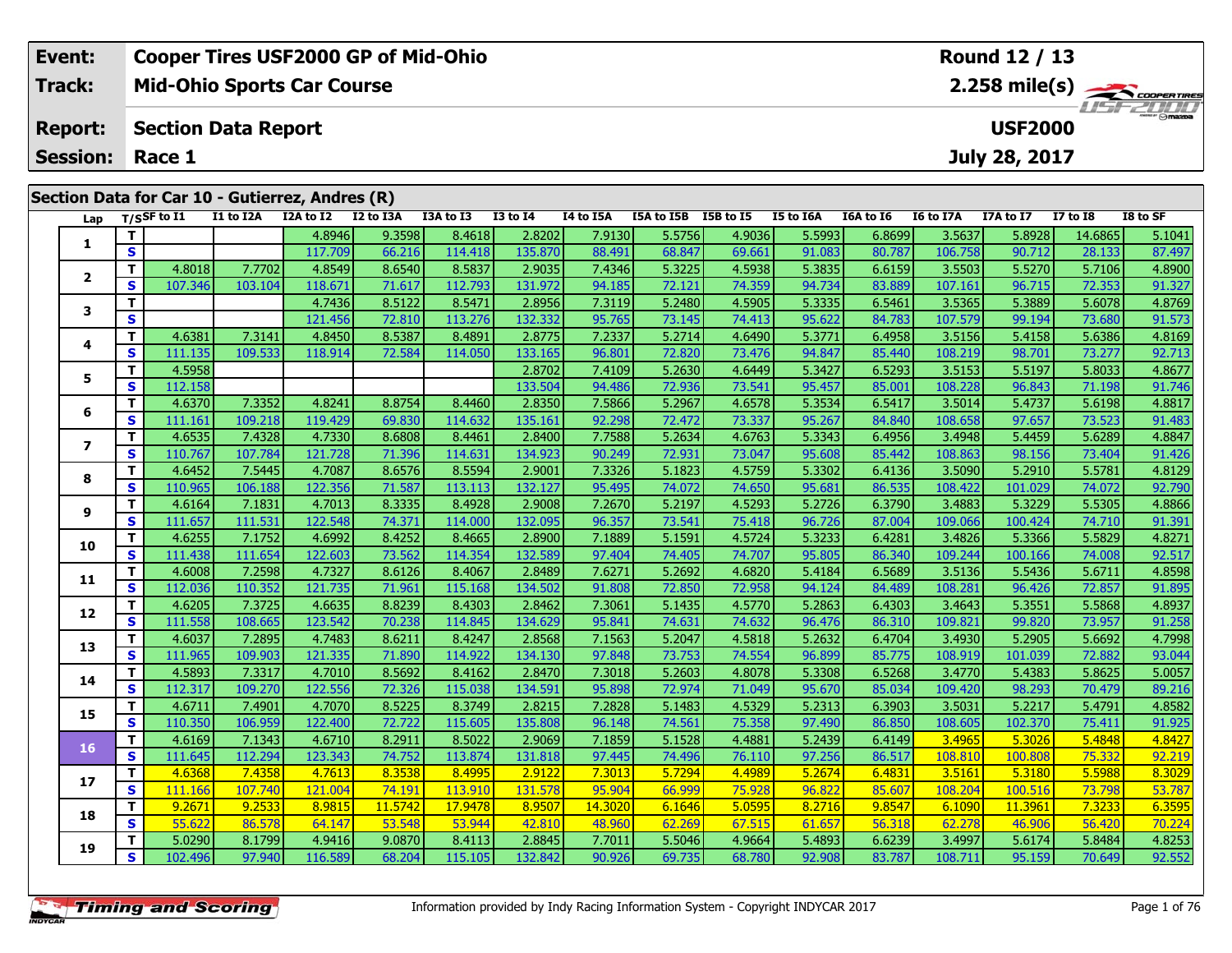| Event:          | <b>Cooper Tires USF2000 GP of Mid-Ohio</b>      | Round 12 / 13                                                 |
|-----------------|-------------------------------------------------|---------------------------------------------------------------|
| <b>Track:</b>   | <b>Mid-Ohio Sports Car Course</b>               | $2.258$ mile(s) $\overbrace{\hspace{2.5cm}}^{1}$ coores Tires |
| <b>Report:</b>  | Section Data Report                             | <b>HSFZUID</b><br><b>USF2000</b>                              |
| <b>Session:</b> | Race 1                                          | July 28, 2017                                                 |
|                 | Section Data for Car 10 - Gutierrez, Andres (R) |                                                               |

## **Section Data for Car 10 - Gutierrez, Andres (R)**

| Lap            |                         | $T/SI1$ to $I2$ | $I2$ to $I3$   | $I4$ to $I5$         | I5 to I6 | $16 \text{ to } 17$ Lap                              |          | PO to SF         |
|----------------|-------------------------|-----------------|----------------|----------------------|----------|------------------------------------------------------|----------|------------------|
| $\mathbf{1}$   | T.                      |                 | 17.8216        | 18.3922              | 12.4692  | 9.4565                                               |          | 98.9465 139.2942 |
|                | S                       |                 |                | 89.103 77.516 85.410 |          | 96.759                                               | 82.153   | 54.660           |
| $\overline{2}$ | T.                      | 12.6251         | 17.2377        | 17.3509              | 11.9994  | 9.0773                                               | 86.5963  |                  |
|                | $\mathbf{s}$            | 109.090         | 92.121         | 82.168               | 88.754   | 100.801                                              | 93.870   |                  |
| 3              | $\overline{\mathsf{r}}$ |                 | 17.0593        | 17.1504              | 11.8796  | 8.9254                                               | 85.1158  |                  |
|                | $\overline{\mathbf{s}}$ |                 | 93.084         | 83.128               | 89.649   | 102.516                                              | 95.503   |                  |
| 4              | $\overline{\mathsf{r}}$ | 12.1591         | 17.0278        | 17.1541              | 11.8729  | 8.9314                                               | 85.1164  |                  |
|                | $\mathbf{s}$            | 113.271         | 93.257         | 83.110               | 89.700   | 102.448                                              | 95.502   |                  |
| 5              | т                       |                 |                | 17.3188              | 11.8720  | 9.0350                                               | 85.7732  |                  |
|                | S                       |                 |                | 82.320               | 89.707   | 101.273                                              | 94.771   |                  |
|                | T.                      | 12.1593         | 17.3214        | 17.5411              | 11.8951  | 8.9751                                               | 85.8655  |                  |
| 6              | $\overline{\mathbf{s}}$ |                 | 113.269 91.676 | 81.277               | 89.533   | 101.949                                              | 94.669   |                  |
|                | $\mathbf T$             | 12.1658         | 17.1269        | 17.6985              | 11.8299  | 8.9407                                               | 85.7689  |                  |
| $\overline{ }$ | $\overline{\mathbf{s}}$ | 113.209         | 92.717         | 80.554               | 90.026   | 102.341                                              | 94.776   |                  |
|                | $\overline{\mathsf{r}}$ | 12.2532         | 17.2170        | 17.0908              | 11.7438  | 8.8000                                               | 85.0411  |                  |
| 8              | $\mathbf s$             | 112.401         | 92.232         | 83.418               | 90.686   | 103.977                                              | 95.587   |                  |
|                | $\mathbf T$             | 11.8844         | 16.8263        | 17.0160              | 11.6516  | 8.8112                                               | 84.1238  |                  |
| 9              | $\mathbf{s}$            | 115.889         | 94.373         | 83.785               | 91.404   | 103.845                                              | 96.629   |                  |
|                | $\mathbf T$             | 11.8744         | 16.8917        | 16.9204              | 11.7514  | 8.8192                                               | 84.1826  |                  |
| 10             | $\overline{\mathbf{s}}$ | 115.987         | 94.008         | 84.258               | 90.627   | 103.751                                              | 96.562   |                  |
|                | T.                      | 11.9925         | 17.0193        | 17.5783              | 11.9873  | 9.0572                                               | 85.6152  |                  |
| 11             | $\overline{\mathbf{s}}$ | 114.845         | 93.303         | 81.105               | 88.844   | 101.025                                              | 94.946   |                  |
|                | T                       | 12.0360         | 17.2542        | 17.0266              | 11.7166  | 8.8194                                               | 84.8000  |                  |
| 12             | $\overline{\mathbf{s}}$ | 114.429         | 92.033         | 83.733               | 90.897   | 103.749                                              | 95.858   |                  |
| 13             | $\overline{\mathsf{r}}$ | 12.0378         | 17.0458        | 16.9428              | 11.7336  | 8.7835                                               | 84.4730  |                  |
|                | $\mathbf{s}$            | 114.412         | 93.158         | 84.147               | 90.765   | 104.173                                              | 96.230   |                  |
| 14             | T                       | 12.0327         | 16.9854        | 17.3699              | 11.8576  | 8.9153                                               | 85.4654  |                  |
|                | $\overline{\mathbf{s}}$ | 114.461         | 93.489         | 82.078               | 89.816   | 102.633                                              | 95.112   |                  |
| 15             | $\overline{\mathsf{r}}$ | 12.1971         | 16.8974        | 16.9640              | 11.6216  | 8.7248                                               | 84.2348  |                  |
|                | $\overline{\mathbf{s}}$ | 112.918         | 93.976         | 84.042               | 91.640   | 104.873                                              | 96.502   |                  |
| 16             | т                       | 11.8053         | 16.7933        | 16.8268              | 11.6588  | $\begin{array}{ c c c }\n\hline\n&8.7991\end{array}$ | 83.7346  |                  |
|                | $\mathbf{s}$            | 116.666         | 94.559         | 84.727               | 91.347   | 103.988                                              | 97.078   |                  |
| 17             | $\mathbf T$             | 12.1971         | 16.8533        | 17.5296              | 11.7505  | $\begin{array}{ c c c }\n\hline\n&8.8341\end{array}$ | 88.6153  |                  |
|                | $\overline{\mathbf{s}}$ | 112.918         | 94.222         | 81.330               | 90.634   | 103.576                                              | 91.731   |                  |
| 18             | $\overline{\mathsf{r}}$ | 18.2348         | 29.5220        | 25.5261              | 18.1263  | 17.5051                                              | 140.8149 |                  |
|                | $\mathbf{s}$            | 75.530          | 53.789         | 55.852               | 58.754   | 52.270                                               | 57.727   |                  |
| 19             | т                       | 13.1215         | 17.4983        | 18.1721              | 12.1132  | 9.1171                                               | 88.6094  |                  |
|                | $\overline{\mathbf{s}}$ | 104.963         | 90.749         | 78.454               | 87.921   | 100.361                                              | 91.737   |                  |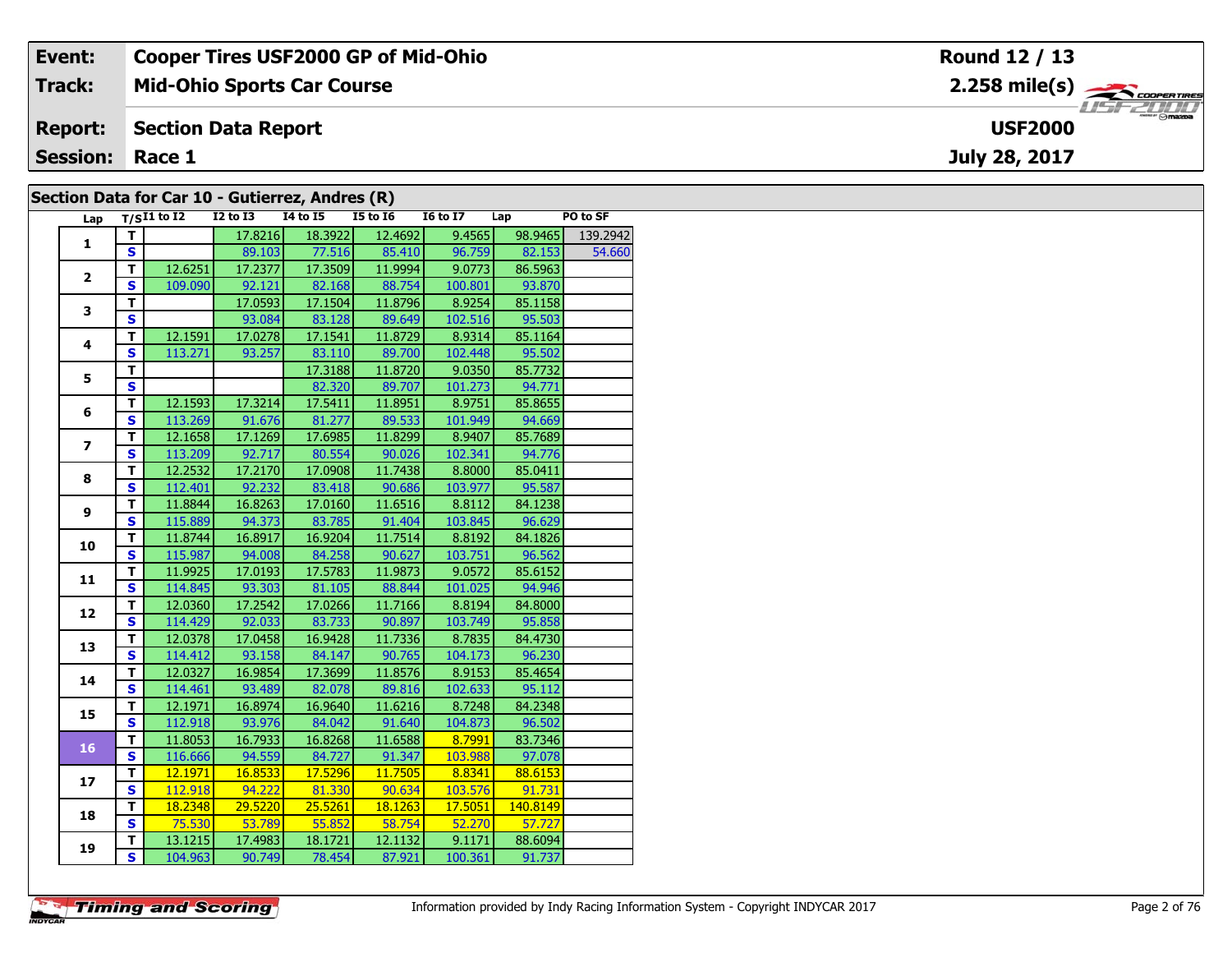| Event:          | <b>Cooper Tires USF2000 GP of Mid-Ohio</b>      | Round 12 / 13                                        |
|-----------------|-------------------------------------------------|------------------------------------------------------|
| <b>Track:</b>   | <b>Mid-Ohio Sports Car Course</b>               | $2.258$ mile(s) $\leftarrow$ $\leftarrow$ coorganges |
| <b>Report:</b>  | Section Data Report                             | <b>USF2000</b>                                       |
| <b>Session:</b> | Race 1                                          | July 28, 2017                                        |
|                 |                                                 |                                                      |
|                 | Section Data for Car 10 - Gutierrez, Andres (R) |                                                      |

|  | Lap | $T/S$ SF to $I1$ | I1 to I2A        | I2A to I2 | I2 to I3A | I3A to I3 | I3 to I4 | 14 to 15A | I5A to I5B | I5B to I5 | I5 to I6A | I6A to I6 | I6 to I7A       | I7A to I7 | I7 to I8 | I8 to SF |
|--|-----|------------------|------------------|-----------|-----------|-----------|----------|-----------|------------|-----------|-----------|-----------|-----------------|-----------|----------|----------|
|  | 20  |                  |                  | 4.7599    | 8.6907    | 8.3194    | 2.7988   | 7.3527    | 5.2842     | 4.7258    | 5.3723    | 6.7277    | 3.5182          | 5.4412    | 5.5485   | 4.8634   |
|  |     |                  |                  | 121.040   | 71.314    | 16.376    | 136.909  | 95.234    | 72.644     | 72.2821   | 94.931    | 82.495    | 108.139         | 98.240    | 74.467   | 91.827   |
|  |     | 4.6022 l         | 2428             | 4.7042    | 8.4907    | 8.3477    | 2.8254   | 7.3380    | 5.1854     | 4.6324    | 5.3381    | 6.4909    | 3.4879 <b>l</b> | 5.5285    | 5.5550   | 4.9720   |
|  | 21  | .12.002          | 110.611 <b>1</b> | 122.4731  | 72.9941   | 15.982    | 135.620  | 95.425    | 74.028     | 73.740    | 95.540    | 85.504    | 109.078         | 96.689    | 74.380   | 89.821   |
|  | 22  | 5.3455           |                  |           |           |           |          |           |            |           |           |           |                 |           |          |          |
|  |     | 96.428           |                  |           |           |           |          |           |            |           |           |           |                 |           |          |          |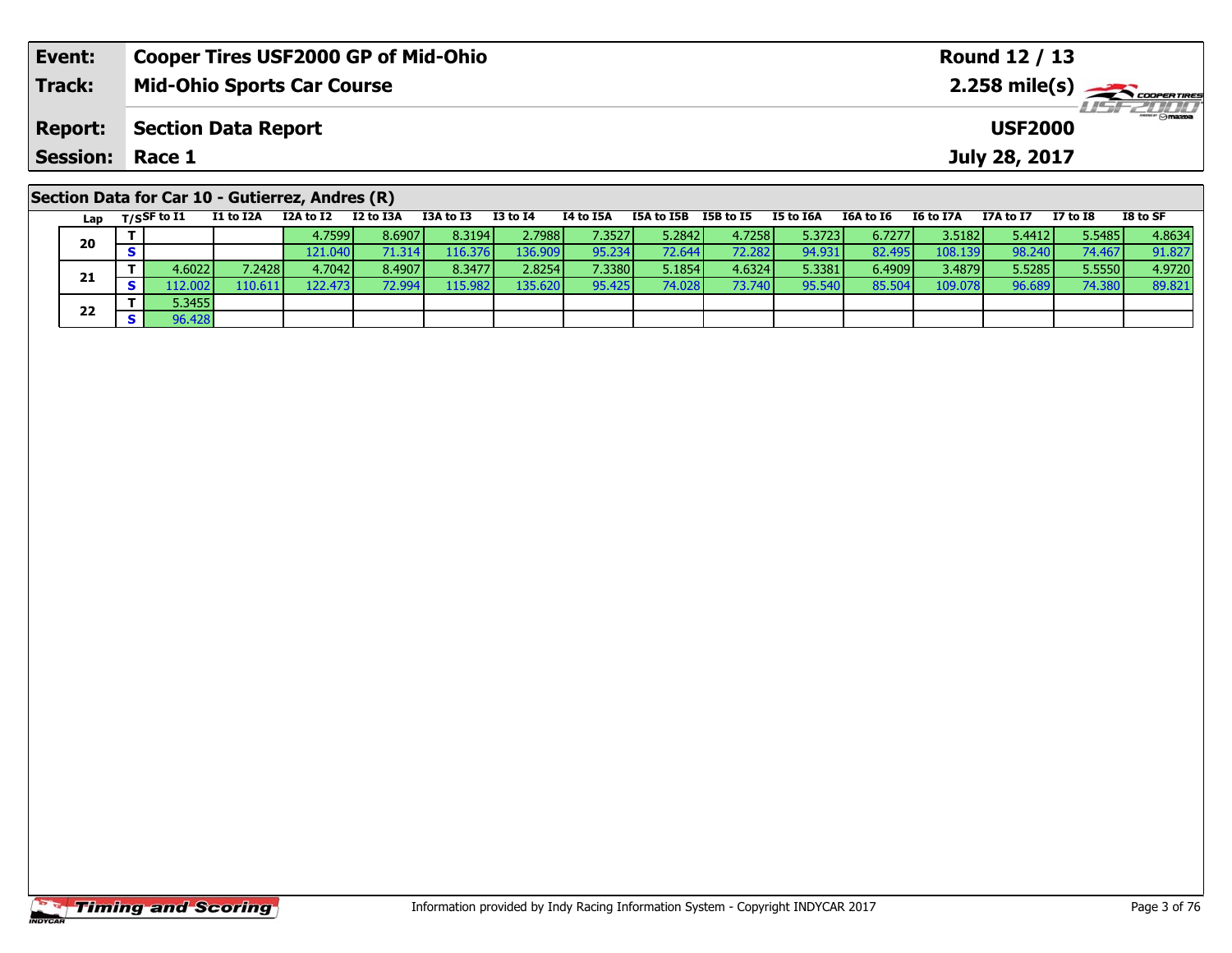| Event:                                                         | <b>Cooper Tires USF2000 GP of Mid-Ohio</b> | Round 12 / 13                                           |  |  |  |  |  |  |  |  |
|----------------------------------------------------------------|--------------------------------------------|---------------------------------------------------------|--|--|--|--|--|--|--|--|
| <b>Track:</b>                                                  | <b>Mid-Ohio Sports Car Course</b>          | $2.258$ mile(s) $\overbrace{\hspace{2cm}}$ coorer TIRES |  |  |  |  |  |  |  |  |
| <b>Report:</b>                                                 | Section Data Report                        | <b>USF2000</b>                                          |  |  |  |  |  |  |  |  |
| <b>Session: Race 1</b><br>July 28, 2017                        |                                            |                                                         |  |  |  |  |  |  |  |  |
| $\overline{P}$ Section Data for Car 10 - Gutierrez, Andres (P) |                                            |                                                         |  |  |  |  |  |  |  |  |

## **Section Data for Car 10 - Gutierrez, Andres (R)**

| Lap | $T/SI1$ to I2 |         | $I2$ to $I3$ | 14 to 15 | <b>I5 to I6</b> | <b>I6 to I7</b> | Lap     | PO to SF |
|-----|---------------|---------|--------------|----------|-----------------|-----------------|---------|----------|
| 20  |               |         | 17.0101      | 17.3627  | 12.1000         | 8.9594          | 85.2852 |          |
|     | s             |         | 93.354       | 82.112   | 88.017          | 102.127         | 95.313  |          |
| 21  |               | 11.9470 | 16.8384      | 17.1558  | 11.8290         | 9.0164          | 84.7412 |          |
|     | S             | 115.282 | 94.306       | 83.102   | 90.033          | 101.482         | 95.925  |          |
| 22  |               |         |              |          |                 |                 |         |          |
|     | S             |         |              |          |                 |                 |         |          |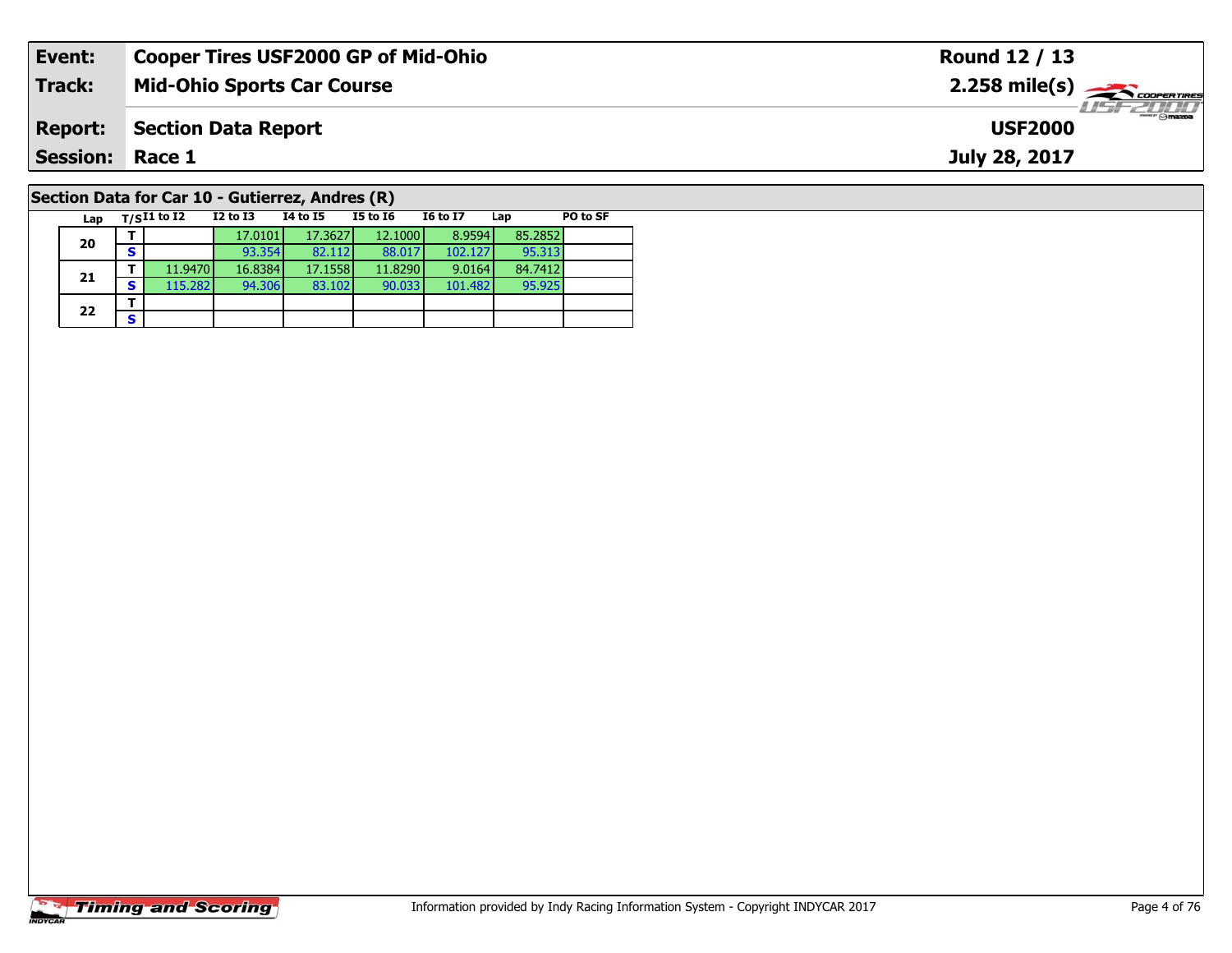| <b>Cooper Tires USF2000 GP of Mid-Ohio</b><br>Event: |                            |                |           |                                   |           |           |                 |                  |            | <b>Round 12 / 13</b> |                                           |                                            |           |               |                 |          |  |
|------------------------------------------------------|----------------------------|----------------|-----------|-----------------------------------|-----------|-----------|-----------------|------------------|------------|----------------------|-------------------------------------------|--------------------------------------------|-----------|---------------|-----------------|----------|--|
| <b>Track:</b>                                        |                            |                |           | <b>Mid-Ohio Sports Car Course</b> |           |           |                 |                  |            |                      |                                           | $2.258$ mile(s) $\rightarrow$ Coorga Times |           |               |                 |          |  |
| <b>Report:</b>                                       | <b>Section Data Report</b> |                |           |                                   |           |           |                 |                  |            |                      | <i><b>ITSFZUTIT</b></i><br><b>USF2000</b> |                                            |           |               |                 |          |  |
| <b>Session: Race 1</b>                               |                            |                |           |                                   |           |           |                 |                  |            |                      |                                           |                                            |           | July 28, 2017 |                 |          |  |
| Section Data for Car 11 - Enders, Kory (R)           |                            |                |           |                                   |           |           |                 |                  |            |                      |                                           |                                            |           |               |                 |          |  |
| Lap                                                  |                            | $T/S$ SF to I1 | I1 to I2A | I2A to I2                         | I2 to I3A | I3A to I3 | <b>I3 to I4</b> | <b>I4 to I5A</b> | I5A to I5B | <b>I5B</b> to I5     | I5 to I6A                                 | I6A to I6                                  | I6 to I7A | I7A to I7     | <b>I7 to I8</b> | I8 to SF |  |
|                                                      |                            | 5.2883         | 8.5938    | 4.9874                            | 8.7706    | 8.4659    | 2.8292          | 7.5390           | 5.5616     | 4.7883               | 5.4534                                    | 6.6676                                     | 3.5277    | 11.7568       | 9.7976          | 5.0390   |  |
|                                                      | <b>S</b>                   | 97.471         | 93.223    | 115.518                           | 70.665    | 114.363   | 135.438         | 92.881           | 69.020     | 71.339               | 93.520                                    | 83.238                                     | 107.848   | 45.467        | 42.172          | 88.627   |  |
|                                                      |                            | 4.7241         | 7.4833    | 4.7714                            | 8.5364    | 8.3666    | 2.8038          | 7.7850           | 5.4964     | 4.8818               | 5.4164                                    | 6.6105                                     | 3.4743    | 5.7079        | 5.8649          | 4.9332   |  |
|                                                      |                            |                |           |                                   |           |           |                 |                  |            |                      |                                           |                                            |           |               |                 |          |  |

| Lap                     | 1/551        | w       |         | -44     |         |         |         | ᆈ       | IJm<br>w 196 | יט פכב<br> | ∼      | w 10    | w       | 17 A W  |        |        |
|-------------------------|--------------|---------|---------|---------|---------|---------|---------|---------|--------------|------------|--------|---------|---------|---------|--------|--------|
|                         | т            | 5.2883  | 8.5938  | 4.9874  | 8.7706  | 8.4659  | 2.8292  | 7.5390  | 5.5616       | 4.7883     | 5.4534 | 6.6676  | 3.5277  | 11.7568 | 9.7976 | 5.0390 |
| 1                       | S            | 97.471  | 93.223  | 115.518 | 70.665  | 114.363 | 135.438 | 92.881  | 69.020       | 71.339     | 93.520 | 83.238  | 107.848 | 45.467  | 42.172 | 88.627 |
|                         | $\mathbf{T}$ | 4.7241  | 7.4833  | 4.7714  | 8.5364  | 8.3666  | 2.8038  | 7.7850  | 5.4964       | 4.8818     | 5.4164 | 6.6105  | 3.4743  | 5.7079  | 5.8649 | 4.9332 |
| $\overline{2}$          | S            | 109.112 | 107.057 | 120.748 | 72.604  | 115.720 | 136.665 | 89.946  | 69.839       | 69.972     | 94.158 | 83.957  | 109.505 | 93.650  | 70.450 | 90.528 |
| 3                       | Т            | 4.6345  | 7.5991  | 4.7708  | 8.7788  | 8.3489  | 2.7999  | 7.7067  | 5.4268       | 4.8092     | 5.3283 | 6.6784  | 3.4986  | 5.6326  | 5.7977 | 4.9400 |
|                         | S            | 111.221 | 105.425 | 120.763 | 70.599  | 115.965 | 136.856 | 90.860  | 70.735       | 71.029     | 95.715 | 83.104  | 108.745 | 94.902  | 71.267 | 90.403 |
| 4                       | т            | 4.6544  | 7.5104  | 4.7532  | 8.7726  | 8.3852  | 2.8225  | 7.3686  | 5.2365       | 4.7603     | 5.3536 | 6.5318  | 3.4736  | 5.6554  | 5.6955 | 4.8883 |
|                         | $\mathbf{s}$ | 110.746 | 106.670 | 121.210 | 70.649  | 115.463 | 135.760 | 95.029  | 73.305       | 71.758     | 95.263 | 84.969  | 109.527 | 94.519  | 72.545 | 91.359 |
| 5                       | T            | 4.6283  | 7.4661  | 4.7469  | 8.6912  | 8.3237  | 2.8254  | 7.3110  | 5.1346       | 4.5230     | 5.2556 | 6.4939  | 3.4995  | 5.4328  | 5.5307 | 4.8516 |
|                         | $\mathbf{s}$ | 111.370 | 107.303 | 121.371 | 71.310  | 116.316 | 135.620 | 95.777  | 74.760       | 75.523     | 97.039 | 85.465  | 108.717 | 98.392  | 74.707 | 92.050 |
| 6                       | $\mathbf{T}$ | 4.6447  | 7.4412  | 4.7350  | 8.4357  | 8.4057  | 2.8665  | 7.1966  | 5.2001       | 4.4524     | 5.2630 | 6.4284  | 3.4915  | 5.4601  | 5.4310 | 4.8267 |
|                         | S            | 110.977 | 107.662 | 121.676 | 73.470  | 115.182 | 133.676 | 97.300  | 73.819       | 76.721     | 96.903 | 86.336  | 108.966 | 97.900  | 76.078 | 92.525 |
| $\overline{\mathbf{z}}$ | T            | 4.6334  | 7.3405  | 4.7163  | 8.4000  | 8.4094  | 2.8625  | 7.1567  | 5.2127       | 4.3796     | 5.2229 | 6.3793  | 3.4900  | 5.3426  | 5.4756 | 4.8544 |
|                         | S            | 111.248 | 109.139 | 122.159 | 73.782  | 115.131 | 133.863 | 97.842  | 73.640       | 77.996     | 97.647 | 87.000  | 109.013 | 100.053 | 75.459 | 91.997 |
| 8                       | Т            | 4.6053  | 7.3058  | 4.6907  | 8.2989  | 8.4052  | 2.8596  | 7.0899  | 5.1595       | 4.3928     | 5.2293 | 6.3487  | 3.4928  | 5.3161  | 5.3911 | 4.8227 |
|                         | S            | 111.926 | 109.658 | 122.825 | 74.681  | 115.188 | 133.998 | 98.764  | 74.399       | 77.762     | 97.527 | 87.419  | 108.925 | 100.552 | 76.641 | 92.602 |
| 9                       | т            | 4.6277  | 7.2010  | 4.6804  | 8.3072  | 8.3770  | 2.8544  | 7.0867  | 5.0946       | 4.4129     | 5.2404 | 6.3818  | 3.4730  | 5.3330  | 5.3983 | 4.8198 |
|                         | S            | 111.385 | 111.253 | 123.096 | 74.607  | 115.576 | 134.243 | 98.809  | 75.347       | 77.407     | 97.321 | 86.966  | 109.546 | 100.234 | 76.539 | 92.658 |
| 10                      | $\mathbf{T}$ | 4.6083  | 7.2229  | 4.6567  | 8.3235  | 8.3960  | 2.8540  | 7.1012  | 5.1440       | 4.3716     | 5.2122 | 6.3282  | 3.4596  | 5.3135  | 5.4470 | 4.8203 |
|                         | S            | 111.854 | 110.916 | 123.722 | 74.461  | 115.315 | 134.261 | 98.607  | 74.624       | 78.139     | 97.847 | 87.703  | 109.971 | 100.601 | 75.855 | 92.648 |
| 11                      | т            | 4.5922  | 7.1437  | 4.6345  | 8.2777  | 8.4105  | 2.8582  | 7.0396  | 5.0528       | 4.4003     | 5.2064 | 6.3906  | 3.4864  | 5.2477  | 5.4480 | 4.8352 |
|                         | $\mathbf{s}$ | 112.246 | 112.146 | 124.315 | 74.873  | 115.116 | 134.064 | 99.470  | 75.970       | 77.629     | 97.956 | 86.846  | 109.125 | 101.863 | 75.841 | 92.362 |
| 12                      | т            | 4.6104  | 7.2230  | 4.6723  | 8.4013  | 8.4421  | 2.8520  | 7.1243  | 5.1030       | 4.3859     | 5.1888 | 6.3864  | 3.4772  | 5.2698  | 5.4063 | 4.8702 |
|                         | $\mathbf{s}$ | 111.803 | 110.915 | 123.309 | 73.771  | 114.685 | 134.355 | 98.287  | 75.223       | 77.884     | 98.289 | 86.903  | 109.414 | 101.436 | 76.426 | 91.699 |
| 13                      | т            | 4.5983  | 7.1712  | 4.6330  | 8.3557  | 8.4113  | 2.8531  | 7.1000  | 5.0776       | 4.3538     | 5.2571 | 6.3896  | 3.4611  | 5.3413  | 5.4313 | 4.8635 |
|                         | S            | 112.097 | 111.716 | 124.355 | 74.174  | 115.105 | 134.304 | 98.624  | 75.599       | 78.458     | 97.012 | 86.860  | 109.923 | 100.078 | 76.074 | 91.825 |
| 14                      | т            | 4.6136  | 7.1409  | 4.6703  | 8.2623  | 8.3857  | 2.8451  | 7.0136  | 5.0742       | 4.3175     | 5.2136 | 6.3913  | 3.4833  | 5.2347  | 5.4481 | 4.7718 |
|                         | S            | 111.725 | 112.190 | 123.362 | 75.012  | 115.456 | 134.681 | 99.838  | 75.650       | 79.118     | 97.821 | 86.837  | 109.222 | 102.116 | 75.840 | 93.590 |
| 15                      | т            | 4.5683  | 7.1505  | 4.6774  | 8.3984  | 8.3977  | 2.8401  | 7.0101  | 5.1237       | 4.4110     | 5.2205 | 6.3390  | 3.4814  | 5.3225  | 5.4001 | 4.8474 |
|                         | S            | 112.833 | 112.039 | 123.174 | 73.797  | 115.291 | 134.918 | 99.888  | 74.919       | 77.441     | 97.692 | 87.553  | 109.282 | 100.431 | 76.514 | 92.130 |
| 16                      | $\mathbf{T}$ | 4.5826  | 7.1754  | 4.6487  | 8.2483  | 8.3693  | 2.8398  | 7.0405  | 5.1424       | 4.2998     | 5.2082 | 6.3063  | 3.4726  | 5.2566  | 5.3912 | 4.8384 |
|                         | $\mathbf{s}$ | 112.481 | 111.650 | 123.935 | 75.139  | 115.683 | 134.933 | 99.457  | 74.647       | 79.443     | 97.923 | 88.007  | 109.559 | 101.690 | 76.640 | 92.301 |
| 17                      | $\mathbf{T}$ | 4.6434  | 7.3321  | 4.8089  | 8.5089  | 8.4043  | 2.8351  | 7.7161  | 5.1983       | 4.5658     | 9.5170 | 9.4944  | 6.4731  | 9.6790  | 6.5821 | 8.8888 |
|                         | S            | 111.008 | 109.264 | 119.806 | 72.838  | 115.201 | 135.156 | 90.749  | 73.844       | 74.815     | 53.588 | 58.456  | 58.775  | 55.227  | 62.774 | 50.242 |
| 18                      | т            | 10.5724 | 9.5119  | 9.2898  | 12.5680 | 17.1523 | 8.6752  | 14.9409 | 6.2244       | 5.0336     | 8.3885 | 10.0857 | 6.0821  | 11.3583 | 8.0658 | 6.7984 |
|                         | $\mathbf{s}$ | 48.755  | 84.225  | 62.018  | 49.314  | 56.446  | 44.170  | 46.866  | 61.671       | 67.862     | 60.798 | 55.028  | 62.553  | 47.062  | 51.226 | 65.691 |
| 19                      | т            | 5.0444  | 8.4738  | 4.9310  | 8.7266  | 8.4225  | 2.8390  | 7.2897  | 5.3935       | 4.6513     | 5.3609 | 6.3709  | 3.4795  | 5.4257  | 5.4604 | 4.8488 |
|                         | $\mathbf{s}$ | 102.184 | 94.543  | 116.840 | 71.021  | 114.952 | 134.971 | 96.057  | 71.172       | 73.440     | 95.133 | 87.115  | 109.342 | 98.521  | 75.669 | 92.103 |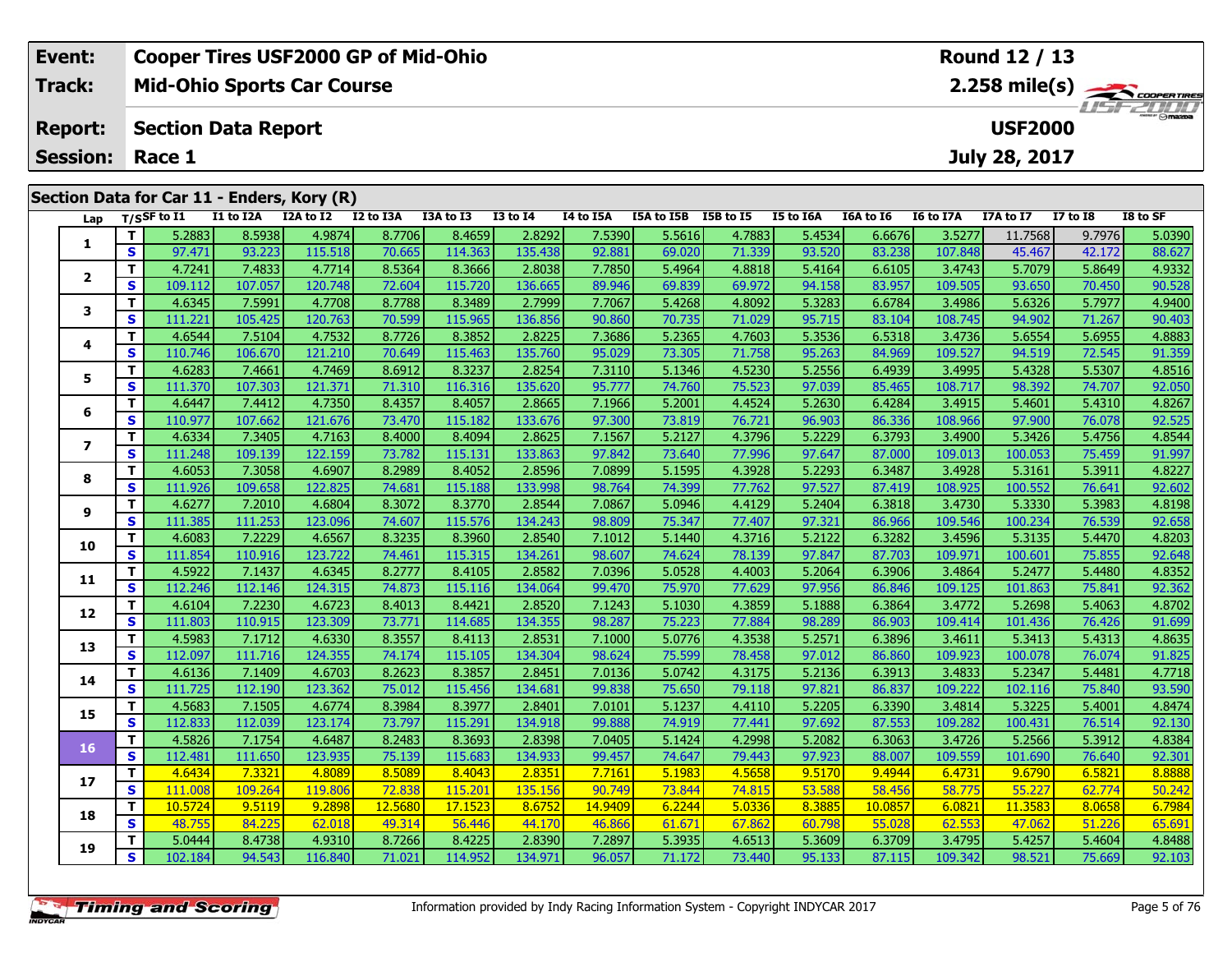| Event:                                     | <b>Cooper Tires USF2000 GP of Mid-Ohio</b> | Round 12 / 13                            |  |  |  |  |  |  |  |  |  |
|--------------------------------------------|--------------------------------------------|------------------------------------------|--|--|--|--|--|--|--|--|--|
| Track:                                     | <b>Mid-Ohio Sports Car Course</b>          | $2.258$ mile(s) $\rightarrow$ Coorerries |  |  |  |  |  |  |  |  |  |
| <b>Report:</b>                             | Section Data Report                        | <b>LISE ZUTTU</b><br><b>USF2000</b>      |  |  |  |  |  |  |  |  |  |
| <b>Session: Race 1</b>                     |                                            | July 28, 2017                            |  |  |  |  |  |  |  |  |  |
| Section Data for Car 11 - Enders, Kory (R) |                                            |                                          |  |  |  |  |  |  |  |  |  |

#### **Section Data for Car 11 - Enders, Kory (R)**

| Lap                     |                         | $T/SI1$ to $I2$ $I2$ to $I3$ |         | , , ,<br><b>I4 to I5</b>     | $15$ to $16$ | I6 to I7 Lap |          | PO to SF |
|-------------------------|-------------------------|------------------------------|---------|------------------------------|--------------|--------------|----------|----------|
|                         | т                       | 13.5812                      | 17.2365 | 17.8889                      | 12.1210      | 19.7261      | 95.4316  | 150.8796 |
| $\mathbf{1}$            | <b>S</b>                |                              |         | 101.410 92.127 79.696 87.864 |              | 46.385       | 85.179   | 50.463   |
|                         | $\overline{\mathsf{T}}$ | 12.2547                      | 16.9030 | 18.1632                      | 12.0269      | 9.1822       | 86.8560  |          |
| $\overline{2}$          | $\overline{\mathbf{s}}$ | 112.387                      | 93.945  | 78.493                       | 88.551       | 99.649       | 93.589   |          |
|                         | T.                      | 12.3699                      | 17.1277 | 17.9427                      | 12.0067      | 9.1312       | 86.7503  |          |
| 3                       | $\mathbf{s}$            | 111.341                      | 92.713  | 79.457                       | 88.700       | 100.206      | 93.703   |          |
|                         | $\mathbf T$             | 12.2636                      | 17.1578 | 17.3654                      | 11.8854      | 9.1290       | 85.8619  |          |
| $\overline{\mathbf{4}}$ | $\overline{\mathbf{s}}$ | 112.306                      | 92.550  | 82.099                       | 89.606       | 100.230      | 94.673   |          |
|                         | T                       | 12.2130                      | 17.0149 | 16.9686                      | 11.7495      | 8.9323       | 84.7143  |          |
| 5                       | $\mathbf{s}$            | 112.771                      | 93.327  | 84.019                       | 90.642       | 102.437      | 95.955   |          |
|                         | T                       | 12.1762                      | 16.8414 | 16.8491                      | 11.6914      | 8.9516       | 84.2786  |          |
| 6                       | $\mathbf{s}$            | 113.112                      | 94.289  | 84.615                       | 91.093       | 102.216      | 96.452   |          |
|                         | T                       | 12.0568                      | 16.8094 | 16.7490                      | 11.6022      | 8.8326       | 83.8759  |          |
| $\overline{\mathbf{z}}$ | $\overline{\mathbf{s}}$ | 114.232                      | 94.468  | 85.120                       | 91.793       | 103.594      | 96.915   |          |
|                         | $\mathbf T$             | 11.9965                      | 16.7041 | 16.6422                      | 11.5780      | 8.8089       | 83.4084  |          |
| 8                       | $\mathbf{s}$            | 114.806                      | 95.064  | 85.667                       | 91.985       | 103.872      | 97.458   |          |
|                         | $\mathbf T$             | 11.8814                      | 16.6842 | 16.5942                      | 11.6222      | 8.8060       | 83.2882  |          |
| 9                       | $\mathbf{s}$            | 115.918                      | 95.177  | 85.914                       | 91.635       | 103.906      | 97.598   |          |
|                         | T                       | 11.8796                      | 16.7195 | 16.6168                      | 11.5404      | 8.7731       | 83.2590  |          |
| 10                      | $\mathbf{s}$            | 115.936                      | 94.976  | 85.798                       | 92.284       | 104.296      | 97.633   |          |
|                         | T                       | 11.7782                      | 16.6882 | 16.4927                      | 11.5970      | 8.7341       | 83.0238  |          |
| 11                      | $\overline{\mathbf{s}}$ | 116.934                      | 95.154  | 86.443                       | 91.834       | 104.762      | 97.909   |          |
|                         | $\mathbf{T}$            | 11.8953                      | 16.8434 | 16.6132                      | 11.5752      | 8.7470       | 83.4130  |          |
| 12                      | $\overline{\mathbf{s}}$ | 115.783                      | 94.278  | 85.816                       | 92.007       | 104.607      | 97.452   |          |
|                         | $\mathbf T$             | 11.8042                      | 16.7670 | 16.5314                      | 11.6467      | 8.8024       | 83.2979  |          |
| 13                      | S                       | 116.676                      | 94.707  | 86.241                       | 91.442       | 103.949      | 97.587   |          |
| 14                      | T                       | 11.8112                      | 16.6480 | 16.4053                      | 11.6049      | 8.7180       | 82.8660  |          |
|                         | $\overline{\mathbf{s}}$ | 116.607                      | 95.384  | 86.904                       | 91.772       | 104.955      | 98.096   |          |
| 15                      | T                       | 11.8279                      | 16.7961 | 16.5448                      | 11.5595      | 8.8039       | 83.1881  |          |
|                         | $\overline{\mathbf{s}}$ | 116.443                      | 94.543  | 86.171                       | 92.132       | 103.931      | 97.716   |          |
|                         | T                       | 11.8241                      | 16.6176 | 16.4827                      | 11.5145      | 8.7292       | 82.8201  |          |
| 16                      | $\overline{\mathbf{s}}$ | 116.480                      | 95.559  | 86.496                       | 92.492       | 104.821      | 98.150   |          |
| 17                      | $\overline{\mathsf{r}}$ | 12.1410                      | 16.9132 | 17.4802                      | 19.0114      | 16.1521      | 104.6473 |          |
|                         | $\mathbf{s}$            | 113.440                      | 93.888  | 81.560                       | 56.019       | 56.649       | 77.678   |          |
| 18                      | T                       | 18.8017                      | 29.7203 | 26.1989                      | 18.4742      | 17.4404      | 144.7473 |          |
|                         | $\overline{\mathbf{s}}$ | 73.253                       | 53.430  | 54.418                       | 57.648       | 52.464       | 56.159   |          |
| 19                      | T                       | 13.4048                      | 17.1491 | 17.3345                      | 11.7318      | 8.9052       | 86.7180  |          |
|                         | $\overline{\mathbf{s}}$ | 102.745                      | 92.597  | 82.245                       | 90.779       | 102.749      | 93.738   |          |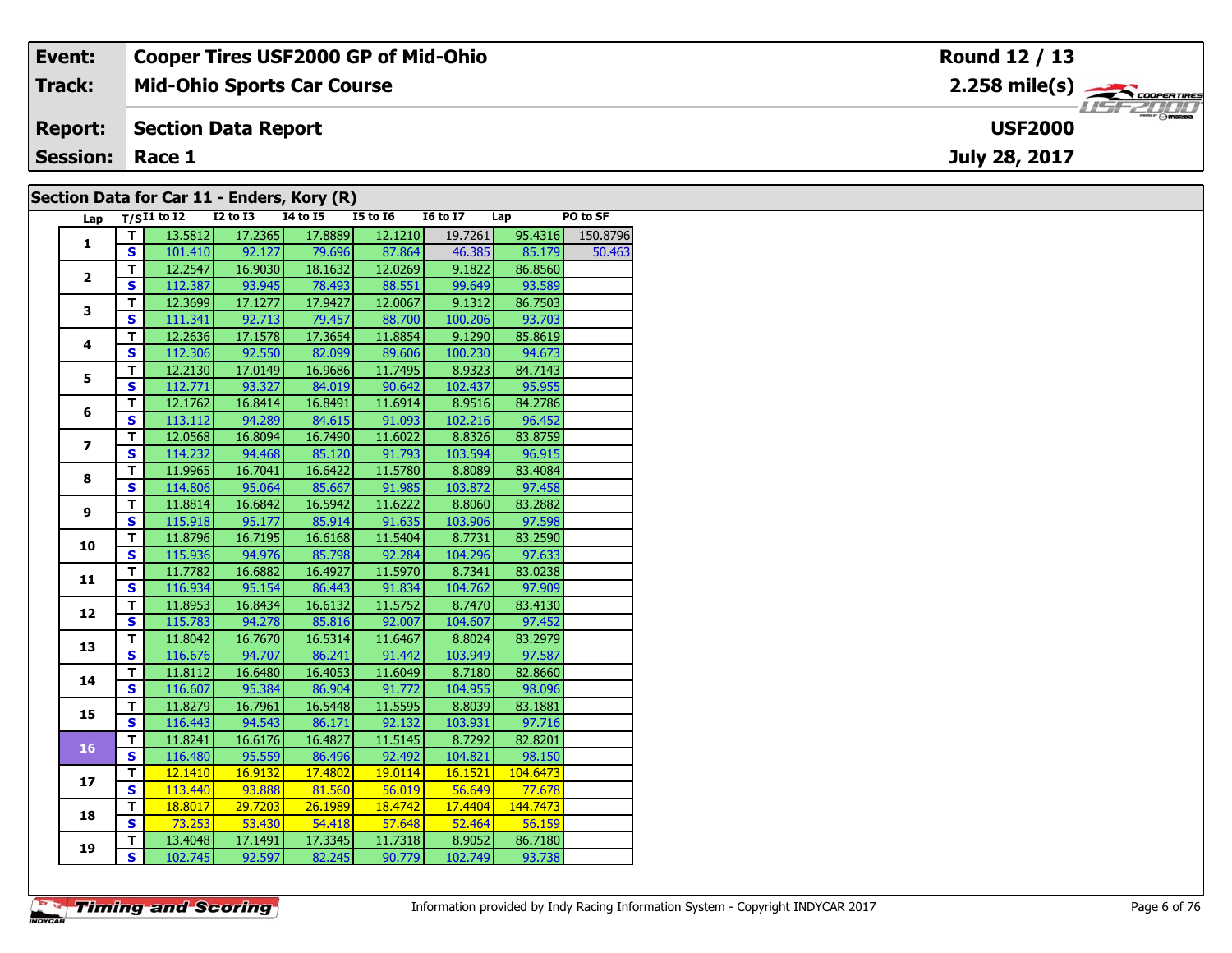| Event:                 | <b>Cooper Tires USF2000 GP of Mid-Ohio</b>                                                                          | Round 12 / 13                                                            |  |  |  |  |  |  |
|------------------------|---------------------------------------------------------------------------------------------------------------------|--------------------------------------------------------------------------|--|--|--|--|--|--|
| <b>Track:</b>          | <b>Mid-Ohio Sports Car Course</b>                                                                                   |                                                                          |  |  |  |  |  |  |
| <b>Report:</b>         | <b>Section Data Report</b>                                                                                          | <b>LISF 2000</b><br><b>USF2000</b>                                       |  |  |  |  |  |  |
| <b>Session: Race 1</b> |                                                                                                                     | July 28, 2017                                                            |  |  |  |  |  |  |
|                        | Section Data for Car 11 - Enders, Kory (R)                                                                          |                                                                          |  |  |  |  |  |  |
| Lap                    | I2 to I3A<br>I3A to I3<br>I3 to I4<br>I1 to I2A<br>I2A to I2<br>I4 to I5A<br>I5B to I5<br>I5A to I5B<br>T/SSF to I1 | I8 to SF<br>I7A to I7<br>I7 to I8<br>I5 to I6A<br>I6A to I6<br>I6 to I7A |  |  |  |  |  |  |

| La p |   | $1.3$            | -- - --- | ------           | .      |         |                  | .      |        |        |        | .      |         | .      | .      |        |
|------|---|------------------|----------|------------------|--------|---------|------------------|--------|--------|--------|--------|--------|---------|--------|--------|--------|
| 20   |   | 4.5931           | 7.3623   | 4.6728           | 8.3575 | 8.3157  | 2.8064           | 7.2157 | 5.1400 | 4.5262 | 5.3301 | 6.6164 | 3.4849  | 5.4877 | 5.5041 | 4.8789 |
|      |   | 112.2241         | 108.816  | 123.296 <b>I</b> | 74.158 | 116.428 | 136.539 <b>I</b> | 97.042 | 74.682 | 75.470 | 95.683 | 83.882 | 109.172 | 97.408 | 75.068 | 91.535 |
| 21   |   | 4.6040           | 7.3196 l | 4.6905           | 8.4833 | 8.3179  | 2.8143           | 7.0432 | 5.1578 | 4.4302 | 5.2408 | 6.4424 | 3.4949  | 5.4404 | 5.4285 | 4.8402 |
|      | s | 111.958 <b> </b> | 109.451  | 122.830          | 73.058 | 116.397 | 136.155 <b>I</b> | 99.419 | 74.424 | 77.105 | 97.313 | 86.148 | 108.860 | 98.255 | 76.113 | 92.267 |
| 22   |   | 4.6926 <b>1</b>  | 7.9887   |                  |        |         |                  |        |        |        |        |        |         |        |        |        |
|      | s | 109.844          | 100.284  |                  |        |         |                  |        |        |        |        |        |         |        |        |        |
|      |   |                  |          |                  |        |         |                  |        |        |        |        |        |         |        |        |        |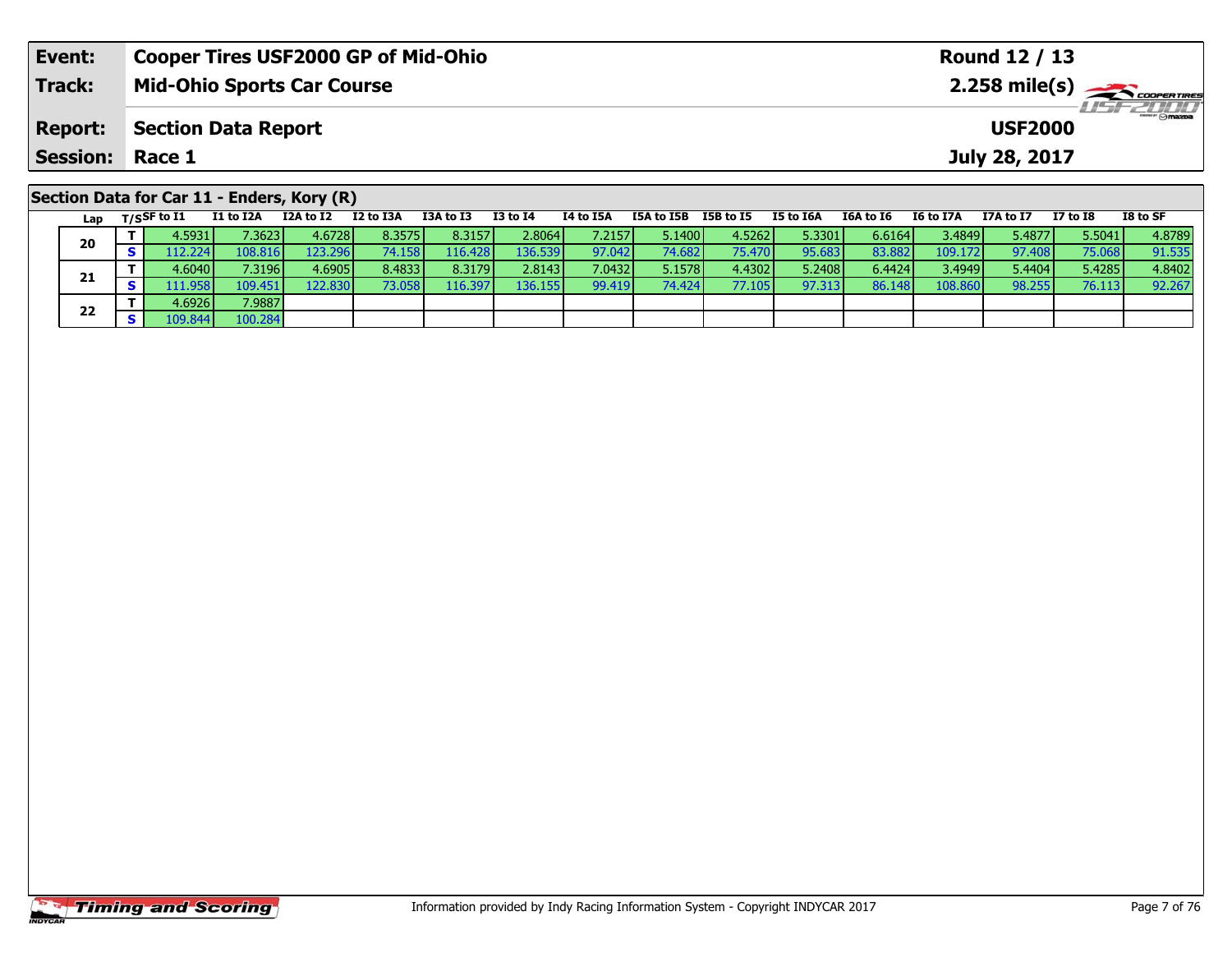| Event:                                     | <b>Cooper Tires USF2000 GP of Mid-Ohio</b> | Round 12 / 13                                             |  |  |  |  |  |  |
|--------------------------------------------|--------------------------------------------|-----------------------------------------------------------|--|--|--|--|--|--|
| <b>Track:</b>                              | Mid-Ohio Sports Car Course                 | $2.258$ mile(s) $\overbrace{\hspace{2.5cm}}$ coorer TIRES |  |  |  |  |  |  |
| <b>Report:</b>                             | <b>Section Data Report</b>                 | <b>LISF 2000</b><br><b>USF2000</b>                        |  |  |  |  |  |  |
| <b>Session: Race 1</b>                     |                                            | July 28, 2017                                             |  |  |  |  |  |  |
| Section Data for Car 11 - Enders, Kory (R) |                                            |                                                           |  |  |  |  |  |  |

#### **Lap T/SI1 to I2 I2 to I3 I4 to I5 I5 to I6 I6 to I7 Lap PO to SF 20 <sup>T</sup>** 12.0351 16.6732 16.8819 11.9465 8.9726 84.2918 **<sup>S</sup>** 114.438 95.240 84.450 89.147 101.977 96.43696.436 **21 <sup>T</sup>** 12.0101 16.8012 16.6312 11.6832 8.9353 83.7480 **<sup>S</sup>** 114.676 94.514 85.723 91.157 102.403 97.06397.063  $22$   $\frac{1}{s}$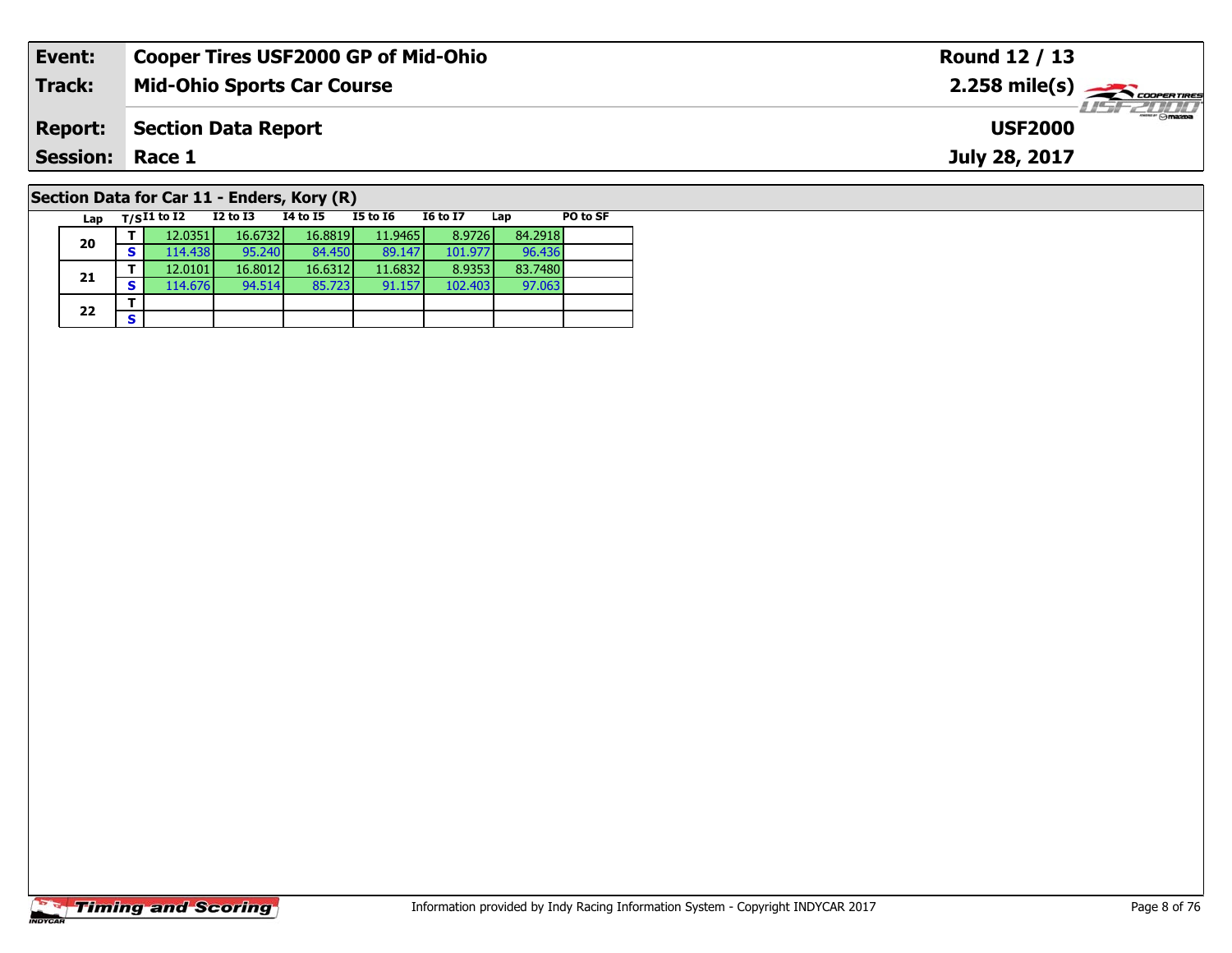| Event:                 | <b>Cooper Tires USF2000 GP of Mid-Ohio</b>       |               |                 |           |  |                                |                       |  | Round 12 / 13  |          |          |
|------------------------|--------------------------------------------------|---------------|-----------------|-----------|--|--------------------------------|-----------------------|--|----------------|----------|----------|
| Track:                 | <b>Mid-Ohio Sports Car Course</b>                | 2.258 mile(s) |                 |           |  |                                |                       |  |                |          |          |
| <b>Report:</b>         | Section Data Report                              |               |                 |           |  |                                |                       |  | <b>USF2000</b> |          |          |
| <b>Session: Race 1</b> |                                                  |               |                 |           |  |                                |                       |  | July 28, 2017  |          |          |
|                        |                                                  |               |                 |           |  |                                |                       |  |                |          |          |
|                        | Section Data for Car 12 - de la Vara, Moises (R) |               |                 |           |  |                                |                       |  |                |          |          |
|                        | $\blacksquare$                                   | TOA AA TO     | <b>TO LA TA</b> | TA LA TEA |  | TEA to TED TED to TE TE to TEA | TCA LA TC . TC LA TTA |  | T7A 1.4 T7     | TT LA TO | TO LA CE |

| Lap                      |          | T/SSF to I1       | I1 to I2A         | I2A to I2         | I2 to I3A        | I3A to I3         | <b>I3 to I4</b>   | I4 to I5A        | I5A to I5B I5B to I5 |                  | I5 to I6A        | I6A to I6        | I6 to I7A         | I7A to I7         | <b>I7 to I8</b>  | I8 to SF         |
|--------------------------|----------|-------------------|-------------------|-------------------|------------------|-------------------|-------------------|------------------|----------------------|------------------|------------------|------------------|-------------------|-------------------|------------------|------------------|
|                          | т        | 5.3704            | 8.2739            | 4.9251            | 9.0269           | 8.6134            | 2.8544            | 7.7578           | 5.5479               | 4.9444           | 5.7132           | 6.7215           | 3.5479            | 5.6597            | 6.0355           | 5.0004           |
| 1.                       | S.       | 95.981            | 96.827            | 116.980           | 68.658           | 112.404           | 134.243           | 90.261           | 69.191               | 69.086           | 89.267           | 82.571           | 107.234           | 94.448            | 68.459           | 89.311           |
| $\overline{2}$           | T.       | 4.7114            | 7.4776            | 4.7505            | 8.7404           | 8.4768            | 2.8283            | 7.4052           | 5.3819               | 4.7053           | 5.3475           | 6.5303           | 3.5503            | 5.4214            | 5.5968           | 4.9652           |
|                          | S.       | 109.406           | 107.138           | 121.279           | 70.909           | 114.215           | 135.481           | 94.559           | 71.325               | 72.597           | 95.372           | 84.988           | 107.161           | 98.599            | 73.825           | 89.944           |
| 3                        | T.       | 4.7081            | 7.2782            | 4.7066            | 8.4988           | 8.4651            | 2.8568            | 7.3070           | 5.2369               | 4.5426           | 5.2908           | 6.5124           | 3.5186            | 5.3490            | 5.6130           | 4.8332           |
|                          | S        | 109.482           | 110.073           | 122.410           | 72.925           | 114.373           | 134.130           | 95.830           | 73.300               | 75.197           | 96.394           | 85.222           | 108.127           | 99.934            | 73.612           | 92.401           |
| 4                        | т        | 4.6248            | 7.3970            | 4.7196            | 8.5583           | 8.4129            | 2.8328            | 7.3122           | 5.2869               | 4.5344           | 5.3006           | 6.5040           | 3.5179            | 5.3941            | 5.6592           | 4.8757           |
|                          | S.       | 111.454           | 108.306           | 122.073           | 72.418           | 115.083           | 135.266           | 95.762           | 72.607               | 75.333           | 96.216           | 85.332           | 108.148           | 99.098            | 73.011           | 91.595           |
| 5                        | T.       | 4.6368            | 7.2768            | 4.6765            | 8.5931           | 8.4051            | 2.8325            | 7.1864           | 5.3885               | 4.5434           | 5.3375           | 6.4175           | 3.4950            | 5.4147            | 5.5930           | 4.8845           |
|                          | S.       | 111.166           | 110.095           | 123.198           | 72.124           | 115.190           | 135.280           | 97.438           | 71.238               | 75.184           | 95.550           | 86.482           | 108.857           | 98.721            | 73.875           | 91.430           |
| 6                        | T.       | 4.6413            | 7.2117            | 4.6971            | 8.4842           | 8.4622            | 2.8633            | 7.1871           | 5.2282               | 4.4917           | 5.2771           | 6.4780           | 3.5079            | 5.3190            | 5.5397           | 4.8056           |
|                          | S        | 111.058           | 111.088           | 122.658           | 73.050           | 114.413           | 133.825           | 97.428           | 73.422               | 76.049           | 96.644           | 85.675           | 108.456           | 100.497           | 74.586           | 92.931           |
| $\overline{\phantom{a}}$ | T.       | 4.6011            | 7.3659            | 4.7556            | 8.4411           | 8.4333            | 2.8512            | 7.0776           | 5.1920               | 4.6199           | 5.2918           | 6.3419           | 3.5022            | 5.3573            | 5.5284           | 4.8725           |
|                          | S.       | 112.029           | 108.763           | 121.149           | 73.423           | 114.805           | 134.393           | 98.936           | 73.934               | 73.939           | 96.376           | 87.513           | 108.633           | 99.779            | 74.738           | 91.655           |
| 8                        | T.       | 4.6600            | 7.2062            | 4.6966            | 8.3961           | 8.4447            | 2.8657            | 7.1073           | 5.2438               | 4.4910           | 5.3107           | 6.4271           | 3.5125            | 5.2752            | 5.4846           | 4.8241           |
|                          | S.       | 110.613           | 111.173           | 122.671           | 73.817           | 114.650           | 133.713           | 98.522           | 73.203               | 76.061           | 96.033           | 86.353           | 108.314           | 101.332           | 75.335           | 92.575           |
| 9                        | т        | 4.6304            | 7.2562            | 4.6954            | 8.3093           | 8.4399            | 2.8589            | 6.9698           | 5.1455               | 4.4249           | 5.2317           | 6.3921           | 3.5027            | 5.2107            | 5.9972           | 4.9188           |
|                          | S        | 111.320           | 110.407           | 122.702           | 74.588           | 114.715           | 134.031           | 100.466          | 74.602               | 77.197           | 97.483           | 86.826           | 108.618           | 102.586           | 68.896           | 90.793           |
| 10                       | T.       | 4.6118            | 7.2274            | 4.6675            | 8.3399           | 8.4146            | 2.8524            | 7.1101           | 5.1642               | 4.5102           | 5.2835           | 6.3943           | 3.4772            | 5.2866            | 5.5703           | 4.8060           |
|                          | S.       | 111.769           | 110.847           | 123.436           | 74.314           | 115.060           | 134.337           | 98.483           | 74.332               | 75.737           | 96.527           | 86.796           | 109.414           | 101.113           | 74.176           | 92.924           |
| 11                       | T.<br>S. | 4.6226            | 7.2572            | 4.6992            | 8.4424           | 8.4929            | 2.8679            | 7.1028           | 5.1454               | 4.5188           | 5.2745           | 6.4082           | 3.4896            | 5.3142            | 5.4894           | 4.8281           |
|                          | T.       | 111.507           | 110.392           | 122.603           | 73.412           | 113.999           | 133.611           | 98.585           | 74.603               | 75.593           | 96.692           | 86.608           | 109.025           | 100.588           | 75.269           | 92.498           |
| 12                       | S.       | 4.6424<br>111.032 | 7.2184<br>110.985 | 4.7206<br>122.047 | 8.5256<br>72.695 | 8.4440<br>114.659 | 2.8551<br>134.210 | 7.1104<br>98.479 | 5.1585<br>74.414     | 4.4311<br>77.089 | 5.3018<br>96.194 | 6.4177<br>86.480 | 3.4897<br>109.022 | 5.2923<br>101.004 | 5.4851<br>75.328 | 4.8538           |
|                          | T.       | 4.6518            | 7.2354            | 4.7003            | 8.2889           | 8.4247            | 2.8584            | 6.9666           | 5.1121               | 4.4508           | 5.2812           | 6.4069           | 3.5106            | 5.3246            | 5.4702           | 92.009<br>4.8355 |
| 13                       | S.       | 110.808           | 110.725           | 122.574           | 74.771           | 114.922           | 134.055           | 100.512          | 75.089               | 76.748           | 96.569           | 86.625           | 108.373           | 100.392           | 75.533           | 92.357           |
|                          | T.       | 4.6055            | 7.2650            | 4.6985            | 8.3403           | 8.4126            | 2.8515            | 7.0551           | 5.1365               | 4.4281           | 5.2499           | 6.3294           | 3.4877            | 5.2294            | 5.4964           | 4.8077           |
| 14                       | S        | 111.922           | 110.273           | 122.621           | 74.311           | 115.087           | 134.379           | 99.251           | 74.733               | 77.142           | 97.145           | 87.686           | 109.085           | 102.219           | 75.173           | 92.891           |
|                          | т.       | 4.6307            | 7.1926            | 4.7142            | 8.3322           | 8.4299            | 2.8469            | 7.3213           |                      |                  |                  |                  |                   |                   |                  |                  |
| 15                       | S.       | 111.312           | 111.383           | 122.213           | 74.383           | 114.851           | 134.596           | 95.642           |                      |                  |                  |                  |                   |                   |                  |                  |
|                          |          |                   |                   |                   |                  |                   |                   |                  |                      |                  |                  |                  |                   |                   |                  |                  |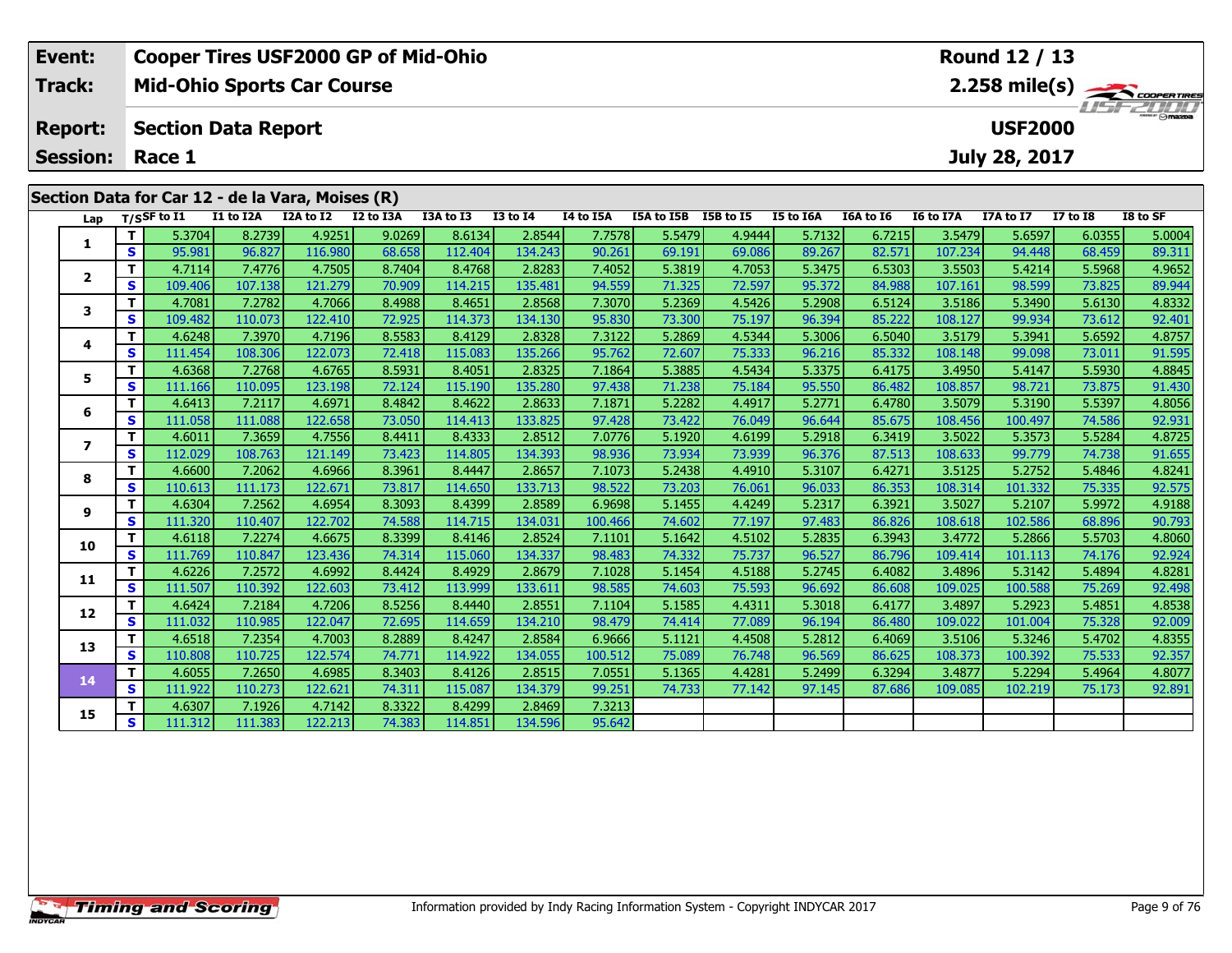| Event:                 | <b>Cooper Tires USF2000 GP of Mid-Ohio</b>       | Round 12 / 13                            |
|------------------------|--------------------------------------------------|------------------------------------------|
| <b>Track:</b>          | <b>Mid-Ohio Sports Car Course</b>                | $2.258$ mile(s) $\leftarrow$ coorenances |
| <b>Report:</b>         | <b>Section Data Report</b>                       | <b>USF2000</b>                           |
| <b>Session: Race 1</b> |                                                  | July 28, 2017                            |
|                        | Section Data for Car 12 - de la Vara, Moises (R) |                                          |

## **Section Data for Car 12 - de la Vara, Moises (R)**

| Lap                      |                         | $T/SI1$ to $\overline{I2}$ | $\overline{12}$ to $\overline{13}$ | <b>I4 to I5</b> | <b>I5 to 16</b> | <b>16 to 17</b> | Lap     | PO to SF |
|--------------------------|-------------------------|----------------------------|------------------------------------|-----------------|-----------------|-----------------|---------|----------|
| 1                        | т                       | 13.1990                    | 17.6403                            | 18.2501         | 12.4347         | 9.2076          | 89.9924 | 142.1441 |
|                          | $\mathbf{s}$            | 104.347                    | 90.019                             | 78.119          | 85.647          | 99.374          | 90.328  | 53.564   |
| $\overline{2}$           | T                       | 12.2281                    | 17.2172                            | 17.4924         | 11.8778         | 8.9717          | 85.8889 |          |
|                          | S                       | 112.632                    | 92.231                             | 81.503          | 89.663          | 101.987         | 94.643  |          |
| 3                        | T                       | 11.9848                    | 16.9639                            | 17.0865         | 11.8032         | 8.8676          | 84.7171 |          |
|                          | $\mathbf{s}$            | 114.918                    | 93.608                             | 83.439          | 90.230          | 103.185         | 95.952  |          |
| 4                        | Т                       | 12.1166                    | 16.9712                            | 17.1335         | 11.8046         | 8.9120          | 84.9304 |          |
|                          | Ś                       | 113.668                    | 93.568                             | 83.210          | 90.219          | 102.671         | 95.711  |          |
| 5                        | T                       | 11.9533                    | 16.9982                            | 17.1183         | 11.7550         | 8.9097          | 84.6813 |          |
|                          | S                       | 115.221                    | 93.419                             | 83.284          | 90.600          | 102.697         | 95.993  |          |
| 6                        | T                       | 11.9088                    | 16.9464                            | 16.9070         | 11.7551         | 8.8269          | 84.1941 |          |
|                          | $\mathbf{s}$            | 115.652                    | 93.705                             | 84.325          | 90.599          | 103.660         | 96.548  |          |
| $\overline{\phantom{a}}$ | T                       | 12.1215                    | 16.8744                            | 16.8895         | 11.6337         | 8.8595          | 84.2318 |          |
|                          | $\mathbf{s}$            | 113.622                    | 94.104                             | 84.412          | 91.544          | 103.279         | 96.505  |          |
| 8                        | T                       | 11.9028                    | 16.8408                            | 16.8421         | 11.7378         | 8.7877          | 83.9456 |          |
|                          | $\overline{\mathbf{s}}$ | 115.710                    | 94.292                             | 84.650          | 90.733          | 104.123         | 96.834  |          |
| 9                        | T                       | 11.9516                    | 16.7492                            | 16.5402         | 11.6238         | 8.7134          | 83.9835 |          |
|                          | $\mathbf{s}$            | 115.238                    | 94.808                             | 86.195          | 91.622          | 105.011         | 96.790  |          |
| 10                       | T                       | 11.8949                    | 16.7545                            | 16.7845         | 11.6778         | 8.7638          | 83.7160 |          |
|                          | $\mathbf{s}$            | 115.787                    | 94.778                             | 84.940          | 91.199          | 104.407         | 97.100  |          |
| 11                       | T                       | 11.9564                    | 16.9353                            | 16.7670         | 11.6827         | 8.8038          | 83.9532 |          |
|                          | $\mathbf{s}$            | 115.191                    | 93.766                             | 85.029          | 91.160          | 103.932         | 96.825  |          |
| 12                       | T                       | 11.9390                    | 16.9696                            | 16.7000         | 11.7195         | 8.7820          | 83.9465 |          |
|                          | $\mathbf{s}$            | 115.359                    | 93.576                             | 85.370          | 90.874          | 104.190         | 96.833  |          |
| 13                       | Т                       | 11.9357                    | 16.7136                            | 16.5295         | 11.6881         | 8.8352          | 83.5180 |          |
|                          | S                       | 115.391                    | 95.010                             | 86.251          | 91.118          | 103.563         | 97.330  |          |
| 14                       | T                       | 11.9635                    | 16.7529                            | 16.6197         | 11.5793         | 8.7171          | 83.3936 |          |
|                          | $\mathbf{s}$            | 115.123                    | 94.787                             | 85.783          | 91.974          | 104.966         | 97.475  |          |
| 15                       | T                       | 11.9068                    | 16.7621                            |                 |                 |                 |         |          |
|                          | S                       | 115.671                    | 94.735                             |                 |                 |                 |         |          |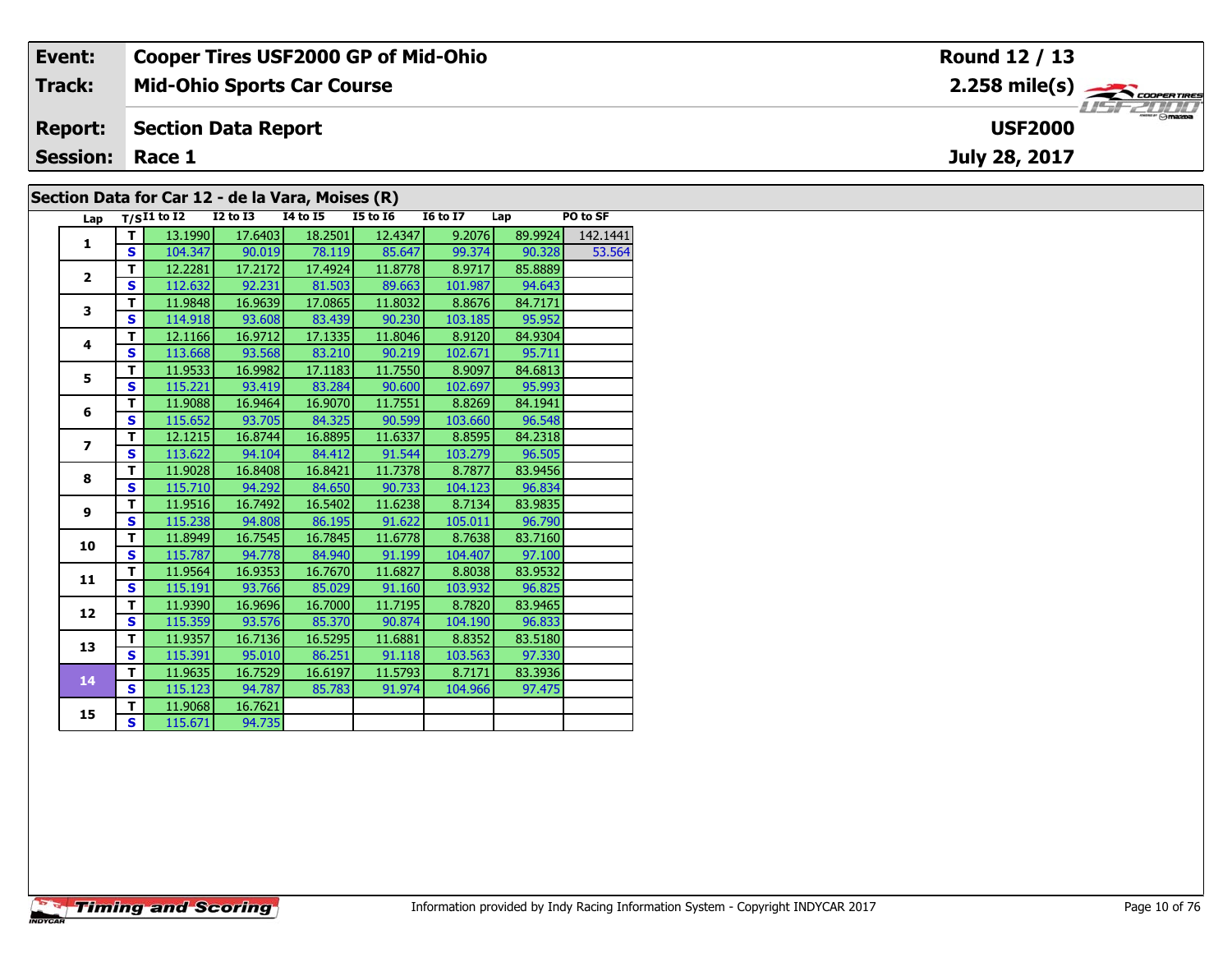| Event:                 | <b>Cooper Tires USF2000 GP of Mid-Ohio</b>  | Round 12 / 13  |
|------------------------|---------------------------------------------|----------------|
| Track:                 | <b>Mid-Ohio Sports Car Course</b>           | 2.258 mile(s)  |
| <b>Report:</b>         | Section Data Report                         | <b>USF2000</b> |
| <b>Session: Race 1</b> |                                             | July 28, 2017  |
|                        |                                             |                |
|                        | Section Data for Car 21 - VeeKay, Rinus (R) |                |
|                        |                                             |                |

| Lap            |              | T/SSF to I1 | I1 to I2A | I2A to I2 | I2 to I3A | I3A to I3 | <b>I3 to I4</b> | I4 to I5A | I5A to I5B | I5B to I5 | <b>I5 to I6A</b> | I6A to I6 | I6 to I7A | I7A to I7 | <b>I7 to I8</b> | I8 to SF |
|----------------|--------------|-------------|-----------|-----------|-----------|-----------|-----------------|-----------|------------|-----------|------------------|-----------|-----------|-----------|-----------------|----------|
|                | T            | 5.3469      | 8.0954    | 4.8175    | 9.0012    | 8.5194    | 2.8573          | 7.6532    | 5.5807     | 4.7168    | 5.3791           | 6.6632    | 3.5098    | 5.6512    | 5.7042          | 4.9076   |
| 1.             | S            | 96.403      | 98.962    | 119.592   | 68.854    | 113.644   | 134.106         | 91.495    | 68.784     | 72.420    | 94.811           | 83.293    | 108.398   | 94.590    | 72.435          | 91.000   |
|                | T            | 4.6419      | 7.5693    | 4.7451    | 8.5847    | 8.3930    | 2.8347          | 7.3463    | 5.3845     | 4.6261    | 5.3517           | 6.5977    | 3.5035    | 5.5067    | 5.5577          | 4.8414   |
| $\mathbf{2}$   | S            | 111.044     | 105.840   | 121.417   | 72.195    | 115.356   | 135.175         | 95.317    | 71.290     | 73.840    | 95.297           | 84.120    | 108.593   | 97.072    | 74.344          | 92.244   |
| 3              | T.           | 4.6239      | 7.4791    | 4.7389    | 8.4488    | 8.3464    | 2.8242          | 7.3984    | 5.2993     | 4.7469    | 5.2921           | 6.5009    | 3.4630    | 5.5762    | 5.5261          | 4.8618   |
|                | $\mathbf{s}$ | 111.476     | 107.117   | 121.576   | 73.356    | 116.000   | 135.678         | 94.646    | 72.437     | 71.961    | 96.370           | 85.373    | 109.863   | 95.862    | 74.769          | 91.857   |
| 4              | T.           | 4.6106      | 7.3686    | 4.6986    | 8.4212    | 8.3412    | 2.8237          | 7.2342    | 5.2383     | 4.5926    | 5.2822           | 6.4592    | 3.4916    | 5.3755    | 5.4770          | 4.8423   |
|                | <b>S</b>     | 111.798     | 108.723   | 122.619   | 73.597    | 116.072   | 135.702         | 96.794    | 73.280     | 74.379    | 96.551           | 85.924    | 108.963   | 99.441    | 75.439          | 92.227   |
| 5              | T            | 4.5990      | 7.2863    | 4.6549    | 8.4934    | 8.3707    | 2.8303          | 7.1531    | 5.2088     | 4.4973    | 5.2534           | 6.3828    | 3.4746    | 5.4092    | 5.5976          | 4.8420   |
|                | S            | 112.080     | 109.951   | 123.770   | 72.971    | 115.663   | 135.386         | 97.891    | 73.695     | 75.955    | 97.080           | 86.952    | 109.496   | 98.822    | 73.814          | 92.233   |
| 6              | T            | 4.5966      | 7.3129    | 4.6484    | 8.3216    | 8.3164    | 2.8466          | 7.2247    | 5.1223     | 4.3895    | 5.2061           | 6.3079    | 3.4979    | 5.2725    | 5.3264          | 4.8747   |
|                | S            | 112.138     | 109.551   | 123.943   | 74.478    | 116.418   | 134.610         | 96.921    | 74.940     | 77.820    | 97.962           | 87.985    | 108.767   | 101.384   | 77.572          | 91.614   |
| $\overline{ }$ | T            | 4.6158      | 7.1842    | 4.6783    | 8.3094    | 8.4019    | 2.8640          | 7.0467    | 5.0850     | 4.4013    | 5.2274           | 6.3387    | 3.4887    | 5.2245    | 5.2884          | 4.8046   |
|                | <b>S</b>     | 111.672     | 111.514   | 123.151   | 74.587    | 115.234   | 133.793         | 99.370    | 75.489     | 77.611    | 97.563           | 87.557    | 109.053   | 102.315   | 78.130          | 92.951   |
| 8              | T.           | 4.5840      | 7.2053    | 4.6701    | 8.2836    | 8.3931    | 2.8570          | 7.0093    | 5.0961     | 4.3633    | 5.2134           | 6.3061    | 3.4600    | 5.2385    | 5.2803          | 4.8184   |
|                | S            | 112.446     | 111.187   | 123.367   | 74.819    | 115.354   | 134.120         | 99.900    | 75.325     | 78.287    | 97.825           | 88.010    | 109.958   | 102.042   | 78.250          | 92.684   |
| 9              | T            | 4.5669      | 7.1595    | 4.6529    | 8.2924    | 8.3732    | 2.8500          | 6.9744    | 5.0616     | 4.3511    | 5.1904           | 6.2900    | 3.4701    | 5.2177    | 5.2445          | 4.8154   |
|                | $\mathbf{s}$ | 112.867     | 111.898   | 123.823   | 74.740    | 115.629   | 134.450         | 100.400   | 75.838     | 78.507    | 98.258           | 88.235    | 109.638   | 102.448   | 78.784          | 92.742   |
| 10             | $\mathbf{T}$ | 4.5671      | 7.1898    | 4.6423    | 8.3188    | 8.3667    | 2.8501          | 6.9514    | 5.0505     | 4.3565    | 5.2072           | 6.2668    | 3.4581    | 5.1926    | 5.3061          | 4.8225   |
|                | <b>S</b>     | 112.863     | 111.427   | 124.106   | 74.503    | 115.718   | 134.445         | 100.732   | 76.005     | 78.409    | 97.941           | 88.562    | 110.018   | 102.944   | 77.869          | 92.606   |
| 11             | T            | 4.5687      | 7.1655    | 4.6424    | 8.2879    | 8.3818    | 2.8535          | 6.9188    | 5.0303     | 4.3369    | 5.2180           | 6.2480    | 3.4590    | 5.2087    | 5.2906          | 4.8011   |
|                | S            | 112.823     | 111.805   | 124.103   | 74.780    | 115.510   | 134.285         | 101.206   | 76.310     | 78.764    | 97.739           | 88.828    | 109.990   | 102.626   | 78.097          | 93.018   |
| 12             | T            | 4.5632      | 7.1521    | 4.6729    | 8.3023    | 8.4040    | 2.8579          | 6.9456    | 5.0494     | 4.3259    | 5.2102           | 6.2475    | 3.4605    | 5.1622    | 5.3204          | 4.7764   |
|                | S            | 112.959     | 112.014   | 123.293   | 74.651    | 115.205   | 134.078         | 100.816   | 76.022     | 78.964    | 97.885           | 88.836    | 109.942   | 103.550   | 77.660          | 93.499   |
| 13             | T.           | 4.5538      | 7.1103    | 4.6517    | 8.2663    | 8.3658    | 2.8512          | 6.9673    | 5.0861     | 4.3652    | 5.2092           | 6.3181    | 3.4867    | 5.1595    | 5.3107          | 4.8094   |
|                | S            | 113.192     | 112.673   | 123.855   | 74.976    | 115.731   | 134.393         | 100.502   | 75.473     | 78.253    | 97.904           | 87.843    | 109.116   | 103.604   | 77.802          | 92.858   |
| 14             | T.           | 4.5639      | 7.1162    | 4.6735    | 8.2939    | 8.3661    | 2.8502          | 6.9361    | 5.0079     | 4.3248    | 5.2242           | 6.2484    | 3.4696    | 5.1615    | 5.3648          | 4.7776   |
|                | $\mathbf{s}$ | 112.942     | 112.579   | 123.277   | 74.726    | 115.727   | 134.440         | 100.954   | 76.652     | 78.984    | 97.623           | 88.823    | 109.654   | 103.564   | 77.017          | 93.476   |
| 15             | T.           | 4.5500      | 7.1004    | 4.6634    | 8.2834    | 8.3710    | 2.8483          | 6.9380    | 5.1010     | 4.3367    | 5.2078           | 6.2642    | 3.4639    | 5.1345    | 5.3303          | 4.8276   |
|                | <b>S</b>     | 113.287     | 112.830   | 123.544   | 74.821    | 115.659   | 134.530         | 100.926   | 75.253     | 78.767    | 97.930           | 88.599    | 109.834   | 104.109   | 77.516          | 92.508   |
| 16             | T.           | 4.5771      | 7.1621    | 4.6955    | 8.2958    | 8.4139    | 2.8659          | 7.0169    | 5.0647     | 4.3623    | 5.2314           | 6.5871    | 3.7508    | 5.3408    | 5.3985          | 4.9019   |
|                | S            | 112.616     | 111.858   | 122.700   | 74.709    | 115.069   | 133.704         | 99.792    | 75.792     | 78.305    | 97.488           | 84.256    | 101.433   | 100.087   | 76.536          | 91.106   |
| 17             | Т            | 4.6216      | 7.2166    | 4.6797    | 8.3042    | 8.4784    | 3.5098          | 12.2516   | 9.5487     | 7.8745    | 10.6907          | 9.9880    | 6.8095    | 8.3786    | 7.3160          | 8.1960   |
|                | $\mathbf{s}$ | 111.532     | 111.013   | 123.114   | 74.634    | 114.194   | 109.175         | 57.154    | 40.201     | 43.379    | 47.705           | 55.567    | 55.871    | 63.799    | 56.476          | 54.489   |
| 18             | T            | 9.2014      | 10.7175   | 9.6049    | 12.7823   | 18.1755   | 7.4254          | 16.1028   | 5.4318     | 5.9663    | 8.9151           | 10.3037   | 6.7358    | 11.5146   | 8.2887          | 8.2569   |
|                | S            | 56.019      | 74.750    | 59.984    | 48.487    | 53.269    | 51.604          | 43.485    | 70.670     | 57.253    | 57.206           | 53.864    | 56.482    | 46.423    | 49.849          | 54.087   |
| 19             | T.           | 5.3515      | 7.5566    | 4.7014    | 8.6391    | 8.3053    | 2.8189          | 7.1859    | 5.2137     | 4.4614    | 5.2406           | 6.4855    | 3.4946    | 5.2859    | 5.4198          | 4.8714   |
|                | $\mathbf{s}$ | 96.320      | 106.018   | 122.546   | 71.740    | 116.574   | 135.933         | 97.445    | 73.626     | 76.566    | 97.317           | 85.576    | 108.869   | 101.127   | 76.236          | 91.676   |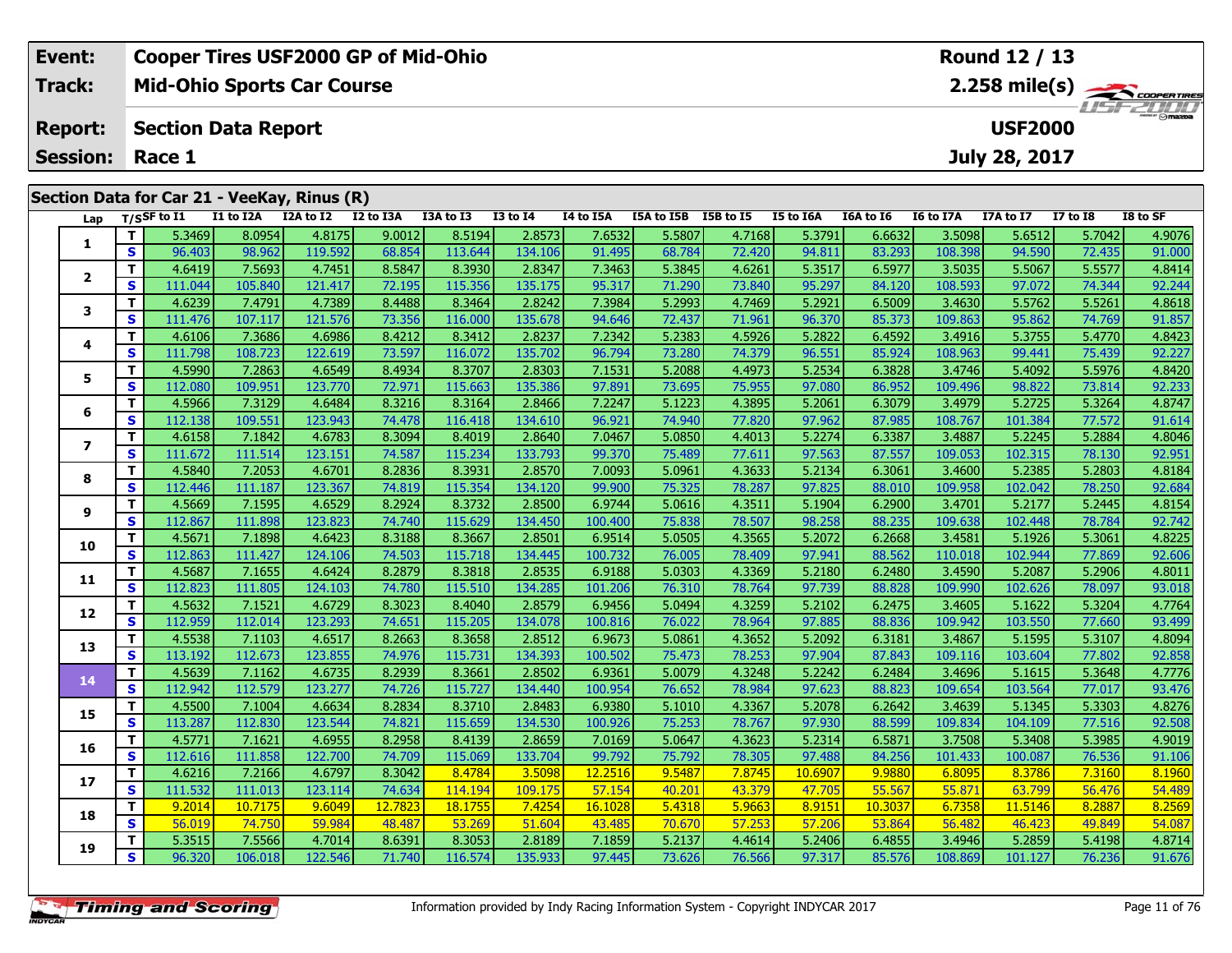| Event:                                      | <b>Cooper Tires USF2000 GP of Mid-Ohio</b> | Round 12 / 13                                          |  |  |  |  |  |  |
|---------------------------------------------|--------------------------------------------|--------------------------------------------------------|--|--|--|--|--|--|
| Track:                                      | <b>Mid-Ohio Sports Car Course</b>          | $2.258$ mile(s) $\overbrace{\hspace{2cm}}$ coderatings |  |  |  |  |  |  |
| <b>Report:</b>                              | Section Data Report                        | <b>HSFZUID</b><br><b>USF2000</b>                       |  |  |  |  |  |  |
| <b>Session: Race 1</b>                      |                                            | July 28, 2017                                          |  |  |  |  |  |  |
| Section Data for Car 21 - VeeKay, Rinus (R) |                                            |                                                        |  |  |  |  |  |  |

#### **Section Data for Car 21 - VeeKay, Rinus (R)**

| Lap            |                         | $T/SI1$ to I2 I2 to I3 I4 to I5 |                |                              | $15$ to $16$    | I6 to I7 Lap |          | PO to SF |
|----------------|-------------------------|---------------------------------|----------------|------------------------------|-----------------|--------------|----------|----------|
|                | T.                      | 12.9129                         | 17.5206        |                              | 17.9507 12.0423 | 9.1610       | 88.4035  | 151.4323 |
| $\mathbf{1}$   | S.                      |                                 |                | 106.659 90.634 79.422 88.438 |                 | 99.880       | 91.951   | 50.279   |
|                | T.                      | 12.3144                         | 16.9777        |                              | 17.3569 11.9494 | 9.0102       | 85.4843  |          |
| $\mathbf{2}$   | $\mathbf{s}$            | 111.842                         | 93.532         |                              | 82.139 89.126   | 101.552      | 95.091   |          |
|                | T                       | 12.2180                         | 16.7952        | 17.4446                      | 11.7930         | 9.0392       | 85.1260  |          |
| 3              | $\overline{\mathbf{s}}$ | 112.725                         | 94.548         | 81.726                       | 90.308          | 101.226      | 95.491   |          |
|                | $\mathbf{T}$            | 12.0672                         | 16.7624        | 17.0651                      | 11.7414         | 8.8671       | 84.2568  |          |
| 4              | $\mathbf{s}$            | 114.134                         | 94.733         | 83.544                       | 90.705          | 103.190      | 96.476   |          |
|                | т                       | 11.9412                         | 16.8641        | 16.8592                      | 11.6362         | 8.8838       | 84.0534  |          |
| 5              | S                       | 115.338                         | 94.162         | 84.564                       | 91.525          | 102.996      | 96.710   |          |
|                | T                       | 11.9613                         | 16.6380        | 16.7365                      | 11.5140         | 8.7704       | 83.2645  |          |
| 6              | $\overline{\mathbf{s}}$ |                                 |                | 115.144 95.441 85.184        | 92.496          | 104.328      | 97.626   |          |
|                | т                       | 11.8625                         | 16.7113        | 16.5330                      | 11.5661         | 8.7132       | 82.9589  |          |
| $\overline{ }$ | $\overline{\mathbf{s}}$ | 116.103                         |                | 95.023 86.232                | 92.079          | 105.013      | 97.986   |          |
|                | $\overline{\mathsf{r}}$ | 11.8754                         | 16.6767        | 16.4687                      | 11.5195         | 8.6985       | 82.7785  |          |
| 8              | $\mathbf{s}$            | 115.977                         | 95.220         | 86.569                       | 92.452          | 105.191      | 98.199   |          |
|                | $\mathbf{T}$            | 11.8124                         | 16.6656        | 16.3871                      | 11.4804         | 8.6878       | 82.5101  |          |
| 9              | $\mathbf{s}$            | 116.596                         | 95.283         | 87.000                       | 92.767          | 105.320      | 98.519   |          |
| 10             | $\mathbf T$             | 11.8321                         | 16.6855        | 16.3584                      | 11.4740         | 8.6507       | 82.5465  |          |
|                | $\overline{\mathbf{s}}$ | 116.401                         | 95.170         | 87.153                       | 92.819          | 105.772      | 98.475   |          |
| 11             | T                       | 11.8079                         | 16.6697        | 16.2860                      | 11.4660         | 8.6677       | 82.4112  |          |
|                | $\overline{\mathbf{s}}$ |                                 | 116.640 95.260 | 87.540                       | 92.883          | 105.564      | 98.637   |          |
| 12             | $\overline{\mathsf{r}}$ | 11.8250                         | 16.7063        | 16.3209                      | 11.4577         | 8.6227       | 82.4505  |          |
|                | $\overline{\mathbf{s}}$ | 116.471                         | 95.051         | 87.353                       | 92.951          | 106.115      | 98.590   |          |
| 13             | $\overline{\mathsf{r}}$ | 11.7620                         | 16.6321        | 16.4186                      | 11.5273         | 8.6462       | 82.5113  |          |
|                | $\overline{\mathbf{s}}$ | 117.095                         | 95.475         | 86.833                       | 92.389          | 105.827      | 98.517   |          |
| 14             | $\mathbf T$             | 11.7897                         | 16.6600        | 16.2688                      | 11.4726         | 8.6311       | 82.3787  |          |
|                | $\overline{\mathbf{s}}$ | 116.820                         | 95.315         | 87.633                       | 92.830          | 106.012      | 98.676   |          |
| 15             | T                       | 11.7638                         | 16.6544        | 16.3757                      | 11.4720         | 8.5984       | 82.4205  |          |
|                | $\overline{\mathbf{s}}$ | 117.077                         | 95.347         | 87.061                       | 92.835          | 106.415      | 98.626   |          |
| 16             | $\overline{\mathsf{r}}$ | 11.8576                         | 16.7097        | 16.4439                      | 11.8185         | 9.0916       | 83.6647  |          |
|                | $\overline{\mathbf{s}}$ | 116.151                         |                | 95.032 86.700                | 90.113          | 100.642      | 97.159   |          |
| 17             | Ŧ                       | 11.8963                         | 16.7826        | 29.6748                      | 20.6787         | 15.1881      | 117.8639 |          |
|                | $\mathbf{s}$            | 115.773                         | 94.619         | $-48.044$                    | 51.502          | 60.245       | 68.968   |          |
| 18             | $\overline{\mathsf{r}}$ | 20.3224                         | 30.9578        | 27.5009                      | 19.2188         | 18.2504      | 149.4227 |          |
|                | $\overline{\mathbf{s}}$ | 67.771                          | 51.294         | 51.841                       | 55.414          | 50.136       | 54.401   |          |
| 19             | T                       | 12.2580                         | 16.9444        | 16.8610                      | 11.7261         | 8.7805       | 85.0316  |          |
|                | $\overline{\mathsf{s}}$ | 112.357                         | 93.716         | 84.555                       | 90.823          | 104.208      | 95.597   |          |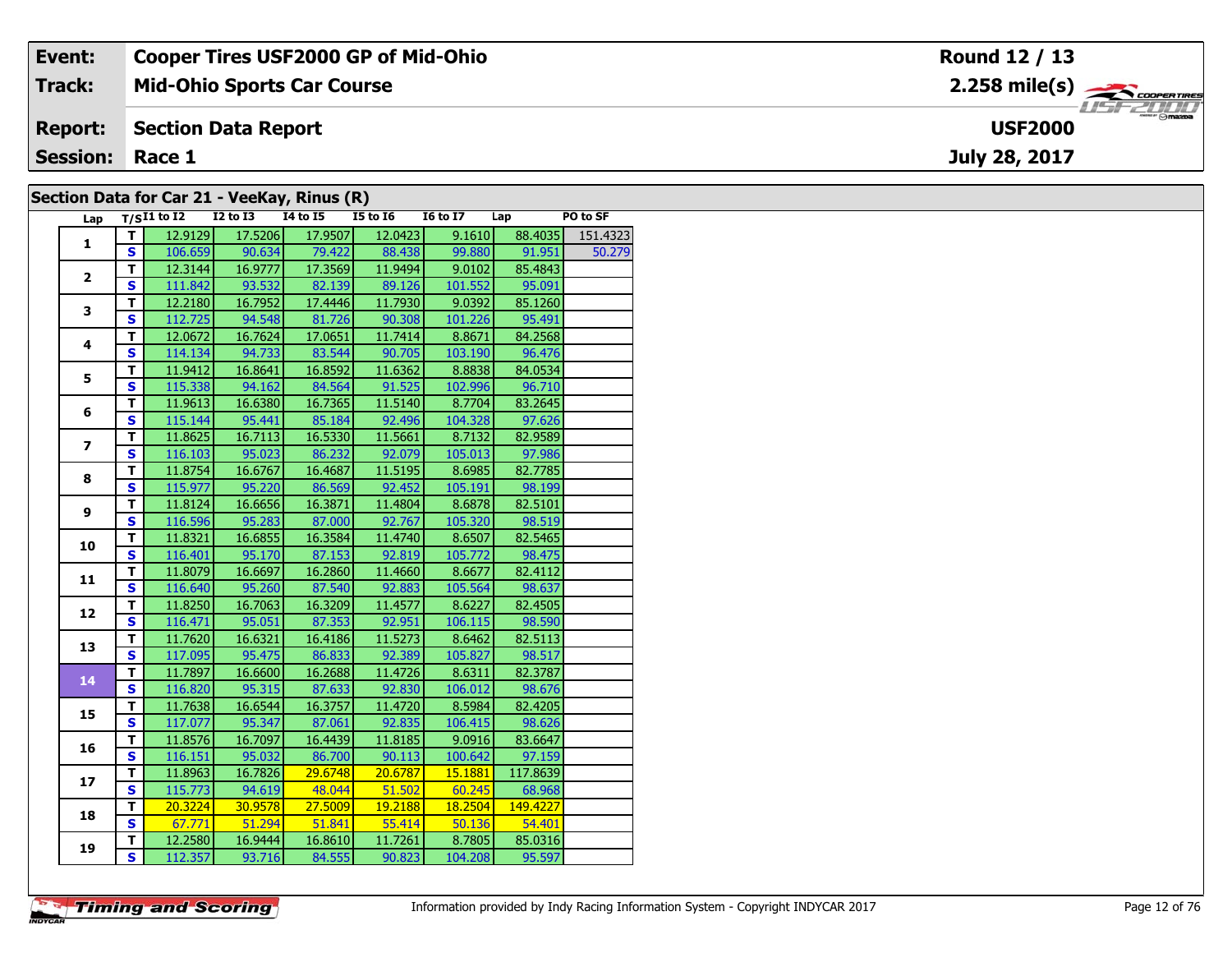| Event:          | <b>Cooper Tires USF2000 GP of Mid-Ohio</b>                                                                                | Round 12 / 13                                                                           |  |  |  |  |  |
|-----------------|---------------------------------------------------------------------------------------------------------------------------|-----------------------------------------------------------------------------------------|--|--|--|--|--|
| Track:          | <b>Mid-Ohio Sports Car Course</b>                                                                                         |                                                                                         |  |  |  |  |  |
| <b>Report:</b>  | <b>Section Data Report</b>                                                                                                | <i><b>LISF 2000</b></i><br><b>USF2000</b>                                               |  |  |  |  |  |
| Session: Race 1 |                                                                                                                           | July 28, 2017                                                                           |  |  |  |  |  |
|                 | Section Data for Car 21 - VeeKay, Rinus (R)<br><b>TOA + 6 TO</b><br><b>TO + 0 TA</b><br>TA to TEA<br>TEA to TED TED to TE | $TO + C C$<br>TE LA TEA<br>$TCA + 5C$ $TC + 5T7A$<br><b>T7A + &lt; T7</b><br>$T7 + 5T9$ |  |  |  |  |  |

|  | Lap | $T/S$ SF to $I1$ | I1 to I2A       | I2A to I2        | I2 to I3A       | I3A to I3         | <b>I3 to I4</b> | I4 to I5A | I5A to I5B | I5B to I5 | I5 to I6A | I6A to I6 | I6 to I7A       | I7A to I7 | $I7$ to $I8$ | I8 to SF |
|--|-----|------------------|-----------------|------------------|-----------------|-------------------|-----------------|-----------|------------|-----------|-----------|-----------|-----------------|-----------|--------------|----------|
|  | 20  | 4.5694 l         | /.2440 <b>J</b> | 4.6709 <b>I</b>  | 8.3663          | 8.3597            | 2.8408          | 7.01301   | 5.1235     | 4.3967    | 5.1974    | 6.4328    | 3.4846 <b> </b> | 5.3045    | 5.4012       | 4.8342   |
|  |     | 12.806           | 110.5931        | 123.346 <b>I</b> | 74.080 <b>I</b> | L <b>15.815  </b> | 134.885         | 99.847    | 74.922     | 77.693    | 98.126    | 86.277    | 109.182         | 100.772   | 76.498       | 92.382   |
|  | 21  | 4.5709 l         | 7.2373 <b>I</b> | 4.69751          | 8.2956          | 8.3383            | 2.8413          | 7.0141    | 5.0866     | 4.3832    | 5.2038    | 6.3113    | 3.4760          | 5.2211    | 5.2921       | 4.8183   |
|  |     | $.12.769$ $V$    | 110.695         | 122.647          |                 | 116.1131          | 134.861         | 99.831    | 75.466     | 77.9321   | 98.005    | 87.938    | 109.452         | 102.382   | 78.075       | 92.686   |
|  | 22  | 4.9829 <b>l</b>  | 9.2586          |                  |                 |                   |                 |           |            |           |           |           |                 |           |              |          |
|  |     | 103.445          | 86.529          |                  |                 |                   |                 |           |            |           |           |           |                 |           |              |          |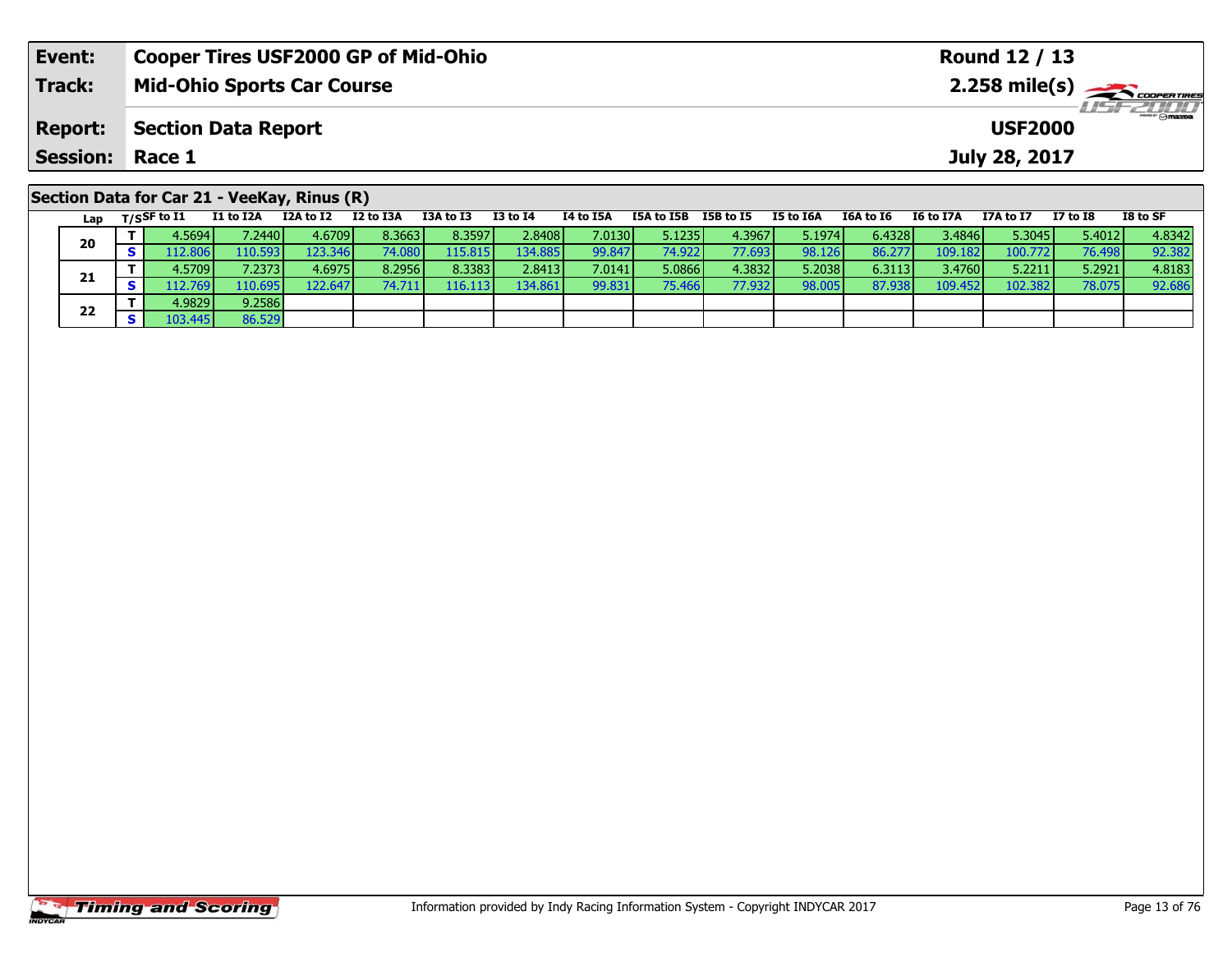| Event:                                      | <b>Cooper Tires USF2000 GP of Mid-Ohio</b> | Round 12 / 13           |  |  |  |  |  |  |  |  |
|---------------------------------------------|--------------------------------------------|-------------------------|--|--|--|--|--|--|--|--|
| Track:                                      | <b>Mid-Ohio Sports Car Course</b>          |                         |  |  |  |  |  |  |  |  |
| <b>Report:</b>                              | <b>Section Data Report</b>                 | ZTTTT<br><b>USF2000</b> |  |  |  |  |  |  |  |  |
| <b>Session:</b>                             | Race 1                                     | July 28, 2017           |  |  |  |  |  |  |  |  |
| Section Data for Car 21 - VeeKay, Rinus (R) |                                            |                         |  |  |  |  |  |  |  |  |

**Lap T/SI1 to I2 I2 to I3 I4 to I5 I5 to I6 I6 to I7 Lap PO to SF** 

**<sup>T</sup>** 11.9149 16.7260 16.5332 11.6302 8.7891 83.2390 **<sup>S</sup>** 115.592 94.939 86.231 91.572 104.106 97.656

**<sup>T</sup>** 11.9348 16.6339 16.4839 11.5151 8.6971 82.7874 **<sup>S</sup>** 115.400 95.465 86.489 92.487 105.207 98.189

# **Timing and Scoring**

**20**

**21**

 $22$   $\frac{1}{s}$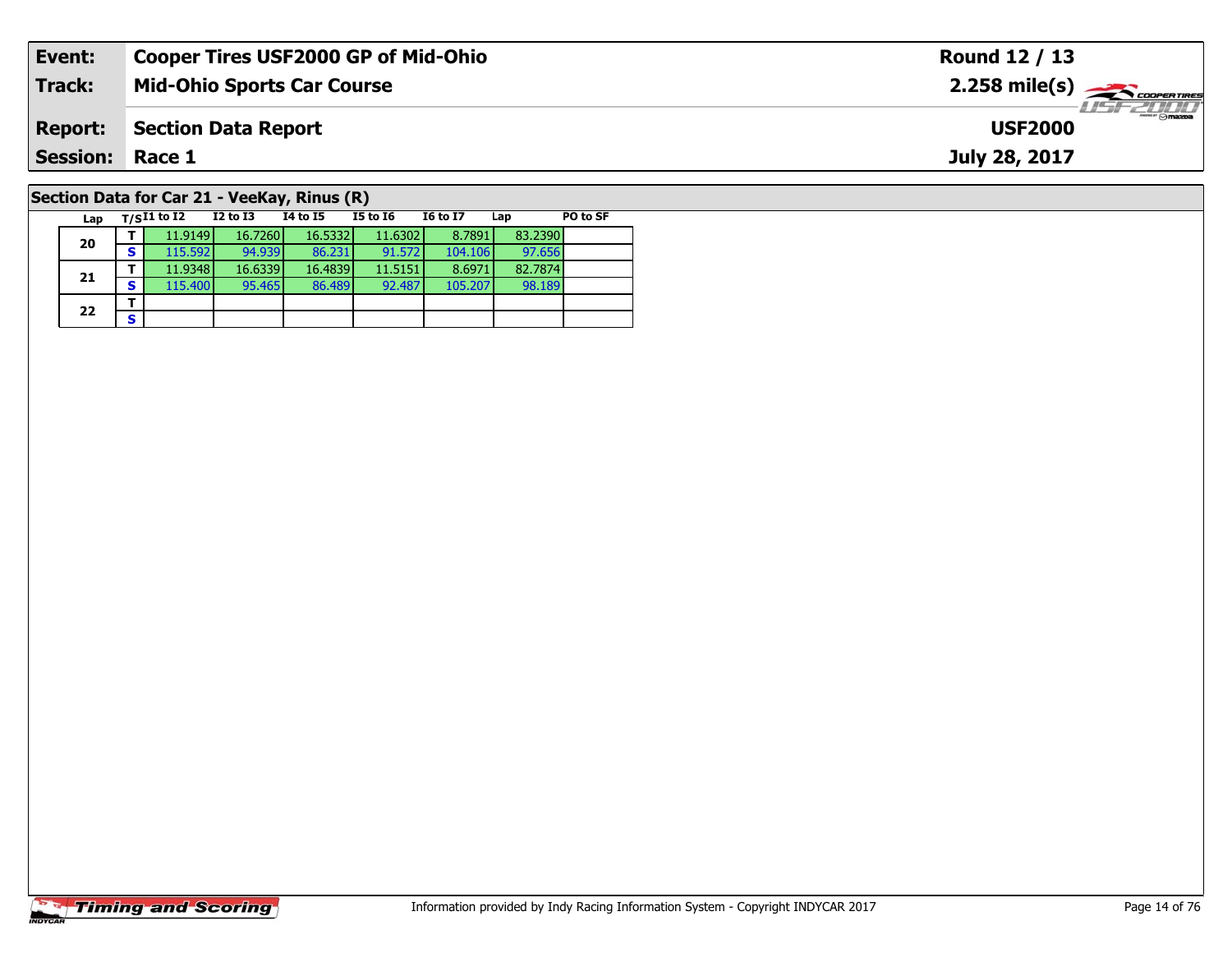|                                            | Event:          |            |                            |           | <b>Cooper Tires USF2000 GP of Mid-Ohio</b> |           |                                                               |                 |           |            |           |           |           |                  | Round 12 / 13  |                 |          |
|--------------------------------------------|-----------------|------------|----------------------------|-----------|--------------------------------------------|-----------|---------------------------------------------------------------|-----------------|-----------|------------|-----------|-----------|-----------|------------------|----------------|-----------------|----------|
|                                            | Track:          |            |                            |           | <b>Mid-Ohio Sports Car Course</b>          |           | $2.258$ mile(s) $\overbrace{\hspace{2.5cm}}^{3}$ cooren Times |                 |           |            |           |           |           |                  |                |                 |          |
|                                            | <b>Report:</b>  |            | <b>Section Data Report</b> |           |                                            |           |                                                               |                 |           |            |           |           |           |                  | <b>USF2000</b> |                 |          |
|                                            | <b>Session:</b> |            | Race 1                     |           |                                            |           |                                                               |                 |           |            |           |           |           |                  | July 28, 2017  |                 |          |
| Section Data for Car 22 - Ming, Calvin (R) |                 |            |                            |           |                                            |           |                                                               |                 |           |            |           |           |           |                  |                |                 |          |
|                                            | Lap             |            | $T/S$ SF to I1             | I1 to I2A | I2A to I2                                  | I2 to I3A | I3A to I3                                                     | <b>I3 to I4</b> | I4 to I5A | I5A to I5B | I5B to I5 | I5 to I6A | I6A to I6 | <b>I6 to I7A</b> | I7A to I7      | <b>I7 to I8</b> | I8 to SF |
|                                            |                 |            | 5.2441                     | 8.3655    | 4.9296                                     | 8.9970    | 8.3516                                                        | 2.7918          | 7.6162    | 5.6583     | 4.7146    | 5.5588    | 6.7147    | 3.5109           | 5.8168         | 5.6933          | 4.9014   |
|                                            |                 | <b>S</b>   | 98.292                     | 95.767    | 116.873                                    | 68.887    | 115.928                                                       | 137.253         | 91.939    | 67.841     | 72.454    | 91.746    | 82.654    | 108.364          | 91.897         | 72.573          | 91.115   |
|                                            |                 | <u>т н</u> | ACCD1                      | 7.021     | 1722c                                      | OCDAO     | 0.4021                                                        | n ocpoli        | 7201      | 5.2214     | 1000      | n poppli  | $c$ cand. | p esenti         | 5.6762         | r cocri         | 1020E    |

|              | т            | 5.2441  | 8.3655  | 4.9296  | 8.9970  | 8.3516  | 2.7918  | 7.6162  | 5.6583 | 4.7146 | 5.5588 | 6.7147  | 3.5109  | 5.8168  | 5.6933 | 4.9014 |
|--------------|--------------|---------|---------|---------|---------|---------|---------|---------|--------|--------|--------|---------|---------|---------|--------|--------|
| 1            | S            | 98.292  | 95.767  | 116.873 | 68.887  | 115.928 | 137.253 | 91.939  | 67.841 | 72.454 | 91.746 | 82.654  | 108.364 | 91.897  | 72.573 | 91.115 |
| $\mathbf{2}$ | т            | 4.6672  | 7.6347  | 4.7226  | 8.6749  | 8.4031  | 2.8632  | 7.3484  | 5.3214 | 4.6350 | 5.2923 | 6.5122  | 3.5150  | 5.6763  | 5.6365 | 4.8385 |
|              | S            | 110.442 | 104.934 | 121.996 | 71.444  | 115.217 | 133.830 | 95.290  | 72.136 | 73.698 | 96.366 | 85.225  | 108.237 | 94.171  | 73.305 | 92.299 |
| 3            | т            | 4.6559  | 7.5709  | 4.7396  | 8.5591  | 8.4161  | 2.8556  | 7.2008  | 5.2653 | 4.5395 | 5.2995 | 6.4556  | 3.4852  | 5.6281  | 5.5668 | 4.8194 |
|              | S            | 110.710 | 105.818 | 121.558 | 72.411  | 115.039 | 134.186 | 97.243  | 72.904 | 75.249 | 96.235 | 85.972  | 109.163 | 94.978  | 74.223 | 92.665 |
| 4            | т            | 4.6680  | 7.5460  | 4.7473  | 8.7229  | 8.4102  | 2.8634  | 7.2369  | 5.2429 | 4.5207 | 5.2856 | 6.4556  | 3.5071  | 5.4461  | 5.4873 | 4.8300 |
|              | S            | 110.423 | 106.167 | 121.361 | 71.051  | 115.120 | 133.821 | 96.758  | 73.216 | 75.562 | 96.489 | 85.972  | 108.481 | 98.152  | 75.298 | 92.462 |
| 5            | т            | 4.6505  | 7.4870  | 4.7010  | 8.6882  | 8.4381  | 2.8770  | 7.2738  | 5.2278 | 4.4585 | 5.2542 | 6.4173  | 3.4869  | 5.4989  | 5.4740 | 4.7956 |
|              | S            | 110.839 | 107.004 | 122.556 | 71.335  | 114.739 | 133.188 | 96.267  | 73.427 | 76.616 | 97.065 | 86.485  | 109.110 | 97.210  | 75.481 | 93.125 |
| 6            | т            | 4.6589  | 7.3767  | 4.7181  | 8.5077  | 8.4502  | 2.8884  | 7.2719  | 5.1298 | 4.4673 | 5.2402 | 6.3409  | 3.4892  | 5.4266  | 5.4993 | 4.8055 |
|              | $\mathbf{s}$ | 110.639 | 108.604 | 122.112 | 72.848  | 114.575 | 132.662 | 96.292  | 74.830 | 76.465 | 97.325 | 87.527  | 109.038 | 98.505  | 75.134 | 92.933 |
| 7            | т            | 4.6633  | 7.4395  | 4.7159  | 8.4105  | 8.4359  | 2.8875  | 7.1868  | 5.1558 | 4.4258 | 5.2281 | 6.3721  | 3.4944  | 5.4227  | 5.4589 | 4.8109 |
|              | S            | 110.534 | 107.687 | 122.169 | 73.690  | 114.769 | 132.704 | 97.432  | 74.453 | 77.182 | 97.550 | 87.098  | 108.875 | 98.576  | 75.690 | 92.829 |
| 8            | т            | 4.6373  | 7.3505  | 4.7064  | 8.3876  | 8.4259  | 2.8852  | 7.1173  | 5.1951 | 4.4178 | 5.2239 | 6.2862  | 3.4749  | 5.3735  | 5.3594 | 4.7889 |
|              | S            | 111.154 | 108.991 | 122.416 | 73.892  | 114.905 | 132.809 | 98.384  | 73.890 | 77.321 | 97.628 | 88.289  | 109.486 | 99.478  | 77.095 | 93.255 |
| 9            | т            | 4.6347  | 7.3298  | 4.6780  | 8.3904  | 8.4119  | 2.8821  | 7.1425  | 5.1965 | 4.4324 | 5.2457 | 6.2768  | 3.4667  | 5.3971  | 5.4333 | 4.8152 |
|              | S            | 111.216 | 109.299 | 123.159 | 73.867  | 115.097 | 132.952 | 98.037  | 73.870 | 77.067 | 97.222 | 88.421  | 109.745 | 99.043  | 76.046 | 92.746 |
| 10           | т            | 4.6360  | 7.4237  | 4.7058  | 8.3354  | 8.4183  | 2.8783  | 7.3637  | 5.2144 | 4.4372 | 5.2310 | 6.3338  | 3.4592  | 5.3199  | 5.3664 | 4.7861 |
|              | S            | 111.185 | 107.916 | 122.431 | 74.354  | 115.009 | 133.128 | 95.092  | 73.616 | 76.983 | 97.496 | 87.625  | 109.983 | 100.480 | 76.994 | 93.310 |
| 11           | т            | 4.6250  | 7.3009  | 4.6730  | 8.3446  | 8.4284  | 2.8867  | 7.1186  | 5.0828 | 4.4215 | 5.2316 | 6.2946  | 3.4763  | 5.2420  | 5.4303 | 4.8085 |
|              | S            | 111.450 | 109.731 | 123.290 | 74.272  | 114.871 | 132.740 | 98.366  | 75.522 | 77.257 | 97.485 | 88.171  | 109.442 | 101.974 | 76.088 | 92.875 |
| 12           | T.           | 4.6282  | 7.3223  | 4.6583  | 9.6765  | 8.4514  | 2.8866  | 7.2411  | 5.1140 | 4.4353 | 5.2076 | 6.3704  | 3.4709  | 5.2807  | 5.4801 | 4.8187 |
|              | S            | 111.373 | 109.410 | 123.680 | 64.049  | 114.559 | 132.745 | 96.702  | 75.061 | 77.016 | 97.934 | 87.122  | 109.613 | 101.226 | 75.397 | 92.679 |
| 13           | т            | 4.6427  | 7.2903  | 4.6666  | 8.4125  | 8.4284  | 2.8820  | 7.4891  | 5.2342 | 4.4955 | 5.2451 | 6.3615  | 3.4551  | 5.3520  | 5.3916 | 4.7928 |
|              | S            | 111.025 | 109.891 | 123.460 | 73.673  | 114.871 | 132.957 | 93.500  | 73.338 | 75.985 | 97.234 | 87.244  | 110.114 | 99.878  | 76.634 | 93.180 |
| 14           | т            | 4.6079  | 7.2620  | 4.6672  | 8.3616  | 8.3791  | 2.8593  | 7.0541  | 5.1354 | 4.3899 | 5.2049 | 6.2910  | 3.4610  | 5.2606  | 5.3869 | 4.7661 |
|              | S            | 111.863 | 110.319 | 123.444 | 74.121  | 115.547 | 134.012 | 99.265  | 74.749 | 77.813 | 97.985 | 88.221  | 109.926 | 101.613 | 76.701 | 93.702 |
| 15           | т            | 4.5923  | 7.2706  | 4.6956  | 8.3226  | 8.4100  | 2.8701  | 7.2045  | 5.1350 | 4.4328 | 5.2545 | 6.3357  | 3.4828  | 5.3004  | 5.3753 | 4.7313 |
|              | S            | 112.243 | 110.188 | 122.697 | 74.469  | 115.123 | 133.508 | 97.193  | 74.754 | 77.060 | 97.060 | 87.599  | 109.238 | 100.850 | 76.867 | 94.391 |
| 16           | т            | 4.5939  | 7.2247  | 4.6715  | 8.3169  | 8.4237  | 2.8785  | 7.2111  | 5.0537 | 4.3991 | 5.2116 | 6.3205  | 3.4789  | 5.2937  | 5.3441 | 4.7697 |
|              | S            | 112.204 | 110.889 | 123.330 | 74.520  | 114.935 | 133.119 | 97.104  | 75.957 | 77.650 | 97.859 | 87.810  | 109.361 | 100.978 | 77.316 | 93.631 |
| 17           | T.           | 4.6336  | 7.3630  | 4.7599  | 8.6671  | 8.4595  | 2.8890  | 7.6008  | 6.0002 | 5.3634 | 9.0394 | 9.6854  | 6.8247  | 8.5943  | 7.1271 | 8.6756 |
|              | S            | 111.243 | 108.806 | 121.040 | 71.509  | 114.449 | 132.635 | 92.125  | 63.975 | 63.689 | 56.420 | 57.303  | 55.747  | 62.198  | 57.973 | 51.477 |
| 18           | т            | 9.9408  | 10,4229 | 9.1423  | 13.1423 | 16,9047 | 8.1079  | 15,9499 | 5.7462 | 5.4418 | 8.6240 | 10.2389 | 6.6106  | 11.3738 | 8.1114 | 7.9013 |
|              | S            | 51.852  | 76.863  | 63.019  | 47.159  | 57.273  | 47.260  | 43.902  | 66.803 | 62.772 | 59.137 | 54.205  | 57.552  | 46.998  | 50.938 | 56.521 |
| 19           | т            | 5.2228  | 8.3258  | 4.8637  | 8.6349  | 8.3731  | 2.8664  | 7.4055  | 5.3344 | 4.5540 | 5.2820 | 6.4049  | 3.4659  | 5.3831  | 5.4717 | 4.7602 |
|              | S.           | 98.693  | 96.223  | 118.456 | 71.775  | 115.630 | 133.681 | 94.555  | 71.960 | 75.009 | 96.554 | 86.652  | 109.771 | 99.301  | 75.513 | 93.818 |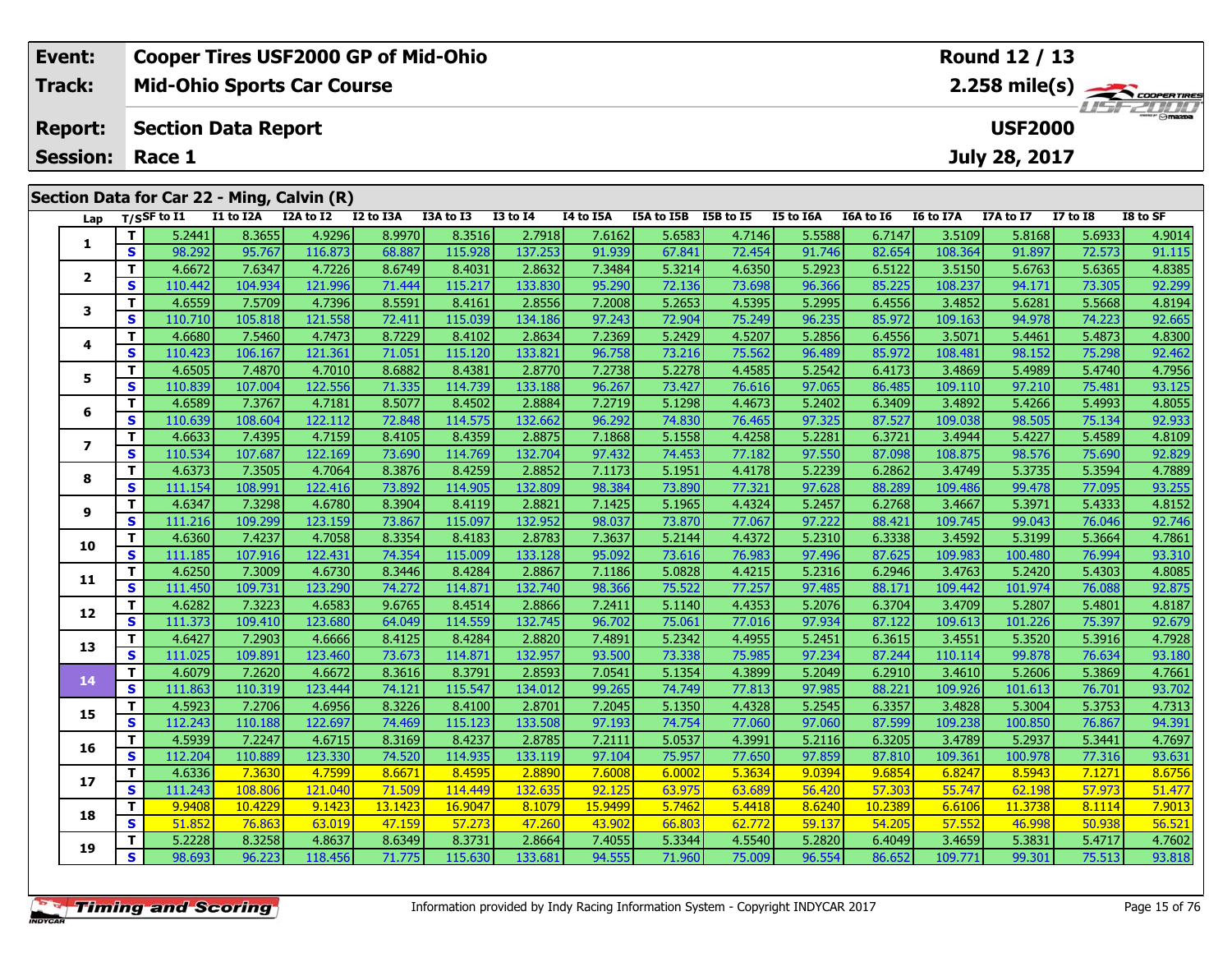| Event:                                     | <b>Cooper Tires USF2000 GP of Mid-Ohio</b> | Round 12 / 13                          |  |  |  |  |  |  |  |  |
|--------------------------------------------|--------------------------------------------|----------------------------------------|--|--|--|--|--|--|--|--|
| Track:                                     | <b>Mid-Ohio Sports Car Course</b>          |                                        |  |  |  |  |  |  |  |  |
| <b>Report:</b>                             | Section Data Report                        | $\frac{1}{\sqrt{2}}$<br><b>USF2000</b> |  |  |  |  |  |  |  |  |
| <b>Session: Race 1</b>                     |                                            | <b>July 28, 2017</b>                   |  |  |  |  |  |  |  |  |
| Section Data for Car 22 - Ming, Calvin (R) |                                            |                                        |  |  |  |  |  |  |  |  |

| Section Data for Car 22 - Ming, Calvin (R) |  |
|--------------------------------------------|--|
|--------------------------------------------|--|

| Lap                     |                         | $T/SI1$ to $I2$ | . <u>.</u> .<br>I2 to I3 | --- 1--<br><b>14 to 15</b> | <b>I5 to 16</b> | <b>16 to 17</b> | Lap      | PO to SF |
|-------------------------|-------------------------|-----------------|--------------------------|----------------------------|-----------------|-----------------|----------|----------|
|                         | т                       | 13.2951         | 17.3486                  | 17.9891                    | 12.2735         | 9.3277          | 88.8646  | 148.2082 |
| $\mathbf{1}$            | $\overline{\mathbf{s}}$ | 103.593         | 91.532                   | 79.253                     | 86.772          | 98.095          | 91.474   | 51.373   |
|                         | т                       | 12.3573         | 17.0780                  | 17.3048                    | 11.8045         | 9.1913          | 85.7413  |          |
| $\overline{2}$          | $\overline{\mathbf{s}}$ | 111.454         | 92.982                   | 82.386                     | 90.220          | 99.551          | 94.806   |          |
|                         | T.                      | 12.3105         | 16.9752                  | 17.0056                    | 11.7551         | 9.1133          | 85.0574  |          |
| 3                       | S                       | 111.878         | 93.546                   | 83.836                     | 90.599          | 100.403         | 95.568   |          |
|                         | T                       | 12.2933         | 17.1331                  | 17.0005                    | 11.7412         | 8.9532          | 84.9700  |          |
| 4                       | $\overline{\mathbf{s}}$ | 112.034         | 92.683                   | 83.861                     | 90.706          | 102.198         | 95.667   |          |
|                         | т                       | 12.1880         | 17.1263                  | 16.9601                    | 11.6715         | 8.9858          | 84.7288  |          |
| 5                       | $\overline{\mathbf{s}}$ | 113.002         | 92.720                   | 84.061                     | 91.248          | 101.827         | 95.939   |          |
|                         | $\overline{\mathsf{r}}$ | 12.0948         | 16.9579                  | 16.8690                    | 11.5811         | 8.9158          | 84.2707  |          |
| 6                       | $\overline{\mathbf{s}}$ | 113.873         | 93.641                   | 84.515                     | 91.960          | 102.627         | 96.461   |          |
|                         | T                       | 12.1554         | 16.8464                  | 16.7684                    | 11.6002         | 8.9171          | 84.1081  |          |
| $\overline{\mathbf{z}}$ | S                       | 113.305         | 94.261                   | 85.022                     | 91.809          | 102.612         | 96.647   |          |
|                         | т                       | 12.0569         | 16.8135                  | 16.7302                    | 11.5101         | 8.8484          | 83.6299  |          |
| 8                       | $\overline{\mathbf{s}}$ | 114.231         | 94.445                   | 85.216                     | 92.527          | 103.409         | 97.200   |          |
|                         | T                       | 12.0078         | 16.8023                  | 16.7714                    | 11.5225         | 8.8638          | 83.7331  |          |
| 9                       | $\overline{\mathbf{s}}$ | 114.698         | 94.508                   | 85.007                     | 92.428          | 103.229         | 97.080   |          |
| 10                      | T                       | 12.1295         | 16.7537                  | 17.0153                    | 11.5648         | 8.7791          | 83.9092  |          |
|                         | $\overline{\mathbf{s}}$ | 113.547         | 94.782                   | 83.788                     | 92.090          | 104.225         | 96.876   |          |
|                         | T                       | 11.9739         | 16.7730                  | 16.6229                    | 11.5262         | 8.7183          | 83.3648  |          |
| 11                      | $\overline{\mathbf{s}}$ | 115.023         | 94.673                   | 85.766                     | 92.398          | 104.952         | 97.509   |          |
|                         | T                       | 11.9806         | 18.1279                  | 16.7904                    | 11.5780         | 8.7516          | 85.0421  |          |
| 12                      | $\overline{\mathbf{s}}$ | 114.959         | 87.597                   | 84.911                     | 91.985          | 104.552         | 95.586   |          |
| 13                      | т                       | 11.9569         | 16.8409                  | 17.2188                    | 11.6066         | 8.8071          | 84.1394  |          |
|                         | $\overline{\mathbf{s}}$ | 115.186         | 94.292                   | 82.798                     | 91.758          | 103.893         | 96.611   |          |
| 14                      | $\overline{\mathsf{r}}$ | 11.9292         | 16.7407                  | 16.5794                    | 11.4959         | 8.7216          | 83.0870  |          |
|                         | $\overline{\mathbf{s}}$ | 115.454         | 94.856                   | 85.991                     | 92.642          | 104.912         | 97.835   |          |
| 15                      | T                       | 11.9662         | 16.7326                  | 16.7723                    | 11.5902         | 8.7832          | 83.4135  |          |
|                         | $\overline{\mathbf{s}}$ | 115.097         | 94.902                   | 85.002                     | 91.888          | 104.176         | 97.452   |          |
| 16                      | $\overline{\mathsf{r}}$ | 11.8962         | 16.7406                  | 16.6639                    | 11.5321         | 8.7726          | 83.1916  |          |
|                         | $\overline{\mathbf{s}}$ | 115.774         | 94.856                   | 85.555                     | 92.351          | 104.302         | 97.712   |          |
| 17                      | T                       | 12.1229         | 17.1266                  | 18.9644                    | 18.7248         | 15.4190         | 105.6830 |          |
|                         | $\overline{\mathbf{s}}$ | 113.609         | 92.719                   | 75.177                     | 56.876          | 59.342          | 76.917   |          |
| 18                      | T.                      | 19.5652         | 30.0470                  | 27.1379                    | 18.8629         | 17.9844         | 147.6588 |          |
|                         | $\overline{\mathbf{s}}$ | 70.394          | 52.849                   | 52.535                     | 56.460          | 50.877          | 55.051   |          |
| 19                      | T                       | 13.1895         | 17.0080                  | 17.2939                    | 11.6869         | 8.8490          | 86.3484  |          |
|                         | $\overline{\mathbf{s}}$ | 104.422         | 93.365                   | 82.438                     | 91.128          | 103.402         | 94.140   |          |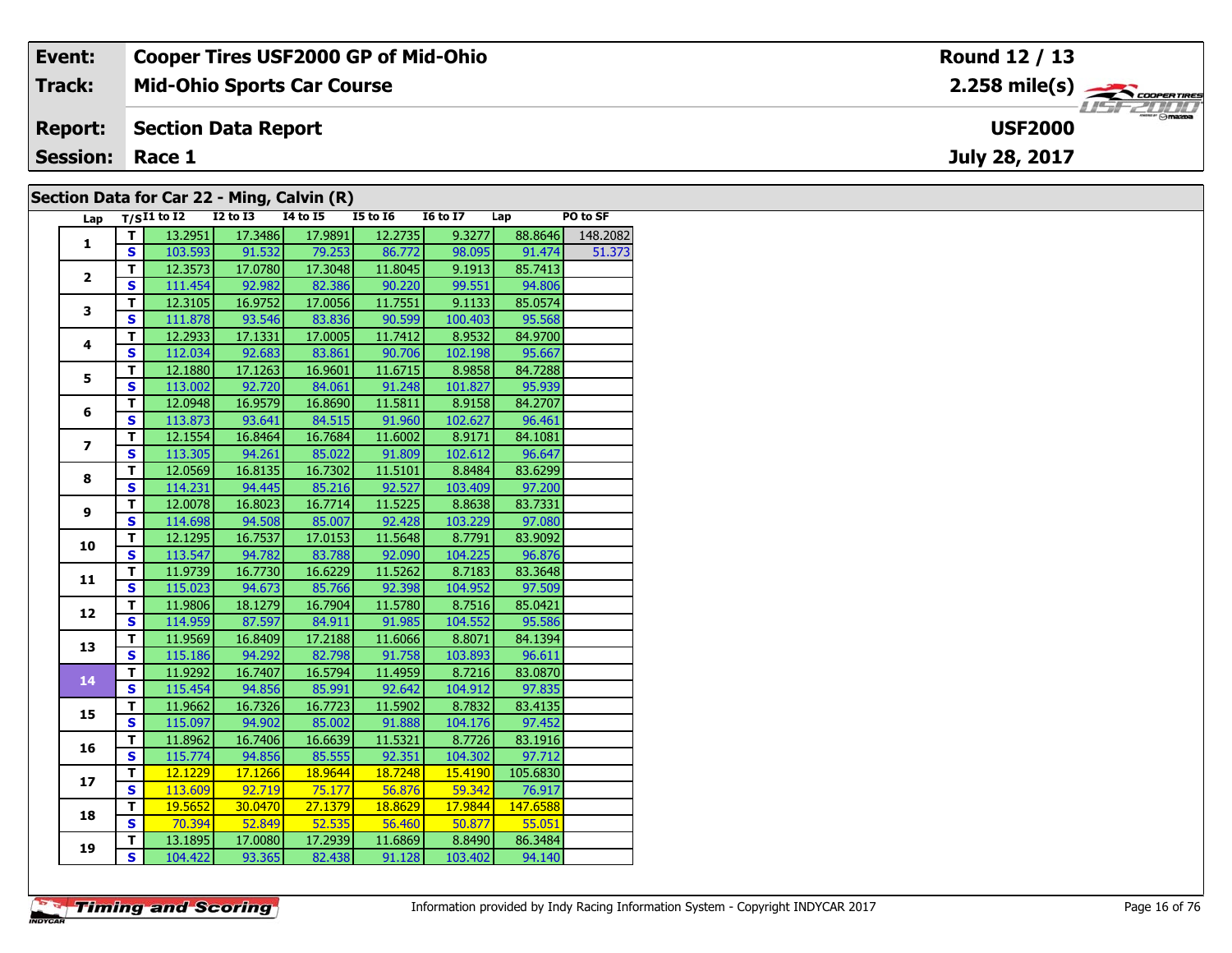| Event:          | <b>Cooper Tires USF2000 GP of Mid-Ohio</b>                                                                                   | Round 12 / 13                                                                   |  |  |  |  |  |  |  |  |  |  |  |
|-----------------|------------------------------------------------------------------------------------------------------------------------------|---------------------------------------------------------------------------------|--|--|--|--|--|--|--|--|--|--|--|
| <b>Track:</b>   | <b>Mid-Ohio Sports Car Course</b>                                                                                            | $2.258$ mile(s) $\sum$ coorer Times<br>$H = -2000$                              |  |  |  |  |  |  |  |  |  |  |  |
| <b>Report:</b>  | <b>Section Data Report</b><br><b>USF2000</b>                                                                                 |                                                                                 |  |  |  |  |  |  |  |  |  |  |  |
| <b>Session:</b> | Race 1                                                                                                                       | July 28, 2017                                                                   |  |  |  |  |  |  |  |  |  |  |  |
|                 | Section Data for Car 22 - Ming, Calvin (R)                                                                                   |                                                                                 |  |  |  |  |  |  |  |  |  |  |  |
| Lap             | I2 to I3A<br>I3A to I3<br>I3 to I4<br>I1 to I2A<br>I2A to I2<br>I4 to I5A<br>I5A to I5B<br>I5B to I5<br>$_{\rm T/SSF}$ to I1 | I8 to SF<br>I5 to I6A<br>I6A to I6<br><b>I6 to I7A</b><br>I7 to I8<br>I7A to I7 |  |  |  |  |  |  |  |  |  |  |  |

| м м | .   |         |          |         |        |          |         |        |        |         |        |        |         |        |        |        |
|-----|-----|---------|----------|---------|--------|----------|---------|--------|--------|---------|--------|--------|---------|--------|--------|--------|
|     |     | 4.6049  | 7.35421  | 4.6566  | 8.5020 | 8.2963 l | 2.8296  | 7.1691 | 5.2725 | 4.76931 | 5.3751 | 6.3696 | 3.4541  | 5.3899 | 5.4761 | 4.8238 |
|     | ಶ   | .11.936 | 108.9361 | 123.725 | 72.897 | 116.700  | 135.419 | 97.673 | 72.805 | 71.623  | 94.882 | 87.133 | 110.146 | 99.175 | 75.452 | 92.581 |
|     |     | 4.6161  | 7.2911   | 4.6513  | 8.4711 | 8.3337   | 2.8327  | 7.2276 | 5.1746 | 4.4747  | 5.2514 | 6.3177 | 3.4543  | 5.3655 | 5.4765 | 4.7820 |
|     | - 3 | 11.665  | 109.879  | 123.866 | 73.163 | 116.177  | 135.271 | 96.882 | 74.182 | 76.338  | 97.117 | 87.848 | 110.139 | 99.626 | 75.446 | 93.390 |
|     |     | 4.7947  | 8.1164   |         |        |          |         |        |        |         |        |        |         |        |        |        |
|     | ъ   | 107.505 | 98.706   |         |        |          |         |        |        |         |        |        |         |        |        |        |
|     |     |         |          |         |        |          |         |        |        |         |        |        |         |        |        |        |

**20**

**21**

**22**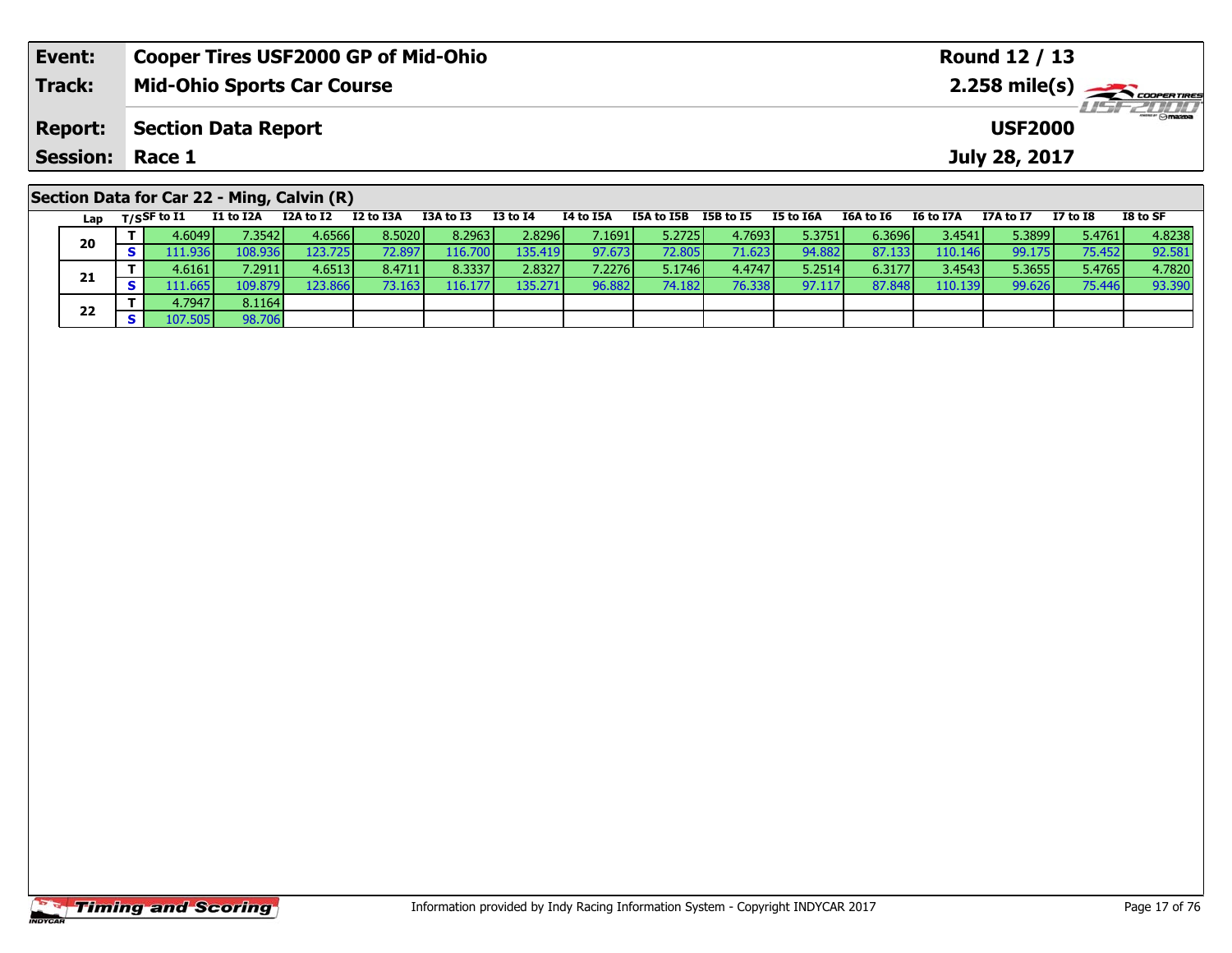| Event:                                     | <b>Cooper Tires USF2000 GP of Mid-Ohio</b> | Round 12 / 13                    |  |  |  |  |  |  |  |  |  |
|--------------------------------------------|--------------------------------------------|----------------------------------|--|--|--|--|--|--|--|--|--|
| <b>Track:</b>                              | <b>Mid-Ohio Sports Car Course</b>          | $2.258$ mile(s) $\rightarrow$    |  |  |  |  |  |  |  |  |  |
| <b>Report:</b>                             | <b>Section Data Report</b>                 | <b>HSFZDDD</b><br><b>USF2000</b> |  |  |  |  |  |  |  |  |  |
| <b>Session: Race 1</b>                     |                                            | July 28, 2017                    |  |  |  |  |  |  |  |  |  |
| Section Data for Car 22 - Ming, Calvin (R) |                                            |                                  |  |  |  |  |  |  |  |  |  |

#### **Lap T/SI1 to I2 I2 to I3 I4 to I5 I5 to I6 I6 to I7 Lap PO to SF 20 <sup>T</sup>** 12.0108 16.7983 17.2109 11.7447 8.8440 84.3431 **<sup>S</sup>** 114.670 94.531 82.836 90.679 103.460 96.37896.378 **21 <sup>T</sup>** 11.9424 16.8048 16.8769 11.5691 8.8198 83.7203 **<sup>S</sup>** 115.326 94.494 84.475 92.056 103.744 97.09597.095  $22$   $\frac{1}{s}$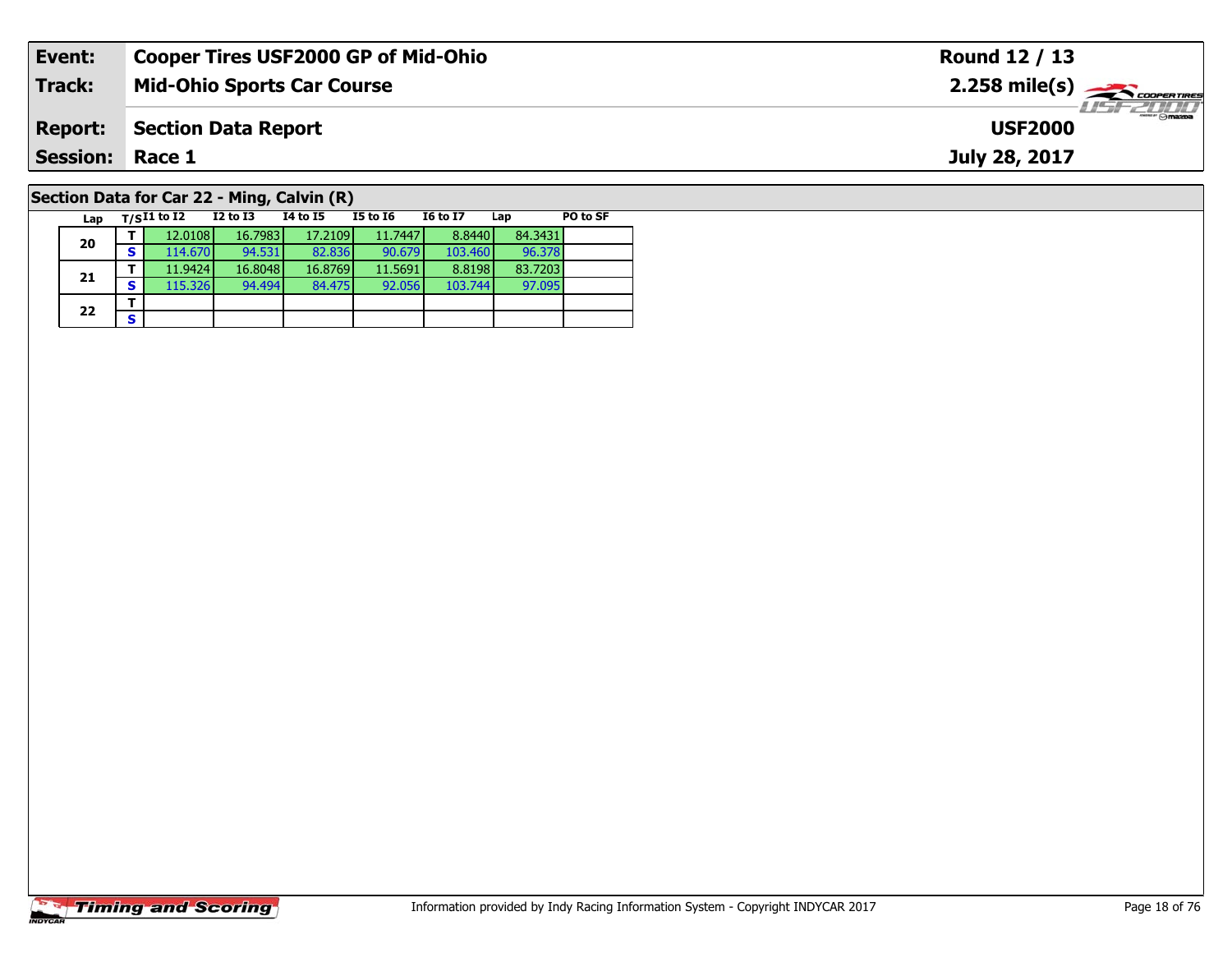| Event:                 | <b>Cooper Tires USF2000 GP of Mid-Ohio</b> | Round 12 / 13                           |
|------------------------|--------------------------------------------|-----------------------------------------|
| Track:                 | <b>Mid-Ohio Sports Car Course</b>          | $2.258$ mile(s) $\frac{1}{\sqrt{2.600}$ |
| <b>Report:</b>         | Section Data Report                        | <b>LISF 2000</b><br><b>USF2000</b>      |
| <b>Session: Race 1</b> |                                            | July 28, 2017                           |
|                        | Section Data for Car 23 - Kohl, Lucas      |                                         |

| Lap            |                         | T/SSF to I1 | I1 to I2A | I2A to I2 | I2 to I3A | I3A to I3 | <b>I3 to I4</b> | I4 to I5A | I5A to I5B I5B to I5 |        | <b>I5 to I6A</b> | I6A to I6 | I6 to I7A | I7A to I7 | <b>I7 to 18</b> | I8 to SF |
|----------------|-------------------------|-------------|-----------|-----------|-----------|-----------|-----------------|-----------|----------------------|--------|------------------|-----------|-----------|-----------|-----------------|----------|
|                | T.                      | 5.3508      | 7.9783    | 4.8684    | 8.8423    | 8.5203    | 2.8912          | 7.4700    | 5.3918               | 4.7715 | 5.3671           | 6.6898    | 3.5631    | 5.5282    | 5.7554          | 4.9431   |
| 1              | S                       | 96.332      | 100.414   | 118.342   | 70.092    | 113.632   | 132.534         | 93.739    | 71.194               | 71.590 | 95.023           | 82.962    | 106.776   | 96.694    | 71.790          | 90.346   |
|                | T                       | 4.7191      | 7.4053    | 4.7161    | 8.5741    | 8.4759    | 2.8807          | 7.5010    | 5.2952               | 4.7293 | 5.3345           | 6.5562    | 3.5103    | 5.4640    | 5.5591          | 4.8867   |
| $\mathbf{2}$   | $\mathbf{s}$            | 109.227     | 108.184   | 122.164   | 72.284    | 114.228   | 133.017         | 93.351    | 72.493               | 72.229 | 95.604           | 84.653    | 108.382   | 97.830    | 74.325          | 91.389   |
|                | T                       | 4.6524      | 7.3545    | 4.7307    | 8.6197    | 8.4525    | 2.8871          | 7.5896    | 5.3373               | 4.6838 | 5.3354           | 6.5328    | 3.4947    | 5.4023    | 5.5002          | 4.8215   |
| 3              | $\overline{\mathbf{s}}$ | 110.793     | 108.931   | 121.787   | 71.902    | 114.544   | 132.722         | 92.261    | 71.921               | 72.930 | 95.588           | 84.956    | 108.866   | 98.948    | 75.121          | 92.625   |
|                | Т                       | 4.6108      | 7.3357    | 4.6878    | 8.4821    | 8.3869    | 2.8589          | 7.2545    | 5.2184               | 4.6000 | 5.2687           | 6.4374    | 3.4886    | 5.3327    | 5.4952          | 4.8313   |
| 4              | $\mathbf{s}$            | 111.793     | 109.211   | 122.901   | 73.068    | 115.440   | 134.031         | 96.523    | 73.560               | 74.259 | 96.798           | 86.215    | 109.057   | 100.239   | 75.190          | 92.437   |
|                | T.                      | 4.6212      | 7.2108    | 4.6741    | 8.3871    | 8.4073    | 2.8628          | 7.2250    | 5.2442               | 4.5216 | 5.2494           | 6.4038    | 3.4987    | 5.4917    | 5.4437          | 4.8293   |
| 5              | $\overline{\mathbf{s}}$ | 111.541     | 111.102   | 123.261   | 73.896    | 115.160   | 133.849         | 96.917    | 73.198               | 75.546 | 97.154           | 86.667    | 108.742   | 97.337    | 75.901          | 92.475   |
|                | T                       | 4.6424      | 7.2662    | 4.6909    | 8.3984    | 8.4613    | 2.9005          | 7.5086    | 5.2100               | 4.5581 | 5.2874           | 6.4198    | 3.4884    | 5.4065    | 5.4342          | 4.8382   |
| 6              | S                       | 111.032     | 110.255   | 122.820   | 73.797    | 114.425   | 132.109         | 93.257    | 73.678               | 74.942 | 96.456           | 86.451    | 109.063   | 98.871    | 76.034          | 92.305   |
| $\overline{ }$ | т                       | 4.6372      | 7.2927    | 4.6994    | 8.3490    | 8.4163    | 2.8716          | 7.2487    | 5.1669               | 4.5001 | 5.2223           | 6.3511    | 3.4914    | 5.3387    | 5.3771          | 4.8296   |
|                | $\overline{\mathbf{s}}$ | 111.156     | 109.855   | 122.598   | 74.233    | 115.037   | 133.438         | 96.600    | 74.293               | 75.907 | 97.658           | 87.386    | 108.969   | 100.127   | 76.841          | 92.470   |
| 8              | T                       | 4.6327      | 7.2215    | 4.6701    | 8.3368    | 8.4331    | 2.8835          | 7.1535    | 5.1884               | 4.5242 | 5.2552           | 6.3673    | 3.4938    | 5.2936    | 5.3950          | 4.8119   |
|                | $\mathbf{s}$            | 111.264     | 110.938   | 123.367   | 74.342    | 114.807   | 132.888         | 97.886    | 73.985               | 75.503 | 97.047           | 87.164    | 108.894   | 100.980   | 76.586          | 92.810   |
| 9              | T                       | 4.6315      | 7.2630    | 4.6789    | 8.3367    | 8.4248    | 2.8826          | 7.2135    | 5.1488               | 4.4911 | 5.2256           | 6.3657    | 3.4811    | 5.2551    | 5.4279          | 4.8042   |
|                | S                       | 111.293     | 110.304   | 123.135   | 74.343    | 114.920   | 132.929         | 97.072    | 74.554               | 76.060 | 97.596           | 87.186    | 109.291   | 101.719   | 76.122          | 92.958   |
| 10             | T.                      | 4.6377      | 7.1642    | 4.6520    | 8.2543    | 8.4273    | 2.8865          | 7.0978    | 5.1769               | 4.4070 | 5.2288           | 6.3876    | 3.4819    | 5.3150    | 5.4073          | 4.7893   |
|                | $\overline{\mathbf{s}}$ | 111.144     | 111.825   | 123.847   | 75.085    | 114.886   | 132.750         | 98.654    | 74.149               | 77.511 | 97.537           | 86.887    | 109.266   | 100.573   | 76.412          | 93.248   |
| 11             | T                       | 4.6395      | 7.2524    | 4.6589    | 8.4050    | 8.4809    | 2.8938          | 7.2317    | 5.1048               | 4.4051 | 5.2080           | 6.3390    | 3.4810    | 5.3230    | 5.3983          | 4.8169   |
|                | $\overline{\mathbf{s}}$ | 111.101     | 110.465   | 123.664   | 73.739    | 114.160   | 132.415         | 96.827    | 75.197               | 77.544 | 97.926           | 87.553    | 109.295   | 100.422   | 76.539          | 92.713   |
| 12             | T                       | 4.6280      | 7.2440    | 4.6970    | 8.3605    | 8.4799    | 2.8911          | 7.1169    | 5.0965               | 4.4285 | 5.2422           | 6.3468    | 3.4729    | 5.2650    | 5.3825          | 4.8232   |
|                | S                       | 111.377     | 110.593   | 122.660   | 74.131    | 114.174   | 132.538         | 98.389    | 75.319               | 77.135 | 97.287           | 87.446    | 109.550   | 101.528   | 76.764          | 92.592   |
| 13             | T.                      | 4.6412      | 7.2991    | 4.7077    | 8.3710    | 8.4605    | 2.8936          | 7.1169    | 5.1278               | 4.3945 | 5.2034           | 6.3483    | 3.4900    | 5.3032    | 5.3728          | 4.8216   |
|                | S                       | 111.061     | 109.758   | 122.382   | 74.038    | 114.436   | 132.424         | 98.389    | 74.859               | 77.731 | 98.013           | 87.425    | 109.013   | 100.797   | 76.903          | 92.623   |
| 14             | T                       | 4.6441      | 7.2401    | 4.7051    | 8.2704    | 8.4272    | 2.8880          | 7.0853    | 5.0582               | 4.4025 | 5.2426           | 6.3644    | 3.4853    | 5.2460    | 5.3536          | 4.8119   |
|                | $\overline{\mathbf{s}}$ | 110.991     | 110.653   | 122.449   | 74.939    | 114.888   | 132.681         | 98.828    | 75.889               | 77.590 | 97.280           | 87.204    | 109.160   | 101.896   | 77.178          | 92.810   |
| 15             | T.                      | 4.6341      | 7.1935    | 4.6975    | 8.2932    | 8.4334    | 2.8827          | 7.0899    | 5.0458               | 4.4166 | 5.2177           | 6.3621    | 3.4997    | 5.2262    | 5.3901          | 4.8321   |
|                | $\mathbf{s}$            | 111.231     | 111.369   | 122.647   | 74.733    | 114.803   | 132.925         | 98.764    | 76.076               | 77.343 | 97.744           | 87.235    | 108.711   | 102.282   | 76.656          | 92.422   |
| 16             | T                       | 4.6213      | 7.1347    | 4.6533    | 8.2881    | 8.4628    | 2.8896          | 7.1546    | 5.1271               | 4.4397 | 5.2283           | 6.3707    | 3.4935    | 5.3074    | 5.3781          | 4.8554   |
|                | $\overline{\mathbf{s}}$ | 111.539     | 112.287   | 123.812   | 74.779    | 114.404   | 132.607         | 97.871    | 74.870               | 76.940 | 97.546           | 87.118    | 108.904   | 100.717   | 76.827          | 91.978   |
| 17             | т                       | 4.6392      | 7.1994    | 4.7287    | 8.4946    | 8.6100    | 3.1177          | 7.9037    | 6.0367               | 7.4207 | 10.5647          | 9.7956    | 6.9013    | 8.7669    | 6.8505          | 8.6372   |
|                | $\mathbf{s}$            | 111.108     | 111.278   | 121.838   | 72.961    | 112.449   | 122.905         | 88.595    | 63.588               | 46.032 | 48.274           | 56.658    | 55.128    | 60.973    | 60.314          | 51.706   |
| 18             | T.                      | 9.8413      | 10.0952   | 9.3096    | 12.7338   | 17.8490   | 7.8996          | 16.0191   | 5.5529               | 5.6713 | 8.8299           | 10.2612   | 6.6840    | 11.5041   | 8.2205          | 8.1334   |
|                | $\mathbf{s}$            | 52.377      | 79.358    | 61.886    | 48.671    | 54.243    | 48.506          | 43.712    | 69.128               | 60.232 | 57.758           | 54.087    | 56.920    | 46.466    | 50.262          | 54.908   |
| 19             | T.                      | 5.2783      | 7.6400    | 4.6764    | 8.5471    | 8.3962    | 2.8308          | 7.3662    | 5.4101               | 4.5844 | 5.3223           | 6.4432    | 3.5041    | 5.3357    | 5.4292          | 4.8351   |
|                | $\overline{\mathbf{s}}$ | 97.655      | 104.861   | 123.201   | 72.513    | 115.312   | 135.362         | 95.059    | 70.953               | 74.512 | 95.823           | 86.137    | 108.574   | 100.183   | 76.104          | 92.364   |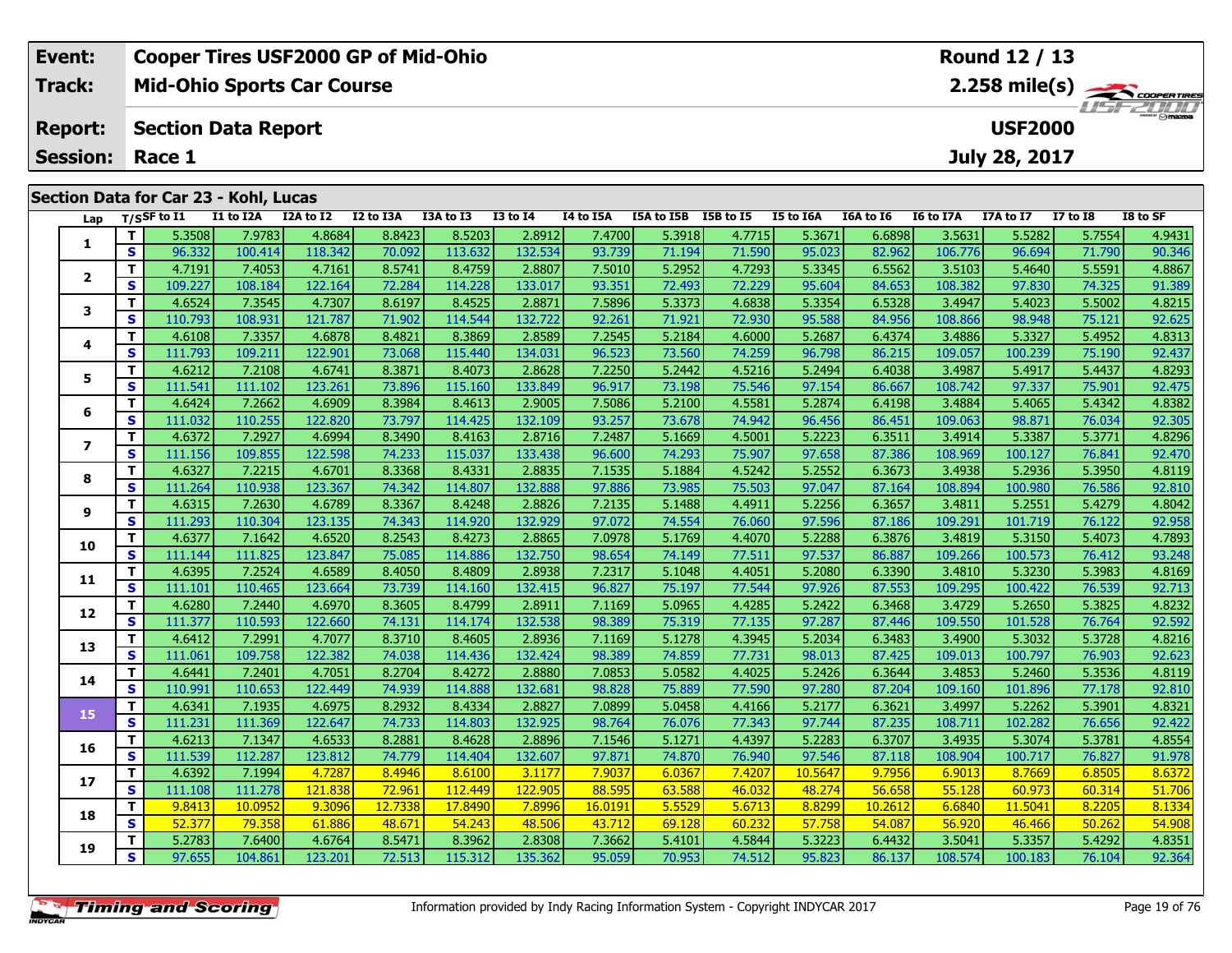| Event:                                | <b>Cooper Tires USF2000 GP of Mid-Ohio</b> | Round 12 / 13                                          |  |  |  |  |  |  |  |
|---------------------------------------|--------------------------------------------|--------------------------------------------------------|--|--|--|--|--|--|--|
| Track:                                | <b>Mid-Ohio Sports Car Course</b>          | $2.258$ mile(s) $\overbrace{\hspace{2cm}}$ coorentines |  |  |  |  |  |  |  |
| <b>Report:</b>                        | Section Data Report                        | <b>USF2000</b>                                         |  |  |  |  |  |  |  |
| <b>Session:</b>                       | Race 1                                     | July 28, 2017                                          |  |  |  |  |  |  |  |
| Section Data for Car 23 - Kohl, Lucas |                                            |                                                        |  |  |  |  |  |  |  |

#### **Section Data for Car 23 - Kohl, Lucas**

| Lap            |                         | $T/SI1$ to I2 I2 to I3 I4 to I5 I5 to I6 |         |         |         | I6 to I7 Lap |          | PO to SF |
|----------------|-------------------------|------------------------------------------|---------|---------|---------|--------------|----------|----------|
| $\mathbf{1}$   | T I                     | 12.8467                                  | 17.3626 | 17.6333 | 12.0569 | 9.0913       | 87.9313  | 153.9890 |
|                | S                       | 107.208                                  | 91.458  | 80.852  | 88.331  | 100.646      | 92.445   | 49.444   |
|                | T.                      | 12.1214                                  | 17.0500 | 17.5255 | 11.8907 | 8.9743       | 85.6075  |          |
| $\overline{2}$ | S                       | 113.623                                  | 93.135  | 81.349  | 89.566  | 101.958      | 94.954   |          |
|                | T                       | 12.0852                                  | 17.0722 | 17.6107 | 11.8682 | 8.8970       | 85.3945  |          |
| 3              | $\mathbf{s}$            | 113.964                                  | 93.014  | 80.955  | 89.736  | 102.844      | 95.191   |          |
|                | T                       | 12.0235                                  | 16.8690 | 17.0729 | 11.7061 | 8.8213       | 84.2890  |          |
| 4              | $\overline{\mathbf{s}}$ | 114.548                                  | 94.134  | 83.506  | 90.978  | 103.726      | 96.440   |          |
| 5              | T                       | 11.8849                                  | 16.7944 | 16.9908 | 11.6532 | 8.9904       | 84.0707  |          |
|                | $\mathbf{s}$            | 115.884                                  | 94.553  | 83.909  | 91.391  | 101.775      | 96.690   |          |
|                | T                       | 11.9571                                  | 16.8597 | 17.2767 | 11.7072 | 8.8949       | 84.5109  |          |
| 6              | $\overline{\mathbf{s}}$ | 115.185                                  | 94.186  | 82.520  | 90.970  | 102.868      | 96.186   |          |
| $\overline{ }$ | т                       | 11.9921                                  | 16.7653 | 16.9157 | 11.5734 | 8.8301       | 83.7921  |          |
|                | $\mathbf s$             | 114.848                                  | 94.717  | 84.282  | 92.021  | 103.623      | 97.012   |          |
|                | T                       | 11.8916                                  | 16.7699 | 16.8661 | 11.6225 | 8.7874       | 83.6606  |          |
| 8              | $\mathbf{s}$            | 115.819                                  | 94.691  | 84.529  | 91.633  | 104.126      | 97.164   |          |
| 9              | T                       | 11.9419                                  | 16.7615 | 16.8534 | 11.5913 | 8.7362       | 83.6305  |          |
|                | $\mathbf{s}$            | 115.331                                  | 94.738  | 84.593  | 91.879  | 104.737      | 97.199   |          |
| 10             | T                       | 11.8162                                  | 16.6816 | 16.6817 | 11.6164 | 8.7969       | 83.3136  |          |
|                | $\mathbf{s}$            | 116.558                                  | 95.192  | 85.464  | 91.681  | 104.014      | 97.569   |          |
| 11             | T                       | 11.9113                                  | 16.8859 | 16.7416 | 11.5470 | 8.8040       | 83.6383  |          |
|                | $\overline{\mathbf{s}}$ | 115.627                                  | 94.040  | 85.158  | 92.232  | 103.930      | 97.190   |          |
| 12             | T                       | 11.9410                                  | 16.8404 | 16.6419 | 11.5890 | 8.7379       | 83.4750  |          |
|                | $\mathbf s$             | 115.340                                  | 94.294  | 85.668  | 91.897  | 104.716      | 97.380   |          |
| 13             | T                       | 12.0068                                  | 16.8315 | 16.6392 | 11.5517 | 8.7932       | 83.5516  |          |
|                | $\mathbf{s}$            | 114.708                                  | 94.344  | 85.682  | 92.194  | 104.058      | 97.291   |          |
| 14             | T                       | 11.9452                                  | 16.6976 | 16.5460 | 11.6070 | 8.7313       | 83.2247  |          |
|                | $\mathbf{s}$            | 115.299                                  | 95.101  | 86.165  | 91.755  | 104.795      | 97.673   |          |
| 15             | T                       | 11.8910                                  | 16.7266 | 16.5523 | 11.5798 | 8.7259       | 83.2146  |          |
|                | $\mathbf{s}$            | 115.825                                  | 94.936  | 86.132  | 91.971  | 104.860      | 97.685   |          |
| 16             | т                       | 11.7880                                  | 16.7509 | 16.7214 | 11.5990 | 8.8009       | 83.4046  |          |
|                | $\overline{\mathbf{s}}$ | 116.837                                  | 94.798  | 85.261  | 91.818  | 103.967      | 97.462   |          |
| 17             | T                       | 11.9281                                  | 17.1046 | 21.3611 | 20.3603 | 15.6682      | 109.6669 |          |
|                | $\mathbf{s}$            | 115.465                                  | 92.838  | 66.742  | 52.308  | $-58.399$    | 74.123   |          |
| 18             | T                       | 19.4048                                  | 30.5828 | 27.2433 | 19.0911 | 18.1881      | 148.6049 |          |
|                | $\mathbf{s}$            | 70.976                                   | 51.923  | 52.331  | 55.785  | 50.308       | 54.701   |          |
| 19             | T                       | 12.3164                                  | 16.9433 | 17.3607 | 11.7655 | 8.8398       | 85.5991  |          |
|                | S.                      | 111.824                                  | 93.722  | 82.121  | 90.519  | 103.509      | 94.964   |          |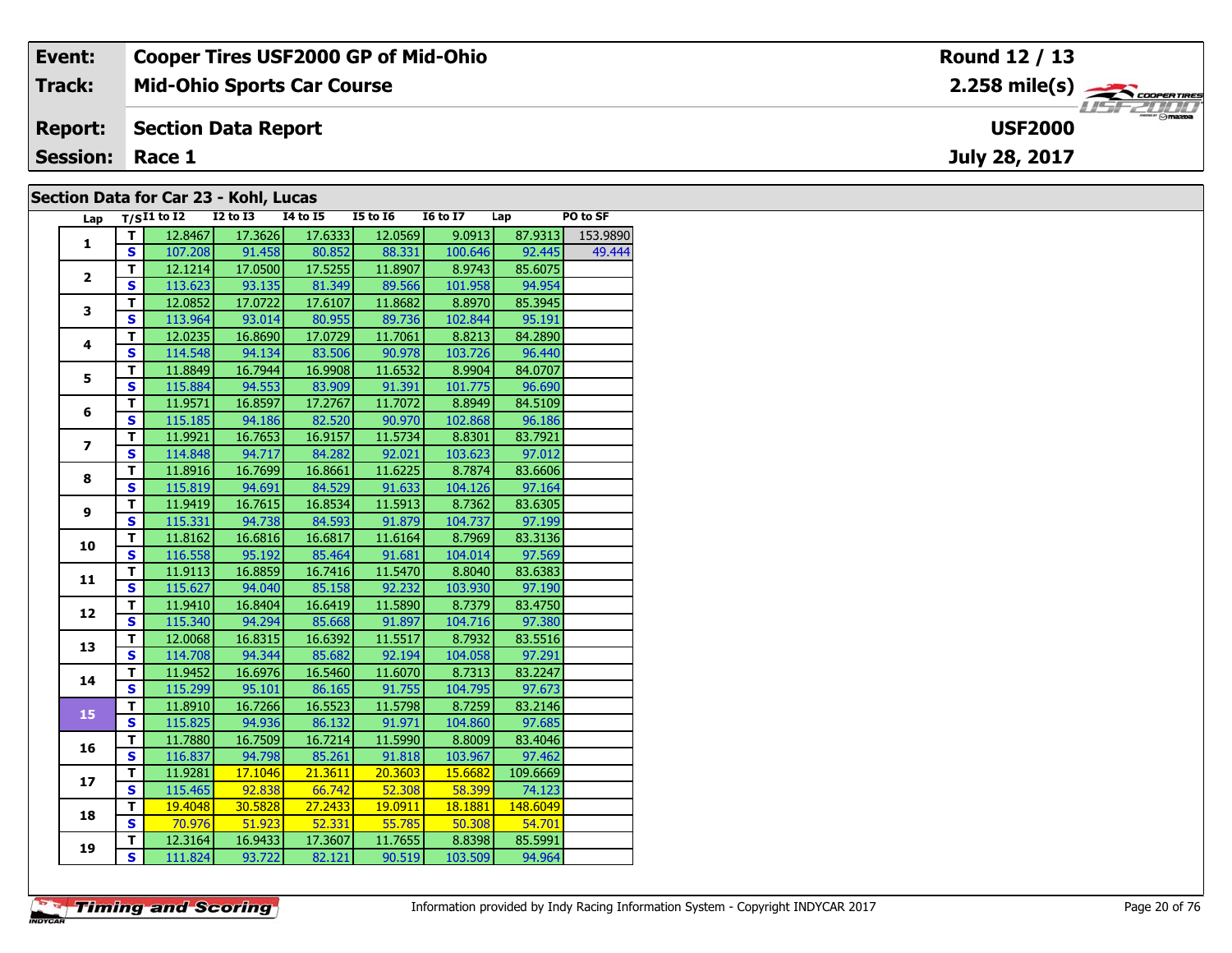| Event:                                | <b>Cooper Tires USF2000 GP of Mid-Ohio</b> |                                              |           |           |           |          | Round 12 / 13 |            |           |           |           |           |                                                                     |          |          |  |  |  |  |
|---------------------------------------|--------------------------------------------|----------------------------------------------|-----------|-----------|-----------|----------|---------------|------------|-----------|-----------|-----------|-----------|---------------------------------------------------------------------|----------|----------|--|--|--|--|
| <b>Track:</b>                         |                                            | <b>Mid-Ohio Sports Car Course</b>            |           |           |           |          |               |            |           |           |           |           | $2.258$ mile(s) $\rightarrow$ Coorentment<br>$H = -H \frac{1}{2} H$ |          |          |  |  |  |  |
| <b>Report:</b>                        |                                            | <b>Section Data Report</b><br><b>USF2000</b> |           |           |           |          |               |            |           |           |           |           |                                                                     |          |          |  |  |  |  |
| <b>Session: Race 1</b>                |                                            |                                              |           |           |           |          |               |            |           |           |           |           | July 28, 2017                                                       |          |          |  |  |  |  |
| Section Data for Car 23 - Kohl, Lucas |                                            |                                              |           |           |           |          |               |            |           |           |           |           |                                                                     |          |          |  |  |  |  |
| Lap                                   | T/SSF to I1                                | I1 to I2A                                    | I2A to I2 | I2 to I3A | I3A to I3 | I3 to I4 | I4 to I5A     | I5A to I5B | I5B to I5 | I5 to I6A | I6A to I6 | I6 to I7A | I7A to I7                                                           | I7 to I8 | I8 to SF |  |  |  |  |

|    |   | 4.5759   | 7.40321 | 4.7196  | 8.8525 | 8.3815 l | 2.8134  | 7.30561         | 5.3005 | 4.6324 | 5.3475 | 6.4512 | 3.5050V   | 5.2896  | 5.4528 | 4.7909 |
|----|---|----------|---------|---------|--------|----------|---------|-----------------|--------|--------|--------|--------|-----------|---------|--------|--------|
| 20 | - | 112.6461 | 108.215 | 122.073 | 70.011 | 115.514  | 136.199 | 95.848          | 72.420 | 73.740 | 95.372 | 86.031 | 108.546 l | 101.056 | 75.774 | 93.216 |
|    |   | 4.6155   | 7.2542  | 4.6895  | 8.3586 | 8.3998   | 2.8672  | 7.0724 <b>1</b> | 5.1817 | 4.4749 | 5.2606 | 6.4016 | 3.4928    | 5.3294  | 5.3951 | 4.8220 |
| 21 |   | 111.679  | 110.438 | 122.857 | 74.148 | 115.262  | 133.643 | 99.008          | 74.081 | 76.335 | 96.947 | 86.697 | 108.925   | 100.301 | 76.585 | 92.615 |
|    |   | 4.8499   | 8.1102  |         |        |          |         |                 |        |        |        |        |           |         |        |        |
| 22 |   | 106.281  | 98.781  |         |        |          |         |                 |        |        |        |        |           |         |        |        |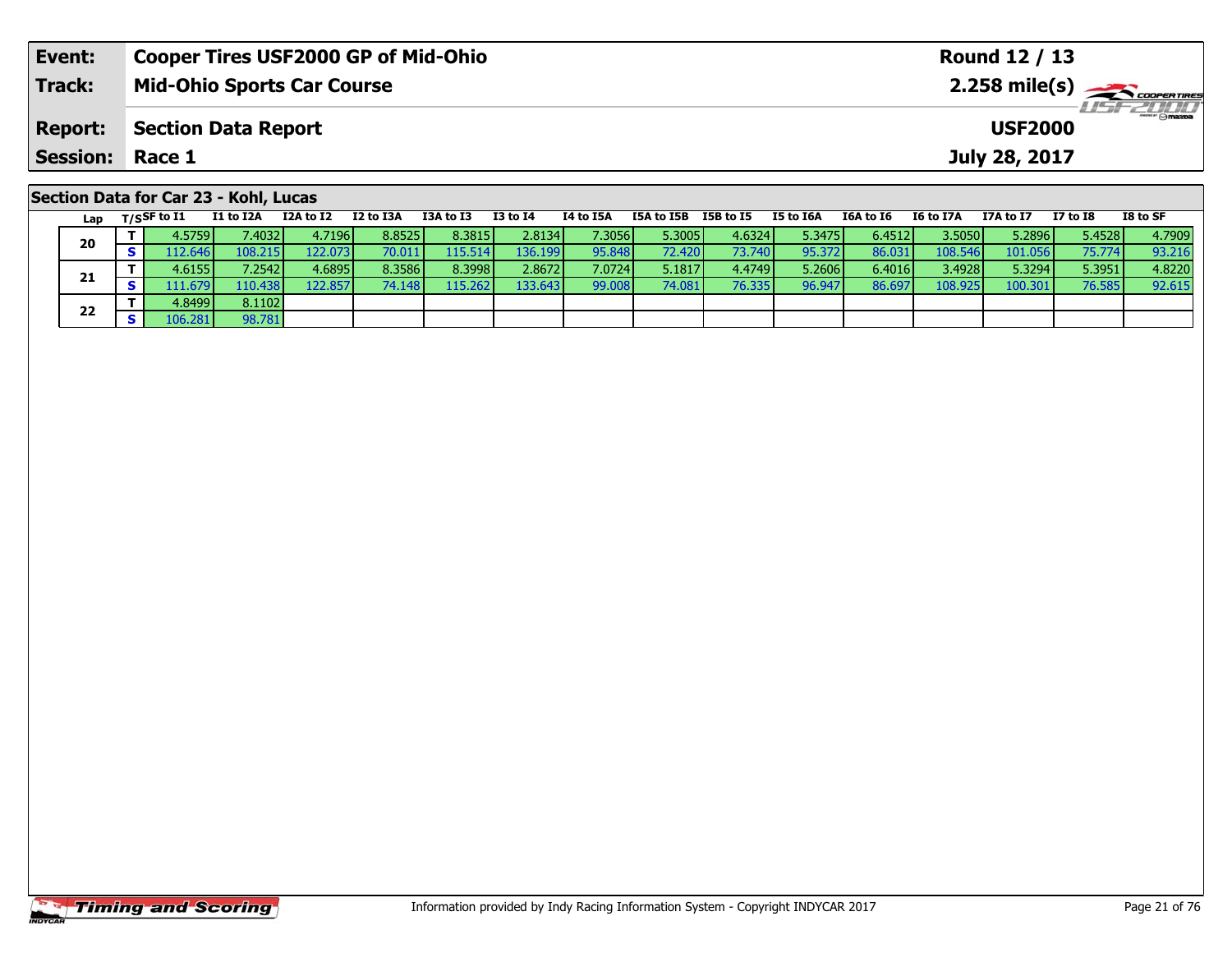| Event:                                | <b>Cooper Tires USF2000 GP of Mid-Ohio</b> | Round 12 / 13                                            |  |  |  |  |  |  |  |
|---------------------------------------|--------------------------------------------|----------------------------------------------------------|--|--|--|--|--|--|--|
| <b>Track:</b>                         | <b>Mid-Ohio Sports Car Course</b>          | $2.258$ mile(s) $\rightarrow$ Coorentines                |  |  |  |  |  |  |  |
| <b>Report:</b>                        | <b>Section Data Report</b>                 | $\overline{\phantom{a}}$ $\odot$ mazoa<br><b>USF2000</b> |  |  |  |  |  |  |  |
| <b>Session: Race 1</b>                |                                            | July 28, 2017                                            |  |  |  |  |  |  |  |
| Section Data for Car 23 - Kohl, Lucas |                                            |                                                          |  |  |  |  |  |  |  |

| Lap |   | $T/SI1$ to I2 | <b>I2 to I3</b> | 14 to 15 | <b>I5 to 16</b> | <b>16 to 17</b> | Lap     | PO to SF |
|-----|---|---------------|-----------------|----------|-----------------|-----------------|---------|----------|
| 20  |   | 12.1228       | 17.2340         | 17.2385  | 11.7987         | 8.7946          | 84.8216 |          |
|     | s | 113.610       | 92.141          | 82.703   | 90.264          | 104.041         | 95.834  |          |
|     |   | 11.9437       | 16.7584         | 16.7290  | 11.6622         | 8.8222          | 83.6153 |          |
| 21  | S | 115.314       | 94.756          | 85.222   | 91.321          | 103.716         | 97.217  |          |
| 22  |   |               |                 |          |                 |                 |         |          |
|     |   |               |                 |          |                 |                 |         |          |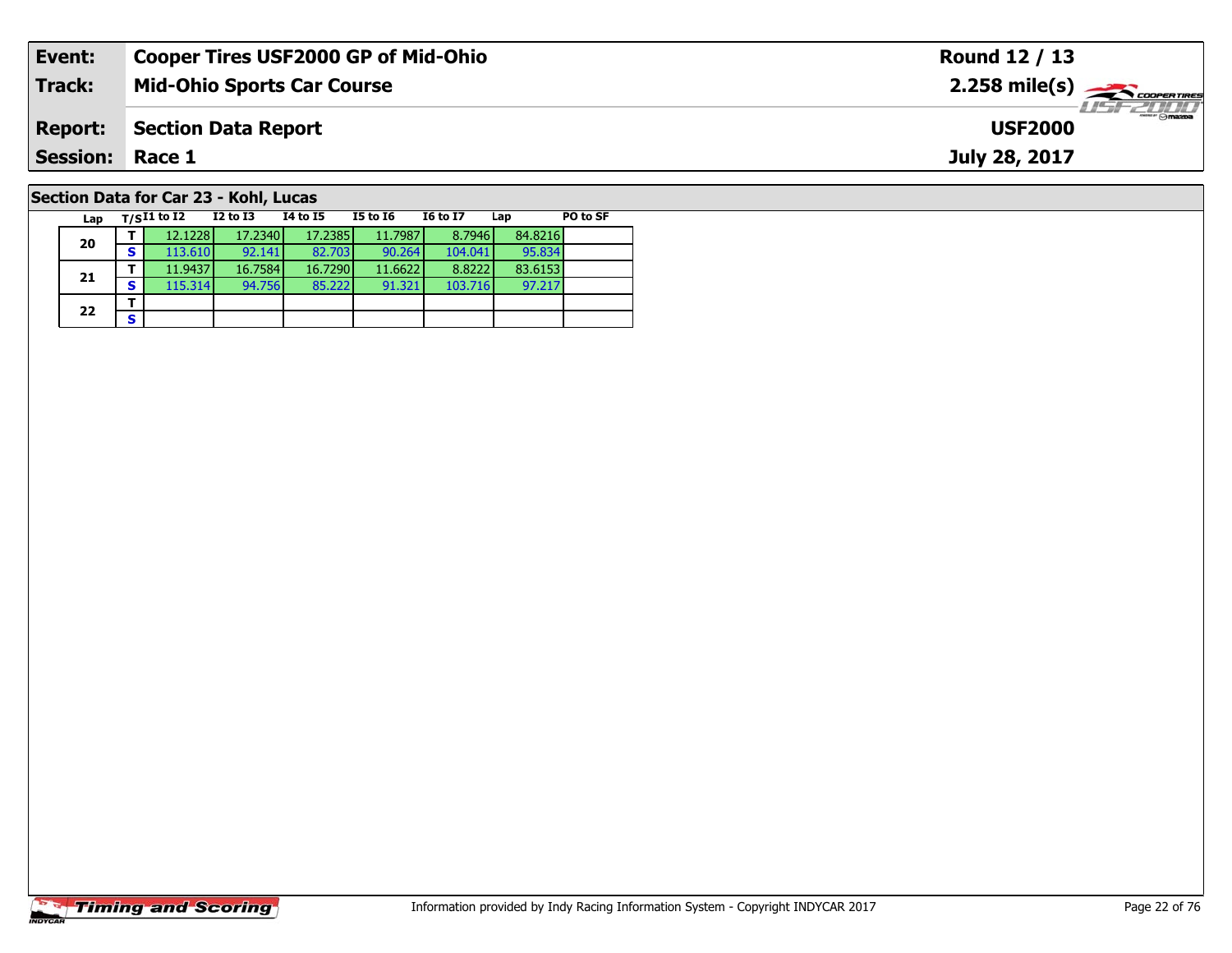| Event:                                                                  | Cooper Tires USF2000 GP of Mid-Ohio | Round 12 / 13                 |  |  |  |  |  |  |  |  |
|-------------------------------------------------------------------------|-------------------------------------|-------------------------------|--|--|--|--|--|--|--|--|
| <b>Track:</b>                                                           | <b>Mid-Ohio Sports Car Course</b>   | $2.258$ mile(s) $\rightarrow$ |  |  |  |  |  |  |  |  |
|                                                                         | <b>Report: Section Data Report</b>  | <b>USF2000</b>                |  |  |  |  |  |  |  |  |
|                                                                         |                                     | July 28, 2017                 |  |  |  |  |  |  |  |  |
|                                                                         |                                     |                               |  |  |  |  |  |  |  |  |
| <b>Session: Race 1</b><br>Section Data for Car 27 - Kaminsky, Colin (R) |                                     |                               |  |  |  |  |  |  |  |  |

| Lap                     |                         | $T/S$ SF to $I1$ | I1 to I2A | I2A to I2 | I2 to I3A | I3A to I3 | <b>I3 to I4</b> | I4 to I5A | I5A to I5B I5B to I5 |        | I5 to I6A | I6A to I6 | I6 to I7A | I7A to I7 | <b>I7 to I8</b> | I8 to SF |
|-------------------------|-------------------------|------------------|-----------|-----------|-----------|-----------|-----------------|-----------|----------------------|--------|-----------|-----------|-----------|-----------|-----------------|----------|
|                         | T                       | 5.4675           | 8.3000    | 5.0833    | 9.2855    | 8.6051    | 2.8462          | 7.7772    | 5.6152               | 4.8823 | 5.5452    | 6.8696    | 3.5607    | 5.8157    | 7.9257          | 8.5926   |
| 1                       | $\mathbf{s}$            | 94.276           | 96.522    | 113.339   | 66.746    | 112.513   | 134.629         | 90.036    | 68.362               | 69.965 | 91.971    | 80.791    | 106.848   | 91.914    | 52.132          | 51.974   |
|                         | T                       |                  |           | 5.1449    | 9.0095    | 8.6423    | 2.9310          | 7.6480    | 5.4460               | 4.6634 | 5.3296    | 6.5704    | 3.5717    | 5.5875    | 5.7191          | 4.8411   |
| $\overline{\mathbf{2}}$ | $\mathbf{s}$            |                  |           | 111.982   | 68.791    | 112.028   | 130.734         | 91.557    | 70.485               | 73.249 | 95.692    | 84.470    | 106.519   | 95.668    | 72.246          | 92.250   |
|                         | $\mathbf{T}$            | 4.7061           | 7.4028    | 4.7745    | 8.5956    | 8.5394    | 2.9061          | 7.3590    | 5.2928               | 4.6187 | 5.3044    | 6.6444    | 3.5698    | 5.4717    | 5.7223          | 4.7728   |
| 3                       | $\mathbf{s}$            | 109.529          | 108.221   | 120.669   | 72.103    | 113.378   | 131.854         | 95.153    | 72.526               | 73.958 | 96.147    | 83.529    | 106.576   | 97.693    | 72.206          | 93.570   |
|                         | $\mathbf{T}$            | 4.6910           | 7.3897    | 4.7759    | 8.4813    | 8.5466    | 2.9086          | 7.3198    | 5.3453               | 4.5795 | 5.3091    | 6.5216    | 3.5378    | 5.4248    | 5.6183          | 4.8189   |
| 4                       | <b>S</b>                | 109.882          | 108.413   | 120.634   | 73.075    | 113.283   | 131.741         | 95.662    | 71.813               | 74.591 | 96.061    | 85.102    | 107.540   | 98.537    | 73.542          | 92.675   |
|                         | T                       | 4.7031           | 7.3068    | 4.7613    | 8.5022    | 8.5361    | 2.9229          | 7.2671    | 5.2531               | 4.5532 | 5.2754    | 6.4733    | 3.5624    | 5.4054    | 5.6487          | 4.7722   |
| 5                       | $\mathbf{s}$            | 109.599          | 109.643   | 121.004   | 72.896    | 113.422   | 131.096         | 96.356    | 73.074               | 75.022 | 96.675    | 85.737    | 106.797   | 98.891    | 73.146          | 93.582   |
|                         | T                       | 4.6630           | 7.2375    | 4.7360    | 8.4143    | 8.5414    | 2.9195          | 7.1229    | 5.2587               | 4.6235 | 5.3184    | 6.4433    | 3.5149    | 5.3010    | 5.5945          | 4.7699   |
| 6                       | <b>S</b>                | 110.541          | 110.692   | 121.650   | 73.657    | 113.352   | 131.249         | 98.306    | 72.996               | 73.881 | 95.894    | 86.136    | 108.241   | 100.839   | 73.855          | 93.627   |
|                         | $\mathbf T$             | 4.6523           | 7.2263    | 4.7326    | 8.3449    | 8.5287    | 2.9181          | 7.0905    | 5.1878               | 4.5016 | 5.2592    | 6.3665    | 3.5017    | 5.3281    | 5.6116          | 4.7784   |
| $\overline{ }$          | $\mathbf{s}$            | 110.796          | 110.864   | 121.738   | 74.270    | 113.520   | 131.312         | 98.756    | 73.994               | 75.882 | 96.973    | 87.175    | 108.649   | 100.326   | 73.630          | 93.460   |
|                         | $\mathbf{T}$            | 4.6460           | 7.2085    | 4.7080    | 8.3173    | 8.5118    | 2.9116          | 7.2116    | 5.1497               | 4.5530 | 5.2706    | 6.3936    | 3.5009    | 5.2497    | 5.6322          | 4.7423   |
| 8                       | $\mathbf{s}$            | 110.946          | 111.138   | 122.374   | 74.516    | 113.746   | 131.605         | 97.097    | 74.541               | 75.025 | 96.763    | 86.806    | 108.673   | 101.824   | 73.361          | 94.172   |
|                         | $\mathbf T$             | 4.6253           | 7.1673    | 4.7291    | 8.3221    | 8.5326    | 2.9152          | 7.1516    | 5.1894               | 4.6043 | 5.2688    | 6.3595    | 3.4912    | 5.3018    | 5.4916          | 4.7835   |
| 9                       | $\mathbf{s}$            | 111.442          | 111.777   | 121.828   | 74.473    | 113.469   | 131.443         | 97.912    | 73.971               | 74.190 | 96.796    | 87.271    | 108.975   | 100.823   | 75.239          | 93.361   |
|                         | T                       | 4.6392           | 7.1806    | 4.6969    | 8.2912    | 8.4932    | 2.9095          | 7.0802    | 5.1241               | 4.5083 | 5.2801    | 6.3831    | 3.4991    | 5.1919    | 5.4803          | 4.7628   |
| 10                      | $\overline{\mathbf{s}}$ | 111.108          | 111.570   | 122.663   | 74.751    | 113.995   | 131.700         | 98.899    | 74.913               | 75.769 | 96.589    | 86.948    | 108.729   | 102.958   | 75.394          | 93.766   |
| 11                      | T                       | 4.6246           | 7.1329    | 4.6971    | 8.2313    | 8.4979    | 2.9061          | 7.0694    | 5.1698               | 4.4668 | 5.2547    | 6.3663    | 3.4824    | 5.2632    | 5.4444          | 4.7682   |
|                         | $\mathbf{s}$            | 111.459          | 112.316   | 122.658   | 75.295    | 113.932   | 131.854         | 99.050    | 74.251               | 76.473 | 97.056    | 87.178    | 109.251   | 101.563   | 75.891          | 93.660   |
| 12                      | $\mathbf T$             | 4.6189           | 7.1605    | 4.7074    | 8.2618    | 8.5049    | 2.9007          | 6.9659    | 5.0832               | 4.4404 | 5.2269    | 6.3571    | 3.4959    | 5.2133    | 5.4309          | 4.7803   |
|                         | $\mathbf{s}$            | 111.597          | 111.883   | 122.390   | 75.017    | 113.838   | 132.100         | 100.522   | 75.516               | 76.928 | 97.572    | 87.304    | 108.829   | 102.535   | 76.080          | 93.423   |
| 13                      | T                       | 4.6297           | 7.1596    | 4.7190    | 8.2234    | 8.5024    | 2.9060          | 7.0196    | 5.1093               | 4.4174 | 5.2290    | 6.3361    | 3.4929    | 5.1962    | 5.5732          | 4.7760   |
|                         | $\mathbf{s}$            | 111.336          | 111.897   | 122.089   | 75.367    | 113.872   | 131.859         | 99.753    | 75.130               | 77.328 | 97.533    | 87.593    | 108.922   | 102.872   | 74.137          | 93.507   |
| 14                      | $\mathbf T$             | 4.6268           | 7.1016    | 4.6873    | 8.3331    | 8.4745    | 2.8926          | 7.0093    | 5.1086               | 4.4141 | 5.2415    | 6.3339    | 3.4912    | 5.1722    | 5.4697          | 4.7580   |
|                         | $\mathbf{s}$            | 111.406          | 112.811   | 122.914   | 74.375    | 114.246   | 132.470         | 99.900    | 75.141               | 77.386 | 97.300    | 87.624    | 108.975   | 103.350   | 75.540          | 93.861   |
| 15                      | Т                       | 4.6083           | 7.1132    | 4.6889    | 8.9245    | 8.6385    | 2.9208          | 7.2164    | 5.2475               | 4.4591 | 5.2342    | 6.3796    | 3.5038    | 5.2918    | 5.4649          | 4.9740   |
|                         | S                       | 111.854          | 112.627   | 122.872   | 69.446    | 112.078   | 131.191         | 97.033    | 73.152               | 76.605 | 97.436    | 86.996    | 108.583   | 101.014   | 75.606          | 89.785   |
| 16                      | T                       | 4.6986           | 7.1961    | 4.7136    | 8.2353    | 8.5231    | 2.9087          | 7.0132    | 5.1994               | 4.4404 | 5.2476    | 6.5751    | 3.5735    | 5.4177    | 5.5921          | 4.8421   |
|                         | $\mathbf{s}$            | 109.704          | 111.329   | 122.229   | 75.258    | 113.595   | 131.736         | 99.844    | 73.828               | 76.928 | 97.187    | 84.409    | 106.466   | 98.666    | 73.887          | 92.231   |
| 17                      | T                       | 4.7107           | 7.6879    | 4.9758    | 8.5085    | 8.5625    | 2.9217          | 7.1750    | 5.8498               | 4.5147 | 5.3765    | 6.4916    | 3.5299    | 5.4428    | 5.6100          | 4.8513   |
|                         | $\mathbf{s}$            | 109.422          | 104.207   | 115.788   | 72.842    | 113.072   | 131.150         | 97.593    | 65.620               | 75.662 | 94.857    | 85.495    | 107.781   | 98.211    | 73.651          | 92.056   |
| 18                      | $\mathbf T$             | 4.7953           | 7.7538    | 4.9567    | 9.0186    | 17.2734   | 9.3156          | 13.6956   | 6.2647               | 4.9638 | 7.1760    | 8.9446    | 5.5953    | 11.0585   | 6.9114          | 5.2046   |
|                         | $\mathbf{s}$            | 107.492          | 103.322   | 116.234   | 68.722    | 56.050    | 41.133          | 51.128    | 61.274               | 68.816 | 71.070    | 62.049    | 67.995    | 48.338    | 59.783          | 85.807   |
| 19                      | T                       | 4.9214           | 8.1004    | 4.9886    | 9.0034    | 8.3101    | 2.7741          | 7.5517    | 5.5872               | 4.9501 | 5.5807    | 6.6458    | 3.5089    | 5.5760    | 5.9981          | 4.8075   |
|                         | S                       | 104.737          | 98.901    | 115.491   | 68.838    | 116.507   | 138.128         | 92.724    | 68.704               | 69.007 | 91.386    | 83.511    | 108.426   | 95.865    | 68.885          | 92.895   |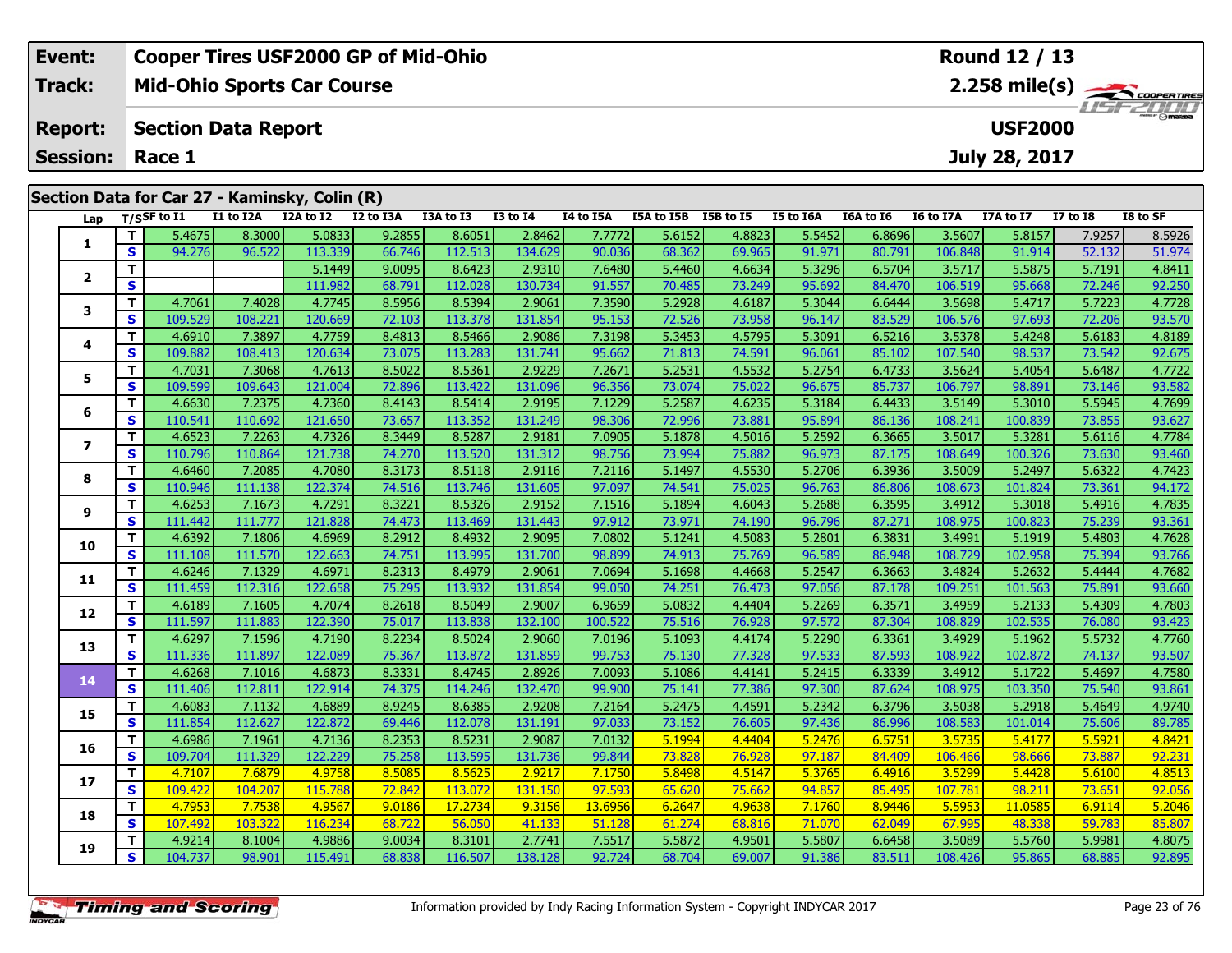#### **Event: Cooper Tires USF2000 GP of Mid-Ohio Round 12 / 13**2.258 mile(s) **2.258 miles Mid-Ohio Sports Car Course Track:** USF 2000 **Report: Section Data Report USF2000July 28, 2017 Session: Race 1 Section Data for Car 27 - Kaminsky, Colin (R)**

| Lap                     |                         | $T/SI1$ to $I2$ | $I2$ to $I3$ | $\cdots$<br><b>I4 to I5</b> | <b>I5 to 16</b> | <b>16 to 17</b> | Lap      | PI to PO | PO to SF | <b>SF to PI</b> |
|-------------------------|-------------------------|-----------------|--------------|-----------------------------|-----------------|-----------------|----------|----------|----------|-----------------|
|                         | T.                      | 13.3833         | 17.8906      | 18.2747                     | 12.4148         | 9.3764          | 108.2419 | 37.1626  | 135.9611 | 96.2856         |
| $\mathbf{1}$            | S.                      | 102.910         | 88.759       | 78.014                      | 85.785          | 97.585          | 75.098   | 24.163   | 56.000   | 79.791          |
|                         | T.                      |                 | 17.6518      | 17.7574                     | 11.9000         | 9.1592          | 110.3251 |          | 85.1188  |                 |
| $\overline{2}$          | S.                      |                 | 89.960       | 80.287                      | 89.496          | 99.900          | 73.680   |          | 89.450   |                 |
|                         | T.                      | 12.1773         | 17.1350      | 17.2705                     | 11.9488         | 9.0415          | 85.6804  |          |          |                 |
| 3                       | S                       | 113.102         | 92.673       | 82.550                      | 89.130          | 101.200         | 94.874   |          |          |                 |
|                         | T.                      | 12.1656         | 17.0279      | 17.2446                     | 11.8307         | 8.9626          | 85.2682  |          |          |                 |
| $\overline{\mathbf{4}}$ | S.                      | 113.210         | 93.256       | 82.674                      | 90.020          | 102.091         | 95.332   |          |          |                 |
|                         | T.                      | 12.0681         | 17.0383      | 17.0734                     | 11.7487         | 8.9678          | 84.9432  |          |          |                 |
| 5                       | $\overline{\mathbf{s}}$ | 114.125         | 93.199       | 83.503                      | 90.648          | 102.032         | 95.697   |          |          |                 |
|                         | T.                      | 11.9735         | 16.9557      | 17.0051                     | 11.7617         | 8.8159          | 84.4588  |          |          |                 |
| 6                       | S.                      | 115.027         | 93.653       | 83.838                      | 90.548          | 103.790         | 96.246   |          |          |                 |
|                         | T.                      | 11.9589         | 16.8736      | 16.7799                     | 11.6257         | 8.8298          | 84.0283  |          |          |                 |
| $\overline{\mathbf{z}}$ | $\overline{\mathbf{s}}$ | 115.167         | 94.109       | 84.964                      | 91.607          | 103.626         | 96.739   |          |          |                 |
|                         | T.                      | 11.9165         | 16.8291      | 16.9143                     | 11.6642         | 8.7506          | 84.0068  |          |          |                 |
| 8                       | $\mathbf{s}$            | 115.577         | 94.358       | 84.289                      | 91.305          | 104.564         | 96.764   |          |          |                 |
|                         | T.                      | 11.8964         | 16.8547      | 16.9453                     | 11.6283         | 8.7930          | 83.9333  |          |          |                 |
| 9                       | S                       | 115.772         | 94.214       | 84.134                      | 91.587          | 104.060         | 96.848   |          |          |                 |
|                         | T.                      | 11.8775         | 16.7844      | 16.7126                     | 11.6632         | 8.6910          | 83.5205  |          |          |                 |
| 10                      | $\overline{\mathbf{s}}$ | 115.956         | 94.609       | 85.306                      | 91.313          | 105.281         | 97.327   |          |          |                 |
|                         | T.                      | 11.8300         | 16.7292      | 16.7060                     | 11.6210         | 8.7456          | 83.3751  |          |          |                 |
| 11                      | $\overline{\mathbf{s}}$ | 116.422         | 94.921       | 85.340                      | 91.644          | 104.624         | 97.497   |          |          |                 |
|                         | T.                      | 11.8679         | 16.7667      | 16.4895                     | 11.5840         | 8.7092          | 83.1481  |          |          |                 |
| 12                      | $\overline{\mathbf{s}}$ | 116.050         | 94.709       | 86.460                      | 91.937          | 105.061         | 97.763   |          |          |                 |
| 13                      | $\mathbf{T}$            | 11.8786         | 16.7258      | 16.5463                     | 11.5651         | 8.6891          | 83.2898  |          |          |                 |
|                         | S                       | 115.946         | 94.940       | 86.163                      | 92.087          | 105.304         | 97.597   |          |          |                 |
| 14                      | T.                      | 11.7889         | 16.8076      | 16.5320                     | 11.5754         | 8.6634          | 83.1144  |          |          |                 |
|                         | $\overline{\mathbf{s}}$ | 116.828         | 94.478       | 86.238                      | 92.005          | 105.617         | 97.803   |          |          |                 |
| 15                      | $\overline{\mathsf{T}}$ | 11.8021         | 17.5630      | 16.9230                     | 11.6138         | 8.7956          | 84.6655  |          |          |                 |
|                         | $\overline{\mathbf{s}}$ | 116.697         | 90.415       | 84.245                      | 91.701          | 104.029         | 96.011   |          |          |                 |
| 16                      | T.                      | 11.9097         | 16.7584      | 16.6530                     | 11.8227         | 8.9912          | 84.1765  |          |          |                 |
|                         | $\overline{\mathbf{s}}$ | 115.643         | 94.756       | 85.611                      | 90.081          | 101.766         | 96.569   |          |          |                 |
| 17                      | T.                      | 12.6637         | 17.0710      | 17.5395                     | 11.8681         | 8.9727          | 86.2087  |          |          |                 |
|                         | $\overline{\mathbf{s}}$ | 108.758         | 93.021       | 81.284                      | 89.736          | 101.976         | 94.292   |          |          |                 |
| 18                      | $\mathbf{T}$            | 12.7105         | 26.2920      | 24.9241                     | 16.1206         | 16.6538         | 122.9279 |          |          |                 |
|                         | $\overline{\mathbf{s}}$ | 108.357         | 60.397       | 57.201                      | 66.065          | 54.942          | 66.127   |          |          |                 |
|                         | T.                      | 13.0890         | 17.3135      | 18.0890                     | 12.2265         | 9.0849          | 88.3040  |          |          |                 |
| 19                      | S                       | 105.224         | 91.718       | 78.815                      | 87.106          | 100.717         | 92.055   |          |          |                 |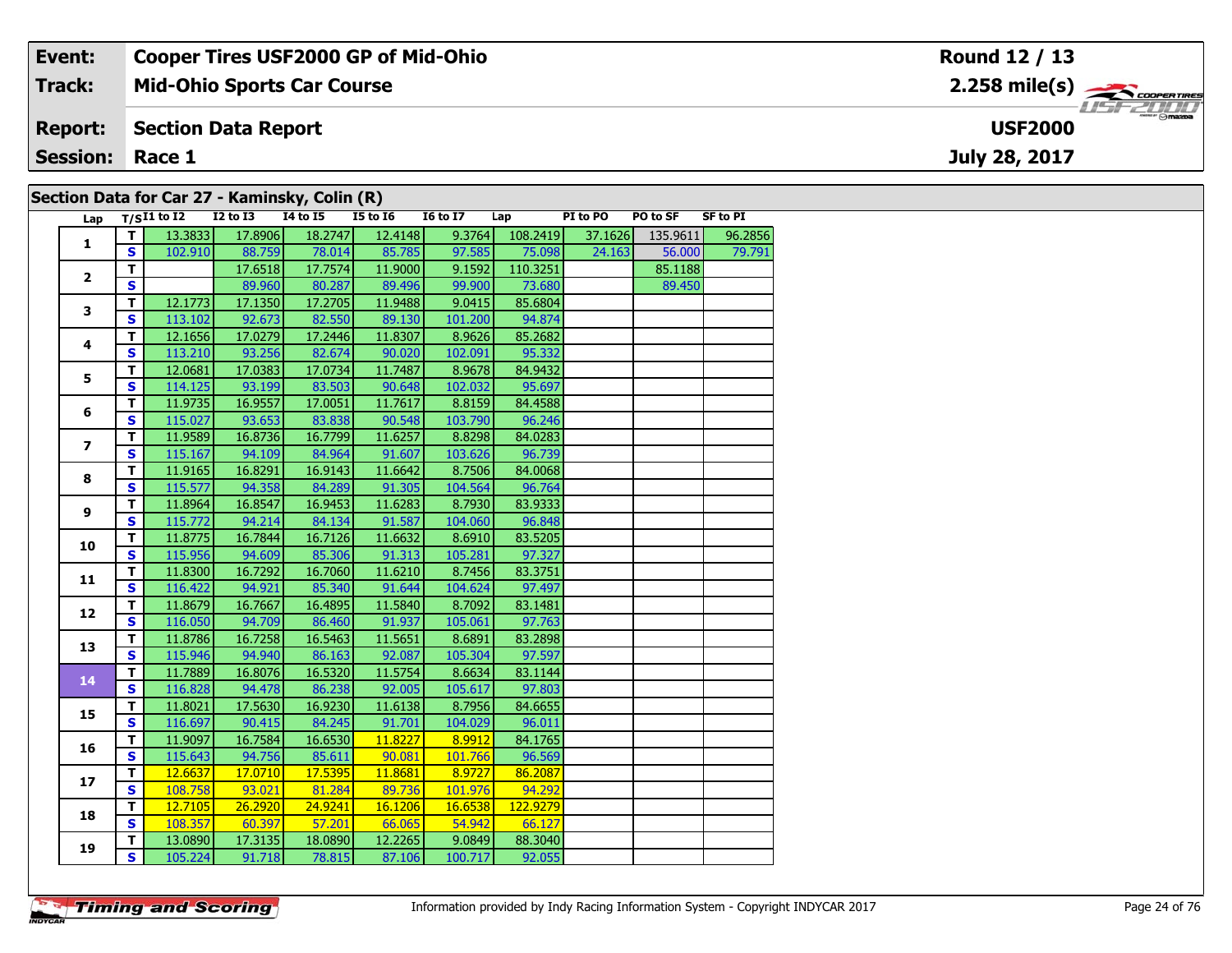| Event:          | <b>Cooper Tires USF2000 GP of Mid-Ohio</b>                                                         | Round 12 / 13                                                                                                   |
|-----------------|----------------------------------------------------------------------------------------------------|-----------------------------------------------------------------------------------------------------------------|
| Track:          | <b>Mid-Ohio Sports Car Course</b>                                                                  |                                                                                                                 |
| <b>Report:</b>  | <b>Section Data Report</b>                                                                         | <i><b>LISF 2000</b></i><br><b>USF2000</b>                                                                       |
| Session: Race 1 |                                                                                                    | July 28, 2017                                                                                                   |
|                 | Section Data for Car 27 - Kaminsky, Colin (R)<br><b>TOA + 6 TO</b><br><b>TO to TA</b><br>TA to TEA | $TO + C C$<br>TEA to TED TED to TE<br>TE LA TEA<br>$TCA + 5C$ $TC + 5T7A$<br><b>T7A+0.T7</b><br><b>T7</b> to TO |

| Lap | $T/S$ SF to I1 | I1 to I2A | I2A to I2 | I2 to I3A | I3A to I3 | <b>I3 to I4</b> | I4 to I5A | I5A to I5B      | I5B to I5 | I5 to I6A | I6A to I6 | I6 to I7A | I7A to I7 | $I7$ to $I8$ | I8 to SF |
|-----|----------------|-----------|-----------|-----------|-----------|-----------------|-----------|-----------------|-----------|-----------|-----------|-----------|-----------|--------------|----------|
| 20  | 4.61271        | 7.3087 I  | 4.7278    | 8.8530    | 8.3372    | 2.8254          | 7.0973    | 5.3011          | 4.6842    | 5.3916    | 6.54431   | 3.5340    | 5.5231    | 5.6264       | 4.7673   |
|     | 11.747         | 109.614   | 121.861   | 70.007    | 116.128   | 135.620         | 98.661    | 72.412 l        | 72.924    | 94.592    | 84.807    | 107.656   | 96.784    | 73.436       | 93.678   |
| 21  | 4.6093 l       | 7.3411    | 4.7359    | 8.4904    | 8.3510    | 2.8145          | 7.2217    | 5.15531         | 4.7177    | 5.3478    | 6.4537    | 3.4841    | 5.4720    | 5.7658       | 5.0053   |
|     | 11.829         | 109.130   | 121.6531  | 2.997     | .15.936 l | 136.146         | 96.962    | 74.460 <b>l</b> | 72.406    | 95.366    | 85.997    | 109.197   | 97.687    | 71.661       | 89.224   |
| 22  | 5.9816         |           |           |           |           |                 |           |                 |           |           |           |           |           |              |          |
|     | 86.173         |           |           |           |           |                 |           |                 |           |           |           |           |           |              |          |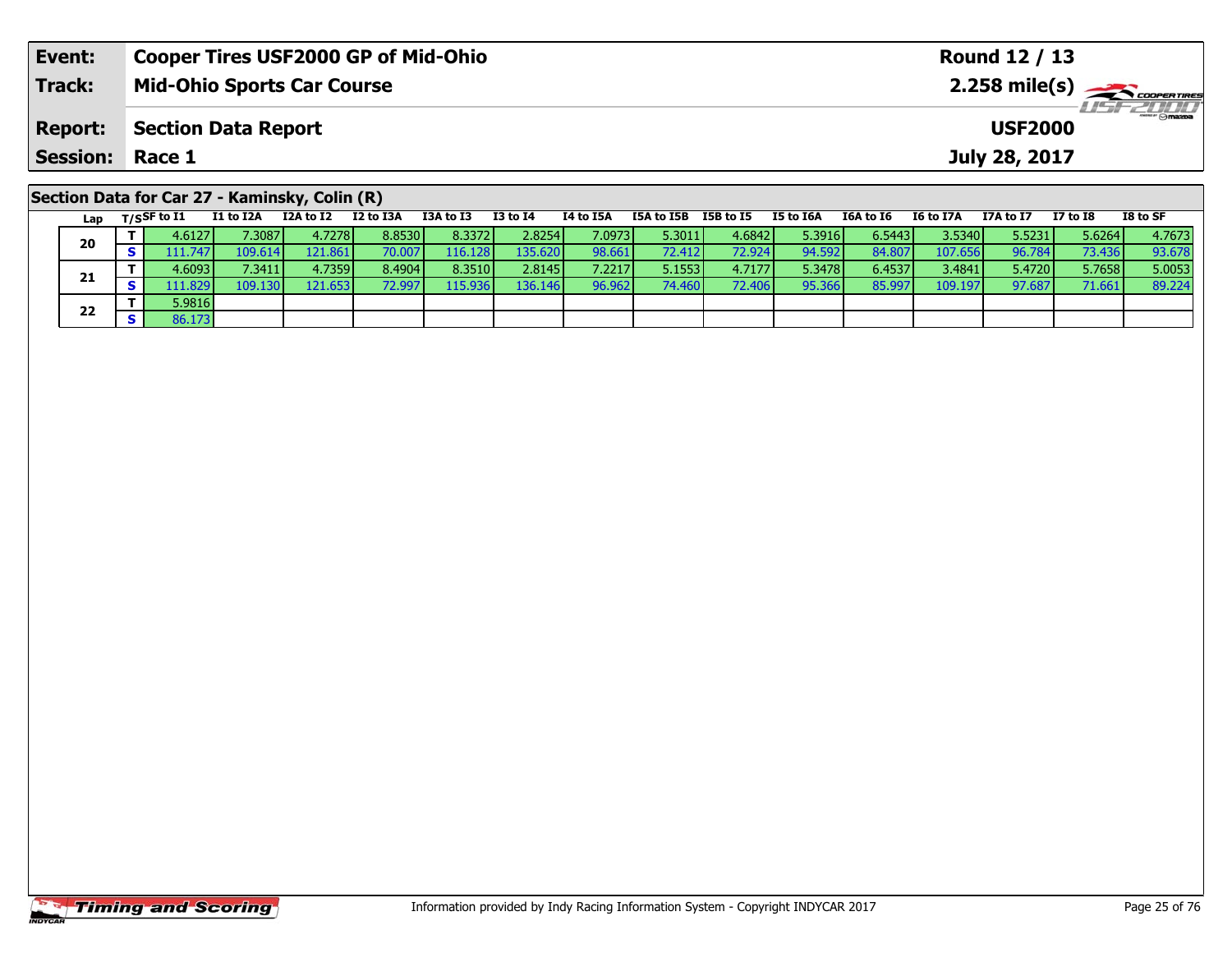| Event:                                        | <b>Cooper Tires USF2000 GP of Mid-Ohio</b> | Round 12 / 13                     |  |  |  |  |  |  |  |
|-----------------------------------------------|--------------------------------------------|-----------------------------------|--|--|--|--|--|--|--|
| Track:                                        | <b>Mid-Ohio Sports Car Course</b>          |                                   |  |  |  |  |  |  |  |
| <b>Report:</b>                                | Section Data Report                        | <b>USF 2000</b><br><b>USF2000</b> |  |  |  |  |  |  |  |
| <b>Session: Race 1</b>                        |                                            | July 28, 2017                     |  |  |  |  |  |  |  |
| Section Data for Car 27 - Kaminsky, Colin (R) |                                            |                                   |  |  |  |  |  |  |  |

| Lap | $T/SI1$ to I2 | $I2$ to $I3$ | 14 to 15 | <b>I5 to I6</b> | <b>I6 to I7</b> | Lap     | PI to PO | PO to SF | <b>SF to PI</b> |
|-----|---------------|--------------|----------|-----------------|-----------------|---------|----------|----------|-----------------|
| 20  | 12.0365       | 17.1902      | 17.0826  | 11.9359         | 9.0571          | 85.1341 |          |          |                 |
|     | 114.425       | 92.376       | 83.458   | 89.227          | 101.026         | 95.482  |          |          |                 |
|     | 12.0770       | 16.8414      | 17.0947  | 11.8015         | 8.9561          | 84.9656 |          |          |                 |
| 21  | 114.041       | 94.289       | 83.399   | 90.243          | 102.165         | 95.672  |          |          |                 |
| 22  |               |              |          |                 |                 |         |          |          |                 |
|     |               |              |          |                 |                 |         |          |          |                 |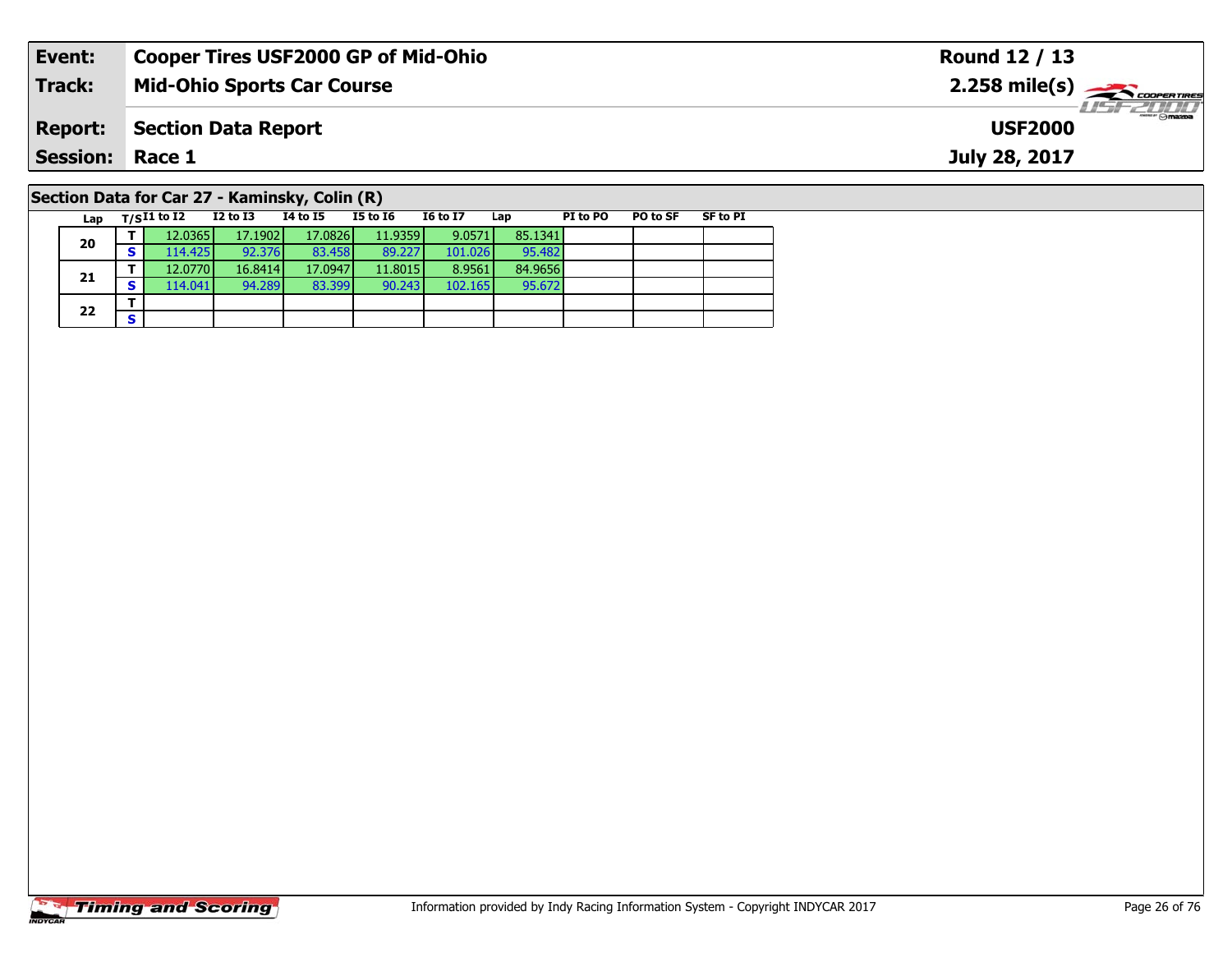|  | <b>Cooper Tires USF2000 GP of Mid-Ohio</b><br>Event: |          |                                         |           |                                            |           |           |                 |           |            |                  |           | Round 12 / 13                              |                  |                |                 |          |  |  |
|--|------------------------------------------------------|----------|-----------------------------------------|-----------|--------------------------------------------|-----------|-----------|-----------------|-----------|------------|------------------|-----------|--------------------------------------------|------------------|----------------|-----------------|----------|--|--|
|  | <b>Track:</b>                                        |          |                                         |           | <b>Mid-Ohio Sports Car Course</b>          |           |           |                 |           |            |                  |           | $2.258$ mile(s) $\rightarrow$ Coorga Times |                  |                |                 |          |  |  |
|  | <b>Report:</b>                                       |          | <b>Section Data Report</b>              |           |                                            |           |           |                 |           |            |                  |           |                                            |                  | <b>USF2000</b> |                 |          |  |  |
|  |                                                      |          | <b>Session: Race 1</b><br>July 28, 2017 |           |                                            |           |           |                 |           |            |                  |           |                                            |                  |                |                 |          |  |  |
|  |                                                      |          |                                         |           | Section Data for Car 3 - Askew, Oliver (R) |           |           |                 |           |            |                  |           |                                            |                  |                |                 |          |  |  |
|  | Lap                                                  |          | T/SSF to I1                             | I1 to I2A | I2A to I2                                  | I2 to I3A | I3A to I3 | <b>I3 to I4</b> | I4 to I5A | I5A to I5B | <b>I5B</b> to I5 | I5 to I6A | I6A to I6                                  | <b>I6 to I7A</b> | I7A to I7      | <b>I7 to I8</b> | I8 to SF |  |  |
|  |                                                      |          | 5.2610                                  | 7.7876    | 4.8359                                     | 8.6540    | 8.5269    | 2.8818          | 7.4506    | 5.3770     | 4.6096           | 5.3080    | 6.6071                                     | 3.5130           | 5.6448         | 5.6136          | 4.9079   |  |  |
|  |                                                      | S I      | 97.977                                  | 102.873   | 119.137                                    | 71.617    | 113.544   | 132.966         | 93.983    | 71.390     | 74.104           | 96.081    | 84.001                                     | 108.299          | 94.697         | 73.604          | 90.994   |  |  |
|  |                                                      |          | 4.6555                                  | 7.5490    | 4.7834                                     | 8.5285    | 8.4923    | 2.8689          | 7.5058    | 5.3104     | 4.6357           | 5.3651    | 6.5406                                     | 3.4954           | 5.6157         | 5.4645          | 4.8641   |  |  |
|  | $\overline{2}$                                       | <b>S</b> | 110.719                                 | 106.125   | 120.445                                    | 72.671    | 114.007   | 133.564         | 93.291    | 72.285L    | 73.687           | 95.059    | 84.855                                     | 108.844          | 95.188         | 75.612          | 91.814   |  |  |

3 T 4.6293 7.4838 4.7858 8.4211 8.4133 2.8555 7.2412 5.2160 4.5348 5.2614 6.4551 3.4671 5.4568 5.3897 4.8285<br>S S 111.346 107.049 120.385 73.598 115.078 134.191 96.700 73.593 75.327 96.932 85.979 109.733 97.960 76.661 92.49

**<sup>T</sup>** 4.5984 7.3554 4.7293 8.3273 8.3986 2.8553 7.2257 5.2374 4.5097 5.2623 6.3475 3.4744 5.4074 5.4013 4.7690 **<sup>S</sup>** 112.094 108.918 121.823 74.427 115.279 134.200 96.908 73.293 75.746 96.916 87.436 109.502 98.854 76.497 93.645

**<sup>T</sup>** 4.5961 7.3851 4.7083 8.3434 8.4335 2.8566 7.0743 5.1667 4.4534 5.2211 6.3312 3.4670 5.3137 5.3163 4.8065 **<sup>S</sup>** 112.150 108.480 122.366 74.283 114.802 134.139 98.982 74.296 76.703 97.681 87.661 109.736 100.598 77.720 92.914

**<sup>T</sup>** 4.5838 7.2635 4.6657 8.3325 8.4235 2.8705 7.0914 5.1247 4.4733 5.2220 6.3157 3.4570 5.3003 5.3713 4.8032 **<sup>S</sup>** 112.451 110.296 123.483 74.380 114.938 133.490 98.743 74.905 76.362 97.664 87.876 110.053 100.852 76.924 92.978

7 | T | 4.5934 | 7.1982 | 4.6680 | 8.2735 | 8.4176 | 2.8659 | 7.0740 | 5.0887 | 4.5041 | 5.2147 | 6.3487 | 3.4544 | 5.3073 | 5.3123 | 4.8245<br>7 | S | 112.216 | 111.297 | 123.423 | 74.911 | 115.019 | 133.704 | 98.986 | 75.43

8 T | 4.5939 7.2600 4.6818 8.3067 8.3991 2.8625 7.0080 5.0762 4.4613 5.2134 6.3480 3.4574 5.2631 5.3674 4.7649<br>8 S 112.204 110.349 123.059 74.611 115.272 133.863 99.918 75.620 76.568 97.825 87.429 110.041 101.565 76.980 93

4.8015 | 17 | 4.5665 | 7.2164 | 4.6712 | 8.2192 | 8.3976 | 2.8595 | 7.0454 | 5.0932 | 4.4321 | 5.2038 | 6.3001 | 3.4477 | 5.2048 | 5.3349 | 4.8015 |<br>S | 112.877 | 111.016 | 123.338 | 75.405 | 115.293 | 134.003 | 99.388 |

0 | **T** | 4.5839| 7.1599| 4.6392| 8.1561| 8.3811| 2.8610| 6.9404| 5.0672| 4.3949| 5.1795| 6.3507| 3.4524| 5.2205| 5.2974| 4.7706<br>| S | 112.449| 111.892| 124.189| 75.989| 115.520| 133.933| 100.891| 75.755| 77.724| 98.465| 8

**<sup>T</sup>** 4.5610 7.1086 4.6109 8.1451 8.3860 2.8574 6.9939 5.0225 4.4179 5.1957 6.3034 3.4643 5.1674 5.3049 4.7596 **<sup>S</sup>** 113.013 112.700 124.951 76.091 115.452 134.102 100.120 76.429 77.320 98.158 88.048 109.821 103.446 77.887 93.830

2 T 4.5614 7.1669 4.6443 8.2204 8.4039 2.8552 6.9936 5.0915 4.3718 5.1848 6.3276 3.4472 5.1860 5.2962 4.7997<br>2 S 113.004 111.783 124.052 75.394 115.206 134.205 100.124 75.393 78.135 98.364 87.711 110.366 103.075 78.015 93.

3 T 4.5751 7.1542 4.6348 8.1461 8.3673 2.8518 6.9840 5.0438 4.3778 5.1717 6.3149 3.4458 5.1916 5.2940 4.7807<br>S 112.665 111.981 124.307 76.082 115.710 134.365 100.262 76.106 78.028 98.614 87.887 110.411 102.964 78.047 93.41

4 T 4.5659 7.1410 4.6476 8.1787 8.3658 2.8490 6.9445 4.9749 4.3803 5.1640 6.3479 3.4523 5.1619 5.2806 4.7767 4<br>- S 112.892 112.188 123.964 75.779 115.731 134.497 100.832 77.160 77.983 98.761 87.430 110.203 103.556 78.245 9

**<sup>T</sup>** 4.5653 7.0720 4.6294 8.1568 8.3682 2.8447 6.8916 5.0176 4.3612 5.1491 6.2882 3.4455 5.2017 5.2748 4.7600 **<sup>S</sup>** 112.907 113.283 124.452 75.982 115.698 134.700 101.606 76.503 78.325 99.046 88.261 110.421 102.764 78.331 93.822

**<sup>T</sup>** 4.5453 7.1099 4.6421 8.1509 8.3794 2.8486 7.0866 5.1089 4.4356 5.2036 6.3497 3.4605 5.2204 5.3358 4.7859 **<sup>S</sup>** 113.404 112.679 124.111 76.037 115.543 134.516 98.810 75.136 77.011 98.009 87.406 109.942 102.395 77.436 93.314

7 | T | 4.5586| 7.1389| 4.6380| 8.2459| 9.4374| 4.7800| 12.6282| 9.7139| 8.3896| 10.3372| 9.8048| 6.0933| 9.3273| 7.3998| 7.7976<br>7 | S | 113.073| 112.221| 124.221| 75.161 102.590| 80.164| 55.449| 39.517| 40.716| 49.336| 56

**<sup>T</sup>** 8.3973 12.0268 9.7789 12.7276 18.3612 7.0321 14.5151 6.6346 6.7097 8.5864 10.6792 6.8963 11.6532 8.4029 8.4711 **<sup>S</sup>** 61.383 66.613 58.916 48.695 52.730 54.490 48.241 57.858 50.910 59.396 51.970 55.168 45.871 49.171 52.719

5.3802| 7.3231| 4.6794| 8.3688| 8.3974| 2.8557| 7.1042| 5.1224| 4.4361| 5.1772| 6.3636| 3.4671| 5.3033| 5.3032| 4.8010<br>S| 95.806| 109.399| 123.122| 74.058| 115.295| 134.181| 98.565| 74.938| 77.003| 98.509| 87.215| 109.733

|  |  | <b>Timing and Scoring</b> |
|--|--|---------------------------|
|  |  |                           |

**3**

**4**

**5**

**6**

**7**

**8**

**9**

**10**

**11**

**12**

**13**

**14**

**15**

**16**

**17**

**18**

**19**

91.814

93.645

92.567

93.011

93.415

93.494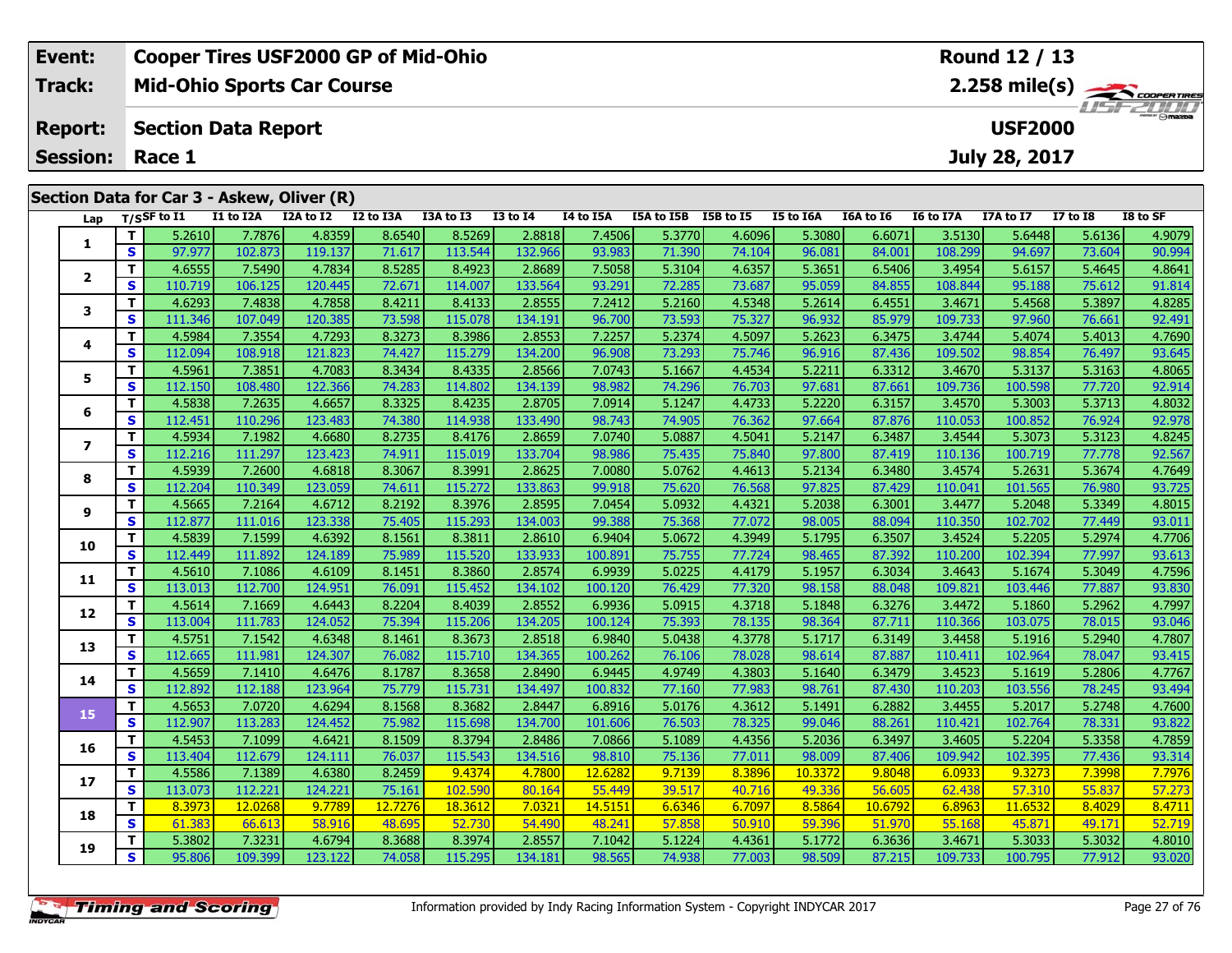| Event:                 | <b>Cooper Tires USF2000 GP of Mid-Ohio</b> | Round 12 / 13                              |
|------------------------|--------------------------------------------|--------------------------------------------|
| Track:                 | <b>Mid-Ohio Sports Car Course</b>          | $2.258$ mile(s) $\rightarrow$ coorer Times |
| <b>Report:</b>         | Section Data Report                        | $\overline{\odot}$ mazpa<br><b>USF2000</b> |
| <b>Session: Race 1</b> |                                            | July 28, 2017                              |
|                        | Section Data for Car 3 - Askew, Oliver (R) |                                            |

| Lap            |                         | $T/SI1$ to I2 I2 to I3 I4 to I5 I5 to I6 |         |         |               | $\overline{16}$ to $\overline{17}$ | Lap      | PO to SF |
|----------------|-------------------------|------------------------------------------|---------|---------|---------------|------------------------------------|----------|----------|
| $\mathbf{1}$   | T I                     | 12.6235                                  | 17.1809 | 17.4372 | 11.9151       | 9.1578                             | 86.9788  | 155.0547 |
|                | S                       | 109.104                                  | 92.426  |         | 81.761 89.382 | 99.915                             | 93.457   | 49.104   |
| $\overline{2}$ | $\mathbf{T}$            | 12.3324                                  | 17.0208 | 17.4519 | 11.9057       | 9.1111                             | 85.6749  |          |
|                | S                       | 111.679                                  | 93.295  | 81.692  | 89.453        | 100.427                            | 94.880   |          |
|                | $\overline{\mathsf{r}}$ | 12.2696                                  | 16.8344 | 16.9920 | 11.7165       | 8.9239                             | 84.4394  |          |
| 3              | $\mathbf{s}$            | 112.251                                  | 94.328  | 83.903  | 90.897        | 102.534                            | 96.268   |          |
|                | T                       | 12.0847                                  | 16.7259 | 16.9728 | 11.6098       | 8.8818                             | 83.8990  |          |
| 4              | $\overline{\mathbf{s}}$ | 113.968                                  | 94.940  | 83.998  | 91.733        | 103.020                            | 96.888   |          |
|                | T                       | 12.0934                                  | 16.7769 | 16.6944 | 11.5523       | 8.7807                             | 83.4732  |          |
| 5              | S                       | 113.886                                  | 94.651  | 85.399  | 92.189        | 104.206                            | 97.382   |          |
|                | T.                      | 11.9292                                  | 16.7560 | 16.6894 | 11.5377       | 8.7573                             | 83.2984  |          |
| 6              | S                       | 115.454                                  | 94.769  | 85.424  | 92.306        | 104.484                            | 97.587   |          |
|                | T                       | 11.8662                                  | 16.6911 | 16.6668 | 11.5634       | 8.7617                             | 83.1453  |          |
| $\overline{ }$ | S                       | 116.067                                  | 95.138  | 85.540  | 92.101        | 104.432                            | 97.766   |          |
|                | $\overline{\mathsf{r}}$ | 11.9418                                  | 16.7058 | 16.5455 | 11.5614       | 8.7205                             | 83.0637  |          |
| 8              | $\mathbf{s}$            | 115.332                                  | 95.054  | 86.167  | 92.117        | 104.925                            | 97.862   |          |
|                | T                       | 11.8876                                  | 16.6168 | 16.5707 | 11.5039       | 8.6525                             | 82.7939  |          |
| 9              | $\overline{\mathbf{s}}$ | 115.858                                  | 95.563  | 86.036  | 92.577        | 105.750                            | 98.181   |          |
|                | T                       | 11.7991                                  | 16.5372 | 16.4025 | 11.5302       | 8.6729                             | 82.4548  |          |
| 10             | S                       | 116.727                                  | 96.023  | 86.919  | 92.366        | 105.501                            | 98.585   |          |
|                | T.                      | 11.7195                                  | 16.5311 | 16.4343 | 11.4991       | 8.6317                             | 82.2986  |          |
| 11             | $\overline{\mathbf{s}}$ | 117.520                                  | 96.059  | 86.750  | 92.616        | 106.005                            | 98.772   |          |
|                | $\overline{\mathsf{r}}$ | 11.8112                                  | 16.6243 | 16.4569 | 11.5124       | 8.6332                             | 82.5505  |          |
| 12             | S                       | 116.607                                  | 95.520  | 86.631  | 92.509        | 105.986                            | 98.471   |          |
|                | $\overline{\mathsf{r}}$ | 11.7890                                  | 16.5134 | 16.4056 | 11.4866       | 8.6374                             | 82.3336  |          |
| 13             | $\overline{\mathbf{s}}$ | 116.827                                  | 96.162  | 86.902  | 92.717        | 105.935                            | 98.730   |          |
|                | T                       | 11.7886                                  | 16.5445 | 16.2997 | 11.5119       | 8.6142                             | 82.2311  |          |
| 14             | $\overline{\mathbf{s}}$ | 116.831                                  | 95.981  | 87.467  | 92.513        | 106.220                            | 98.853   |          |
| 15             | T                       | 11.7014                                  | 16.5250 | 16.2704 | 11.4373       | 8.6472                             | 82.0261  |          |
|                | S                       | 117.702                                  | 96.094  | 87.624  | 93.116        | 105.815                            | 99.100   |          |
|                | T.                      | 11.7520                                  | 16.5303 | 16.6311 | 11.5533       | 8.6809                             | 82.6632  |          |
| 16             | $\overline{\mathbf{s}}$ | 117.195                                  | 96.063  | 85.724  | 92.181        | 105.404                            | 98.336   |          |
| 17             | $\overline{\mathsf{r}}$ | 11.7769                                  | 17.6833 | 30.7317 | 20.1420       | 15.4206                            | 120.2905 |          |
|                | S                       | 116.947                                  | 89.800  | 46.391  | 52.875        | 59.336                             | 67.576   |          |
|                | T                       | 21.8057                                  | 31.0888 | 27.8594 | 19.2656       | 18.5495                            | 150.8724 |          |
| 18             | S                       | 63.161                                   | 51.078  | 51.174  | 55.280        | 49.327                             | 53.879   |          |
|                | T                       | 12.0025                                  | 16.7662 | 16.6627 | 11.5408       | 8.7704                             | 84.0827  |          |
| 19             | $\overline{\mathbf{s}}$ | 114.749                                  | 94.712  | 85.561  | 92.281        | 104.328                            | 96.676   |          |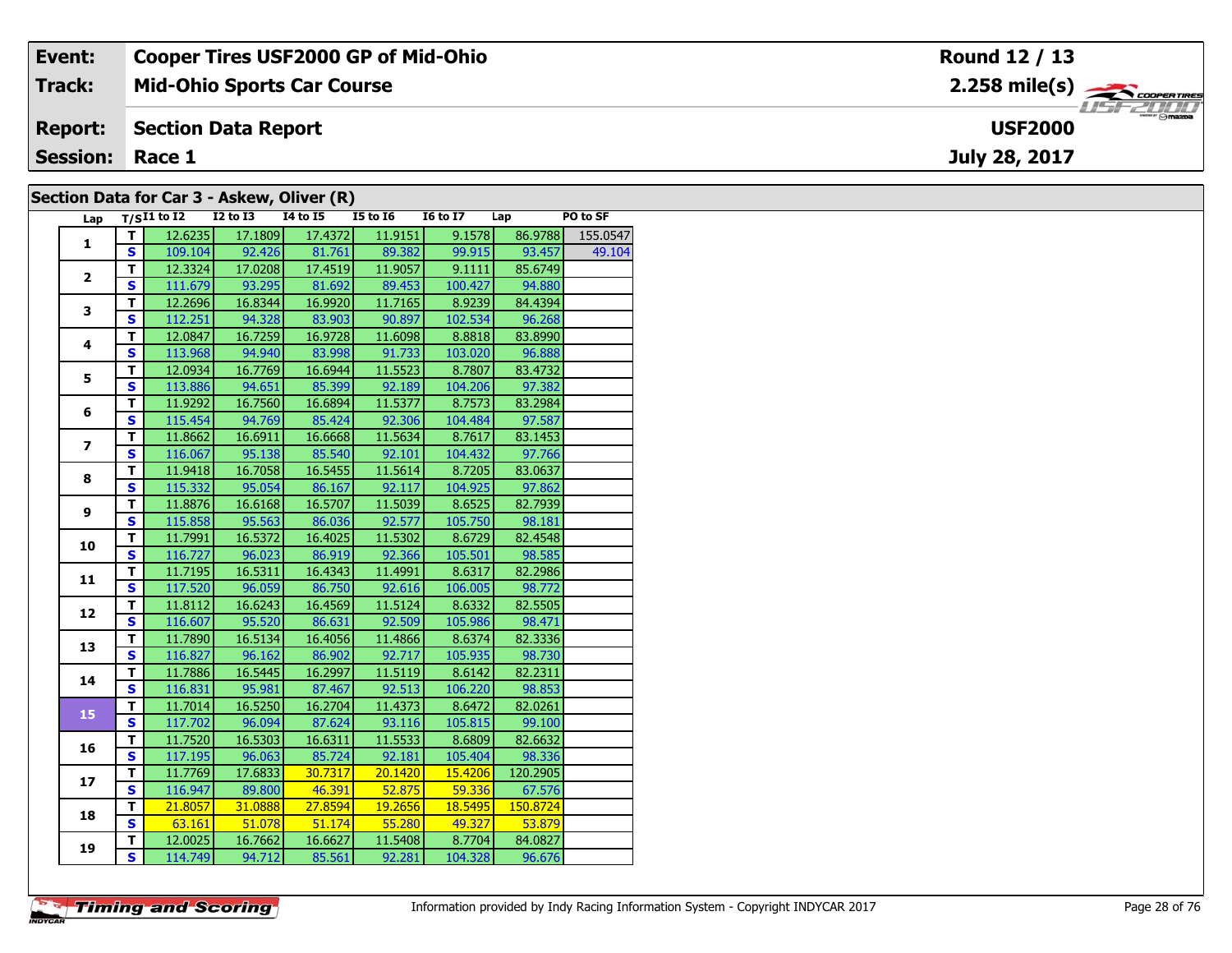| Event:                                     | <b>Cooper Tires USF2000 GP of Mid-Ohio</b> |                                              |           |           |           |                 | Round 12 / 13 |            |           |           |           |                  |               |                 |          |
|--------------------------------------------|--------------------------------------------|----------------------------------------------|-----------|-----------|-----------|-----------------|---------------|------------|-----------|-----------|-----------|------------------|---------------|-----------------|----------|
| <b>Track:</b>                              |                                            | <b>Mid-Ohio Sports Car Course</b>            |           |           |           |                 |               |            |           |           |           |                  |               |                 |          |
| <b>Report:</b>                             |                                            | <b>Section Data Report</b><br><b>USF2000</b> |           |           |           |                 |               |            |           |           |           |                  |               |                 |          |
| <b>Session: Race 1</b>                     |                                            |                                              |           |           |           |                 |               |            |           |           |           |                  | July 28, 2017 |                 |          |
| Section Data for Car 3 - Askew, Oliver (R) |                                            |                                              |           |           |           |                 |               |            |           |           |           |                  |               |                 |          |
| Lap                                        | T/SSF to I1                                | I1 to I2A                                    | I2A to I2 | I2 to I3A | I3A to I3 | <b>I3 to I4</b> | I4 to I5A     | I5A to I5B | I5B to I5 | I5 to I6A | I6A to I6 | <b>I6 to I7A</b> | I7A to I7     | <b>I7 to I8</b> | I8 to SF |

| ra p | $\sim$ $\sim$ $\sim$ $\sim$ | ------   |                  |         |          |                  |         |         |        |        |        |         | -------- | -----  | ------ |
|------|-----------------------------|----------|------------------|---------|----------|------------------|---------|---------|--------|--------|--------|---------|----------|--------|--------|
| 20   | 4.5671                      | 7.2326   | 4.6547           | 8.26331 | 8.3700   | 2.8458           | 6.9840  | 5.1393  | 4.4428 | 5.1981 | 6.3564 | 3.47111 | 5.2268   | 5.3353 | 4.7962 |
|      | 12.863                      | 110.767  | 123.775 <b>1</b> | 75.003  | 115.6731 | 134.648          | 100.262 | 74.6921 | 76.886 | 98.113 | 87.314 | 109.606 | 102.270  | 77.443 | 93.113 |
|      | 4.5697                      | 7.2317   | 4.6615           | 8.2465  | 8.3560   | 2.8417           | 6.9717  | 5.0649  | 4.3856 | 5.1670 | 6.3307 | 3.4562  | 5.2380   | 5.3093 | 4.7842 |
| 21   | 112.7981                    | 110.781  | 123.5951         | 75.156  | 115.867  | 134.842 <b>I</b> | 100.439 | 75.789  | 77.889 | 98.703 | 87.668 | 110.079 | 102.051  | 77.822 | 93.347 |
| 22   | 4.8042                      | 9.7535   | 7.6711           |         |          |                  |         |         |        |        |        |         |          |        |        |
|      | 107.292                     | 82.138 I | 75.105           |         |          |                  |         |         |        |        |        |         |          |        |        |
|      |                             |          |                  |         |          |                  |         |         |        |        |        |         |          |        |        |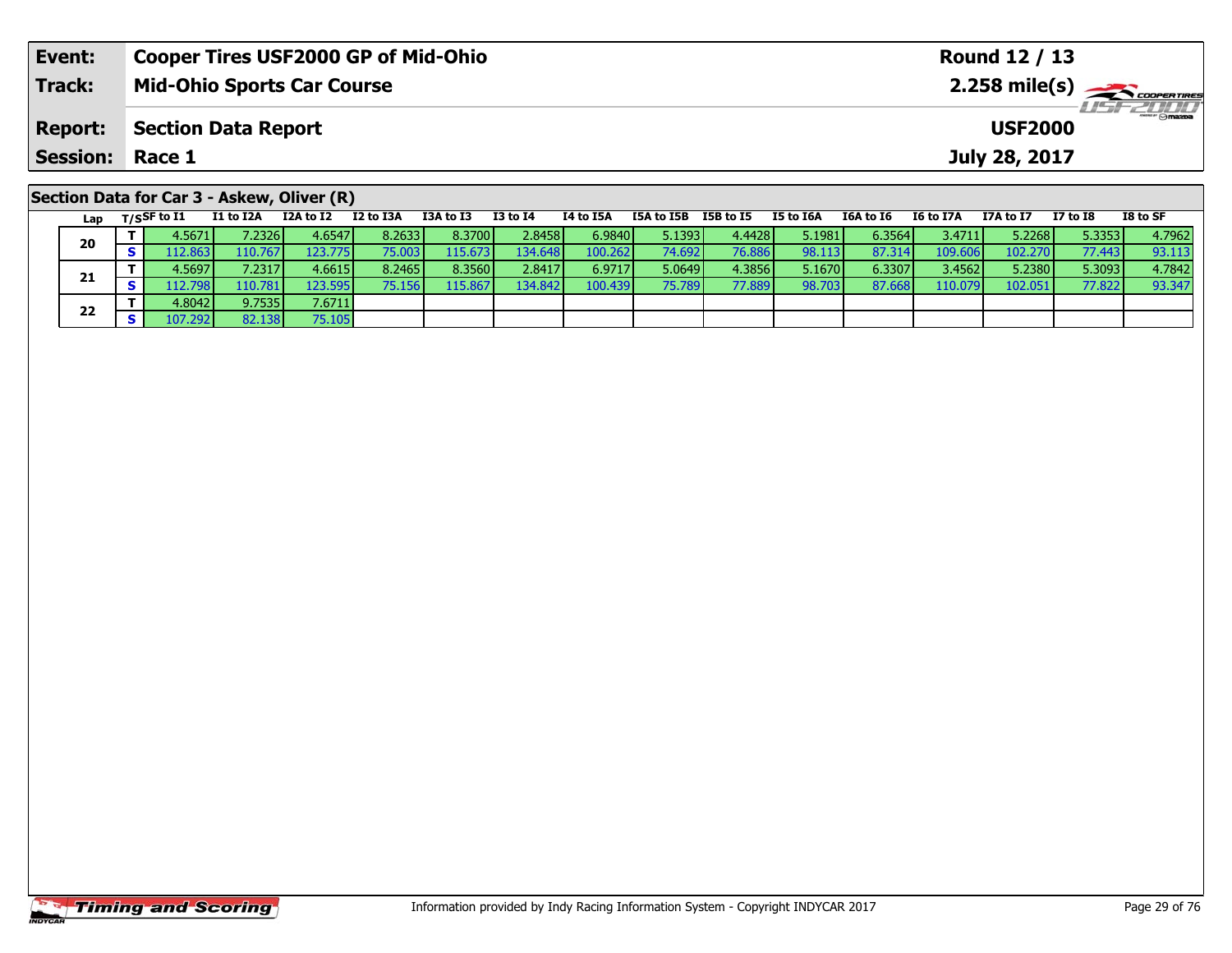| Event:                                     | <b>Cooper Tires USF2000 GP of Mid-Ohio</b> |          |          |          |                 |     |                               | Round 12 / 13                                             |
|--------------------------------------------|--------------------------------------------|----------|----------|----------|-----------------|-----|-------------------------------|-----------------------------------------------------------|
| <b>Track:</b>                              | <b>Mid-Ohio Sports Car Course</b>          |          |          |          |                 |     |                               | $2.258$ mile(s) $\overbrace{\hspace{2.5cm}}$ coores TIRES |
| <b>Report:</b>                             | <b>Section Data Report</b>                 |          |          |          |                 |     | $-1$ omazoa<br><b>USF2000</b> |                                                           |
| <b>Session: Race 1</b>                     |                                            |          |          |          |                 |     |                               | July 28, 2017                                             |
| Section Data for Car 3 - Askew, Oliver (R) |                                            |          |          |          |                 |     |                               |                                                           |
| Lap                                        | $T/SI1$ to I2                              | I2 to I3 | 14 to 15 | I5 to 16 | <b>16 to 17</b> | Lap | PO to SF                      |                                                           |

98.394

# **Timing and Scoring**

**20**

**21**

**22**

**<sup>T</sup>** 17.4246 **<sup>S</sup>** 79.042

**<sup>T</sup>** 11.8873 16.6333 16.5661 11.5545 8.6979 82.8835 **<sup>S</sup>** 115.861 95.468 86.060 92.172 105.198 98.075

**<sup>T</sup>** 11.8932 16.6025 16.4222 11.4977 8.6942 82.6147 **<sup>S</sup>** 115.803 95.646 86.814 92.627 105.243 98.394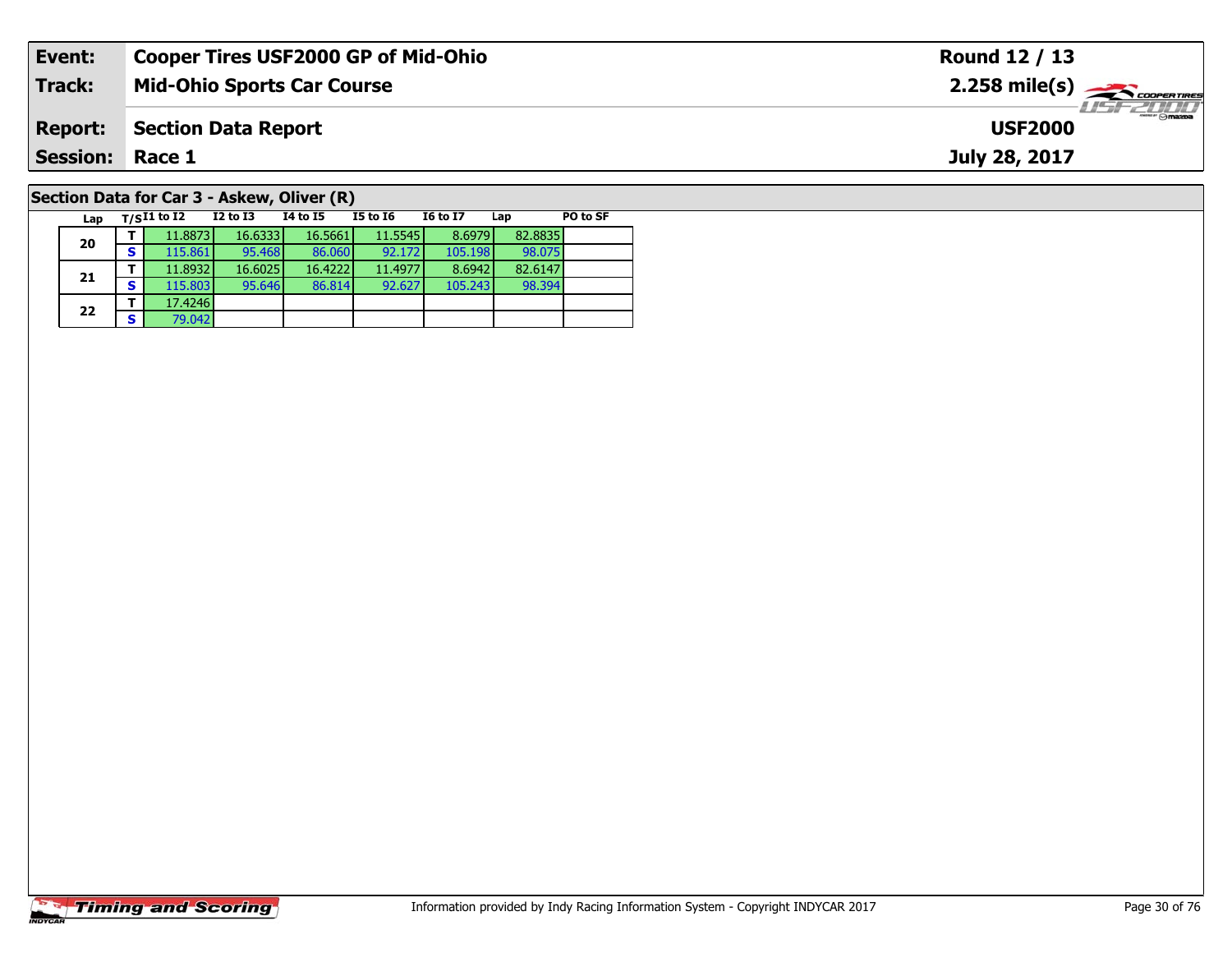| Event:                 | Cooper Tires USF2000 GP of Mid-Ohio         | Round 12 / 13                                |
|------------------------|---------------------------------------------|----------------------------------------------|
| Track:                 | <b>Mid-Ohio Sports Car Course</b>           | $2.258$ mile(s) $\frac{1}{\sqrt{2.6006677}}$ |
| <b>Report:</b>         | Section Data Report                         | <b>LISE 2000</b><br><b>USF2000</b>           |
| <b>Session: Race 1</b> |                                             | July 28, 2017                                |
|                        | Section Data for Car 36 - Keane, Darren (R) |                                              |

| Lap                      |                         | $T/S$ SF to $I1$ | I1 to I2A | I2A to I2 I2 to I3A |         | I3A to I3 | <b>I3 to I4</b> | I4 to I5A | I5A to I5B I5B to I5 |        | I5 to I6A | I6A to I6 | I6 to I7A | I7A to I7 | <b>I7 to I8</b> | I8 to SF |
|--------------------------|-------------------------|------------------|-----------|---------------------|---------|-----------|-----------------|-----------|----------------------|--------|-----------|-----------|-----------|-----------|-----------------|----------|
|                          | T.                      | 5.4944           | 8.5204    | 5.1035              | 9.1650  | 8.4298    | 2.8053          | 7.7906    | 5.6426               | 4.9174 | 5.5885    | 6.6917    | 3.5232    | 5.6954    | 6.0447          | 4.9486   |
| 1                        | S                       | 93.815           | 94.026    | 112.890             | 67.624  | 114.852   | 136.592         | 89.881    | 68.030               | 69.466 | 91.259    | 82.939    | 107.986   | 93.856    | 68.354          | 90.246   |
|                          | T                       | 4.7164           | 7.5631    | 4.7876              | 8.7429  | 8.4636    | 2.8608          | 7.4902    | 5.4527               | 4.7956 | 5.3321    | 6.5972    | 3.5560    | 5.5551    | 5.7455          | 4.8739   |
| 2                        | $\mathbf{s}$            | 109.290          | 105.927   | 120.339             | 70.889  | 114.394   | 133.942         | 93.486    | 70.399               | 71.230 | 95.647    | 84.127    | 106.989   | 96.226    | 71.914          | 91.629   |
| 3                        | т                       | 4.6461           | 7.3985    | 4.7134              | 8.6393  | 8.4144    | 2.8486          | 7.3706    | 5.3758               | 4.6768 | 5.3119    | 6.5155    | 3.5371    | 5.4578    | 5.5570          | 4.8822   |
|                          | $\mathbf{s}$            | 110.943          | 108.284   | 122.234             | 71.739  | 115.062   | 134.516         | 95.003    | 71.406               | 73.039 | 96.011    | 85.181    | 107.561   | 97.942    | 74.353          | 91.473   |
| 4                        | T                       | 4.6342           | 7.3923    | 4.7330              | 8.5357  | 8.3994    | 2.8454          | 7.3795    | 5.2592               | 4.6932 | 5.3361    | 6.5043    | 3.5686    | 5.5529    | 5.6716          | 4.8854   |
|                          | $\mathbf{s}$            | 111.228          | 108.374   | 121.728             | 72.609  | 115.268   | 134.667         | 94.888    | 72.989               | 72.784 | 95.575    | 85.328    | 106.612   | 96.264    | 72.851          | 91.413   |
| 5                        | T.                      | 4.6221           | 7.3952    | 4.7349              | 8.4310  | 8.3864    | 2.8348          | 7.3757    | 5.2773               | 4.6387 | 5.2470    | 6.4882    | 3.5032    | 5.3631    | 5.4839          | 4.8607   |
|                          | S                       | 111.520          | 108.332   | 121.679             | 73.511  | 115.447   | 135.171         | 94.937    | 72.739               | 73.639 | 97.198    | 85.540    | 108.602   | 99.671    | 75.345          | 91.878   |
| 6                        | T.                      | 4.6311           | 7.4081    | 4.7153              | 8.3789  | 8.4976    | 2.8698          | 7.4820    | 5.2601               | 4.6318 | 5.2465    | 6.4138    | 3.4720    | 5.2947    | 5.5563          | 4.8265   |
|                          | S                       | 111.303          | 108.143   | 122.184             | 73.968  | 113.936   | 133.522         | 93.588    | 72.976               | 73.749 | 97.208    | 86.532    | 109.578   | 100.959   | 74.363          | 92.529   |
| $\overline{\phantom{a}}$ | T                       | 4.6236           | 7.2745    | 4.7447              | 8.3784  | 8.4570    | 2.8754          | 7.2483    | 5.1569               | 4.5830 | 5.2468    | 6.4020    | 3.5025    | 5.2909    | 5.4192          | 4.8294   |
|                          | S                       | 111.483          | 110.129   | 121.427             | 73.973  | 114.483   | 133.262         | 96.606    | 74.437               | 74.534 | 97.202    | 86.692    | 108.624   | 101.031   | 76.244          | 92.473   |
| 8                        | T.                      | 4.6129           | 7.2648    | 4.6886              | 8.4363  | 8.4791    | 2.8703          | 7.2004    | 5.1383               | 4.5338 | 5.1936    | 6.3396    | 3.4955    | 5.2530    | 5.4680          | 4.8741   |
|                          | S                       | 111.742          | 110.276   | 122.880             | 73.465  | 114.185   | 133.499         | 97.248    | 74.706               | 75.343 | 98.198    | 87.545    | 108.841   | 101.760   | 75.564          | 91.625   |
| 9                        | T                       | 4.6342           | 7.1946    | 4.6939              | 8.4036  | 8.3724    | 2.8347          | 7.1933    | 5.1489               | 4.5178 | 5.3250    | 6.3194    | 3.4664    | 5.2493    | 5.5355          | 4.7842   |
|                          | $\mathbf{s}$            | 111.228          | 111.352   | 122.742             | 73.751  | 115.640   | 135.175         | 97.344    | 74.553               | 75.610 | 95.775    | 87.825    | 109.755   | 101.832   | 74.642          | 93.347   |
| 10                       | T.                      | 4.6075           | 7.2214    | 4.6536              | 8.3931  | 8.4474    | 2.8513          | 7.1293    | 5.1542               | 4.5277 | 5.2671    | 6.6554    | 3.5733    | 5.3148    | 5.5572          | 4.8419   |
|                          | $\mathbf{s}$            | 111.873          | 110.939   | 123.804             | 73.843  | 114.613   | 134.388         | 98.218    | 74.476               | 75.445 | 96.827    | 83.391    | 106.471   | 100.577   | 74.351          | 92.235   |
| 11                       | T                       | 4.6355           | 7.1572    | 4.6300              | 8.4053  | 8.4570    | 2.8773          | 7.1773    | 5.0793               | 4.4689 | 5.1893    | 6.3050    | 3.4764    | 5.2316    | 5.3607          | 4.8196   |
|                          | $\overline{\mathbf{s}}$ | 111.197          | 111.934   | 124.435             | 73.736  | 114.483   | 133.174         | 97.561    | 75.574               | 76.437 | 98.279    | 88.025    | 109.439   | 102.176   | 77.076          | 92.661   |
| 12                       | T.                      | 4.6119           | 7.3112    | 4.7092              | 8.3639  | 8.4396    | 2.8565          | 7.1064    | 5.1515               | 4.4817 | 5.2256    | 6.3373    | 3.4435    | 5.3087    | 5.5323          | 4.7885   |
|                          | $\mathbf{s}$            | 111.766          | 109.577   | 122.343             | 74.101  | 114.719   | 134.144         | 98.535    | 74.515               | 76.219 | 97.596    | 87.577    | 110.485   | 100.692   | 74.685          | 93.263   |
| 13                       | T                       | 4.5758           | 7.2170    | 4.6551              | 8.4738  | 8.3971    | 2.8400          | 7.1964    | 5.0981               | 4.5117 | 5.1977    | 6.3605    | 3.4430    | 5.3286    | 5.5125          | 4.8440   |
|                          | S                       | 112.648          | 111.007   | 123.765             | 73.140  | 115.300   | 134.923         | 97.302    | 75.295               | 75.712 | 98.120    | 87.257    | 110.501   | 100.316   | 74.954          | 92.195   |
| 14                       | T.                      | 4.5988           | 7.2267    | 4.7091              | 8.4707  | 8.4054    | 2.8374          | 7.0672    | 5.2111               | 4.4760 | 5.1667    | 6.3861    | 3.4734    | 5.2866    | 5.4395          | 4.8218   |
|                          | $\overline{\mathbf{s}}$ | 112.085          | 110.858   | 122.345             | 73.167  | 115.186   | 135.047         | 99.081    | 73.663               | 76.316 | 98.709    | 86.908    | 109.534   | 101.113   | 75.960          | 92.619   |
| 15                       | T.                      | 4.5867           | 7.2487    | 4.6721              | 8.3821  | 8.3542    | 2.8212          | 7.1075    | 5.2510               | 4.5301 | 5.2164    | 6.3810    | 3.4651    | 5.2416    | 5.6579          | 4.8106   |
|                          | $\overline{\mathbf{s}}$ | 112.380          | 110.521   | 123.314             | 73.940  | 115.892   | 135.822         | 98.519    | 73.103               | 75.405 | 97.769    | 86.977    | 109.796   | 101.981   | 73.027          | 92.835   |
| 16                       | T.                      | 4.5829           | 7.2235    | 4.6198              | 8.3004  | 8.3435    | 2.8176          | 7.1505    | 5.1507               | 4.4895 | 5.2036    | 6.3504    | 3.4656    | 5.3005    | 5.4325          | 4.8350   |
|                          | $\mathbf{s}$            | 112.473          | 110.907   | 124.710             | 74.668  | 116.040   | 135.996         | 97.927    | 74.526               | 76.087 | 98.009    | 87.396    | 109.780   | 100.848   | 76.057          | 92.366   |
| 17                       | T.                      | 4.6616           | 7.4939    | 5.1798              | 8.6470  | 8.5176    | 2.8880          | 7.5106    | 5.2392               | 4.7095 | 9.1109    | 9.8517    | 6.7628    | 9.0376    | 6.6231          | 8.9550   |
|                          | $\mathbf{s}$            | 110.575          | 106.905   | 111.228             | 71.675  | 113.668   | 132.681         | 93.232    | 73.268               | 72.532 | 55.977    | 56.335    | 56.257    | 59.147    | 62.385          | 49.871   |
| 18                       | T                       | 10.3987          | 10.1521   | 9.0822              | 12.5922 | 17.0811   | 8.6395          | 15.1704   | 6.1528               | 5.1371 | 8.3640    | 10.1958   | 6.0899    | 11.4108   | 8.0919          | 6.7436   |
|                          | $\mathbf{s}$            | 49.569           | 78.913    | 63.436              | 49.219  | 56.681    | 44.352          | 46.157    | 62.388               | 66.495 | 60.976    | 54.434    | 62,473    | 46.846    | 51.061          | 66.224   |
| 19                       | Τ.                      | 5.2023           | 8.4301    | 4.9564              | 8.9200  | 8.4009    | 2.8453          | 7.4794    | 5.4583               | 4.8025 | 5.5292    | 6.6212    | 3.5026    | 5.4911    | 5.6461          | 4.8610   |
|                          | $\overline{\mathbf{s}}$ | 99.082           | 95.033    | 116.241             | 69.481  | 115.247   | 134.672         | 93.621    | 70.327               | 71.128 | 92.238    | 83.822    | 108.621   | 97.348    | 73.180          | 91.872   |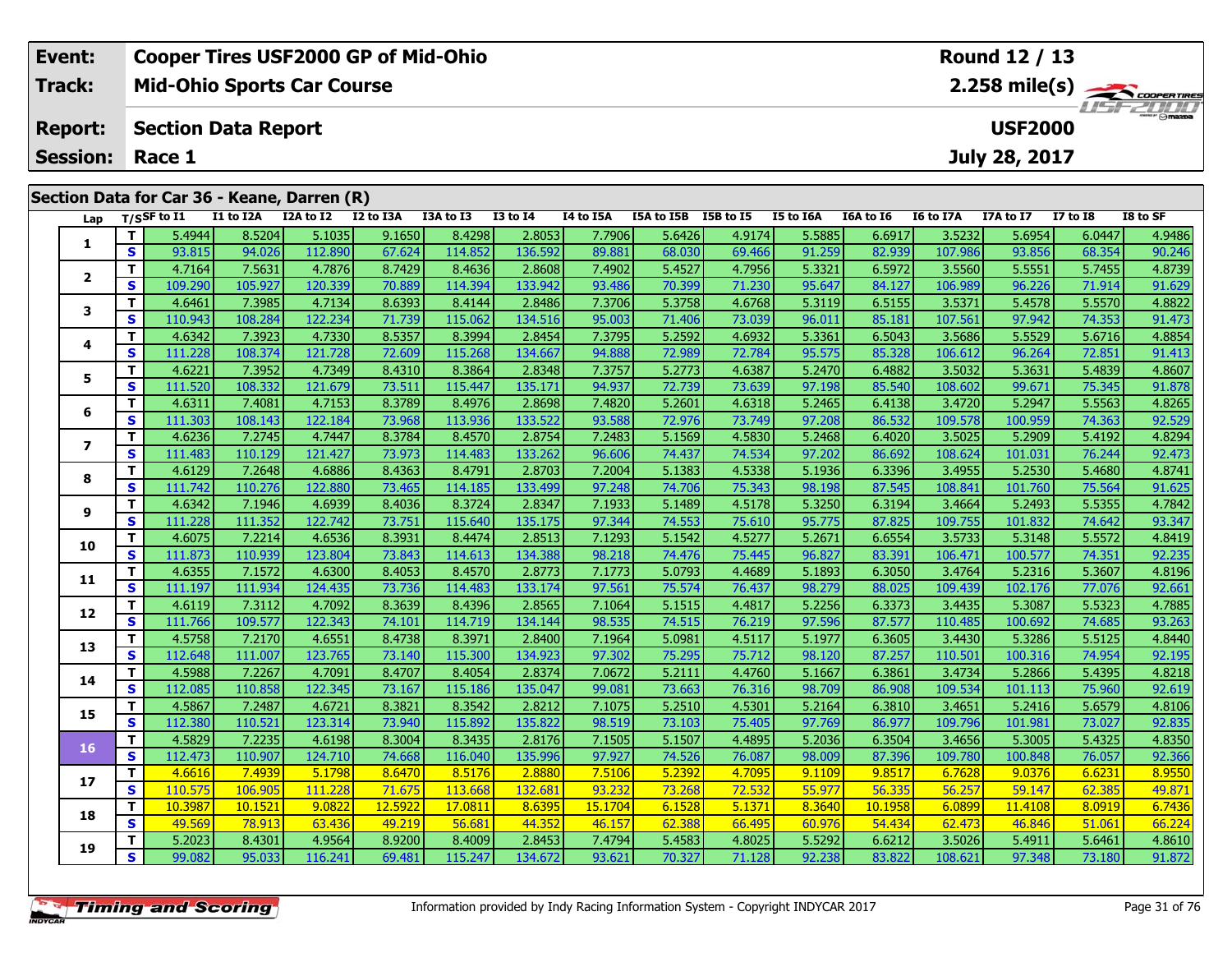| Event:                 | <b>Cooper Tires USF2000 GP of Mid-Ohio</b>  | Round 12 / 13                    |
|------------------------|---------------------------------------------|----------------------------------|
| Track:                 | <b>Mid-Ohio Sports Car Course</b>           |                                  |
| <b>Report:</b>         | Section Data Report                         | <b>HSFZUID</b><br><b>USF2000</b> |
| <b>Session: Race 1</b> |                                             | July 28, 2017                    |
|                        | Section Data for Car 36 - Keane, Darren (R) |                                  |

## **Section Data for Car 36 - Keane, Darren (R)**

| Lap                     |                         | T/SI1 to I2 I2 to I3 I4 to I5 I5 to I6 I6 to I7 Lap |                 |                              |         |         |               | PO to SF           |
|-------------------------|-------------------------|-----------------------------------------------------|-----------------|------------------------------|---------|---------|---------------|--------------------|
| $\mathbf{1}$            | T.                      | 13.6239                                             | 17.5948         | 18.3506                      | 12.2802 | 9.2186  |               | $90.3611$ 136.8914 |
|                         | <b>S</b>                |                                                     |                 | 101.092 90.251 77.691 86.725 |         |         | 99.256 89.959 | 55.620             |
|                         | T.                      |                                                     | 12.3507 17.2065 | 17.7385                      | 11.9293 | 9.1111  | 86.5327       |                    |
| $\mathbf{2}$            | $\overline{\mathbf{s}}$ | 111.514                                             | 92.288          | 80.372                       | 89.276  | 100.427 | 93.939        |                    |
|                         | $\overline{\mathsf{r}}$ | 12.1119                                             | 17.0537         | 17.4232                      | 11.8274 | 8.9949  | 85.3450       |                    |
| 3                       | $\mathbf{s}$            | 113.712                                             | 93.115          | 81.827                       | 90.045  | 101.724 | 95.246        |                    |
|                         | T                       | 12.1253                                             | 16.9351         | 17.3319                      | 11.8404 | 9.1215  | 85.3908       |                    |
| 4                       | $\overline{\mathbf{s}}$ | 113.587                                             | 93.767          | 82.258                       | 89.946  | 100.312 | 95.195        |                    |
|                         | т                       | 12.1301                                             | 16.8174         | 17.2917                      | 11.7352 | 8.8663  | 84.6422       |                    |
| 5                       | $\mathbf{s}$            | 113.542                                             |                 | 94.423 82.449                | 90.753  | 103.200 | 96.037        |                    |
|                         | T                       | 12.1234                                             | 16.8765         | 17.3739                      | 11.6603 | 8.7667  | 84.6845       |                    |
| 6                       | $\overline{\mathbf{s}}$ |                                                     | 113.604 94.093  | 82.059                       | 91.336  | 104.372 | 95.989        |                    |
|                         | т                       | 12.0192                                             | 16.8354         | 16.9882                      | 11.6488 | 8.7934  | 84.0326       |                    |
| $\overline{\mathbf{z}}$ | $\overline{\mathbf{s}}$ | 114.589                                             | 94.322          | 83.922                       | 91.426  | 104.055 | 96.734        |                    |
|                         | $\overline{\mathsf{r}}$ | 11.9534                                             | 16.9154         | 16.8725                      | 11.5332 | 8.7485  | 83.8483       |                    |
| 8                       | $\mathbf{s}$            | 115.220                                             | 93.876          | 84.497                       | 92.342  | 104.589 | 96.947        |                    |
|                         | T                       | 11.8885                                             | 16.7760         | 16.8600                      | 11.6444 | 8.7157  | 83.6732       |                    |
| 9                       | $\mathbf{s}$            | 115.849                                             | 94.656          | 84.560                       | 91.460  | 104.983 | 97.149        |                    |
|                         | $\mathbf T$             | 11.8750                                             | 16.8405         | 16.8112                      | 11.9225 | 8.8881  | 84.1952       |                    |
| 10                      | $\overline{\mathbf{s}}$ | 115.981                                             | 94.294          | 84.805                       | 89.327  | 102.947 | 96.547        |                    |
|                         | T                       | 11.7872                                             | 16.8623         | 16.7255                      | 11.4943 | 8.7080  | 83.2704       |                    |
| 11                      | $\overline{\mathbf{s}}$ | 116.845                                             |                 | 94.172 85.240                | 92.655  | 105.076 | 97.619        |                    |
| 12                      | $\overline{\mathsf{r}}$ | 12.0204                                             | 16.8035         | 16.7396                      | 11.5629 | 8.7522  | 83.6678       |                    |
|                         | $\overline{\mathbf{s}}$ | 114.578                                             | 94.501          | 85.168                       | 92.105  | 104.545 | 97.156        |                    |
| 13                      | Ŧ                       | 11.8721                                             | 16.8709         | 16.8062                      | 11.5582 | 8.7716  | 83.6513       |                    |
|                         | $\mathbf{s}$            | 116.009                                             | 94.124          | 84.831                       | 92.142  | 104.314 | 97.175        |                    |
| 14                      | $\mathbf T$             | 11.9358                                             | 16.8761         | 16.7543                      | 11.5528 | 8.7600  | 83.5765       |                    |
|                         | $\overline{\mathbf{s}}$ | 115.390                                             | 94.095          | 85.093                       | 92.185  | 104.452 | 97.262        |                    |
| 15                      | т                       | 11.9208                                             | 16.7363         | 16.8886                      | 11.5974 | 8.7067  | 83.7262       |                    |
|                         | $\overline{\mathbf{s}}$ | 115.535                                             | 94.881          | 84.417                       | 91.831  | 105.091 | 97.088        |                    |
| 16                      | $\overline{\mathsf{r}}$ | 11.8433                                             | 16.6439         | 16.7907                      | 11.5540 | 8.7661  | 83.2660       |                    |
|                         | $\overline{\mathbf{s}}$ | 116.291                                             |                 | 95.408 84.909                | 92.176  | 104.379 | 97.624        |                    |
| 17                      | $\overline{\mathsf{r}}$ | 12.6737                                             | 17.1646         | 17.4593                      | 18.9626 | 15.8004 | 105.1883      |                    |
|                         | $\mathbf{s}$            | 108.672                                             |                 | $92.513$ 81.657              | 56.163  | 57.910  | 77.279        |                    |
| 18                      | $\overline{\mathsf{T}}$ | 19.2343                                             | 29.6733         | 26.4603                      | 18.5598 | 17.5007 | 145.3021      |                    |
|                         | $\overline{\mathbf{s}}$ | 71.605                                              |                 | 53.515 53.880                | 57.382  | 52.284  | 55.944        |                    |
| 19                      | T.                      | 13.3865                                             | 17.3209         | 17.7402                      | 12.1504 | 8.9937  | 88.1464       |                    |
|                         | $\overline{\mathsf{s}}$ | 102.885                                             | 91.679          | 80.364                       | 87.651  | 101.738 | 92.219        |                    |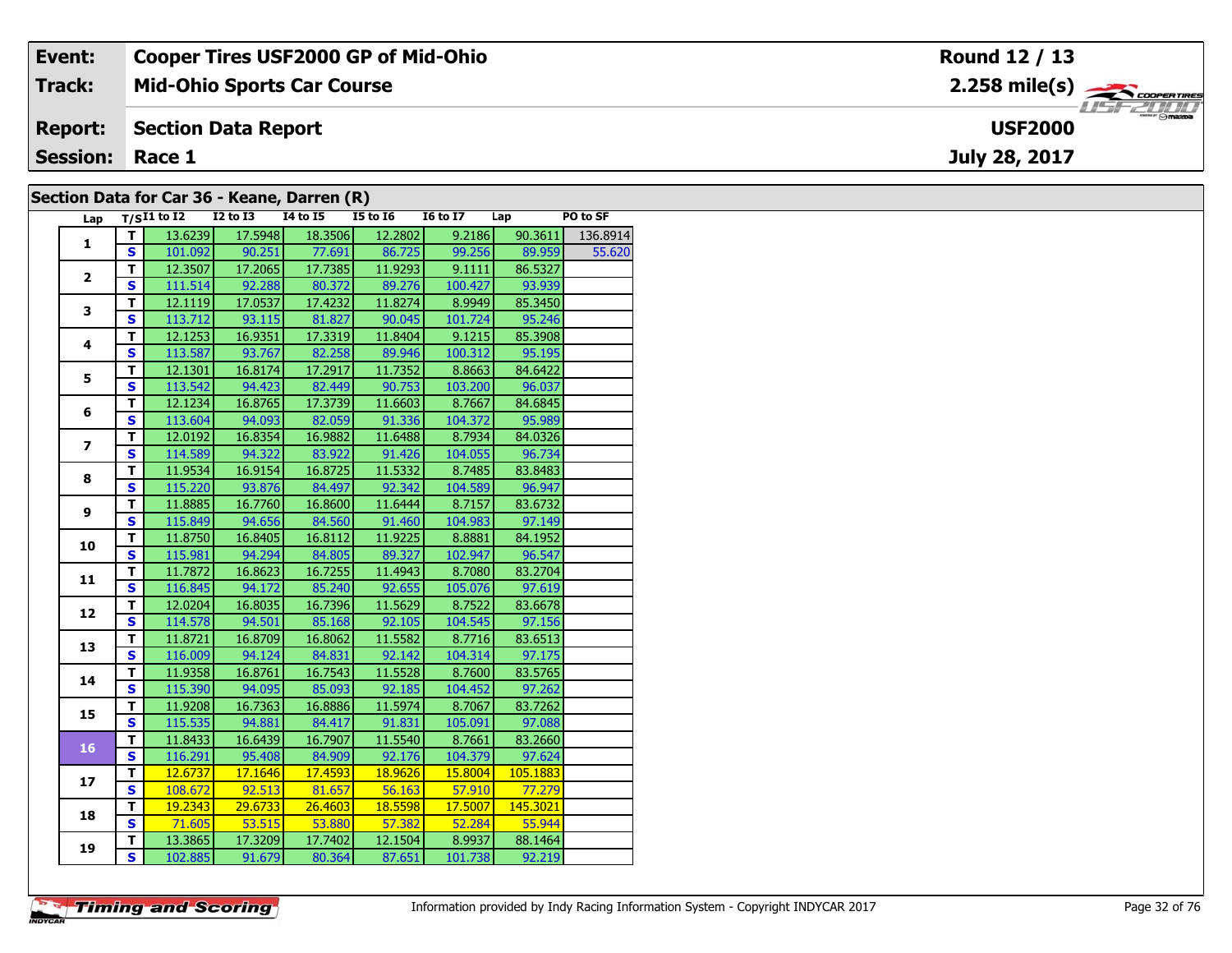| Event:                 | <b>Cooper Tires USF2000 GP of Mid-Ohio</b>  | <b>Round 12 / 13</b>                                                                                                                                                                                                                                                                                                                                                                                               |
|------------------------|---------------------------------------------|--------------------------------------------------------------------------------------------------------------------------------------------------------------------------------------------------------------------------------------------------------------------------------------------------------------------------------------------------------------------------------------------------------------------|
| Track:                 | <b>Mid-Ohio Sports Car Course</b>           | 2.258 mile(s) $\frac{1}{\sqrt{1-\frac{1}{2}}}\frac{1}{\sqrt{1-\frac{1}{2}}}\frac{1}{\sqrt{1-\frac{1}{2}}}\frac{1}{\sqrt{1-\frac{1}{2}}}\frac{1}{\sqrt{1-\frac{1}{2}}}\frac{1}{\sqrt{1-\frac{1}{2}}}\frac{1}{\sqrt{1-\frac{1}{2}}}\frac{1}{\sqrt{1-\frac{1}{2}}}\frac{1}{\sqrt{1-\frac{1}{2}}}\frac{1}{\sqrt{1-\frac{1}{2}}}\frac{1}{\sqrt{1-\frac{1}{2}}}\frac{1}{\sqrt{1-\frac{1}{2}}}\frac{1}{\sqrt{1-\frac{1}{$ |
| <b>Report:</b>         | <b>Section Data Report</b>                  | <b>USF2000</b>                                                                                                                                                                                                                                                                                                                                                                                                     |
| <b>Session: Race 1</b> |                                             | July 28, 2017                                                                                                                                                                                                                                                                                                                                                                                                      |
|                        | Section Data for Car 36 - Keane, Darren (R) |                                                                                                                                                                                                                                                                                                                                                                                                                    |

|    | Lap | $T/S$ SF to I1                | I1 to I2A        | I2A to I2 | I2 to I3A | I3A to I3        | <b>I3 to I4</b> | 14 to 15A | I5A to I5B | I5B to I5 | I5 to I6A | I6A to I6 | I6 to I7A       | I7A to I7 | I7 to I8 | I8 to SF |
|----|-----|-------------------------------|------------------|-----------|-----------|------------------|-----------------|-----------|------------|-----------|-----------|-----------|-----------------|-----------|----------|----------|
|    | 20  | 4.6100 l                      | 7.2774 <b>1</b>  | 4.6742    | 8.4233 l  | 8.3369           | 2.8179          | 7.2336    | 5.2786     | 4.5568    | 5.1916    | 6.4061    | 3.4645 <b>1</b> | 5.4126    | 5.5530   | 4.8119   |
|    |     | $.11.812 \blacktriangleright$ | 110.086 <b>I</b> | 123.2591  | 73.578    | 116.132          | 135.981         | 96.802    | 72.721     | 74.963 l  | 98.236    | 86.636    | 109.815         | 98.759    | 74.407   | 92.810   |
|    |     | 4.6056                        | 7.2628           | 4.7141    | 8.4917    | 8.3111           | 2.8111          | 7.1531    | 5.2050     | 4.4784    | 5.2304    | 6.3700    | 3.4541          | 5.3346    | 5.5339   | 4.8603   |
|    | 21  | .11.919                       | 110.307 <b>1</b> | 122.216   | 72.986    | 116.493 <b>I</b> | 136.310         | 97.891    | 73.749     | 76.275    | 97.507    | 87.127    | 110.146         | 100.203   | 74.664   | 91.885   |
|    |     | 5.0460 <b>l</b>               | 8.3573           |           |           |                  |                 |           |            |           |           |           |                 |           |          |          |
| 22 |     | 102.151                       | 95.861           |           |           |                  |                 |           |            |           |           |           |                 |           |          |          |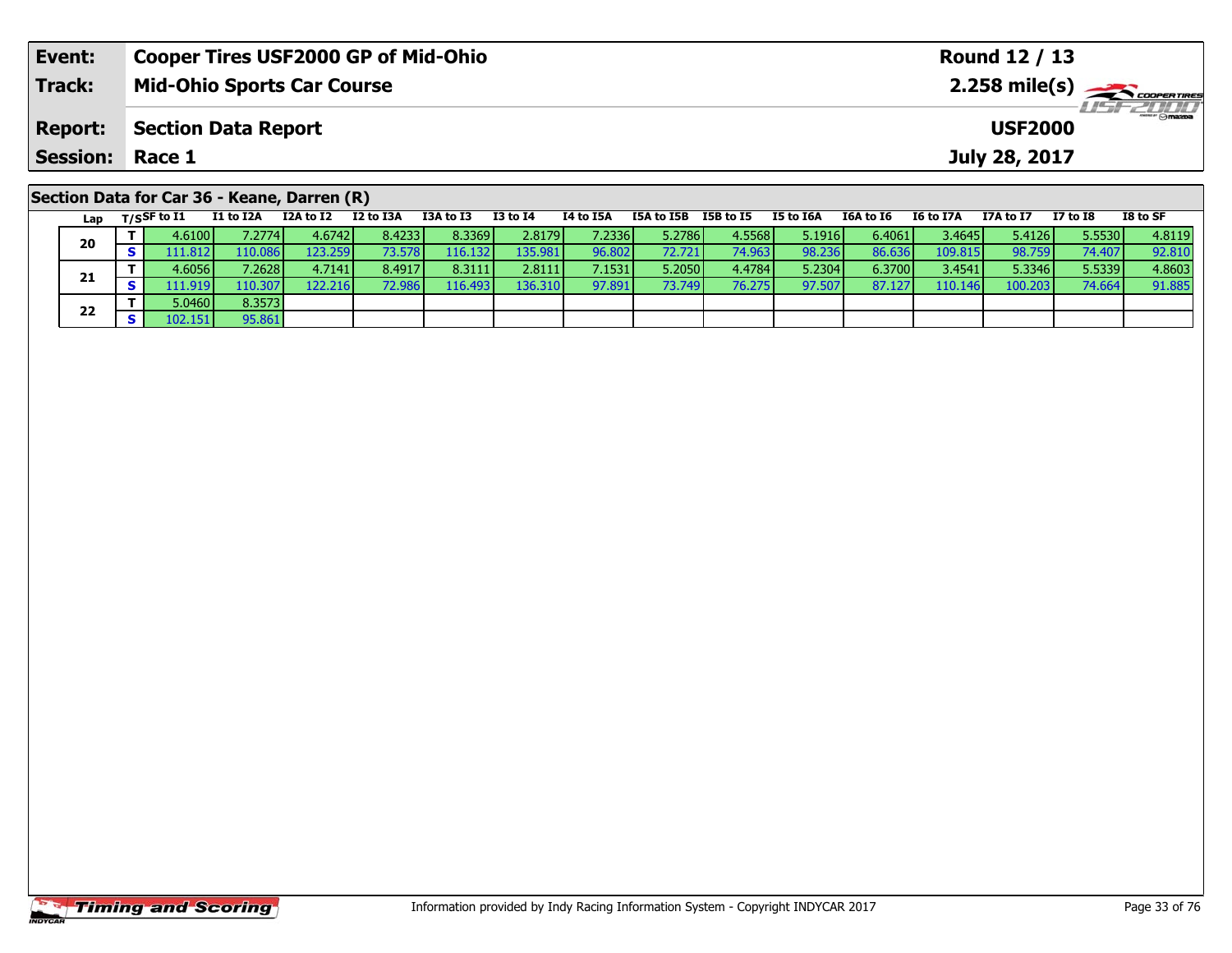| Event:                                      | <b>Cooper Tires USF2000 GP of Mid-Ohio</b> |          |          |          |                 |                                                           |          | Round 12 / 13 |
|---------------------------------------------|--------------------------------------------|----------|----------|----------|-----------------|-----------------------------------------------------------|----------|---------------|
| <b>Track:</b>                               | <b>Mid-Ohio Sports Car Course</b>          |          |          |          |                 | $2.258$ mile(s) $\overbrace{\hspace{2.5cm}}$ coorer TIRES |          |               |
| <b>Report:</b>                              | <b>Section Data Report</b>                 |          |          |          |                 | $H = -2011$<br><b>USF2000</b>                             |          |               |
| <b>Session: Race 1</b>                      |                                            |          |          |          |                 |                                                           |          | July 28, 2017 |
| Section Data for Car 36 - Keane, Darren (R) |                                            |          |          |          |                 |                                                           |          |               |
| Lap                                         | $T/SI1$ to I2                              | I2 to I3 | 14 to 15 | I5 to I6 | <b>I6 to I7</b> | Lap                                                       | PO to SF |               |

96.984

# **Timing and Scoring**

**20**

**21**

 $22$   $\frac{1}{s}$ 

**<sup>T</sup>** 11.9516 16.7602 17.0690 11.5977 8.8771 84.0484 **<sup>S</sup>** 115.238 94.746 83.525 91.829 103.074 96.716

**<sup>T</sup>** 11.9769 16.8028 16.8365 11.6004 8.7887 83.8162 **<sup>S</sup>** 114.994 94.505 84.678 91.807 104.111 96.984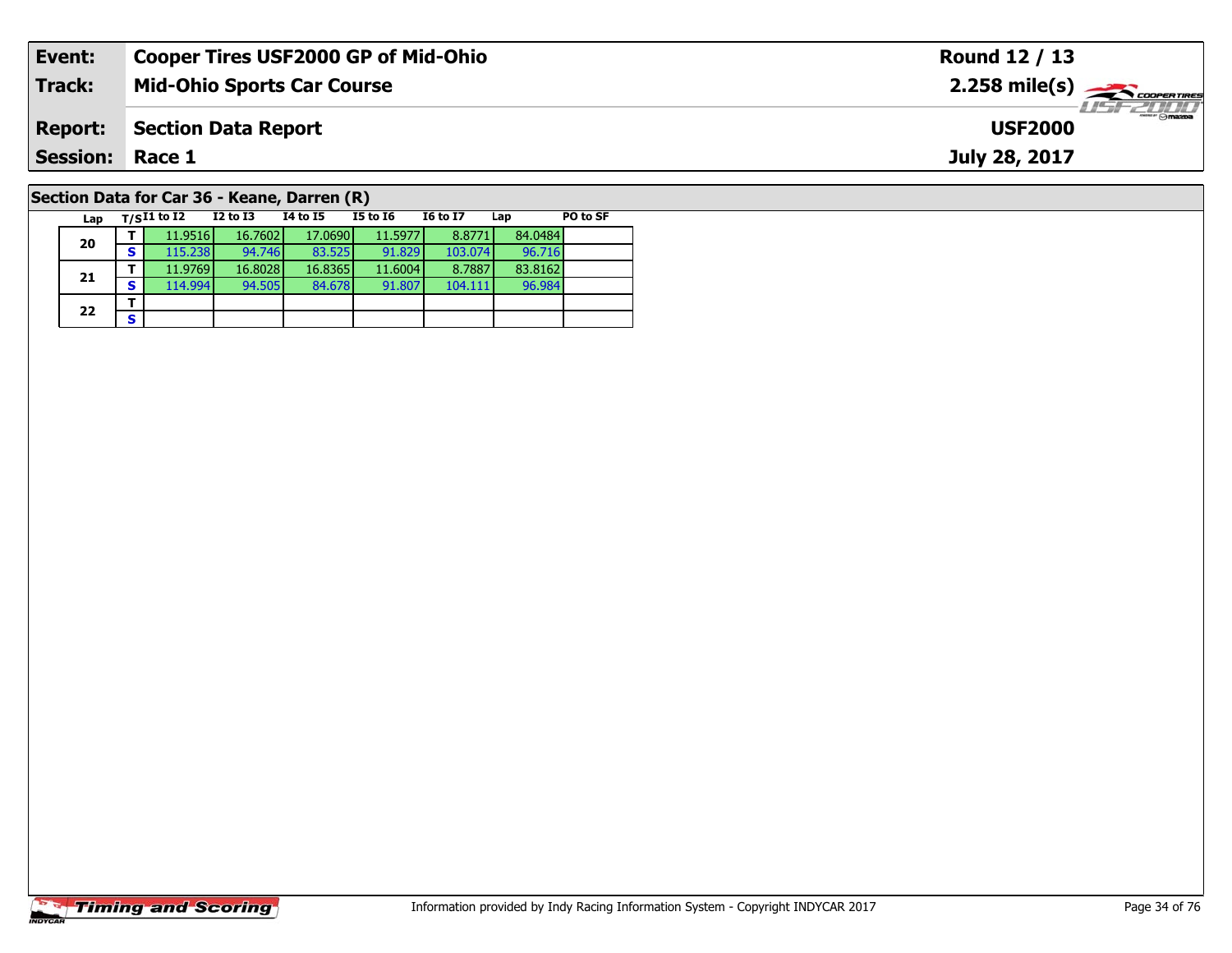|                          | Event:          |  | <b>Cooper Tires USF2000 GP of Mid-Ohio</b> |                                           |           |           |           |                 |           |            |           |                  | Round 12 / 13 |                                   |               |                 |          |  |  |
|--------------------------|-----------------|--|--------------------------------------------|-------------------------------------------|-----------|-----------|-----------|-----------------|-----------|------------|-----------|------------------|---------------|-----------------------------------|---------------|-----------------|----------|--|--|
| Track:<br><b>Report:</b> |                 |  | <b>Mid-Ohio Sports Car Course</b>          |                                           |           |           |           |                 |           |            |           |                  |               | 2.258 mile(s)<br><b>LISF 2000</b> |               |                 |          |  |  |
|                          |                 |  | <b>Section Data Report</b>                 |                                           |           |           |           |                 |           |            |           |                  |               | <b>USF2000</b>                    |               |                 |          |  |  |
|                          | <b>Session:</b> |  | Race 1                                     |                                           |           |           |           |                 |           |            |           |                  |               |                                   | July 28, 2017 |                 |          |  |  |
|                          |                 |  |                                            | Section Data for Car 37 - Abel, Jacob (R) |           |           |           |                 |           |            |           |                  |               |                                   |               |                 |          |  |  |
|                          |                 |  | Lap $T/SSF$ to $\overline{11}$             | I1 to I2A                                 | I2A to I2 | I2 to I3A | I3A to I3 | <b>I3 to I4</b> | I4 to I5A | I5A to I5B | I5B to I5 | <b>I5 to I6A</b> | I6A to I6     | I6 to I7A                         | I7A to I7     | <b>I7 to I8</b> | I8 to SF |  |  |
|                          |                 |  | 5.4544                                     | 8.5566                                    | 5.0138    | 9.1671    | 8.4552    | 2.8428          | 7.8492    | 5.5321     | 4.8513    | 5.6356           | 6.6517        | 3.5368                            | 5.7270        | 6.0562          | 4.9161   |  |  |
|                          |                 |  | 94.503                                     | 93.628                                    | 114.910   | 67.608    | 114.507   | 134.790         | 89.210    | 69.388     | 70.412    | 90.496           | 83.4371       | 107.570                           | 93.338        | 68.225          | 90.843   |  |  |

|                          | T.           | 5.4544  | 8.5566  | 5.0138  | 9.1671  | 8.4552  | 2.8428  | 7.8492  | 5.5321 | 4.8513 | 5.6356 | 6.6517  | 3.5368  | 5.7270  | 6.0562 | 4.9161 |
|--------------------------|--------------|---------|---------|---------|---------|---------|---------|---------|--------|--------|--------|---------|---------|---------|--------|--------|
| 1                        | S            | 94.503  | 93.628  | 114.910 | 67.608  | 114.507 | 134.790 | 89.210  | 69.388 | 70.412 | 90.496 | 83.437  | 107.570 | 93.338  | 68.225 | 90.843 |
|                          | т            | 4.6893  | 7.4892  | 4.8064  | 8.7272  | 8.4087  | 2.8401  | 7.4956  | 5.4697 | 4.8447 | 5.3745 | 6.5617  | 3.5250  | 5.5257  | 5.6774 | 4.8585 |
| $\mathbf{2}$             | S            | 109.921 | 106.972 | 119.869 | 71.016  | 115.140 | 134.918 | 93.418  | 70.180 | 70.508 | 94.893 | 84.582  | 107.930 | 96.738  | 72.777 | 91.920 |
| 3                        | т            | 4.6731  | 7.4003  | 4.7154  | 8.5840  | 8.3867  | 2.8191  | 7.4023  | 5.2402 | 4.7419 | 5.3225 | 6.5363  | 3.5238  | 5.4817  | 5.6654 | 4.8555 |
|                          | S            | 110.302 | 108.257 | 122.182 | 72.201  | 115.443 | 135.923 | 94.596  | 73.254 | 72.037 | 95.820 | 84.910  | 107.967 | 97.515  | 72.931 | 91.976 |
| 4                        | т            | 4.6684  | 7.3527  | 4.7227  | 8.6185  | 8.4074  | 2.8455  | 7.3666  | 5.2477 | 4.6249 | 5.2637 | 6.6339  | 3.7012  | 5.5576  | 5.6249 | 4.8384 |
|                          | $\mathbf{s}$ | 110.414 | 108.958 | 121.993 | 71.912  | 115.158 | 134.662 | 95.054  | 73.149 | 73.859 | 96.890 | 83.661  | 102.792 | 96.183  | 73.456 | 92.301 |
| 5                        | Т            | 4.6687  | 7.2686  | 4.6972  | 8.5382  | 8.4628  | 2.8740  | 7.2697  | 5.2112 | 4.7053 | 5.2263 | 6.3874  | 3.4799  | 5.3394  | 5.5116 | 4.8412 |
|                          | S            | 110.406 | 110.219 | 122.655 | 72.588  | 114.404 | 133.327 | 96.321  | 73.661 | 72.597 | 97.583 | 86.890  | 109.329 | 100.113 | 74.966 | 92.248 |
| 6                        | T            | 4.6604  | 7.2866  | 4.6743  | 8.4451  | 8.4842  | 2.8774  | 7.2162  | 5.1544 | 4.6390 | 5.2202 | 6.3535  | 3.4720  | 5.3398  | 5.5511 | 4.8254 |
|                          | $\mathbf{s}$ | 110.603 | 109.947 | 123.256 | 73.388  | 114.116 | 133.169 | 97.035  | 74.473 | 73.635 | 97.697 | 87.353  | 109.578 | 100.106 | 74.432 | 92.550 |
| $\overline{\phantom{a}}$ | т            | 4.6550  | 7.2839  | 4.6721  | 8.3615  | 8.4604  | 2.8800  | 7.5175  | 5.1978 | 4.6161 | 5.2566 | 6.3809  | 3.4953  | 5.2992  | 5.5267 | 4.7788 |
|                          | $\mathbf{s}$ | 110.731 | 109.987 | 123.314 | 74.122  | 114.437 | 133.049 | 93.146  | 73.851 | 74.000 | 97.021 | 86.978  | 108.847 | 100.873 | 74.761 | 93.453 |
| 8                        | $\mathbf{T}$ | 4.6262  | 7.2706  | 4.6700  | 8.4044  | 8.4458  | 2.8617  | 7.1271  | 5.1371 | 4.5264 | 5.2126 | 6.3581  | 3.5047  | 5.3551  | 5.5018 | 4.8237 |
|                          | $\mathbf{s}$ | 111.421 | 110.188 | 123.370 | 73.744  | 114.635 | 133.900 | 98.249  | 74.724 | 75.466 | 97.840 | 87.290  | 108.556 | 99.820  | 75.099 | 92.583 |
| 9                        | Т            | 4.6415  | 7.5159  | 4.7142  | 8.4048  | 8.4495  | 2.8725  | 7.0761  | 5.1819 | 4.4939 | 5.2282 | 6.3300  | 3.4916  | 5.2751  | 5.4837 | 4.8183 |
|                          | $\mathbf{s}$ | 111.053 | 106.592 | 122.213 | 73.740  | 114.585 | 133.397 | 98.957  | 74.078 | 76.012 | 97.548 | 87.678  | 108.963 | 101.334 | 75.347 | 92.686 |
| 10                       | T            | 4.6538  | 7.1941  | 4.6489  | 8.3227  | 8.4338  | 2.8726  | 7.0219  | 5.0992 | 4.5280 | 5.1984 | 6.3001  | 3.4766  | 5.2836  | 5.5051 | 4.8074 |
|                          | S            | 110.760 | 111.360 | 123.930 | 74.468  | 114.798 | 133.392 | 99.720  | 75.279 | 75.440 | 98.107 | 88.094  | 109.433 | 101.171 | 75.054 | 92.897 |
| 11                       | T            | 4.6424  | 7.2432  | 4.6835  | 8.3663  | 8.4086  | 2.8606  | 7.1322  | 5.1237 | 4.5560 | 5.2177 | 6.3523  | 3.4743  | 5.2884  | 5.5170 | 4.8258 |
|                          | $\mathbf{s}$ | 111.032 | 110.605 | 123.014 | 74.080  | 115.142 | 133.952 | 98.178  | 74.919 | 74.976 | 97.744 | 87.370  | 109.505 | 101.079 | 74.892 | 92.542 |
| 12                       | т            | 4.6445  | 7.3336  | 4.6844  | 8.5691  | 8.4194  | 2.8525  | 7.0759  | 5.1643 | 4.5664 | 5.2345 | 6.4454  | 3.5590  | 5.3440  | 5.4947 | 4.7650 |
|                          | $\mathbf{s}$ | 110.982 | 109.242 | 122.990 | 72.326  | 114.994 | 134.332 | 98.959  | 74.330 | 74.805 | 97.431 | 86.108  | 106.899 | 100.027 | 75.196 | 93.723 |
| 13                       | T            | 4.6139  | 7.2727  | 4.6600  | 8.3210  | 8.4258  | 2.8798  | 7.0694  | 5.1386 | 4.5249 | 5.1991 | 6.4616  | 3.4871  | 5.3071  | 5.4858 | 4.8745 |
|                          | $\mathbf{s}$ | 111.718 | 110.157 | 123.634 | 74.483  | 114.907 | 133.058 | 99.050  | 74.702 | 75.491 | 98.094 | 85.892  | 109.103 | 100.723 | 75.318 | 91.618 |
| 14                       | т            | 4.6463  | 7.2293  | 4.6379  | 8.4220  | 8.4421  | 2.8727  | 7.0147  | 5.1267 | 4.6137 | 5.1918 | 6.3874  | 3.4879  | 5.2565  | 5.4669 | 4.8259 |
|                          | $\mathbf{s}$ | 110.939 | 110.818 | 124.224 | 73.590  | 114.685 | 133.387 | 99.823  | 74.875 | 74.038 | 98.232 | 86.890  | 109.078 | 101.692 | 75.579 | 92.540 |
| 15                       | Т            | 4.6285  | 7.2238  | 4.6704  | 8.3090  | 8.4073  | 2.8617  | 7.0603  | 5.2449 | 4.5517 | 5.1945 | 6.3432  | 3.4836  | 5.2434  | 5.6965 | 4.7353 |
|                          | S            | 111.365 | 110.902 | 123.359 | 74.591  | 115.160 | 133.900 | 99.178  | 73.188 | 75.047 | 98.181 | 87.495  | 109.213 | 101.946 | 72.533 | 94.311 |
| 16                       | T            | 4.5893  | 7.2179  | 4.6394  | 8.2917  | 8.4097  | 2.8488  | 7.1166  | 5.0891 | 4.5360 | 5.2037 | 6.3708  | 3.4923  | 5.2307  | 5.4861 | 4.9297 |
|                          | $\mathbf{s}$ | 112.317 | 110.993 | 124.183 | 74.746  | 115.127 | 134.506 | 98.394  | 75.429 | 75.307 | 98.007 | 87.116  | 108.941 | 102.194 | 75.314 | 90.592 |
| 17                       | т            | 4.6894  | 7.3886  | 4.6948  | 8.4587  | 8.5288  | 2.9032  | 7.3612  | 5.3489 | 4.9210 | 9.2618 | 9.9349  | 6.6626  | 8.8930  | 6.8706 | 8.8291 |
|                          | S            | 109.919 | 108.429 | 122.718 | 73.270  | 113.519 | 131.986 | 95.124  | 71.765 | 69.415 | 55.065 | 55.864  | 57.103  | 60.109  | 60.138 | 50.582 |
| 18                       | T.           | 10.2883 | 10.4508 | 8.7043  | 12.7256 | 16.9061 | 8.9757  | 15,0833 | 6.4302 | 5.1306 | 8.3082 | 10.1663 | 6.1152  | 11.4095 | 8.2067 | 6.6707 |
|                          | S            | 50.101  | 76.658  | 66.190  | 48.703  | 57.268  | 42.691  | 46.424  | 59.697 | 66.579 | 61.385 | 54.592  | 62.215  | 46.851  | 50.347 | 66.948 |
| 19                       | т            | 5.3835  | 8.3972  | 4.9308  | 8.8912  | 8.3568  | 2.8223  | 7.4920  | 5.4609 | 4.9262 | 5.4969 | 6.5248  | 3.5064  | 5.5351  | 5.5904 | 4.7908 |
|                          | S            | 95.747  | 95.405  | 116.844 | 69.706  | 115.856 | 135.769 | 93.463  | 70.293 | 69.342 | 92.780 | 85.060  | 108.503 | 96.574  | 73.909 | 93.218 |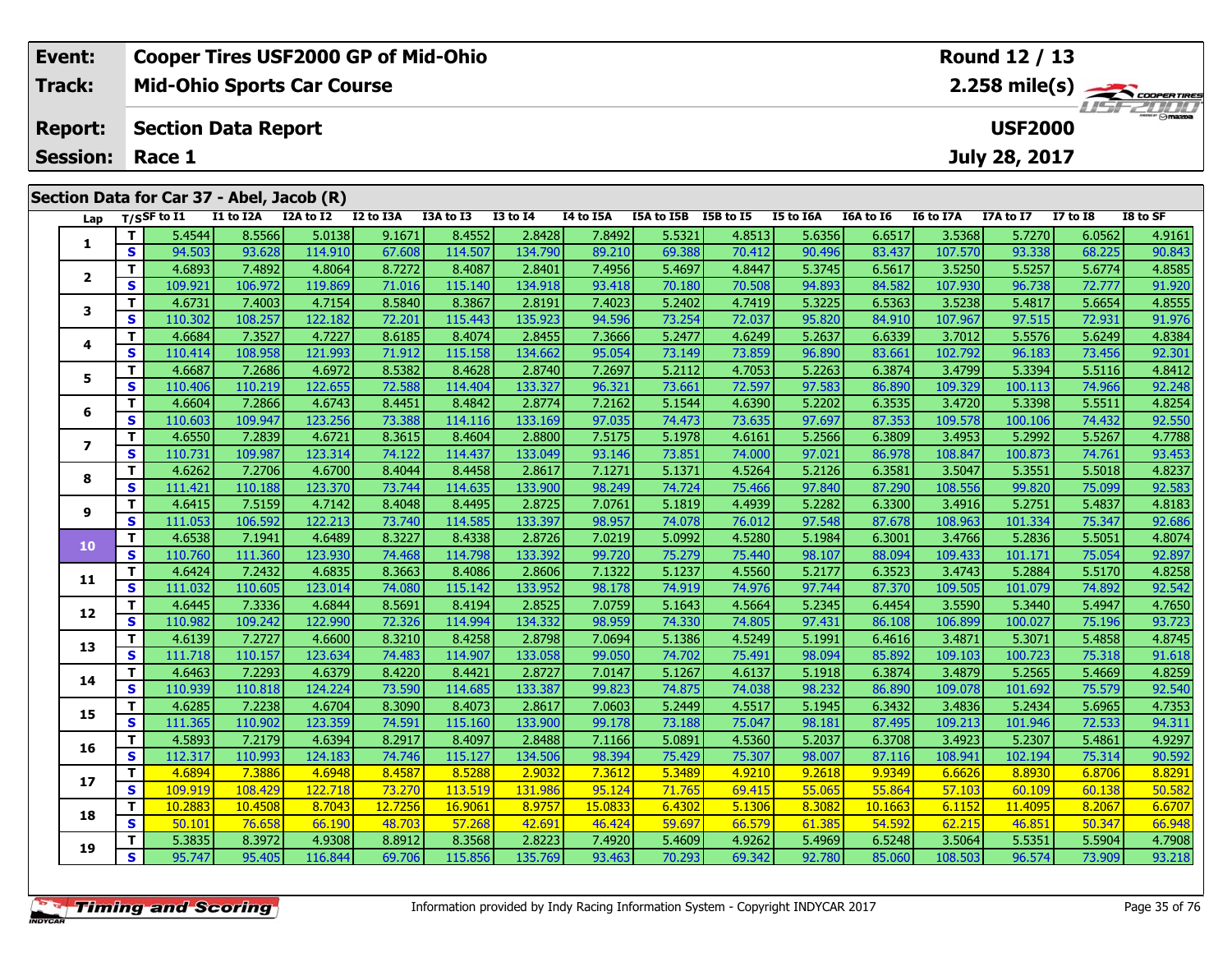| Event:                 | <b>Cooper Tires USF2000 GP of Mid-Ohio</b> | Round 12 / 13                                         |
|------------------------|--------------------------------------------|-------------------------------------------------------|
| Track:                 | <b>Mid-Ohio Sports Car Course</b>          | $2.258$ mile(s) $\overbrace{\hspace{2cm}}$ codenaires |
| <b>Report:</b>         | Section Data Report                        | <b>LISE 2000</b><br><b>USF2000</b>                    |
| <b>Session: Race 1</b> |                                            | July 28, 2017                                         |
|                        | Section Data for Car 37 - Abel, Jacob (R)  |                                                       |

## **Section Data for Car 37 - Abel, Jacob (R)**

| Lap            |                         | T/SI1 to I2 I2 to I3 I4 to I5 I5 to I6 I6 to I7 Lap |                 |                              |                 |         |          | PO to SF |
|----------------|-------------------------|-----------------------------------------------------|-----------------|------------------------------|-----------------|---------|----------|----------|
| $\mathbf{1}$   | T I                     | 13.5704                                             | 17.6223         | 18.2326                      | 12.2873         | 9.2638  | 90.2459  | 140.4455 |
|                | <b>S</b>                |                                                     |                 | 101.491 90.111 78.194 86.675 |                 | 98.772  | 90.074   | 54.212   |
|                | T.                      |                                                     | 12.2956 17.1359 |                              | 17.8100 11.9362 | 9.0507  | 86.2937  |          |
| $\mathbf{2}$   | $\overline{\mathbf{s}}$ | 112.013                                             | 92.668          | 80.050                       | 89.224          | 101.097 | 94.199   |          |
|                | $\overline{\mathsf{r}}$ | 12.1157                                             | 16.9707         | 17.3844                      | 11.8588         | 9.0055  | 85.3482  |          |
| 3              | $\mathbf s$             | 113.677                                             | 93.570          | 82.009                       | 89.807          | 101.605 | 95.243   |          |
|                | $\overline{\mathsf{r}}$ | 12.0754                                             | 17.0259         | 17.2392                      | 11.8976         | 9.2588  | 85.4741  |          |
| 4              | $\mathbf{s}$            | 114.056                                             | 93.267          | 82.700                       | 89.514          | 98.825  | 95.102   |          |
|                | т                       | 11.9658                                             | 17.0010         | 17.1862                      | 11.6137         | 8.8193  | 84.4815  |          |
| 5              | $\mathbf{s}$            | 115.101                                             | 93.404          | 82.955                       | 91.702          | 103.750 | 96.220   |          |
|                | т                       | 11.9609                                             | 16.9293         | 17.0096                      | 11.5737         | 8.8118  | 84.1996  |          |
| 6              | $\overline{\mathbf{s}}$ | 115.148                                             | 93.799          | 83.816                       | 92.019          | 103.838 | 96.542   |          |
|                | $\mathbf T$             | 11.9560                                             | 16.8219         | 17.3314                      | 11.6375         | 8.7945  | 84.3818  |          |
| $\overline{ }$ | $\overline{\mathbf{s}}$ | 115.195                                             | 94.398          | 82.260                       | 91.515          | 104.042 | 96.334   |          |
|                | T.                      | 11.9406                                             | 16.8502         | 16.7906                      | 11.5707         | 8.8598  | 83.8253  |          |
| 8              | $\mathbf{s}$            | 115.344                                             | 94.240          | 84.910                       | 92.043          | 103.275 | 96.973   |          |
|                | T                       | 12.2301                                             | 16.8543         | 16.7519                      | 11.5582         | 8.7667  | 83.9772  |          |
| 9              | $\mathbf{s}$            | 112.613                                             | 94.217          | 85.106                       | 92.142          | 104.372 | 96.798   |          |
|                | T                       | 11.8430                                             | 16.7565         | 16.6491                      | 11.4985         | 8.7602  | 83.3462  |          |
| 10             | $\overline{\mathbf{s}}$ | 116.294                                             | 94.766          | 85.631                       | 92.621          | 104.450 | 97.531   |          |
|                | T.                      | 11.9267                                             | 16.7749         | 16.8119                      | 11.5700         | 8.7627  | 83.6920  |          |
| 11             | $\overline{\mathbf{s}}$ | 115.478                                             |                 | 94.663 84.802 92.048         |                 | 104.420 | 97.128   |          |
|                | $\overline{\mathsf{r}}$ | 12.0180                                             | 16.9885         | 16.8066                      | 11.6799         | 8.9030  | 84.1527  |          |
| 12             | $\overline{\mathbf{s}}$ | 114.601                                             | 93.472          | 84.829                       | 91.182          | 102.774 | 96.596   |          |
| 13             | Ŧ                       | 11.9327                                             | 16.7468         | 16.7329                      | 11.6607         | 8.7942  | 83.7213  |          |
|                | $\mathbf{s}$            | 115.420                                             | 94.821          | 85.202                       | 91.332          | 104.046 | 97.094   |          |
| 14             | T                       | 11.8672                                             | 16.8641         | 16.7551                      | 11.5792         | 8.7444  | 83.6218  |          |
|                | $\overline{\mathbf{s}}$ | 116.057                                             | 94.162          | 85.089                       | 91.975          | 104.638 | 97.209   |          |
| 15             | T                       | 11.8942                                             | 16.7163         | 16.8569                      | 11.5377         | 8.7270  | 83.6541  |          |
|                | $\mathbf{s}$            | 115.794                                             | 94.994          | 84.576                       | 92.306          | 104.847 | 97.172   |          |
| 16             | T                       | 11.8573                                             | 16.7014         | 16.7417                      | 11.5745         | 8.7230  | 83.4518  |          |
|                | $\mathbf{s}$            | 116.154                                             |                 | 95.079 85.158                | 92.013          | 104.895 | 97.407   |          |
| 17             | T                       | 12.0834                                             | 16.9875         | 17.6311                      | 19.1967         | 15.5556 | 104.7466 |          |
|                | $\overline{\mathbf{s}}$ | 113.981                                             |                 | $93.478$ 80.862              | 55.478          | 58.821  | 77.604   |          |
| 18             | $\mathbf T$             | 19.1551                                             | 29.6317         | 26.6441                      | 18.4745         | 17.5247 | 145.5715 |          |
|                | $\overline{\mathbf{s}}$ | 71.901                                              | 53.590          | 53.508                       | 57.647          | 52.212  | 55.841   |          |
| 19             | T                       | 13.3280                                             | 17.2480         | 17.8791                      | 12.0217         | 9.0415  | 88.1053  |          |
|                | $\overline{\mathbf{s}}$ | 103.337                                             | 92.066          | 79.740                       | 88.590          | 101.200 | 92.262   |          |

**Timing and Scoring**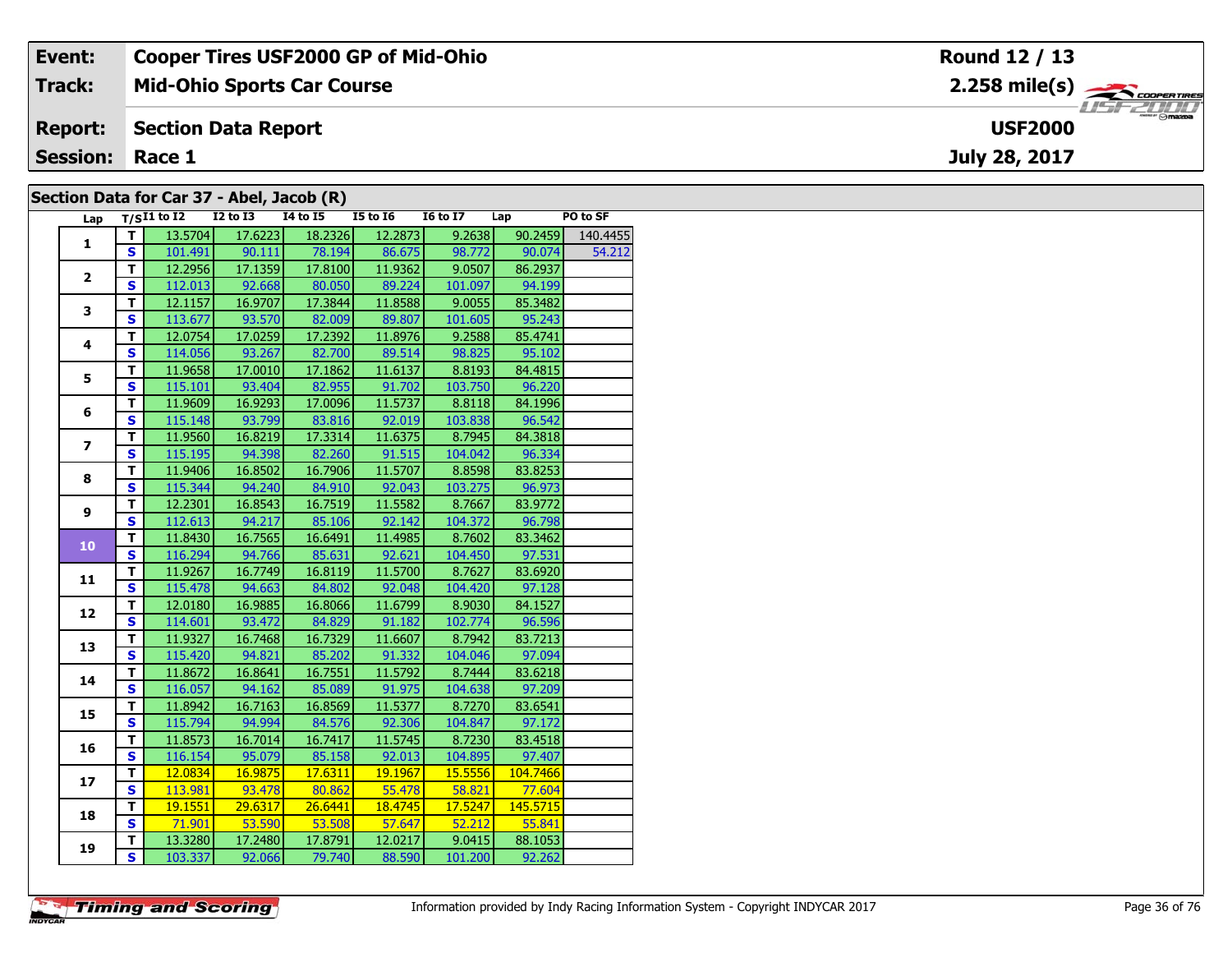| Event:          | <b>Cooper Tires USF2000 GP of Mid-Ohio</b>                                                                                                | Round 12 / 13                                                      |  |  |  |  |  |  |  |  |  |  |
|-----------------|-------------------------------------------------------------------------------------------------------------------------------------------|--------------------------------------------------------------------|--|--|--|--|--|--|--|--|--|--|
| <b>Track:</b>   | <b>Mid-Ohio Sports Car Course</b>                                                                                                         | $2.258$ mile(s) $\sum$ coorer Times<br>$H = -2000$                 |  |  |  |  |  |  |  |  |  |  |
| <b>Report:</b>  | <b>Section Data Report</b><br><b>USF2000</b>                                                                                              |                                                                    |  |  |  |  |  |  |  |  |  |  |
| <b>Session:</b> | Race 1                                                                                                                                    | July 28, 2017                                                      |  |  |  |  |  |  |  |  |  |  |
|                 | Section Data for Car 37 - Abel, Jacob (R)                                                                                                 |                                                                    |  |  |  |  |  |  |  |  |  |  |
| Lap             | I2 to I3A<br>I3A to I3<br>I3 to I4<br>I1 to I2A<br>I2A to I2<br>I4 to I5A<br>I5A to I5B<br>I5B to I5<br>I5 to I6A<br>$_{\rm T/SSF}$ to I1 | I8 to SF<br>I6A to I6<br><b>I6 to I7A</b><br>I7 to I8<br>I7A to I7 |  |  |  |  |  |  |  |  |  |  |

0 | T | 4.6023| 7.2242| 4.6299| 8.5350| 8.3692| 2.8516| 7.1663| 5.2223| 4.6407| 5.2405| 6.4521| 3.5032| 5.3394| 5.5057| 4.8611<br>| S | 111,999| 110.896| 124.438| 72.615| 115.684| 134.374| 97.711| 73.505| 73.608| 97.319| 86.0

**<sup>T</sup>** 4.6280 7.2627 4.6846 8.4517 8.3279 2.8203 7.1076 5.1420 4.5716 5.2271 6.3618 3.4745 5.3983 5.5563 4.8710 **<sup>S</sup>** 111.377 110.308 122.985 73.331 116.258 135.866 98.518 74.653 74.720 97.568 87.239 109.499 99.021 74.363 91.684

**20**

**21**

**22**

**<sup>T</sup>** 4.6841 8.2744 **<sup>S</sup>** 110.043 96.821

96.821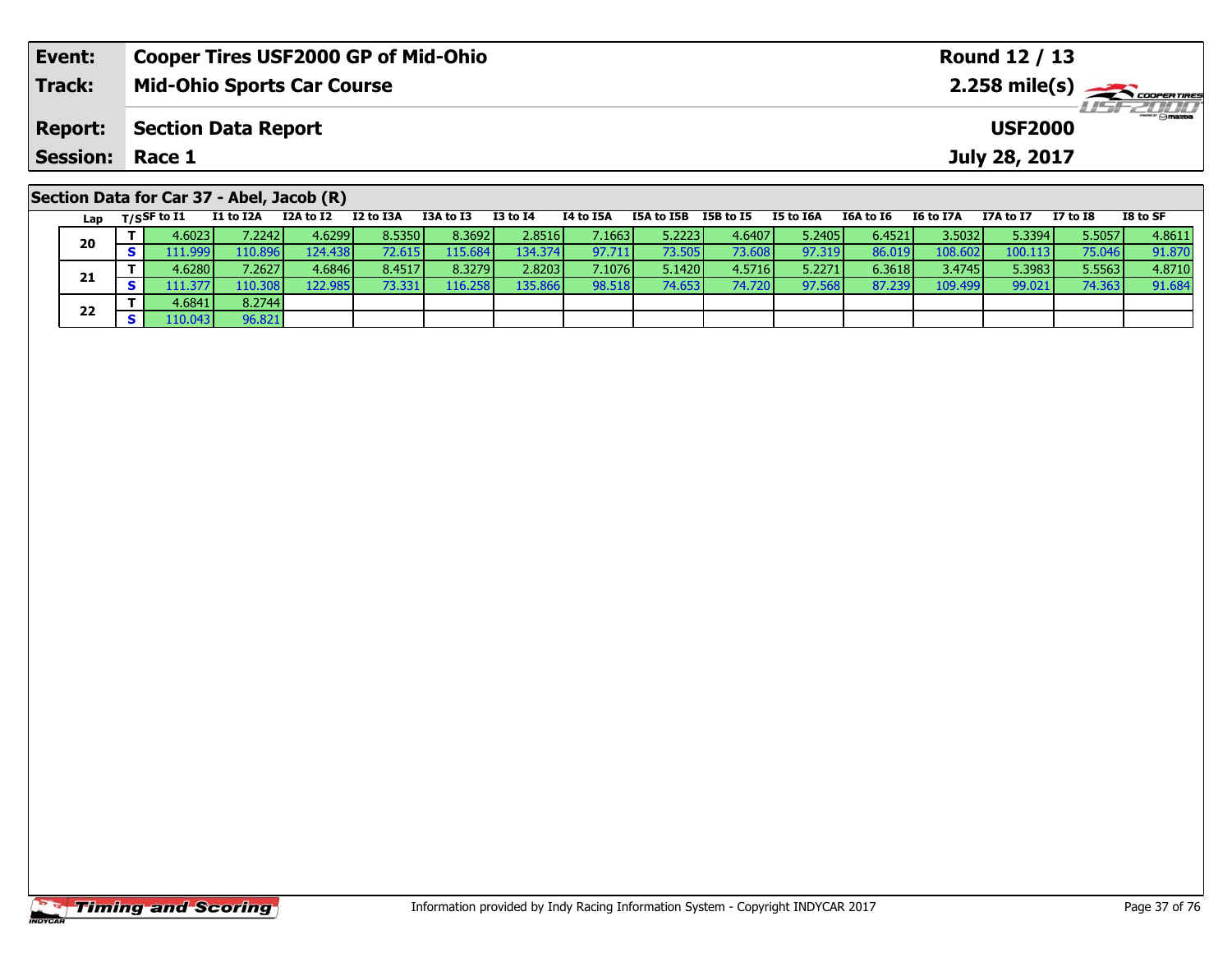| Event:                 | <b>Cooper Tires USF2000 GP of Mid-Ohio</b> |                                 |          |          |                 | Round 12 / 13                                           |                 |               |  |  |  |  |
|------------------------|--------------------------------------------|---------------------------------|----------|----------|-----------------|---------------------------------------------------------|-----------------|---------------|--|--|--|--|
| <b>Track:</b>          | <b>Mid-Ohio Sports Car Course</b>          |                                 |          |          |                 | $2.258$ mile(s) $\overbrace{\hspace{2cm}}$ coorer TIRES |                 |               |  |  |  |  |
| <b>Report:</b>         | <b>Section Data Report</b>                 | $\frac{1}{2}$<br><b>USF2000</b> |          |          |                 |                                                         |                 |               |  |  |  |  |
| <b>Session: Race 1</b> |                                            |                                 |          |          |                 |                                                         |                 | July 28, 2017 |  |  |  |  |
|                        | Section Data for Car 37 - Abel, Jacob (R)  |                                 |          |          |                 |                                                         |                 |               |  |  |  |  |
| Lap                    | $_{\rm T/S}$ I1 to I2                      | I2 to I3                        | 14 to 15 | I5 to 16 | <b>I6 to I7</b> | Lap                                                     | <b>PO to SF</b> |               |  |  |  |  |

96.904

# **Timing and Scoring**

**20**

**21**

 $22$   $\frac{1}{s}$ 

**T** 11.8541 16.9042 17.0293 11.6926 8.8426 84.1435<br>**S** 116.185 93.938 83.719 91.083 103.476 96.606

**<sup>T</sup>** 11.9473 16.7796 16.8212 11.5889 8.8728 83.8854 **<sup>S</sup>** 115.279 94.636 84.755 91.898 103.124 96.904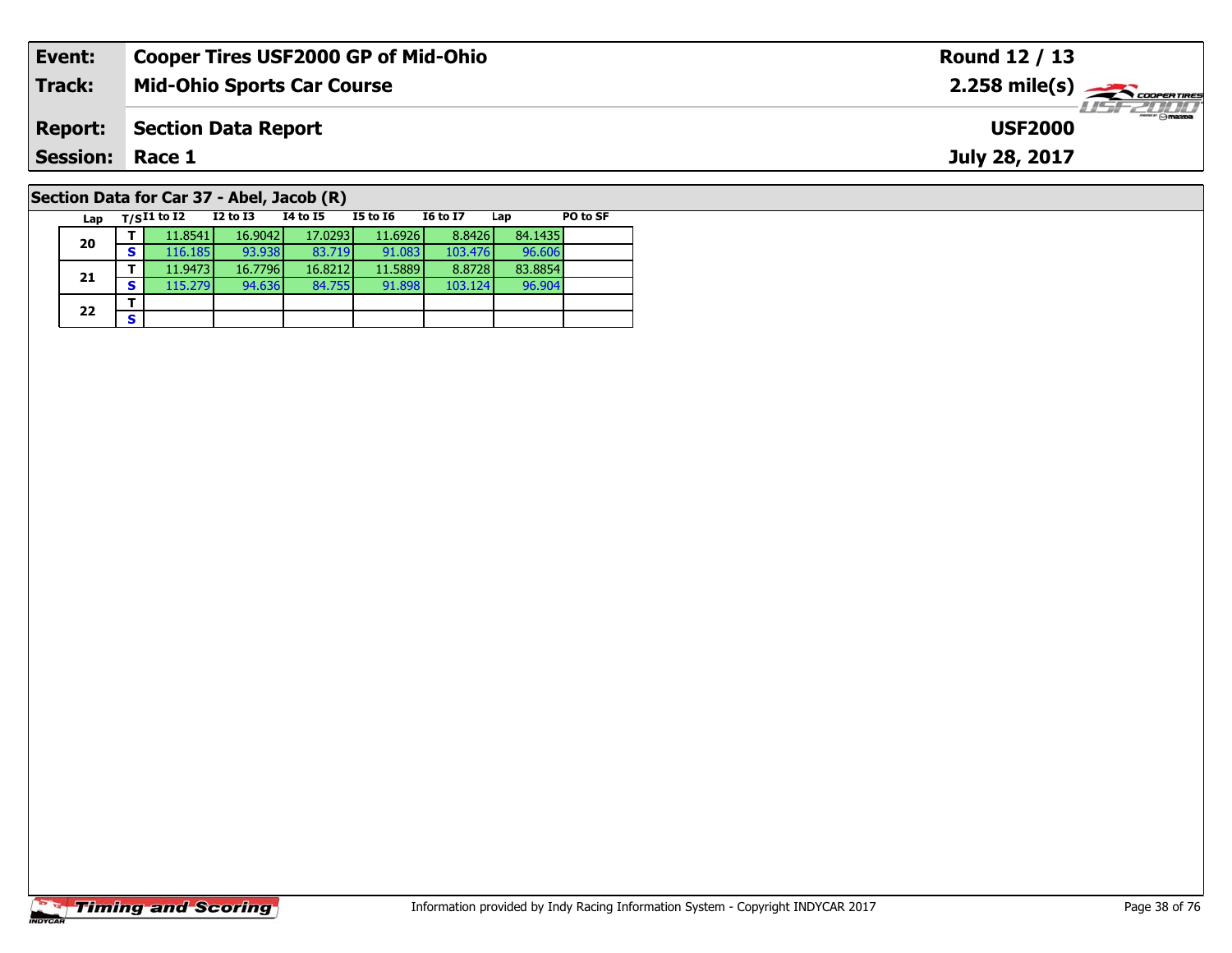| <b>Cooper Tires USF2000 GP of Mid-Ohio</b><br>Event: |          |                            |           |                                            |           |           |                 |           |            |               |           |           | Round 12 / 13                 |           |                 |          |  |  |  |
|------------------------------------------------------|----------|----------------------------|-----------|--------------------------------------------|-----------|-----------|-----------------|-----------|------------|---------------|-----------|-----------|-------------------------------|-----------|-----------------|----------|--|--|--|
| Track:                                               |          |                            |           | <b>Mid-Ohio Sports Car Course</b>          |           |           | 2.258 mile(s)   |           |            |               |           |           |                               |           |                 |          |  |  |  |
| <b>Report:</b>                                       |          | <b>Section Data Report</b> |           |                                            |           |           |                 |           |            |               |           |           | $H = -2H H$<br><b>USF2000</b> |           |                 |          |  |  |  |
| <b>Session:</b><br>Race 1                            |          |                            |           |                                            |           |           |                 |           |            | July 28, 2017 |           |           |                               |           |                 |          |  |  |  |
|                                                      |          |                            |           | Section Data for Car 7 - Wojcik, Devin (R) |           |           |                 |           |            |               |           |           |                               |           |                 |          |  |  |  |
| Lap                                                  |          | $_{\rm T/SS}$ F to I1      | I1 to I2A | I2A to I2                                  | I2 to I3A | I3A to I3 | <b>I3 to I4</b> | I4 to I5A | I5A to I5B | I5B to I5     | I5 to I6A | I6A to I6 | I6 to I7A                     | I7A to I7 | <b>I7 to I8</b> | I8 to SF |  |  |  |
|                                                      |          | 5.3077                     | 8.4071    | 4.9337                                     | 9.2345    | 8.7054    | 2.8701          | 7.7997    | 5.5808     | 4.9079        | 5.6210    | 6.8826    | 3.6473                        | 5.8613    | 10.6240         | 5.2944   |  |  |  |
|                                                      | <b>S</b> | 97.114                     | 95.293    | 116.776                                    | 67.115    | 111.216   | 133,508         | 89.776    | 68.783     | 69.600        | 90.731    | 80.638    | 104.311                       | 91.199    | 38.891          | 84.352   |  |  |  |

| 1              |                | <b>7.7011</b>     | 0.407 L           | 4.9337            | <b>DIZJHJ</b>    | 0.7034            | 2.0/UI            | 1.7991           | <b>DIOC'C</b>    | 4.YU7Y           | <b>DI70.C</b>    | 0.0020           | <b>0.0475</b>     | <b>CT00TC</b>     | 10.0240          | 3.2944           |
|----------------|----------------|-------------------|-------------------|-------------------|------------------|-------------------|-------------------|------------------|------------------|------------------|------------------|------------------|-------------------|-------------------|------------------|------------------|
|                | S              | 97.114            | 95.293            | 116.776           | 67.115           | 111.216           | 133.508           | 89.776           | 68.783           | 69.600           | 90.731           | 80.638           | 104.311           | 91.199            | 38.891           | 84.352           |
|                | T              | 4.9278            | 7.8089            | 4.8963            | 8.6605           | 8.6065            | 2.9093            | 7.4494           | 5.3706           | 4.5447           | 5.3795           | 6.6744           | 3.6193            | 5.5768            | 5.5357           | 5.0046           |
| $\mathbf{2}$   | S              | 104.601           | 102.593           | 117.668           | 71.563           | 112.494           | 131.709           | 93.998           | 71.475           | 75.162           | 94.804           | 83.154           | 105.118           | 95.852            | 74.639           | 89.236           |
| 3              | T              | 4.7139            | 7.4417            | 4.7759            | 8.6180           | 8.5002            | 2.8784            | 7.3327           | 5.3326           | 4.7584           | 5.4872           | 6.5389           | 3.5336            | 5.5573            | 5.5906           | 4.9021           |
|                | S              | 109.348           | 107.655           | 120.634           | 71.916           | 113.901           | 133.123           | 95.494           | 71.984           | 71.787           | 92.944           | 84.877           | 107.668           | 96.188            | 73.907           | 91.102           |
| 4              | T.             | 4.6697            | 7.4586            | 4.8385            | 8.8913           | 8.4878            | 2.8578            | 7.5458           | 5.3264           | 4.7930           | 5.4278           | 6.5535           | 3.5241            | 5.5582            | 5.6214           | 4.9570           |
|                | S              | 110.383           | 107.411           | 119.073           | 69.706           | 114.067           | 134.083           | 92.797           | 72.068           | 71.269           | 93.961           | 84.688           | 107.958           | 96.172            | 73.502           | 90.093           |
| 5              | T.             | 4.6722            | 7.4503            | 4.8069            | 8.6742           | 8.4485            | 2.8548            | 7.3873           | 5.4132           | 4.6956           | 5.3539           | 6.5803           | 3.5141            | 5.4962            | 5.8110           | 4.8659           |
|                | <b>S</b>       | 110.324           | 107.531           | 119.856           | 71.450           | 114.598           | 134.224           | 94.788           | 70.913           | 72.747           | 95.258           | 84.343           | 108.265           | 97.257            | 71.103           | 91.780           |
| 6              | T              | 4.6598            | 7.5536            | 4.7939            | 8.7404           | 8.5463            | 2.8771            | 7.4316           | 5.2747           | 4.6798           | 5.3586           | 6.5294           | 3.4992            | 5.4512            | 5.6166           | 4.9096           |
|                | S              | 110.617           | 106.060           | 120.181           | 70.909           | 113.287           | 133.183           | 94.223           | 72.774           | 72.993           | 95.174           | 85.000           | 108.726           | 98.060            | 73.564           | 90.963           |
| $\overline{ }$ | T.             | 4.7152            | 7.4391            | 4.6783            | 8.4388           | 8.5595            | 2.9108            | 7.2434           | 5.1192           | 4.5161           | 5.2972           | 6.4288           | 3.5680            | 5.3186            | 5.4266           | 4.9000           |
|                | S              | 109.318           | 107.693           | 123.151           | 73.443           | 113.112           | 131.641           | 96.671           | 74.985           | 75.638           | 96.277           | 86.330           | 106.630           | 100.505           | 76.140           | 91.141           |
| 8              | T.             | 4.6702            | 7.2347            | 4.7443            | 8.4998           | 8.5338            | 2.8998            | 7.1722           | 5.1496           | 4.4485           | 5.3417           | 6.4886           | 3.5331            | 5.3398            | 5.4654           | 4.8971           |
|                | S              | 110.371           | 110.735           | 121.438           | 72.916           | 113.453           | 132.141           | 97.631           | 74.542           | 76.788           | 95.475           | 85.535           | 107.683           | 100.106           | 75.600           | 91.195           |
| 9              | T.             | 4.6361            | 7.3997            | 4.7642            | 8.4930           | 8.4963            | 2.8845            | 7.2460           | 5.1631           | 4.5236           | 5.3048           | 6.4378           | 3.5244            | 5.2724            | 5.5544           | 4.7946           |
|                | S              | 111.183           | 108.266           | 120.930           | 72.975           | 113.953           | 132.842           | 96.636           | 74.348           | 75.513           | 96.139           | 86.210           | 107.949           | 101.386           | 74.388           | 93.145           |
| 10             | T.             | 4.6206            | 7.4622            | 4.7350            | 8.5049           | 8.3878            | 2.8503            | 7.6597           | 5.2837           | 4.6467           | 5.3713           | 6.5555           | 3.4933            | 5.4182            | 5.6272           | 4.8113           |
|                | S              | 111.556           | 107.359           | 121.676           | 72.872           | 115.427           | 134.436           | 91.417           | 72.651           | 73.513           | 94.949           | 84.662           | 108.910           | 98.657            | 73.426           | 92.821           |
| 11             | T.             | 4.6305            | 7.3910            | 4.7049            | 8.4462           | 8.5774            | 2.9237            | 7.5984           | 5.2411           | 4.6219           | 5.3291           | 6.4410           | 3.5392            | 5.2237            | 5.2929           | 4.8943           |
|                | S.             | 111.317           | 108.394           | 122.455           | 73.379           | 112.876           | 131.061           | 92.155           | 73.241           | 73.907           | 95.701           | 86.167           | 107.497           | 102.331           | 78.063           | 91.247           |
| 12             | T.             | 4.6641            | 7.1198            | 4.6794            | 8.3859           | 8.5343            | 2.9121            | 7.2788           | 5.1430           | 4.4169           | 5.2877           | 6.3250           | 3.5214            | 5.2723            | 5.3195           | 4.8802           |
|                | <b>S</b>       | 110.515           | 112.522           | 123.122           | 73.907           | 113.446           | 131.583           | 96.201           | 74.638           | 77.337           | 96.450           | 87.747           | 108.041           | 101.388           | 77.673           | 91.511           |
| 13             | T.             | 4.6559            | 7.1176            | 4.7059            | 8.3938           | 8.5542            | 2.9225            | 7.1978           | 5.1891           | 4.3993           | 5.3306           | 6.3390           | 3.5532            | 5.2102            | 5.2891           | 4.8213           |
|                | <b>S</b><br>T  | 110.710           | 112.557           | 122.429           | 73.837           | 113.182           | 131.114           | 97.284           | 73.975           | 77.647           | 95.674           | 87.553           | 107.074           | 102.596           | 78.119           | 92.629           |
| 14             | S              | 4.6368            | 7.0690            | 4.6966            | 8.5089           | 8.5220            | 2.9132            | 7.1073           | 5.1449           | 4.3535           | 5.2936           | 6.3887           | 3.5119            | 5.3080            | 5.3623           | 4.8860           |
|                |                | 111.166           | 113.331           | 122.671           | 72.838           | 113.610           | 131.533           | 98.522           | 74.611           | 78.464           | 96.343           | 86.872           | 108.333           | 100.706           | 77.053           | 91.402           |
| 15             | T.<br><b>S</b> | 4.6518<br>110.808 | 7.1106            | 4.7101<br>122.319 | 8.3242<br>74.454 | 8.5161<br>113.688 | 2.9091            | 7.1201           | 5.0774           | 4.4227           | 5.3205           | 6.3403           | 3.5374            | 5.1811            | 5.3242           | 4.8393           |
|                | T              | 4.6426            | 112.668<br>7.0917 |                   | 8.3347           |                   | 131.718           | 98.345           | 75.602<br>5.1035 | 77.236<br>4.3709 | 95.856<br>5.2910 | 87.535<br>6.3370 | 107.552<br>3.5267 | 103.172<br>5.3600 | 77.604<br>5.3720 | 92.284<br>4.9173 |
| 16             | $\mathbf{s}$   | 111.027           | 112.968           | 4.6510<br>123.874 | 74.361           | 8.5339<br>113.451 | 2.9186<br>131.290 | 7.1746<br>97.598 | 75.216           | 78.151           | 96.390           | 87.581           | 107.878           | 99.729            | 76.914           | 90.820           |
|                | T.             | 4.7553            | 7.5222            | 4.7417            | 8.3219           | 8.5566            | 2.9336            | 7.3550           | 5.5167           | 4.5987           | 5.3556           | 6.6757           | 3.7019            | 6.6468            | 6.2692           | 9.8518           |
| 17             | S              | 108.396           | 106.503           | 121.504           | 74.475           | 113.150           | 130.618           | 95.204           | 69.582           | 74.280           | 95.227           | 83.137           | 102.773           | 80.421            | 65.907           | 45.331           |
|                | T.             | 8.6200            | 9.7615            | 9.4004            | 12.2029          | 17.6813           | 8.9279            | 14.8684          | 6.1012           | 4.9494           | 8.3198           | 10.0350          | 6.1287            | 11.1918           | 7.4912           | 6.8500           |
| 18             | S              | 59.798            | 82.071            | 61.288            | 50.789           | 54.757            | 42.920            | 47.095           | 62.916           | 69.017           | 61.300           | 55.306           | 62.078            | 47.762            | 55.156           | 65.196           |
|                | $\mathbf{T}$   | 5.1825            | 8.0433            | 4.8951            | 8.8438           | 8.3674            | 2.8116            | 7.4085           | 5.4858           | 4.8482           | 5.4981           | 6.5957           | 3.5144            | 5.6568            | 5.6363           | 4.8419           |
| 19             | S.             | 99.461            | 99.603            | 117.697           | 70.080           | 115.709           | 136.286           | 94.517           | 69.974           | 70.457           | 92.759           | 84.146           | 108.256           | 94.496            | 73.307           | 92.235           |
|                |                |                   |                   |                   |                  |                   |                   |                  |                  |                  |                  |                  |                   |                   |                  |                  |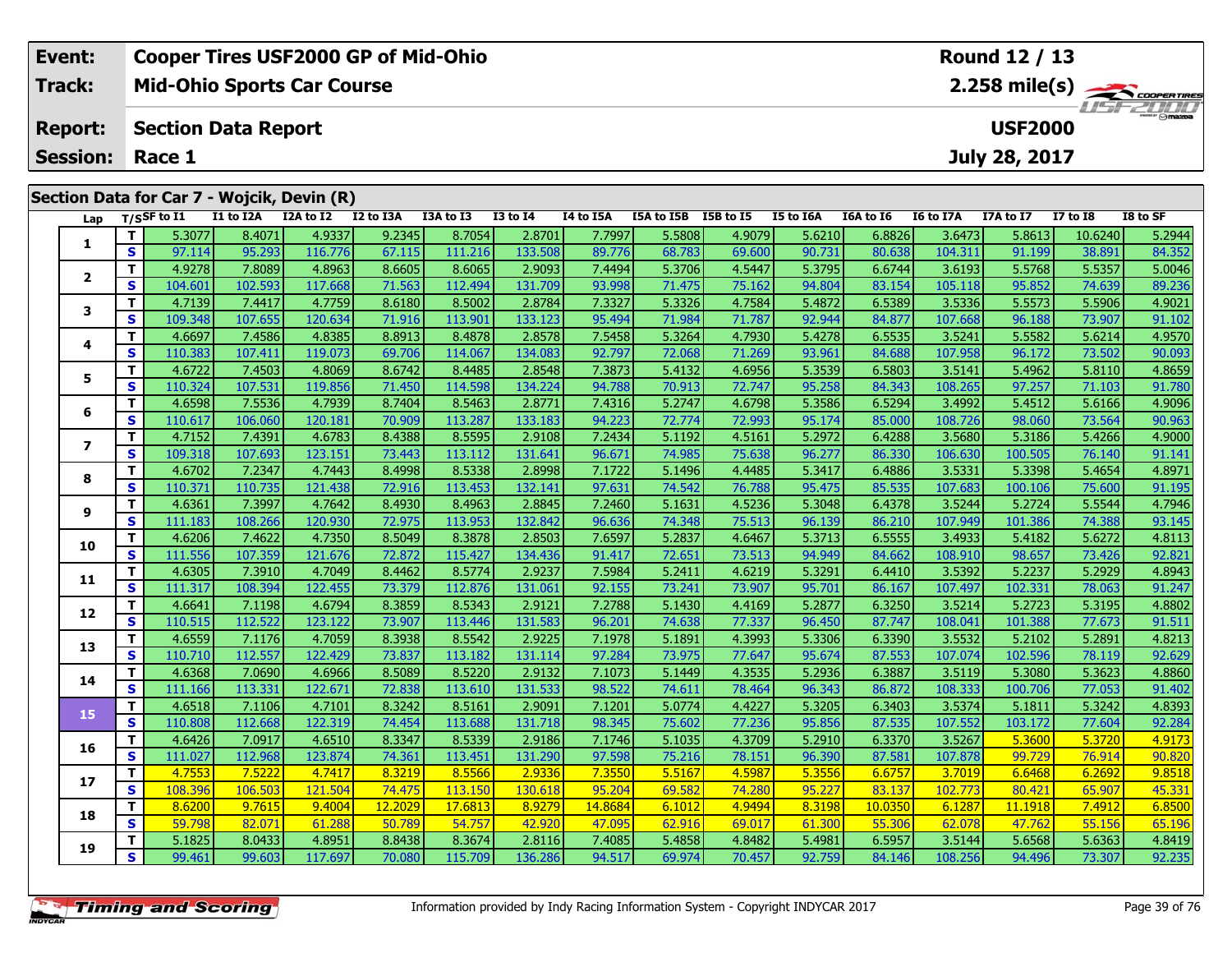| Event:                                     | <b>Cooper Tires USF2000 GP of Mid-Ohio</b> | Round 12 / 13                                             |  |  |  |  |  |  |  |  |
|--------------------------------------------|--------------------------------------------|-----------------------------------------------------------|--|--|--|--|--|--|--|--|
| Track:                                     | <b>Mid-Ohio Sports Car Course</b>          | $2.258$ mile(s) $\overbrace{\hspace{2.5cm}}$ coorga Times |  |  |  |  |  |  |  |  |
| <b>Report:</b>                             | Section Data Report                        | <b>USF2000</b>                                            |  |  |  |  |  |  |  |  |
| <b>Session: Race 1</b>                     |                                            | July 28, 2017                                             |  |  |  |  |  |  |  |  |
| Section Data for Car 7 - Woicik, Devin (R) |                                            |                                                           |  |  |  |  |  |  |  |  |

#### **Section Data for Car 7 - Wojcik, Devin (R)**

| Lap            |                         | $T/SI1$ to $I2$ | <b>I2 to I3</b> | <b>14 to 15</b> | $15$ to $16$ | <b>16 to 17</b> | Lap      | PO to SF |
|----------------|-------------------------|-----------------|-----------------|-----------------|--------------|-----------------|----------|----------|
|                | T                       | 13.3408         | 17.9399         | 18.2884         | 12.5036      | 9.5086          | 95.6775  | 128.1623 |
| $\mathbf{1}$   | S                       | 103.238         | 88.515          | 77.956          | 85.175       | 96.229          | 84.960   | 59.408   |
|                | T.                      | 12.7052         | 17.2670         | 17.3647         | 12.0539      | 9.1961          | 86.9643  |          |
| $\overline{2}$ | S                       | 108.402         | 91.965          | 82.102          | 88.353       | 99.499          | 93.473   |          |
|                | T                       | 12.2176         | 17.1182         | 17.4237         | 12.0261      | 9.0909          | 85.9615  |          |
| 3              | $\overline{\mathbf{s}}$ | 112.729         | 92.764          | 81.824          | 88.557       | 100.650         | 94.563   |          |
|                | T                       | 12.2971         | 17.3791         | 17.6652         | 11.9813      | 9.0823          | 86.5109  |          |
| 4              | $\mathbf{s}$            | 112.000         | 91.372          | 80.706          | 88.889       | 100.745         | 93.963   |          |
|                | т                       | 12.2572         | 17.1227         | 17.4961         | 11.9342      | 9.0103          | 86.0244  |          |
| 5              | $\mathbf{s}$            | 112.364         | 92.740          | 81.486          | 89.239       | 101.550         | 94.494   |          |
|                | T                       | 12.3475         | 17.2867         | 17.3861         | 11.8880      | 8.9504          | 85.9218  |          |
| 6              | $\overline{\mathbf{s}}$ | 111.543         | 91.860          | 82.001          | 89.586       | 102.230         | 94.607   |          |
|                | т                       | 12.1174         | 16.9983         | 16.8787         | 11.7260      | 8.8866          | 84.5596  |          |
| 7              | $\overline{\mathbf{s}}$ | 113.661         | 93.418          | 84.466          | 90.824       | 102.964         | 96.131   |          |
|                | T                       | 11.9790         | 17.0336         | 16.7703         | 11.8303      | 8.8729          | 84.4186  |          |
| 8              | $\mathbf{s}$            | 114.974         | 93.225          | 85.012          | 90.023       | 103.123         | 96.292   |          |
|                | T.                      | 12.1639         | 16.9893         | 16.9327         | 11.7426      | 8.7968          | 84.4949  |          |
| 9              | $\overline{\mathbf{s}}$ | 113.226         | 93.468          | 84.197          | 90.695       | 104.015         | 96.205   |          |
|                | T                       | 12.1972         | 16.8927         | 17.5901         | 11.9268      | 8.9115          | 85.4277  |          |
| 10             | S                       | 112.917         | 94.002          | 81.050          | 89.295       | 102.676         | 95.154   |          |
|                | $\overline{\mathsf{r}}$ | 12.0959         | 17.0236         | 17.4614         | 11.7701      | 8.7629          | 84.8553  |          |
| 11             | S                       | 113.863         | 93.280          | 81.648          | 90.484       | 104.417         | 95.796   |          |
|                | $\overline{\mathsf{r}}$ | 11.7992         | 16.9202         | 16.8387         | 11.6127      | 8.7937          | 83.7404  |          |
| 12             | $\overline{\mathbf{s}}$ | 116.726         | 93.850          | 84.667          | 91.710       | 104.052         | 97.071   |          |
| 13             | Ŧ                       | 11.8235         | 16.9480         | 16.7862         | 11.6696      | 8.7634          | 83.6795  |          |
|                | S                       | 116.486         | 93.696          | 84.932          | 91.263       | 104.412         | 97.142   |          |
| 14             | $\mathbf T$             | 11.7656         | 17.0309         | 16.6057         | 11.6823      | 8.8199          | 83.7027  |          |
|                | $\mathbf{s}$            | 117.059         | 93.240          | 85.855          | 91.164       | 103.743         | 97.115   |          |
| 15             | T                       | 11.8207         | 16.8403         | 16.6202         | 11.6608      | 8.7185          | 83.3849  |          |
|                | $\overline{\mathbf{s}}$ | 116.514         | 94.295          | 85.780          | 91.332       | 104.949         | 97.485   |          |
|                | T                       | 11.7427         | 16.8686         | 16.6490         | 11.6280      | 8.8867          | 83.6255  |          |
| 16             | $\overline{\mathbf{s}}$ | 117.288         | 94.137          | 85.632          | 91.589       | 102.963         | 97.205   |          |
| 17             | T                       | 12.2639         | 16.8785         | 17.4704         | 12.0313      | 10.3487         | 92.8027  |          |
|                | S                       | 112.303         | 94.081          | 81.606          | 88.519       | 88.417          | 87.592   |          |
| 18             | T                       | 19.1619         | 29.8842         | 25.9190         | 18.3548      | 17.3205         | 142.5295 |          |
|                | S                       | 71.876          | 53.137          | 55.005          | 58.023       | 52.828          | 57.032   |          |
| 19             | т                       | 12.9384         | 17.2112         | 17.7425         | 12.0938      | 9.1712          | 87.6294  |          |
|                | $\overline{\mathbf{s}}$ | 106.448         | 92.263          | 80.354          | 88.062       | 99.769          | 92.763   |          |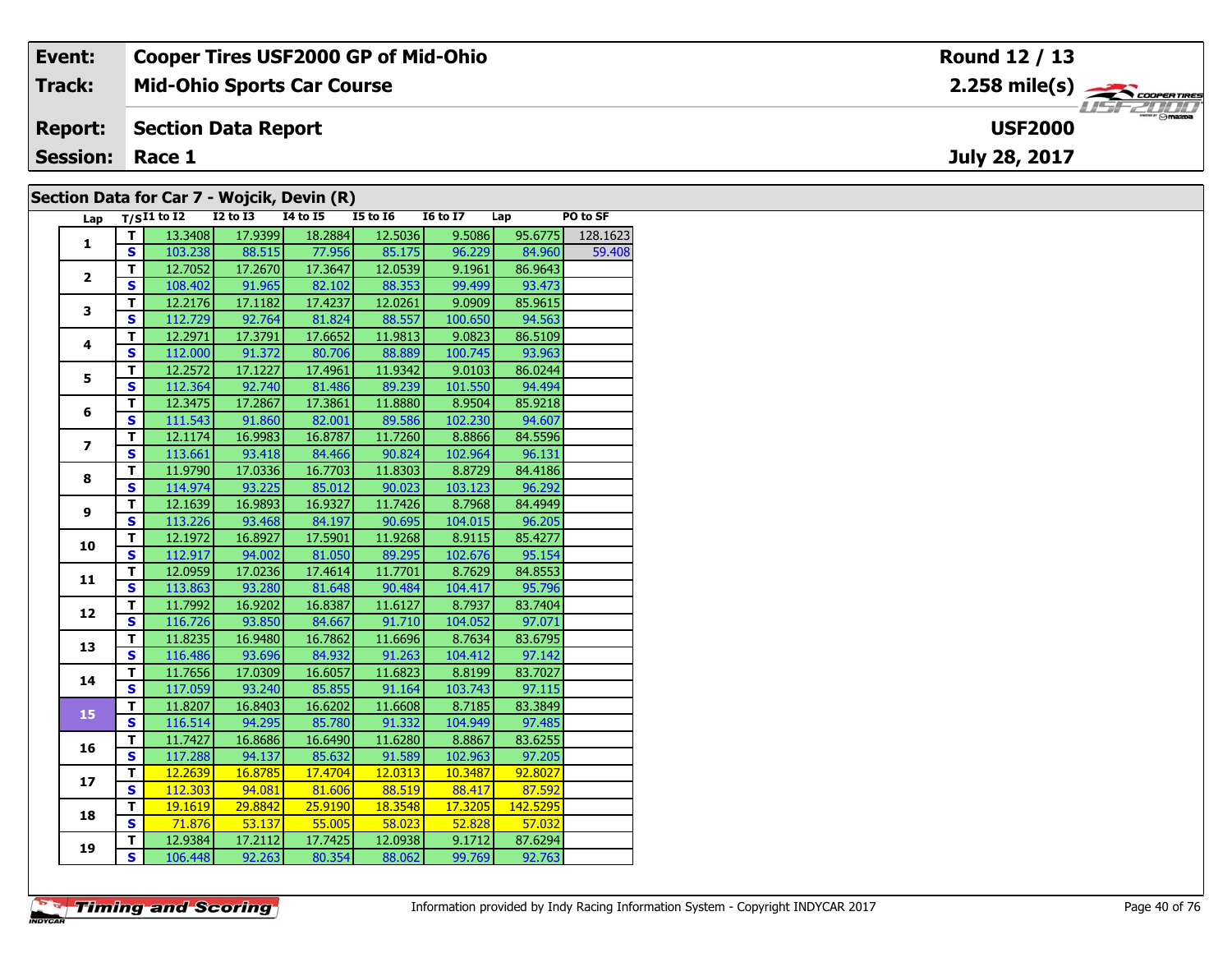| Event:                 | <b>Cooper Tires USF2000 GP of Mid-Ohio</b>                                                                                       | Round 12 / 13                                               |  |  |  |  |  |  |  |  |  |  |  |
|------------------------|----------------------------------------------------------------------------------------------------------------------------------|-------------------------------------------------------------|--|--|--|--|--|--|--|--|--|--|--|
| <b>Track:</b>          | <b>Mid-Ohio Sports Car Course</b>                                                                                                | <b>LISF 2010</b>                                            |  |  |  |  |  |  |  |  |  |  |  |
| <b>Report:</b>         | <b>Section Data Report</b><br><b>USF2000</b>                                                                                     |                                                             |  |  |  |  |  |  |  |  |  |  |  |
| <b>Session: Race 1</b> |                                                                                                                                  | July 28, 2017                                               |  |  |  |  |  |  |  |  |  |  |  |
|                        | Section Data for Car 7 - Wojcik, Devin (R)                                                                                       |                                                             |  |  |  |  |  |  |  |  |  |  |  |
| Lap                    | I2 to I3A<br>I3A to I3<br>I3 to I4<br>I1 to I2A<br>I2A to I2<br>I4 to I5A<br>I5B to I5<br>T/SSF to I1<br>I5A to I5B<br>I5 to I6A | I8 to SF<br>I7A to I7<br>I7 to I8<br>I6A to I6<br>I6 to I7A |  |  |  |  |  |  |  |  |  |  |  |

0 | T | 4.6510| 7.5042| 4.7504| 8.5953| 8.4544| 2.8718| 7.3771| 5.2702| 4.7802| 5.4569| 6.5782| 3.5176| 5.3333| 5.5912| 4.7804<br>| S | 110.827| 106.758| 121.282| 72.106| 114.518| 133.429| 94.919| 72.837| 71.460| 93.460| 84.3

1 T 4.5989 7.4730 4.7700 8.4449 8.4065 2.8499 7.4766 5.2857 4.6124 5.3428 6.4821 3.5306 5.5170 5.5306 5.0182<br>1 S 112.082 107.204 120.783 73.390 115.171 134.454 93.656 72.623 74.059 95.456 85.620 107.759 96.891 74.708 88.99

**20**

**21**

**22**

**<sup>T</sup>** 4.8983 **<sup>S</sup>** 105.231

93.421<br>5.0182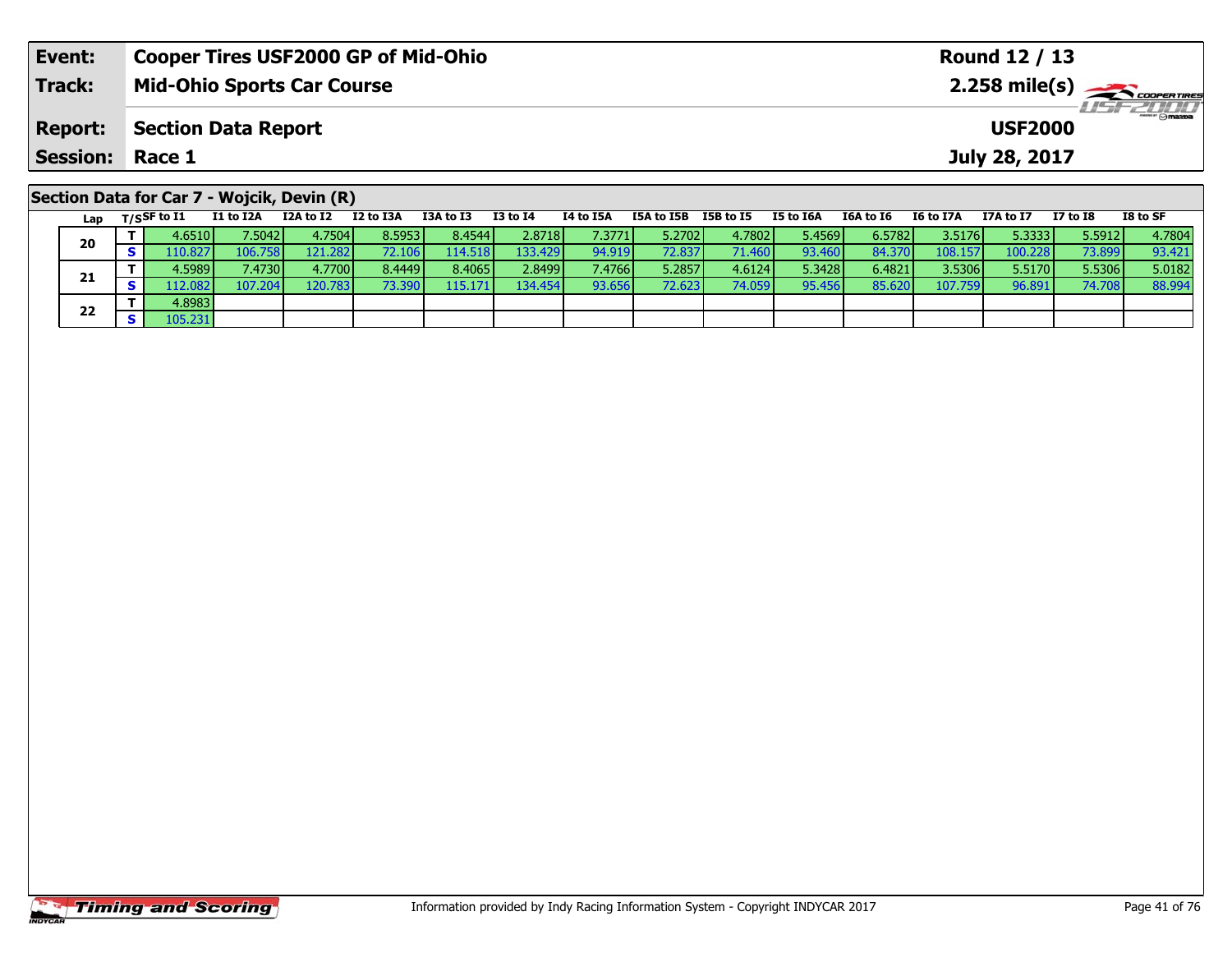| Event:                 | <b>Cooper Tires USF2000 GP of Mid-Ohio</b> |                                            |          |          |                 |     |                                                        | Round 12 / 13 |  |  |  |  |  |
|------------------------|--------------------------------------------|--------------------------------------------|----------|----------|-----------------|-----|--------------------------------------------------------|---------------|--|--|--|--|--|
| <b>Track:</b>          | <b>Mid-Ohio Sports Car Course</b>          |                                            |          |          |                 |     | $2.258$ mile(s) $\overbrace{\hspace{2cm}}$ coorentines |               |  |  |  |  |  |
| <b>Report:</b>         | <b>Section Data Report</b>                 |                                            |          |          |                 |     | <i>USF 2000</i><br><b>USF2000</b>                      |               |  |  |  |  |  |
| <b>Session: Race 1</b> |                                            |                                            |          |          |                 |     |                                                        | July 28, 2017 |  |  |  |  |  |
|                        |                                            | Section Data for Car 7 - Wojcik, Devin (R) |          |          |                 |     |                                                        |               |  |  |  |  |  |
| Lap                    | $T/SI1$ to I2                              | I2 to I3                                   | 14 to 15 | I5 to 16 | <b>16 to 17</b> | Lap | PO to SF                                               |               |  |  |  |  |  |

# **Timing and Scoring**

**20**

**21**

 $22$   $\frac{1}{s}$ 

**<sup>T</sup>** 12.2546 17.0497 17.4275 12.0351 8.8509 85.5122 **<sup>S</sup>** 112.388 93.137 81.806 88.491 103.379 95.060

**<sup>T</sup>** 12.2430 16.8514 17.3747 11.8249 9.0476 85.3392 **<sup>S</sup>** 112.495 94.233 82.055 90.064 101.132 95.253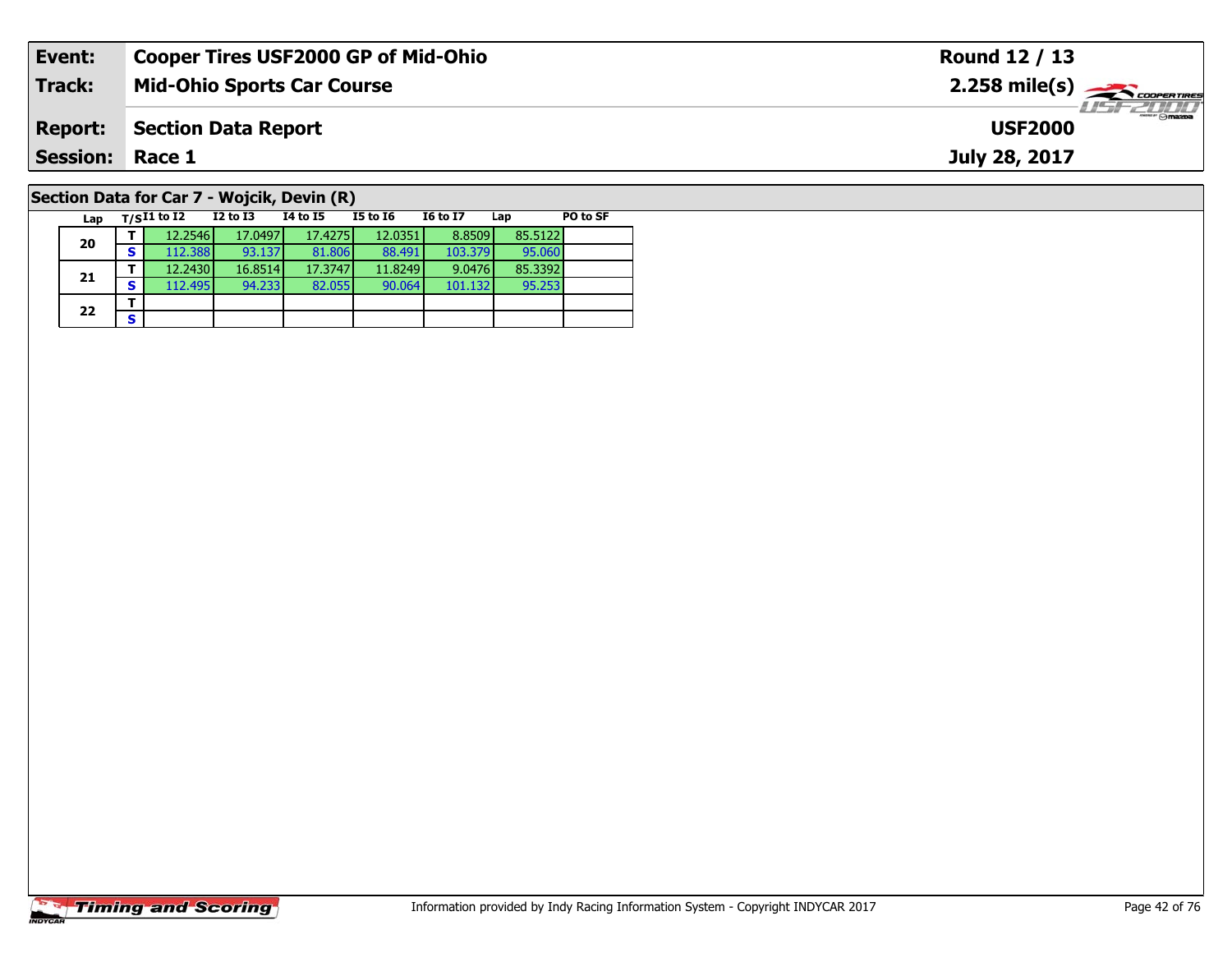| Event:                 | <b>Cooper Tires USF2000 GP of Mid-Ohio</b>   | Round 12 / 13                                    |
|------------------------|----------------------------------------------|--------------------------------------------------|
| Track:                 | <b>Mid-Ohio Sports Car Course</b>            | $2.258$ mile(s) $\frac{1}{\sqrt{2}}$ coorer Time |
| <b>Report:</b>         | Section Data Report                          | <b>LISE 2000</b><br><b>USF2000</b>               |
| <b>Session: Race 1</b> |                                              | July 28, 2017                                    |
|                        | Section Data for Car 79 - Malukas, David (R) |                                                  |

| Lap            |                         | T/SSF to I1 | I1 to I2A | I2A to I2 | I2 to I3A | I3A to I3 | <b>I3 to I4</b> | I4 to I5A | I5A to I5B I5B to I5 |        | I5 to I6A | I6A to I6 | I6 to I7A | I7A to I7 | <b>I7 to I8</b> | I8 to SF |
|----------------|-------------------------|-------------|-----------|-----------|-----------|-----------|-----------------|-----------|----------------------|--------|-----------|-----------|-----------|-----------|-----------------|----------|
| 1              | T.                      | 5.6530      | 8.9282    | 5.2419    | 9.2155    | 8.4248    | 2.8636          | 8.2163    | 5.5660               | 4.8192 | 5.5218    | 6.8958    | 3.5390    | 6.3787    | 6.6888          | 4.9094   |
|                | $\mathbf{s}$            | 91.182      | 89.731    | 109.910   | 67.253    | 114.920   | 133.811         | 85.224    | 68.966               | 70.881 | 92.361    | 80.484    | 107.503   | 83.802    | 61.772          | 90.966   |
|                | T.                      | 4.6316      | 7.5796    | 4.8435    | 8.7903    | 8.3800    | 2.7976          | 7.6324    | 5.3369               | 4.6291 | 5.2970    | 6.6146    | 3.4905    | 5.7319    | 5.8209          | 4.8737   |
| $\mathbf{2}$   | $\overline{\mathbf{s}}$ | 111.291     | 105.696   | 118.950   | 70.506    | 115.535   | 136.968         | 91.744    | 71.926               | 73.792 | 96.281    | 83.905    | 108.997   | 93.258    | 70.982          | 91.633   |
| 3              | T.                      | 4.6528      | 7.6380    | 4.7560    | 8.5894    | 8.4589    | 2.8602          | 7.2891    | 5.2979               | 4.5841 | 5.2466    | 6.4043    | 3.4753    | 5.3084    | 5.4535          | 4.8257   |
|                | S                       | 110.784     | 104.888   | 121.139   | 72.156    | 114.457   | 133.970         | 96.065    | 72.456               | 74.516 | 97.206    | 86.661    | 109.474   | 100.698   | 75.765          | 92.544   |
| 4              | T.                      | 4.6046      | 7.2820    | 4.7107    | 8.3742    | 8.4162    | 2.8586          | 7.1789    | 5.2201               | 4.4942 | 5.2023    | 6.3954    | 3.4702    | 5.2982    | 5.4521          | 4.7869   |
|                | S                       | 111.943     | 110.016   | 122.304   | 74.010    | 115.038   | 134.045         | 97.540    | 73.536               | 76.007 | 98.034    | 86.781    | 109.635   | 100.892   | 75.784          | 93.294   |
| 5              | T.                      | 4.5769      | 7.2392    | 4.6565    | 8.3309    | 8.3776    | 2.8315          | 7.1540    | 5.1603               | 4.4991 | 5.2073    | 6.4573    | 3.4511    | 5.4425    | 5.5617          | 4.8100   |
|                | S                       | 112.621     | 110.666   | 123.727   | 74.394    | 115.568   | 135.328         | 97.879    | 74.388               | 75.924 | 97.939    | 85.949    | 110.242   | 98.217    | 74.291          | 92.846   |
| 6              | T                       | 4.5697      | 7.4180    | 4.7184    | 8.4326    | 8.3372    | 2.8080          | 7.2177    | 5.1345               | 4.5013 | 5.1984    | 6.4456    | 3.4681    | 5.2714    | 5.4488          | 4.8089   |
|                | S                       | 112.798     | 107.999   | 122.104   | 73.497    | 116.128   | 136.461         | 97.015    | 74.762               | 75.887 | 98.107    | 86.105    | 109.701   | 101.405   | 75.830          | 92.868   |
| $\overline{ }$ | T.                      | 4.5663      | 7.2155    | 4.6822    | 8.4011    | 8.3313    | 2.8053          | 7.1112    | 5.1105               | 4.4073 | 5.1779    | 6.3697    | 3.4560    | 5.2564    | 5.3744          | 4.7934   |
|                | $\mathbf{s}$            | 112.882     | 111.030   | 123.048   | 73.773    | 116.210   | 136.592         | 98.468    | 75.113               | 77.506 | 98.496    | 87.131    | 110.085   | 101.694   | 76.880          | 93.168   |
| 8              | T.                      | 4.5587      | 7.1395    | 4.6772    | 8.5013    | 8.3418    | 2.8257          | 7.1848    | 5.1110               | 4.3741 | 5.1791    | 6.3362    | 3.4387    | 5.2700    | 5.4710          | 4.7851   |
|                | $\overline{\mathbf{s}}$ | 113.071     | 112.212   | 123.180   | 72.903    | 116.064   | 135.606         | 97.460    | 75.105               | 78.094 | 98.473    | 87.592    | 110.639   | 101.432   | 75.522          | 93.329   |
| 9              | T                       | 4.5662      | 7.4157    | 4.7316    | 8.3645    | 8.3306    | 2.8130          | 7.0448    | 5.1561               | 4.4169 | 5.1758    | 6.3628    | 3.4360    | 5.2774    | 5.5348          | 4.8313   |
|                | $\overline{\mathbf{s}}$ | 112.885     | 108.032   | 121.764   | 74.096    | 116.220   | 136.218         | 99.396    | 74.448               | 77.337 | 98.535    | 87.226    | 110.726   | 101.290   | 74.652          | 92.437   |
| 10             | T.                      | 4.5820      | 7.1229    | 4.6113    | 8.2131    | 8.3361    | 2.8232          | 7.2752    | 5.1452               | 4.6407 | 5.2562    | 6.4076    | 3.4347    | 5.3868    | 5.3904          | 4.7715   |
|                | S                       | 112.496     | 112.473   | 124.940   | 75.461    | 116.143   | 135.726         | 96.249    | 74.606               | 73.608 | 97.028    | 86.616    | 110.768   | 99.232    | 76.651          | 93.595   |
| 11             | T                       | 4.5508      | 7.2228    | 4.6358    | 8.2450    | 8.3716    | 2.8321          | 7.1296    | 5.1200               | 4.4118 | 5.1974    | 6.3700    | 3.4428    | 5.2280    | 5.4106          | 4.8057   |
|                | $\mathbf{s}$            | 113.267     | 110.918   | 124.280   | 75.170    | 115.651   | 135.300         | 98.214    | 74.973               | 77.427 | 98.126    | 87.127    | 110.507   | 102.247   | 76.365          | 92.929   |
| 12             | T.                      | 4.5494      | 7.1577    | 4.6357    | 9.8286    | 8.4946    | 2.8562          | 7.1589    | 5.0374               | 4.4244 | 5.1828    | 6.3230    | 3.4230    | 5.2408    | 5.4650          | 4.8236   |
|                | S                       | 113.302     | 111.927   | 124.282   | 63.058    | 113.976   | 134.158         | 97.812    | 76.203               | 77.206 | 98.402    | 87.775    | 111.147   | 101.997   | 75.605          | 92.585   |
| 13             | $\overline{\mathbf{T}}$ | 4.5760      | 7.2944    | 4.6823    | 8.4504    | 8.3207    | 2.8056          | 7.1916    | 5.0642               | 4.4273 | 5.1696    | 6.3064    | 3.4498    | 5.2475    | 5.3154          | 4.7818   |
|                | $\overline{\mathbf{s}}$ | 112.643     | 109.829   | 123.046   | 73.342    | 116.358   | 136.577         | 97.367    | 75.799               | 77.156 | 98.654    | 88.006    | 110.283   | 101.867   | 77.733          | 93.394   |
| 14             | T.                      | 4.5662      | 7.0700    | 4.6188    | 8.1435    | 8.4187    | 2.8672          | 6.9972    | 5.0703               | 4.3586 | 5.1348    | 6.2309    | 3.4446    | 5.2071    | 5.4272          | 4.7766   |
|                | S                       | 112.885     | 113.315   | 124.737   | 76.106    | 115.004   | 133.643         | 100.072   | 75.708               | 78.372 | 99.322    | 89.072    | 110.450   | 102.657   | 76.132          | 93.496   |
| 15             | T.                      | 4.5802      | 7.1643    | 4.6835    | 8.3049    | 8.4124    | 2.8645          | 7.1084    | 5.0521               | 4.4317 | 5.1655    | 6.3227    | 3.4443    | 5.1925    | 5.3605          | 4.7919   |
|                | $\overline{\mathbf{s}}$ | 112.540     | 111.823   | 123.014   | 74.627    | 115.090   | 133.769         | 98.507    | 75.981               | 77.079 | 98.732    | 87.779    | 110.459   | 102.946   | 77.079          | 93.197   |
| 16             | T.                      | 4.5602      | 7.1549    | 4.6500    | 8.2289    | 8.4521    | 2.8753          | 7.1096    | 5.0795               | 4.4128 | 5.1524    | 6.3697    | 3.4479    | 5.2265    | 5.4355          | 4.8168   |
|                | $\mathbf{s}$            | 113.033     | 111.970   | 123.900   | 75.317    | 114.549   | 133.267         | 98.490    | 75.571               | 77.409 | 98.983    | 87.131    | 110.344   | 102.276   | 76.015          | 92.715   |
| 17             | T.                      | 4.5785      | 7.2708    | 4.8708    | 8.9220    | 8.4811    | 2.8842          | 8.2006    | 6.6498               | 5.4260 | 9.1660    | 9.7144    | 6.7664    | 8.7898    | 7.0008          | 8.6748   |
|                | $\mathbf{s}$            | 112.582     | 110.185   | 118.284   | 69.466    | 114.158   | 132.855         | 85.387    | 57.726               | 62.954 | 55.640    | 57.132    | 56.227    | 60.814    | 59.019          | 51.481   |
| 18             | T                       | 9.8592      | 10.2301   | 9.2256    | 12.9081   | 17.4274   | 8.0723          | 15.8863   | 5.8915               | 5.3202 | 8.7210    | 10.3400   | 6.5815    | 11.4343   | 8.1710          | 8.0184   |
|                | $\mathbf{s}$            | 52.282      | 78.312    | 62.450    | 48.014    | 55.555    | 47.469          | 44.077    | 65.156               | 64.206 | 58.480    | 53.675    | 57.807    | 46.749    | 50.567          | 55.696   |
| 19             | T.                      | 5.2607      | 7.6681    | 4.7641    | 8.5764    | 8.2976    | 2.7908          | 7.4299    | 5.3241               | 4.7412 | 5.2596    | 6.4495    | 3.4435    | 5.4103    | 5.5193          | 4.8123   |
|                | $\overline{\mathbf{s}}$ | 97.982      | 104.477   | 120.933   | 72.265    | 116.682   | 137.302         | 94.245    | 72.099               | 72.047 | 96.966    | 86.053    | 110.485   | 98.801    | 74.861          | 92.802   |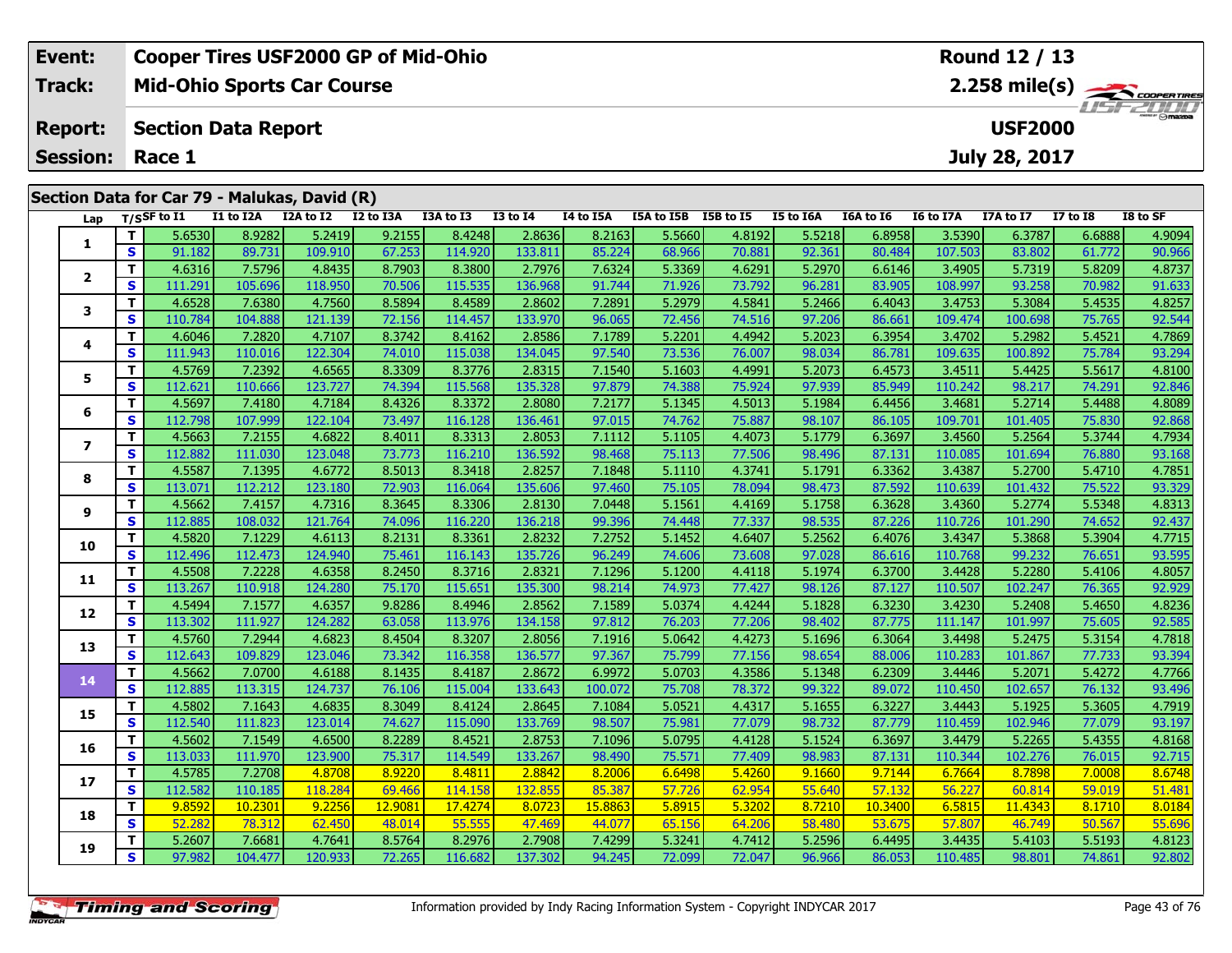| Event:                                       | <b>Cooper Tires USF2000 GP of Mid-Ohio</b> | Round 12 / 13                                         |  |  |  |  |  |  |  |  |
|----------------------------------------------|--------------------------------------------|-------------------------------------------------------|--|--|--|--|--|--|--|--|
| Track:                                       | <b>Mid-Ohio Sports Car Course</b>          | $2.258$ mile(s) $\overbrace{\hspace{2cm}}$ coorganges |  |  |  |  |  |  |  |  |
| <b>Report:</b>                               | Section Data Report                        | <b>USF2000</b>                                        |  |  |  |  |  |  |  |  |
| <b>Session: Race 1</b>                       |                                            | July 28, 2017                                         |  |  |  |  |  |  |  |  |
| Section Data for Car 79 - Malukas, David (R) |                                            |                                                       |  |  |  |  |  |  |  |  |

### **Section Data for Car 79 - Malukas, David (R)**

| Lap            |                         | $T/SI1$ to $I2$ | $I2$ to $\overline{I3}$ | -, - - - - - 1 - 7<br><b>14 to 15</b> | $I5$ to $I6$                | $\overline{16}$ to $\overline{17}$ Lap |          | PO to SF |
|----------------|-------------------------|-----------------|-------------------------|---------------------------------------|-----------------------------|----------------------------------------|----------|----------|
| $\mathbf{1}$   | T.                      | 14.1701         | 17.6403                 | 18.6015                               | 12.4176                     | 9.9177                                 | 92.8620  | 133.4093 |
|                | S                       |                 |                         |                                       | 97.196 90.019 76.643 85.765 | 92.259                                 | 87.536   | 57.071   |
|                | $\overline{\mathsf{T}}$ | 12.4231         | 17.1703                 |                                       | 17.5984 11.9116             | 9.2224                                 | 86.4496  |          |
| $\overline{2}$ | $\overline{\mathbf{s}}$ | 110.864         | 92.483                  |                                       | 81.012 89.409               | 99.215                                 | 94.029   |          |
|                | $\mathbf T$             | 12.3940         | 17.0483                 | 17.1711                               | 11.6509                     | 8.7837                                 | 84.8402  |          |
| 3              | S                       | 111.124         | 93.144                  | 83.028                                | 91.409                      | 104.170                                | 95.813   |          |
|                | $\overline{\mathsf{r}}$ | 11.9927         | 16.7904                 | 16.8932                               | 11.5977                     | 8.7684                                 | 83.7446  |          |
| 4              | $\overline{\mathbf{s}}$ | 114.843         | 94.575                  | 84.394                                | 91.829                      | 104.352                                | 97.067   |          |
|                | T                       | 11.8957         | 16.7085                 | 16.8134                               | 11.6646                     | 8.8936                                 | 83.7559  |          |
| 5              | $\mathbf{s}$            | 115.779         | 95.039                  | 84.794                                | 91.302                      | 102.883                                | 97.053   |          |
|                | T                       | 12.1364         | 16.7698                 | 16.8535                               | 11.6440                     | 8.7395                                 | 83.7786  |          |
| 6              | S                       | 113.483         | 94.691                  | 84.593                                | 91.463                      | 104.697                                | 97.027   |          |
|                | $\overline{\mathsf{r}}$ | 11.8977         | 16.7324                 | 16.6290                               | 11.5476                     | 8.7124                                 | 83.0585  |          |
| $\overline{z}$ | $\overline{\mathbf{s}}$ | 115.760         | 94.903                  | 85.735                                | 92.227                      | 105.023                                | 97.868   |          |
| 8              | Ŧ                       | 11.8167         | 16.8431                 | 16.6699                               | 11.5153                     | 8.7087                                 | 83.1942  |          |
|                | $\overline{\mathbf{s}}$ | 116.553         | 94.279                  | 85.524                                | 92.486                      | 105.067                                | 97.709   |          |
|                | $\mathbf{T}$            | 12.1473         | 16.6951                 | 16.6178                               | 11.5386                     | 8.7134                                 | 83.4575  |          |
| 9              | $\mathbf{s}$            | 113.381         | 95.115                  | 85.792                                | 92.299                      | 105.011                                | 97.400   |          |
| 10             | T                       | 11.7342         | 16.5492                 | 17.0611                               | 11.6638                     | 8.8215                                 | 83.3969  |          |
|                | $\overline{\mathbf{s}}$ | 117.373         | 95.954                  | 83.563                                | 91.308                      | 103.724                                | 97.471   |          |
| 11             | $\overline{\mathbf{T}}$ | 11.8586         | 16.6166                 | 16.6614                               | 11.5674                     | 8.6708                                 | 82.9740  |          |
|                | $\overline{\mathbf{s}}$ | 116.141         | 95.564                  |                                       | 85.568 92.069               | 105.527                                | 97.968   |          |
| 12             | T                       | 11.7934         | 18.3232                 | 16.6207                               | 11.5058                     | 8.6638                                 | 84.6011  |          |
|                | $\overline{\mathbf{s}}$ | 116.783         | 86.664                  | 85.777                                | 92.562                      | 105.612                                | 96.084   |          |
| 13             | $\overline{\mathsf{r}}$ | 11.9767         | 16.7711                 | 16.6831                               | 11.4760                     | 8.6973                                 | 83.0830  |          |
|                | $\overline{\mathbf{s}}$ | 114.996         | 94.684                  | 85.457                                | 92.802                      | 105.205                                | 97.840   |          |
| 14             | T                       | 11.6888         | 16.5622                 | 16.4261                               | 11.3657                     | 8.6517                                 | 82.3317  |          |
|                | $\overline{\mathbf{s}}$ | 117.828         | 95.878                  | 86.794                                | 93.703                      | 105.760                                | 98.732   |          |
| 15             | т                       | 11.8478         | 16.7173                 | 16.5922                               | 11.4882                     | 8.6368                                 | 82.8794  |          |
|                | $\overline{\mathbf{s}}$ | 116.247         | 94.989                  | 85.925                                | 92.704                      | 105.942                                | 98.080   |          |
| 16             | T                       | 11.8049         | 16.6810                 | 16.6019                               | 11.5221                     | 8.6744                                 | 82.9721  |          |
|                | $\overline{\mathbf{s}}$ | 116.670         |                         | 95.195 85.875                         | 92.431                      | 105.483                                | 97.970   |          |
| 17             | т                       | 12.1416         | 17.4031                 | $\overline{20.2764}$                  | 18.8804                     | 15.5562                                | 107.3960 |          |
|                | $\overline{\mathbf{s}}$ | 113.434         | 91.245                  | 70.312                                | 56.408                      | 58.819                                 | 75.690   |          |
| 18             | $\overline{\mathsf{r}}$ | 19.4557         | 30.3355                 | 27.0980                               | 19.0610                     | 18.0158                                | 148.0869 |          |
|                | $\mathbf{s}$            | 70.790          | 52.346                  | 52.612                                | 55.873                      | 50.789                                 | 54.892   |          |
| 19             | T                       | 12.4322         | 16.8740                 | 17.4952                               | 11.7091                     | 8.8538                                 | 85.7474  |          |
|                | $\overline{\mathbf{s}}$ | 110.783         | 94.107                  | 81.490                                | 90.955                      | 103.345                                | 94.799   |          |

**Timing and Scoring**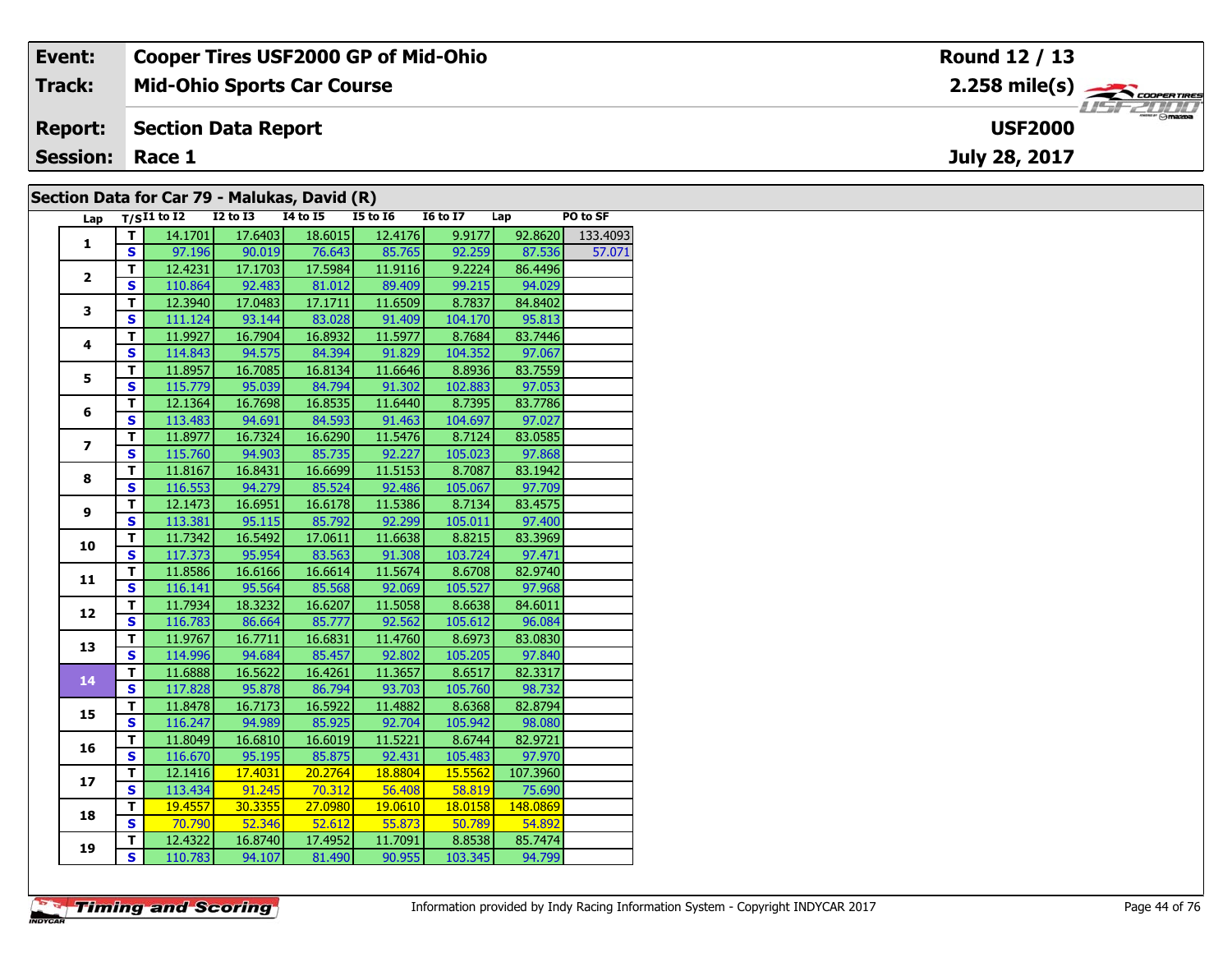| Event:                                       | <b>Cooper Tires USF2000 GP of Mid-Ohio</b> |                                     |           |                               | Round 12 / 13 |                                        |  |  |  |                                         |                  |                 |          |
|----------------------------------------------|--------------------------------------------|-------------------------------------|-----------|-------------------------------|---------------|----------------------------------------|--|--|--|-----------------------------------------|------------------|-----------------|----------|
| <b>Track:</b>                                | <b>Mid-Ohio Sports Car Course</b>          |                                     |           |                               |               |                                        |  |  |  | $2.258$ mile(s) $\leftarrow$ coorgannes |                  |                 |          |
| <b>Report:</b>                               | <b>Section Data Report</b>                 |                                     |           | $H = -2010$<br><b>USF2000</b> |               |                                        |  |  |  |                                         |                  |                 |          |
| <b>Session:</b>                              | Race 1                                     |                                     |           |                               |               |                                        |  |  |  |                                         | July 28, 2017    |                 |          |
| Section Data for Car 79 - Malukas, David (R) | $1 - r$ $T/c$ CF to T1                     | $T1 + 6$ $T2A$ $T2A + 6$ $T2$ $T2A$ | T3A to T3 | T3 to T4                      | TA to T5A     | <b>ISA to ISR ISR to IS  IS to IGA</b> |  |  |  | T6A to T6 T6 to T7A                     | <b>178 to 17</b> | <b>T7 to TR</b> | TR to SE |

| Lap | $T/S$ SF to $I1$ | I1 to I2A       | I2A to I2        | I2 to I3A | I3A to I3 | $I3$ to $I4$ | I4 to I5A | I5A to I5B | I5B to I5 | I5 to I6A | I6A to I6 | I6 to I7A | I7A to I7 | I7 to I8 | I8 to SF |
|-----|------------------|-----------------|------------------|-----------|-----------|--------------|-----------|------------|-----------|-----------|-----------|-----------|-----------|----------|----------|
| 20  | 4.5470           | 7.1744 <b>I</b> | 4.6536           | 8.6378    | 8.4232    | 2.8510       | 7.3580    | 5.8146     | 4.9639    | 5.4146    | 6.5144    | 3.4603    | 5.3091    | 5.4790   | 4.8275   |
|     | 13.361           | 111.666 I       | 123.804 <b>1</b> | 71.7511   | 114.9421  | 134.403      | 95.165    | 66.017     | 68.815    | 94.190    | 85.196    | 109.948   | 100.685   | 75.412   | 92.510   |
|     | 4.5524           | 7.2577          | 4.6697           | 8.5102    | 8.2874    | 2.7950       | 7.1710    | 5.2549     | 4.5391    | 5.1967    | 6.4508    | 3.4462    | 5.3524    | 5.5416   | 4.8196   |
| 21  | 13.227           | 110.384         | 123.3781         | 72.827    | 116.826   | 137.095      | 97.647    | 73.049     | 75.255    | 98.139    | 86.036    | 110.398   | 99.870    | 74.560   | 92.661   |
| 22  | 4.8037           | 8.2225          |                  |           |           |              |           |            |           |           |           |           |           |          |          |
|     | 107.304          | 97.432          |                  |           |           |              |           |            |           |           |           |           |           |          |          |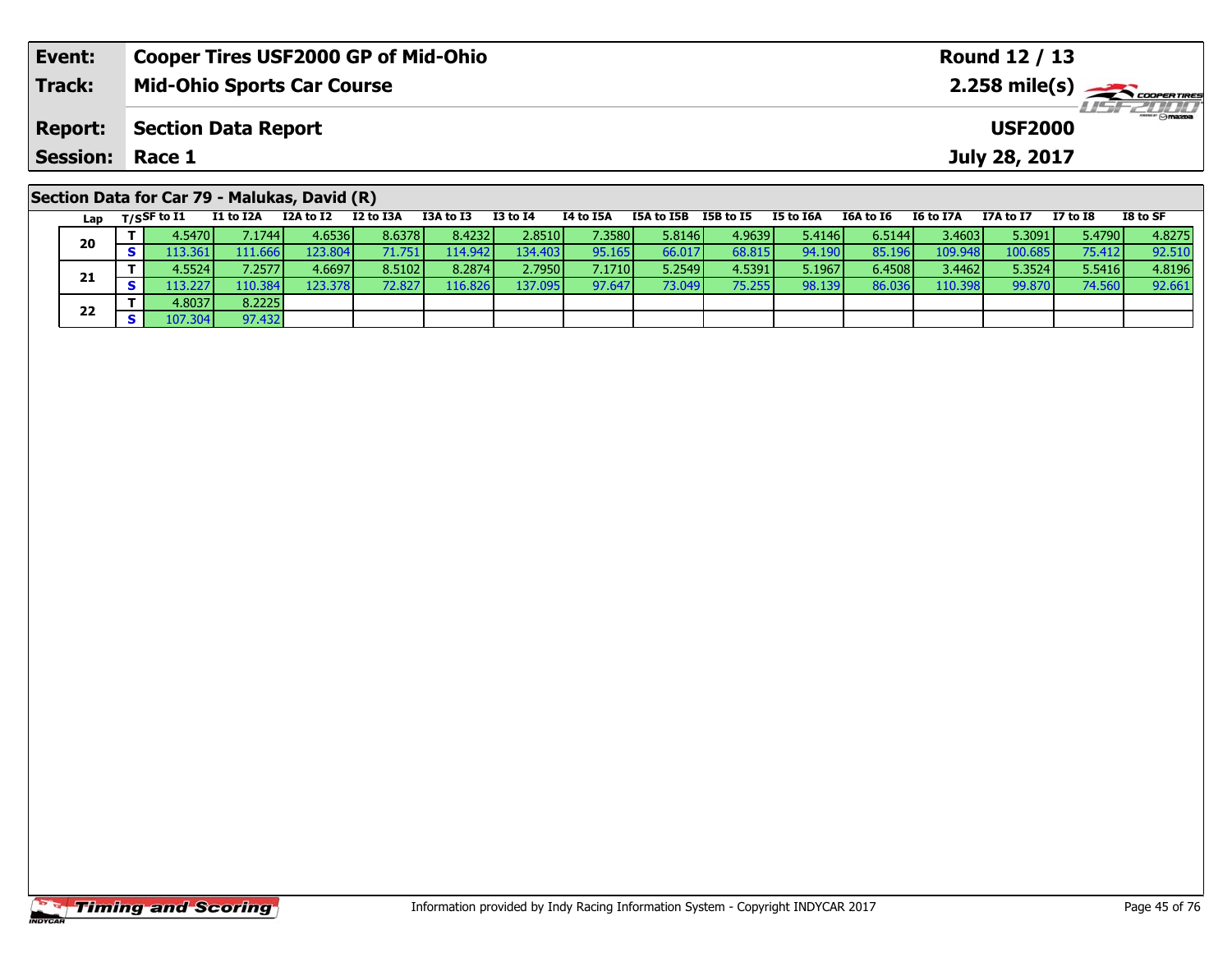| Event:                                       |                                   |          |          |          | <b>Cooper Tires USF2000 GP of Mid-Ohio</b> |     |          | Round 12 / 13                                          |  |  |  |  |  |  |  |
|----------------------------------------------|-----------------------------------|----------|----------|----------|--------------------------------------------|-----|----------|--------------------------------------------------------|--|--|--|--|--|--|--|
| Track:                                       | <b>Mid-Ohio Sports Car Course</b> |          |          |          |                                            |     |          | $2.258$ mile(s) $\overbrace{\hspace{2cm}}$ coorentines |  |  |  |  |  |  |  |
| <b>Report:</b>                               | <b>Section Data Report</b>        |          |          |          |                                            |     |          | 2111<br><b>USF2000</b>                                 |  |  |  |  |  |  |  |
| <b>Session: Race 1</b>                       |                                   |          |          |          |                                            |     |          | July 28, 2017                                          |  |  |  |  |  |  |  |
| Section Data for Car 79 - Malukas, David (R) |                                   |          |          |          |                                            |     |          |                                                        |  |  |  |  |  |  |  |
| Lap                                          | T/SI1 to I2                       | I2 to I3 | 14 to 15 | I5 to I6 | <b>I6 to I7</b>                            | Lap | PO to SF |                                                        |  |  |  |  |  |  |  |

# **Timing and Scoring**

**20**

**21**

 $22$   $\frac{1}{s}$ 

**d T** 11.8280 17.0610 18.1365 11.9290 8.7694 85.4284<br>**S** 116.442 93.075 78.608 89.278 104.340 95.153

**<sup>T</sup>** 11.9274 16.7976 16.9650 11.6475 8.7986 83.8447 **<sup>S</sup>** 115.471 94.535 84.037 91.436 103.994 96.951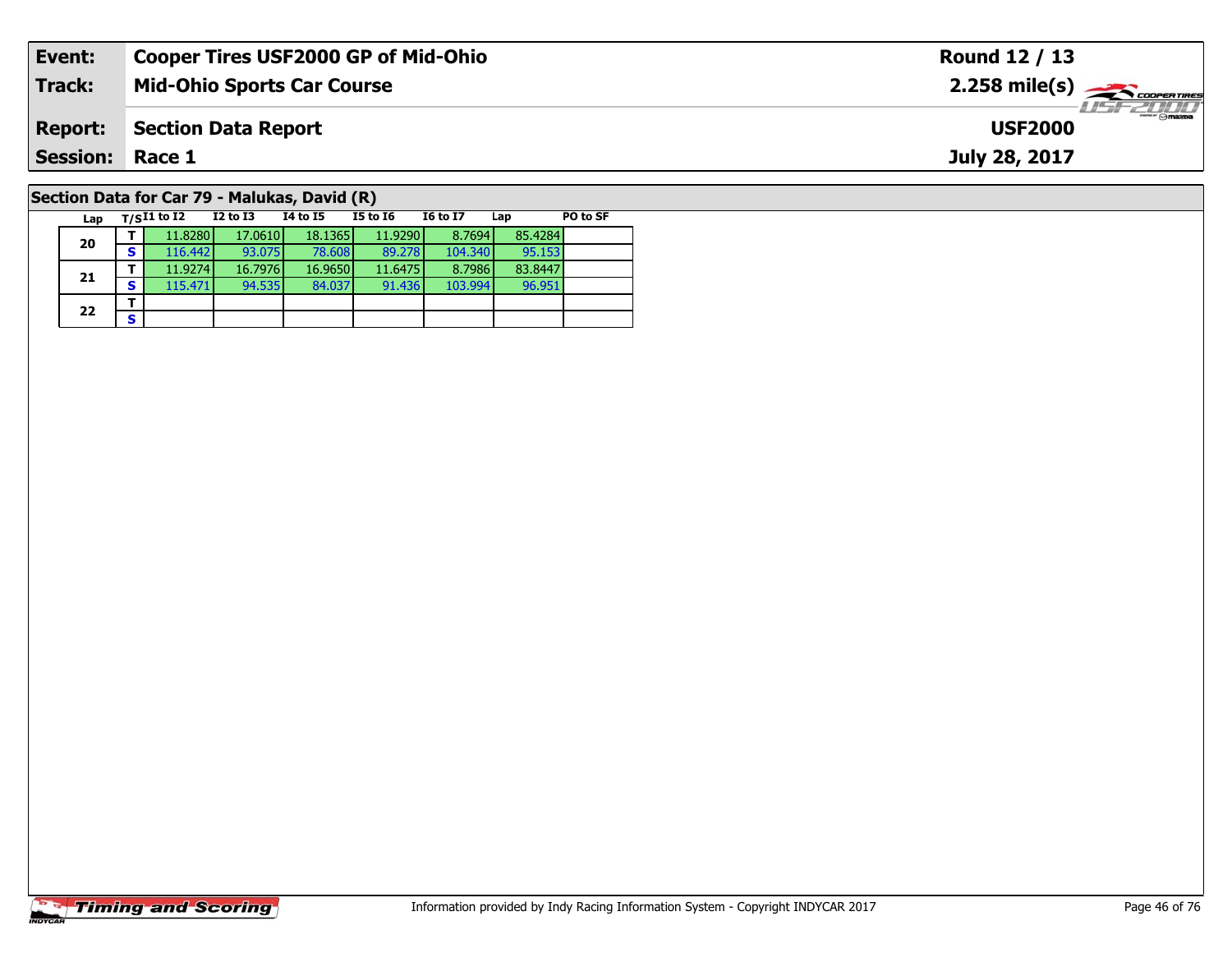| Event:          | <b>Cooper Tires USF2000 GP of Mid-Ohio</b> | Round 12 / 13                                 |
|-----------------|--------------------------------------------|-----------------------------------------------|
| Track:          | <b>Mid-Ohio Sports Car Course</b>          | $2.258$ mile(s) $\frac{1}{2.258}$ coorer Time |
| <b>Report:</b>  | Section Data Report                        | <b>LIST 2000</b><br><b>USF2000</b>            |
| <b>Session:</b> | Race 1                                     | July 28, 2017                                 |
|                 | Section Data for Car 80 - Megennis, Robert |                                               |

| Lap                     |                         | T/SSF to I1 | I1 to I2A | I2A to I2 | I2 to I3A | I3A to I3 | <b>I3 to I4</b> | I4 to I5A | I5A to I5B | I5B to I5 | <b>I5 to I6A</b> | I6A to I6 | I6 to I7A | I7A to I7 | <b>I7 to 18</b> | I8 to SF |
|-------------------------|-------------------------|-------------|-----------|-----------|-----------|-----------|-----------------|-----------|------------|-----------|------------------|-----------|-----------|-----------|-----------------|----------|
|                         | T.                      | 5.3972      | 8.2098    | 4.8644    | 9.1099    | 8.6341    | 2.9027          | 7.7260    | 5.5708     | 4.7559    | 5.4934           | 6.6868    | 3.5515    | 5.6597    | 5.7101          | 4.9434   |
| 1                       | $\overline{\mathbf{s}}$ | 95.504      | 97.583    | 118.439   | 68.033    | 112.135   | 132.009         | 90.633    | 68.906     | 71.825    | 92.839           | 82.999    | 107.125   | 94.448    | 72.360          | 90.341   |
|                         | T                       | 4.6905      | 7.5024    | 4.7293    | 8.7684    | 8.4394    | 2.8510          | 7.3857    | 5.3809     | 4.5800    | 5.4008           | 6.5069    | 3.5154    | 5.4490    | 5.6033          | 4.9137   |
| $\overline{2}$          | $\mathbf{s}$            | 109.893     | 106.784   | 121.823   | 70.683    | 114.722   | 134.403         | 94.809    | 71.338     | 74.583    | 94.430           | 85.294    | 108.225   | 98.100    | 73.739          | 90.887   |
|                         | T                       | 4.6765      | 7.3918    | 4.6866    | 8.5186    | 8.4058    | 2.8563          | 7.3839    | 5.3606     | 4.5666    | 5.3802           | 6.4149    | 3.5100    | 5.3767    | 5.4342          | 4.8961   |
| 3                       | S                       | 110.222     | 108.382   | 122.933   | 72.755    | 115.180   | 134.153         | 94.832    | 71.608     | 74.802    | 94.792           | 86.517    | 108.392   | 99.419    | 76.034          | 91.214   |
|                         | T                       | 4.6387      | 7.3440    | 4.7734    | 8.7845    | 8.4105    | 2.8441          | 7.3139    | 5.3210     | 4.5195    | 5.3370           | 6.4073    | 3.5066    | 5.3793    | 5.4567          | 4.8982   |
| 4                       | $\mathbf{s}$            | 111.120     | 109.087   | 120.697   | 70.553    | 115.116   | 134.729         | 95.739    | 72.141     | 75.582    | 95.559           | 86.620    | 108.497   | 99.371    | 75.720          | 91.174   |
|                         | T.                      | 4.6510      | 7.3710    | 4.6908    | 8.6629    | 8.5221    | 2.8715          | 7.3447    | 5.2426     | 4.4613    | 5.2955           | 6.3607    | 3.4804    | 5.3638    | 5.5115          | 4.8683   |
| 5                       | $\mathbf{s}$            | 110.827     | 108.688   | 122.823   | 71.543    | 113.608   | 133.443         | 95.338    | 73.220     | 76.568    | 96.308           | 87.255    | 109.313   | 99.658    | 74.967          | 91.734   |
|                         | T                       | 4.6557      | 7.3318    | 4.6912    | 8.5006    | 8.4249    | 2.8526          | 7.3204    | 5.2415     | 4.5247    | 5.3242           | 6.3427    | 3.4895    | 5.3019    | 5.4650          | 4.8767   |
| 6                       | S                       | 110.715     | 109.269   | 122.812   | 72.909    | 114.919   | 134.327         | 95.654    | 73.235     | 75.495    | 95.789           | 87.502    | 109.028   | 100.821   | 75.605          | 91.576   |
| $\overline{\mathbf{z}}$ | T                       | 4.6617      | 7.3093    | 4.6713    | 8.4284    | 8.4249    | 2.8567          | 7.2571    | 5.1482     | 4.5123    | 5.2671           | 6.3159    | 3.4744    | 5.3626    | 5.5012          | 4.8666   |
|                         | $\mathbf{s}$            | 110.572     | 109.605   | 123.335   | 73.534    | 114.919   | 134.134         | 96.489    | 74.563     | 75.702    | 96.827           | 87.873    | 109.502   | 99.680    | 75.108          | 91.767   |
| 8                       | T                       | 4.6377      | 7.2431    | 4.6941    | 8.4382    | 8.4126    | 2.8602          | 7.1887    | 5.1461     | 4.4721    | 5.2703           | 6.3020    | 3.4768    | 5.2549    | 5.3682          | 4.8756   |
|                         | $\mathbf{s}$            | 111.144     | 110.607   | 122.736   | 73.448    | 115.087   | 133.970         | 97.407    | 74.593     | 76.383    | 96.769           | 88.067    | 109.427   | 101.723   | 76.968          | 91.597   |
| 9                       | T                       | 4.6252      | 7.2121    | 4.6332    | 8.5802    | 8.4658    | 2.8769          | 7.2540    | 5.2041     | 4.4466    | 5.2558           | 6.2924    | 3.4809    | 5.2061    | 5.3611          | 4.8359   |
|                         | $\mathbf{s}$            | 111.445     | 111.082   | 124.350   | 72.233    | 114.364   | 133.193         | 96.530    | 73.762     | 76.821    | 97.036           | 88.202    | 109.298   | 102.677   | 77.070          | 92.349   |
| 10                      | T                       | 4.6360      | 7.2734    | 4.6670    | 8.3967    | 8.3743    | 2.8395          | 7.2291    | 5.3992     | 4.5879    | 5.2966           | 6.3093    | 3.4650    | 5.2675    | 5.3967          | 4.8590   |
|                         | $\overline{\mathbf{s}}$ | 111.185     | 110.146   | 123.449   | 73.811    | 115.613   | 134.947         | 96.862    | 71.096     | 74.455    | 96.288           | 87.965    | 109.799   | 101.480   | 76.562          | 91.910   |
| 11                      | T                       | 4.6221      | 7.1811    | 4.6350    | 8.3107    | 8.4061    | 2.8544          | 7.2263    | 5.1191     | 4.4327    | 5.2610           | 6.2786    | 3.4714    | 5.2017    | 5.3789          | 4.8371   |
|                         | $\mathbf{s}$            | 111.520     | 111.562   | 124.301   | 74.575    | 115.176   | 134.243         | 96.900    | 74.987     | 77.062    | 96.940           | 88.396    | 109.597   | 102.764   | 76.815          | 92.326   |
| 12                      | T                       | 4.6037      | 7.2140    | 4.6038    | 39.0768   | 9.3917    | 2.9906          | 7.5334    | 5.3300     | 4.4200    | 5.2500           | 6.2517    | 3.4690    | 5.2444    | 5.7169          | 4.8650   |
|                         | $\mathbf{s}$            | 111.965     | 111.053   | 125.144   | 15.860    | 103.089   | 128.129         | 92.950    | 72.019     | 77.283    | 97.143           | 88.776    | 109.673   | 101.927   | 72.274          | 91.797   |
| 13                      | T                       | 4.6693      | 7.2256    | 4.7226    | 8.4271    | 8.5337    | 2.9087          | 7.0787    | 5.0941     | 4.4431    | 5.2829           | 6.4875    | 3.7567    | 5.4289    | 5.4414          | 4.8695   |
|                         | $\mathbf s$             | 110.392     | 110.875   | 121.996   | 73.545    | 113.454   | 131.736         | 98.920    | 75.355     | 76.881    | 96.538           | 85.549    | 101.274   | 98.463    | 75.933          | 91.712   |
| 14                      | T.                      | 4.6448      | 7.1619    | 4.6976    | 8.2944    | 8.5065    | 2.9081          | 6.9611    | 5.1045     | 4.4016    | 5.2703           | 6.2650    | 3.4819    | 5.2685    | 5.3595          | 4.8403   |
|                         | S                       | 110.975     | 111.861   | 122.645   | 74.722    | 113.817   | 131.764         | 100.591   | 75.201     | 77.606    | 96.769           | 88.587    | 109.266   | 101.461   | 77.093          | 92.265   |
| 15                      | T                       | 4.6147      | 7.1525    | 4.6993    | 8.2313    | 8.4812    | 2.8915          | 7.1208    | 5.1601     | 4.3721    | 5.2733           | 6.2599    | 3.4714    | 5.2643    | 5.4306          | 4.7993   |
|                         | S                       | 111.698     | 112.008   | 122.600   | 75.295    | 114.156   | 132.520         | 98.335    | 74.391     | 78.130    | 96.714           | 88.660    | 109.597   | 101.542   | 76.084          | 93.053   |
| 16                      | T                       | 4.6121      | 7.1851    | 4.6625    | 8.5068    | 8.4660    | 2.8714          | 7.2784    | 5.2014     | 4.4693    | 5.3775           | 6.6649    | 3.7495    | 6.0050    | 5.6209          | 4.8602   |
|                         | $\overline{\mathbf{s}}$ | 111.761     | 111.500   | 123.568   | 72.856    | 114.361   | 133.448         | 96.206    | 73.800     | 76.431    | 94.840           | 83.272    | 101.468   | 89.017    | 73.508          | 91.887   |
| 17                      | T                       | 5.1196      | 8.0488    | 4.9677    | 8.6001    | 8.6453    | 2.9478          | 7.6043    | 5.7597     | 4.5508    | 5.3165           | 6.8817    | 4.0450    | 5.3808    | 5.4024          | 4.8477   |
|                         | S                       | 100.683     | 99.535    | 115.976   | 72.066    | 111.989   | 129.989         | 92.083    | 66.646     | 75.062    | 95.928           | 80.649    | 94.056    | 99.343    | 76.481          | 92.124   |
| 18                      | T.                      | 5.5316      | 9.4903    | 8.3397    | 11.1463   | 18.7135   | 8.2469          | 14.2942   | 6.3652     | 5.3320    | 7.1673           | 9.4547    | 5.5335    | 11.2737   | 6.9199          | 5.6560   |
|                         | $\mathbf{s}$            | 93.184      | 84.416    | 69.084    | 55.603    | 51.737    | 46.464          | 48.987    | 60.307     | 64.064    | 71.157           | 58.701    | 68.755    | 47.415    | 59.709          | 78.959   |
| 19                      | T                       | 5.0408      | 7.8891    | 4.8820    | 9.0797    | 8.3153    | 2.7745          | 7.4652    | 5.5813     | 4.8675    | 5.4203           | 6.5892    | 3.4907    | 5.5502    | 5.8155          | 4.8079   |
|                         | S                       | 102.256     | 101.550   | 118.012   | 68.259    | 116.434   | 138.108         | 93.799    | 68.777     | 70.178    | 94.091           | 84.229    | 108.991   | 96.311    | 71.048          | 92.887   |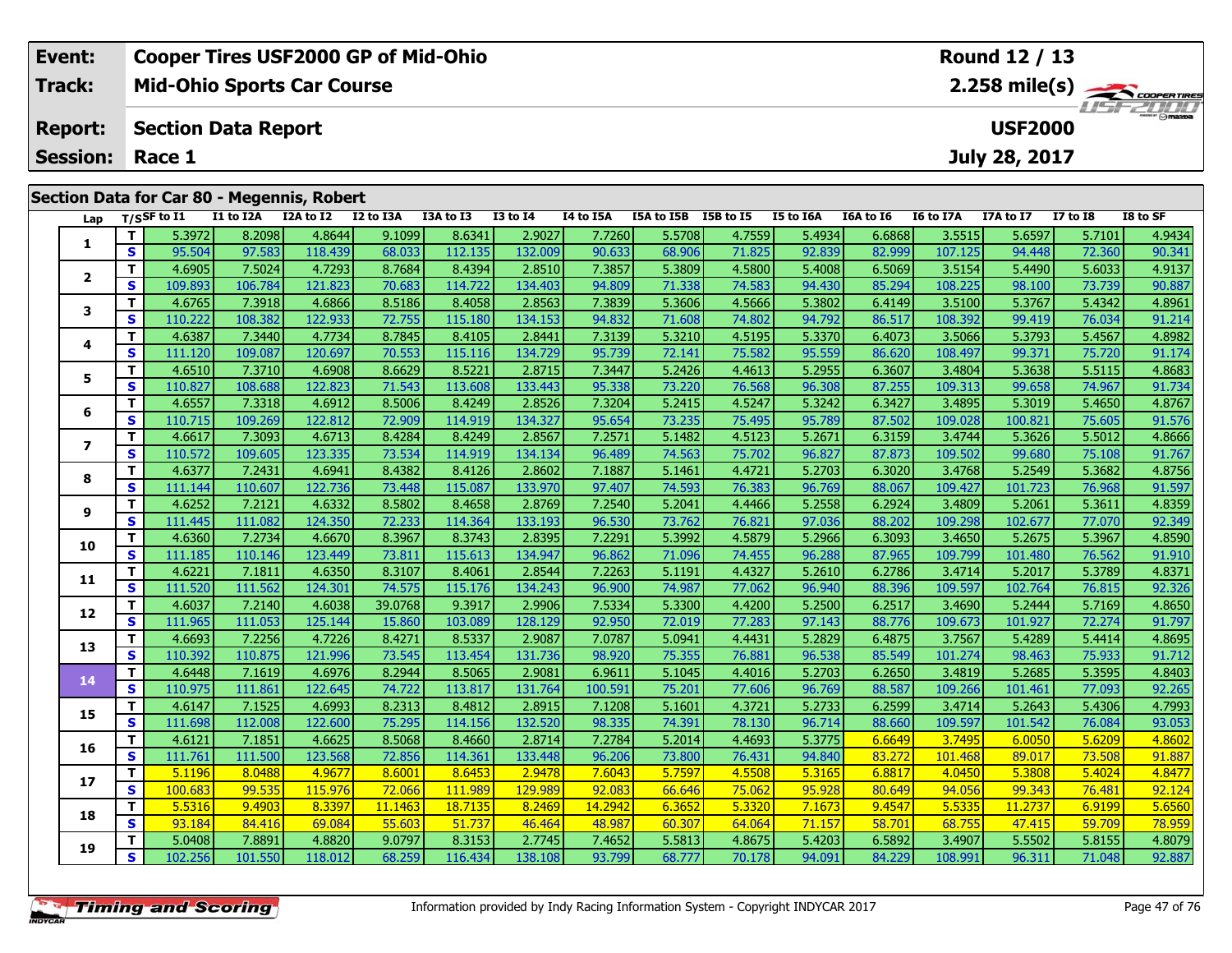| Event:                 | <b>Cooper Tires USF2000 GP of Mid-Ohio</b> | Round 12 / 13                                           |
|------------------------|--------------------------------------------|---------------------------------------------------------|
| Track:                 | <b>Mid-Ohio Sports Car Course</b>          | $2.258$ mile(s) $\overbrace{\hspace{2.5cm}}$ coorganges |
| <b>Report:</b>         | Section Data Report                        | $\frac{1}{\sqrt{2}}$<br><b>USF2000</b>                  |
| <b>Session: Race 1</b> |                                            | July 28, 2017                                           |
|                        | Section Data for Car 80 - Megannic Pobert  |                                                         |

#### **Section Data for Car 80 - Megennis, Robert**

| Lap                     |                         | $T/SI1$ to $I2$ $I2$ to $I3$ |                 | $I4$ to $I5$                 | $I5$ to $I6$    | $16 \text{ to } 17$ $\qquad$ Lap |               | PO to SF                |
|-------------------------|-------------------------|------------------------------|-----------------|------------------------------|-----------------|----------------------------------|---------------|-------------------------|
|                         | T.                      |                              | 13.0742 17.7440 | 18.0527                      | 12.1802         |                                  |               | 9.2112 89.2157 145.2607 |
| $\mathbf{1}$            | S.                      |                              |                 | 105.343 89.492 78.973 87.437 |                 |                                  |               | 99.336 91.114 52.415    |
|                         | $\overline{\mathsf{r}}$ |                              | 12.2317 17.2078 |                              | 17.3466 11.9077 | 8.9644                           | 85.7167       |                         |
| $\overline{2}$          | $\mathbf{s}$            | 112.599                      | 92.281          |                              | 82.188 89.438   | 102.070                          | 94.833        |                         |
|                         | $\overline{\mathsf{r}}$ | 12.0784                      | 16.9244         | 17.3111                      | 11.7951         | 8.8867                           | 84.8588       |                         |
| 3                       | $\overline{\mathbf{s}}$ | 114.028                      | 93.826          | 82.357                       | 90.292          | 102.963                          | 95.792        |                         |
|                         | T                       | 12.1174                      | 17.1950         | 17.1544                      | 11.7443         | 8.8859                           | 84.9347       |                         |
| 4                       | $\overline{\mathbf{s}}$ | 113.661                      | 92.350          | 83.109                       | 90.682          | 102.972                          | 95.706        |                         |
|                         | T                       | 12.0618                      | 17.1850         | 17.0486                      | 11.6562         | 8.8442                           | 84.6981       |                         |
| 5                       | $\mathbf{s}$            | 114.185                      | 92.404          | 83.625                       | 91.368          | 103.458                          | 95.974        |                         |
|                         | $\overline{\mathsf{r}}$ | 12.0230                      | 16.9255         | 17.0866                      | 11.6669         | 8.7914                           | 84.3434       |                         |
| 6                       | $\overline{\mathbf{s}}$ |                              |                 | 114.553 93.820 83.439        | 91.284          | 104.079                          | 96.377        |                         |
|                         | $\overline{\mathsf{r}}$ | 11.9806                      | 16.8533         | 16.9176                      | 11.5830         | 8.8370                           | 84.0577       |                         |
| $\overline{\mathbf{z}}$ | $\overline{\mathbf{s}}$ | 114.959                      | 94.222          | 84.272                       | 91.945          | 103.542                          | 96.705        |                         |
| 8                       | Ŧ                       | 11.9372                      | 16.8508         | 16.8069                      | 11.5723         | 8.7317                           | 83.6406       |                         |
|                         | $\mathbf{s}$            | 115.377                      | 94.236          | 84.827                       | 92.030          | 104.791                          | 97.187        |                         |
|                         | T                       | 11.8453                      | 17.0460         | 16.9047                      | 11.5482         | 8.6870                           | 83.7303       |                         |
| 9                       | $\mathbf{s}$            | 116.272                      | 93.157          | 84.336                       | 92.222          | 105.330                          | 97.083        |                         |
| 10                      | $\mathbf T$             | 11.9404                      | 16.7710         | 17.2162                      | 11.6059         | 8.7325                           | 83.9972       |                         |
|                         | $\overline{\mathbf{s}}$ | 115.346                      | 94.685          | 82.810                       | 91.764          | 104.781                          | 96.775        |                         |
| 11                      | T                       | 11.8161                      | 16.7168         | 16.7781                      | 11.5396         | 8.6731                           | 83.2162       |                         |
|                         | $\overline{\mathbf{s}}$ |                              | 116.559 94.992  | 84.973                       | 92.291          | 105.499                          | 97.683        |                         |
|                         | T                       | 11.8178                      | 48.4685         | 17.2834                      | 11.5017         | 8.7134                           | 115.9610      |                         |
| 12                      | $\overline{\mathbf{s}}$ | 116.542                      | 32.763          | 82.489                       | 92.595          | 105.011                          | 70.099        |                         |
| 13                      | $\overline{\mathsf{r}}$ | 11.9482                      | 16.9608         | 16.6159                      | 11.7704         | 9.1856                           | 84.3698       |                         |
|                         | $\overline{\mathbf{s}}$ | 115.270                      | 93.625          | 85.802                       | 90.481          | 99.612                           | 96.347        |                         |
| 14                      | T                       | 11.8595                      | 16.8009         | 16.4672                      | 11.5353         | 8.7504                           | 83.1660       |                         |
|                         | $\overline{\mathbf{s}}$ | 116.132                      | 94.516          | 86.577                       | 92.325          | 104.567                          | 97.742        |                         |
| 15                      | T                       | 11.8518                      | 16.7125         | 16.6530                      | 11.5332         | 8.7357                           | 83.2223       |                         |
|                         | $\mathbf{s}$            | 116.208                      | 95.016          | 85.611                       | 92.342          | 104.743                          | 97.676        |                         |
| 16                      | T                       | 11.8476                      | 16.9728         | 16.9491                      | 12.0424         | 9.7545                           | 85.5310       |                         |
|                         | $\mathbf{s}$            |                              |                 | 116.249 93.559 84.115 88.438 |                 |                                  | 93.803 95.039 |                         |
| 17                      | T                       | 13.0165                      | 17.2454         | 17.9148                      | 12.1982         | 9.4258                           | 88.1182       |                         |
|                         | $\overline{\mathbf{s}}$ | 105.810                      | 92.080          | 79.581                       | 87.308          | 97.074                           | 92.249        |                         |
| 18                      | T                       | 17.8300                      | 29.8598         | 25.9914                      | 16.6220         | 16.8072                          | 133.4648      |                         |
|                         | $\overline{\mathbf{s}}$ | 77.245                       | 53.180          | $-54.852$                    | 64.072          | 54.441                           | 60.906        |                         |
| 19                      | T                       | 12.7711                      | 17.3950         | 17.9140                      | 12.0095         | 9.0409                           | 87.5692       |                         |
|                         | $\overline{\mathbf{s}}$ | 107.843                      | 91.288          | 79.585                       | 88.680          | 101.207                          | 92.827        |                         |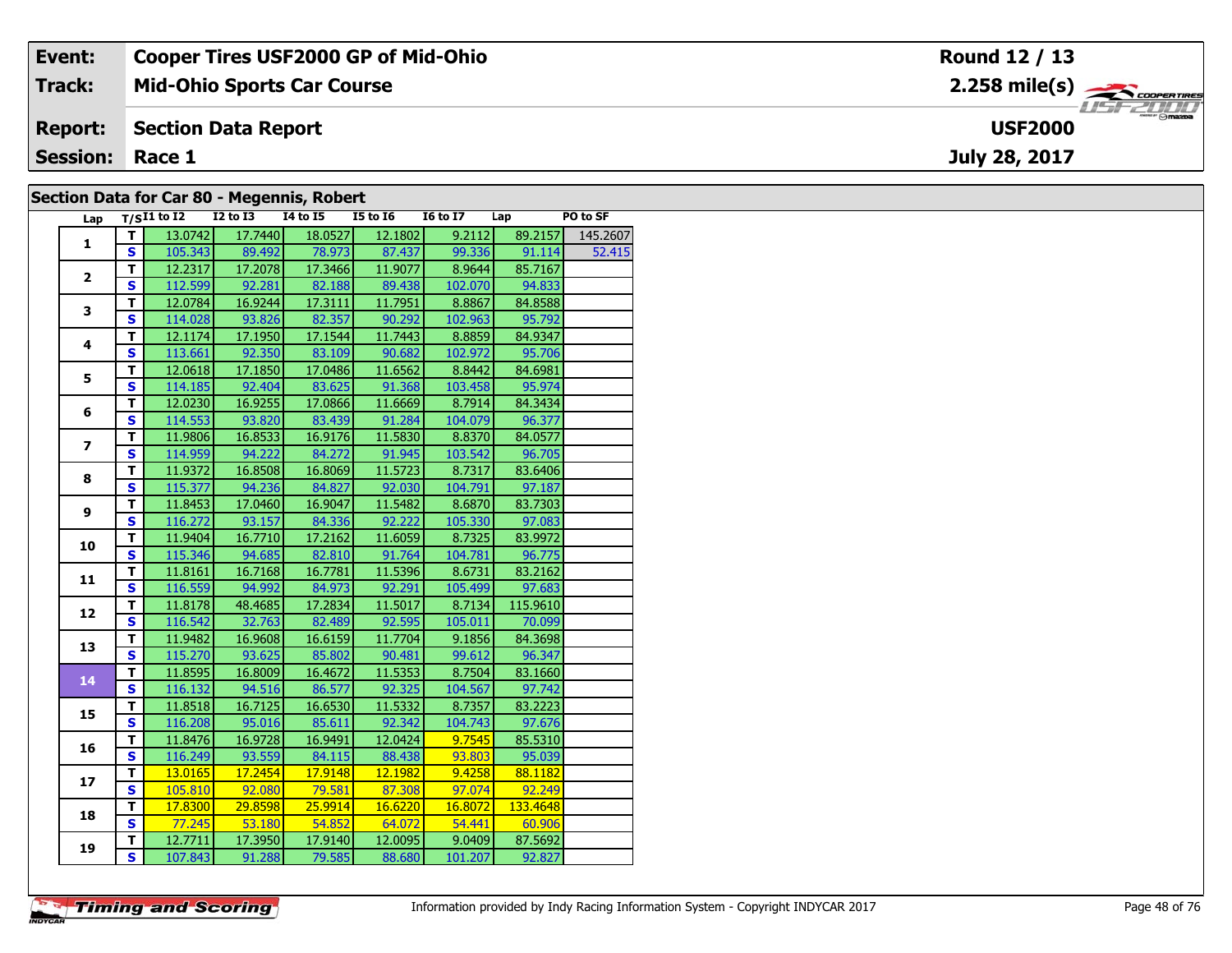| Event:                 | <b>Cooper Tires USF2000 GP of Mid-Ohio</b>                                                                     |                               |           | Round 12 / 13                  |  |                       |  |                |                  |            |  |
|------------------------|----------------------------------------------------------------------------------------------------------------|-------------------------------|-----------|--------------------------------|--|-----------------------|--|----------------|------------------|------------|--|
| <b>Track:</b>          | <b>Mid-Ohio Sports Car Course</b>                                                                              |                               |           |                                |  |                       |  |                |                  |            |  |
| <b>Report:</b>         | <b>Section Data Report</b>                                                                                     |                               |           |                                |  |                       |  | <b>USF2000</b> |                  | LISF 2000  |  |
| <b>Session: Race 1</b> |                                                                                                                |                               |           |                                |  |                       |  | July 28, 2017  |                  |            |  |
|                        | Section Data for Car 80 - Megennis, Robert<br>$1 - 2$ $- 1005 + 071$ $- 11 + 0724$ $- 124 + 072$ $- 12 + 0724$ | <b>TOA + 6 TO</b><br>T2 +6 TA | TA LA TEA | TEA to TED TED to TE TE to TEA |  | TEA to TE . TE to T7A |  | T7A + < T7     | <b>T7 + 0 TO</b> | $TO + C C$ |  |

| Lap |   | $T/S$ SF to I1 | I1 to I2A | I2A to I2 | I2 to I3A | I3A to I3 | <b>I3 to I4</b> | 14 to 15A | I5A to I5B | I5B to I5 | I5 to I6A | I6A to I6 | I6 to I7A | I7A to I7 | I7 to I8 | I8 to SF |
|-----|---|----------------|-----------|-----------|-----------|-----------|-----------------|-----------|------------|-----------|-----------|-----------|-----------|-----------|----------|----------|
| 20  |   | 4.6303         | 7.3961 l  | 4.6566    | 8.8586    | 8.3559    | 2.8426          | 7.2897    | 5.2411     | 4.6826    | 5.3237    | 6.8431    | 3.55221   | 5.3229    | 5.45971  | 4.7961   |
|     |   | 111.3221       | 108.319   | 123.7251  | 69.963    | 115.868   | 134.800         | 96.057    | 73.241     | 72.949    | 95.798    | 81.1041   | 107.104   | 100.424   | 75.678   | 93.115   |
|     |   | 4.5929 l       | 7.2532 l  | 4.6918    | 8.6562    | 8.3084    | 2.8097          | 7.2550    | 5.1765     | 4.4681    | 5.2708    | 6.4061    | 3.4624    | 5.5924    | 5.5095   | 4.9425   |
| 21  |   | 2.229V         | 110.453 l | 122.796   | 71.599 l  | 116.530   | 136.378         | 96.517    | 74.155     | 76.451    | 96.760    | 86.636    | 109.882   | 95.584    | 74.994   | 90.357   |
|     |   | 4.7339         | 7.5270    |           |           |           |                 |           |            |           |           |           |           |           |          |          |
| 22  | c |                | 106.435   |           |           |           |                 |           |            |           |           |           |           |           |          |          |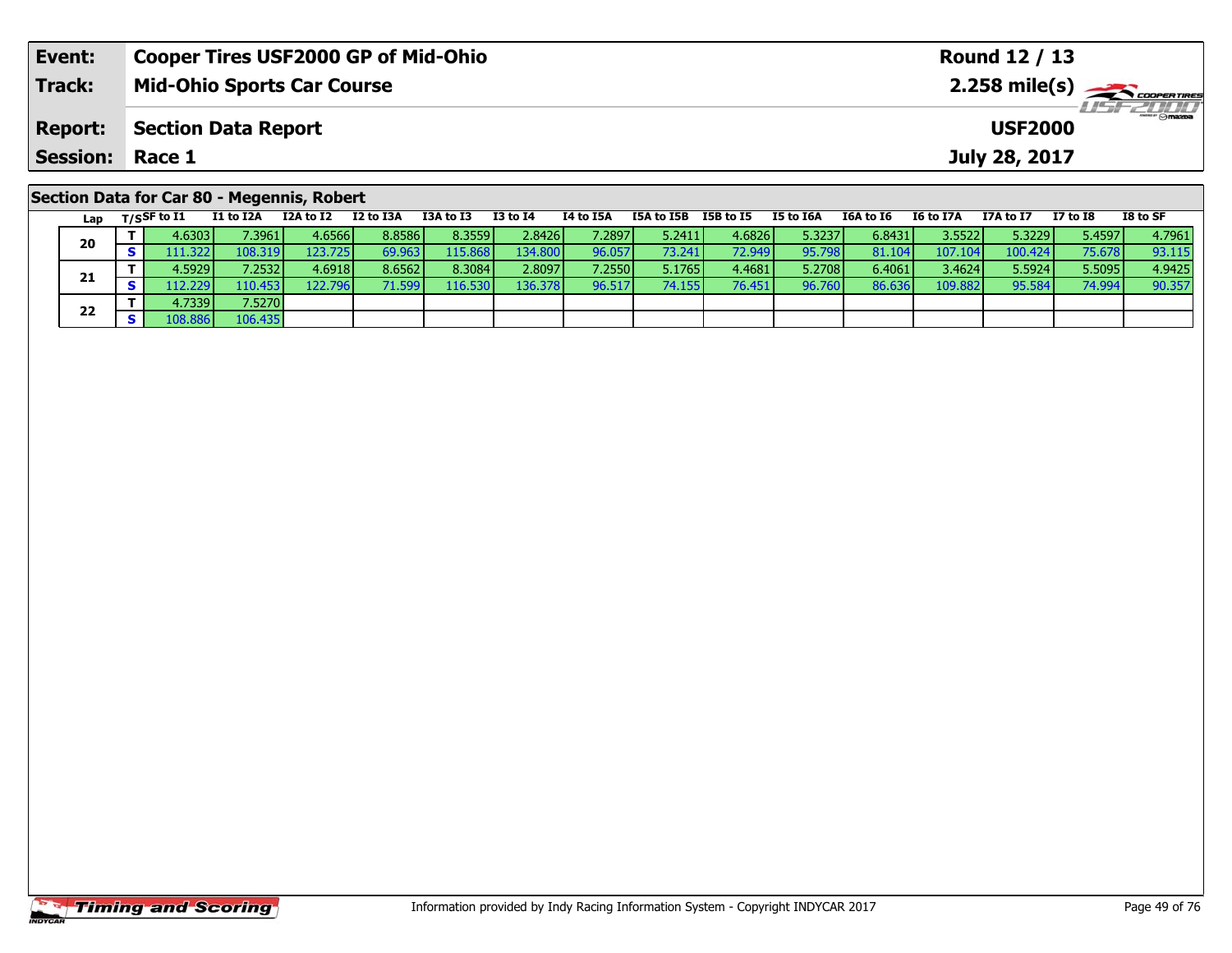| Event:                                     | <b>Cooper Tires USF2000 GP of Mid-Ohio</b> | Round 12 / 13                                           |  |  |  |  |  |  |  |  |  |  |
|--------------------------------------------|--------------------------------------------|---------------------------------------------------------|--|--|--|--|--|--|--|--|--|--|
| Track:                                     | <b>Mid-Ohio Sports Car Course</b>          | $2.258$ mile(s) $\overbrace{\hspace{2cm}}$ coorer TIRES |  |  |  |  |  |  |  |  |  |  |
| <b>Report:</b>                             | Section Data Report                        | <b>LISF 2000</b><br><b>USF2000</b>                      |  |  |  |  |  |  |  |  |  |  |
| <b>Session:</b>                            | Race 1                                     | July 28, 2017                                           |  |  |  |  |  |  |  |  |  |  |
| Section Data for Car 80 - Megennis, Robert |                                            |                                                         |  |  |  |  |  |  |  |  |  |  |

95.351<br>84.3955

96.318

**Lap T/SI1 to I2 I2 to I3 I4 to I5 I5 to I6 I6 to I7 Lap PO to SF** 

**<sup>T</sup>** 12.0527 17.2145 17.2134 12.1668 8.8751 85.2512 **<sup>S</sup>** 114.271 92.245 82.824 87.533 103.097 95.351

**<sup>T</sup>** 11.9450 16.9646 16.8996 11.6769 9.0548 84.3955 **<sup>S</sup>** 115.301 93.604 84.362 91.206 101.051 96.318

# **Timing and Scoring**

**20**

**21**

 $22$   $\frac{1}{s}$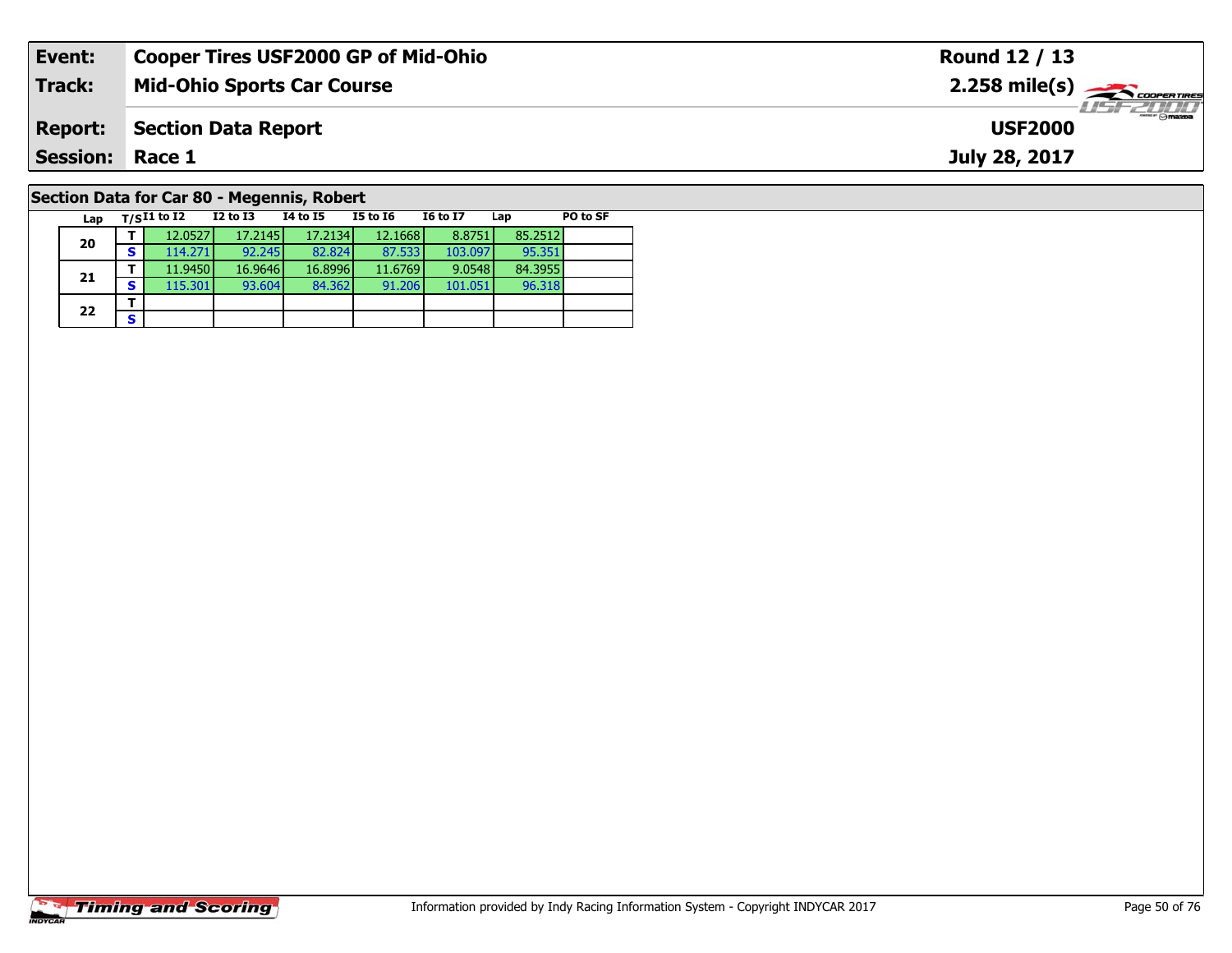| Event:                 | <b>Cooper Tires USF2000 GP of Mid-Ohio</b>      | Round 12 / 13                      |
|------------------------|-------------------------------------------------|------------------------------------|
| Track:                 | <b>Mid-Ohio Sports Car Course</b>               | $2.258$ mile(s) $\rightarrow$      |
| <b>Report:</b>         | Section Data Report                             | <b>LIST 2000</b><br><b>USF2000</b> |
| <b>Session: Race 1</b> |                                                 | July 28, 2017                      |
|                        |                                                 |                                    |
|                        | Section Data for Car 81 - Frederick, Kaylen (R) |                                    |

| Lap            |                         | T/SSF to I1 | I1 to I2A | --- - - - -<br>I2A to I2 | . <i>.</i><br>I2 to I3A | I3A to I3 | <b>I3 to I4</b> | I4 to I5A | I5A to I5B I5B to I5 |        | I5 to I6A | I6A to I6 | I6 to I7A | I7A to I7 | <b>I7 to I8</b> | I8 to SF |
|----------------|-------------------------|-------------|-----------|--------------------------|-------------------------|-----------|-----------------|-----------|----------------------|--------|-----------|-----------|-----------|-----------|-----------------|----------|
|                | T.                      | 5.3068      | 8.3202    | 4.9932                   | 9.0504                  | 8.5688    | 2.9057          | 7.5606    | 5.3965               | 4.7558 | 5.4679    | 6.6823    | 3.5404    | 5.7717    | 5.8471          | 4.9295   |
| 1              | S                       | 97.131      | 96.288    | 115.384                  | 68.480                  | 112.989   | 131.872         | 92.615    | 71.132               | 71.826 | 93.272    | 83.055    | 107.461   | 92.615    | 70.664          | 90.596   |
|                | T.                      | 4.6910      | 7.5240    | 4.7108                   | 8.7933                  | 8.3959    | 2.8481          | 7.3058    | 5.3721               | 4.6170 | 5.4090    | 6.4655    | 3.5099    | 5.4765    | 5.6862          | 4.8804   |
| $\mathbf{2}$   | S                       | 109.882     | 106.477   | 122.301                  | 70.482                  | 115.316   | 134.539         | 95.845    | 71.455               | 73.985 | 94.287    | 85.840    | 108.395   | 97.607    | 72.664          | 91.507   |
| 3              | T.                      | 4.6505      | 7.5717    | 4.7350                   | 8.7610                  | 8.3311    | 2.8128          | 7.6513    | 5.4150               | 4.5940 | 5.3773    | 6.4278    | 3.5047    | 5.5198    | 5.4835          | 4.8642   |
|                | S                       | 110.839     | 105.807   | 121.676                  | 70.742                  | 116.213   | 136.228         | 91.517    | 70.889               | 74.356 | 94.843    | 86.344    | 108.556   | 96.841    | 75.350          | 91.812   |
| 4              | T.                      | 4.6349      | 7.3661    | 4.7374                   | 8.6728                  | 8.4157    | 2.8421          | 7.2427    | 5.3079               | 4.4952 | 5.3249    | 6.4610    | 3.5730    | 5.4388    | 5.6512          | 4.7975   |
|                | S                       | 111.212     | 108.760   | 121.614                  | 71.462                  | 115.045   | 134.823         | 96.680    | 72.319               | 75.990 | 95.776    | 85.900    | 106.480   | 98.284    | 73.114          | 93.088   |
| 5              | T.                      | 4.6023      | 7.3161    | 4.7445                   | 8.5072                  | 8.3826    | 2.8249          | 7.4568    | 5.2860               | 4.5206 | 5.2864    | 6.3274    | 3.4692    | 5.3724    | 5.5054          | 4.8055   |
|                | S                       | 111.999     | 109.503   | 121.432                  | 72.853                  | 115.499   | 135.644         | 93.905    | 72.619               | 75.563 | 96.474    | 87.714    | 109.666   | 99.498    | 75.050          | 92.933   |
| 6              | T.                      | 4.5778      | 7.3733    | 4.6982                   | 8.5238                  | 8.4309    | 2.8390          | 7.3372    | 5.2324               | 4.4923 | 5.2818    | 6.3934    | 3.4783    | 5.3769    | 5.4916          | 4.8311   |
|                | S                       | 112.599     | 108.654   | 122.629                  | 72.711                  | 114.837   | 134.971         | 95.435    | 73.363               | 76.039 | 96.558    | 86.808    | 109.379   | 99.415    | 75.239          | 92.441   |
| $\overline{ }$ | T.                      | 4.6377      | 7.3840    | 4.7025                   | 8.4542                  | 8.4160    | 2.8599          | 7.0964    | 5.2258               | 4.4811 | 5.3012    | 6.3490    | 3.4909    | 5.3324    | 5.4379          | 4.8399   |
|                | S                       | 111.144     | 108.496   | 122.517                  | 73.309                  | 115.041   | 133.984         | 98.674    | 73.455               | 76.229 | 96.205    | 87.415    | 108.985   | 100.245   | 75.982          | 92.273   |
| 8              | T.                      | 4.5936      | 7.3400    | 4.6953                   | 8.4401                  | 8.4032    | 2.8417          | 7.2223    | 5.2022               | 4.4419 | 5.2711    | 6.3205    | 3.4713    | 5.2598    | 5.4294          | 4.8238   |
|                | S                       | 112.211     | 109.147   | 122.705                  | 73.432                  | 115.216   | 134.842         | 96.954    | 73.789               | 76.902 | 96.754    | 87.810    | 109.600   | 101.628   | 76.101          | 92.581   |
| 9              | T.                      | 4.5932      | 7.2759    | 4.6619                   | 8.4009                  | 8.2844    | 2.8203          | 7.4731    | 5.2150               | 4.4687 | 5.2514    | 6.2961    | 3.4572    | 5.2361    | 5.3913          | 4.7996   |
|                | S                       | 112.221     | 110.108   | 123.584                  | 73.775                  | 116.868   | 135.866         | 93.700    | 73.608               | 76.441 | 97.117    | 88.150    | 110.047   | 102.088   | 76.639          | 93.048   |
| 10             | T.                      | 4.5986      | 7.3556    | 4.6831                   | 8.3182                  | 8.3309    | 2.8211          | 7.2666    | 5.3472               | 4.7731 | 5.2944    | 6.3983    | 3.4979    | 5.2319    | 5.3307          | 4.8227   |
|                | $\overline{\mathbf{s}}$ | 112.089     | 108.915   | 123.025                  | 74.508                  | 116.216   | 135.827         | 96.362    | 71.788               | 71.566 | 96.328    | 86.742    | 108.767   | 102.170   | 77.510          | 92.602   |
| 11             | T.                      | 4.6079      | 7.8236    | 5.6370                   | 8.6100                  | 8.4352    | 2.8488          | 7.0460    | 5.2092               | 4.4668 | 5.2313    | 6.3082    | 3.4562    | 5.3621    | 5.5488          | 4.8083   |
|                | S                       | 111.863     | 102.400   | 102.206                  | 71.983                  | 114.779   | 134.506         | 99.379    | 73.690               | 76.473 | 97.490    | 87.981    | 110.079   | 99.690    | 74.463          | 92.879   |
| 12             | T.                      | 4.5870      | 7.6607    | 4.7421                   | 8.3939                  | 8.3772    | 2.8343          | 7.1128    | 5.1759               | 4.4343 | 5.2428    | 6.3462    | 3.4896    | 5.2520    | 5.4423          | 4.8715   |
|                | $\overline{\mathbf{s}}$ | 112.373     | 104.577   | 121.494                  | 73.836                  | 115.573   | 135.195         | 98.446    | 74.164               | 77.034 | 97.276    | 87.454    | 109.025   | 101.779   | 75.920          | 91.674   |
| 13             | T.                      | 4.6438      | 7.3168    | 4.6697                   | 8.3827                  | 8.3193    | 2.8038          | 7.1725    | 5.1119               | 4.4003 | 5.2281    | 6.2163    | 3.4394    | 5.3484    | 5.4283          | 4.8284   |
|                | S                       | 110.998     | 109.493   | 123.378                  | 73.935                  | 116.378   | 136.665         | 97.627    | 75.092               | 77.629 | 97.550    | 89.281    | 110.617   | 99.945    | 76.116          | 92.493   |
| 14             | T.                      | 4.6031      | 7.2968    | 4.6540                   | 8.3703                  | 8.3765    | 2.8234          | 7.0653    | 5.0765               | 4.5017 | 5.2414    | 6.3192    | 3.4750    | 5.2901    | 5.4605          | 4.8460   |
|                | $\overline{\mathbf{s}}$ | 111.980     | 109.793   | 123.794                  | 74.044                  | 115.583   | 135.716         | 99.108    | 75.616               | 75.880 | 97.302    | 87.828    | 109.483   | 101.046   | 75.667          | 92.157   |
| 15             | T.                      | 4.6003      | 7.2535    | 4.6518                   | 8.3146                  | 8.2924    | 2.7957          | 7.3130    | 5.8704               | 4.4918 | 5.2327    | 6.2840    | 3.4577    | 5.2038    | 5.8924          | 4.7740   |
|                | S                       | 112.048     | 110.448   | 123.852                  | 74.540                  | 116.755   | 137.061         | 95.751    | 65.390               | 76.048 | 97.464    | 88.320    | 110.031   | 102.722   | 70.121          | 93.546   |
| 16             | T.                      | 4.6007      | 7.2115    | 4.6473                   | 8.3763                  | 8.4567    | 2.8771          | 7.0701    | 5.1045               | 4.3955 | 5.2310    | 6.2602    | 3.4808    | 5.1288    | 5.2832          | 4.8067   |
|                | S                       | 112.038     | 111.092   | 123.972                  | 73.991                  | 114.487   | 133.183         | 99.041    | 75.201               | 77.714 | 97.496    | 88.655    | 109.301   | 104.224   | 78.207          | 92.910   |
| 17             | $\mathbf{T}$            | 4.6024      | 7.2111    | 4.6644                   | 8.3191                  | 8.4578    | 2.8722          | 7.8045    | 5.4512               | 5.4095 | 9.2594    | 10.0176   | 6.6083    | 8.8452    | 6.5864          | 9.3724   |
|                | S                       | 111.997     | 111.098   | 123.518                  | 74.500                  | 114.472   | 133.411         | 89.721    | 70.418               | 63.146 | 55.079    | 55.402    | 57.572    | 60.433    | 62.733          | 47.650   |
| 18             | T.                      | 9.8638      | 9.9751    | 9.3810                   | 12,6830                 | 16.9430   | 8.9397          | 14.9736   | 6.1199               | 5.1613 | 8.5496    | 10.3538   | 6.3052    | 11.3724   | 8.2105          | 7.6102   |
|                | S                       | 52.257      | 80.314    | 61.415                   | 48.866                  | 57.143    | 42.863          | 46.764    | 62.724               | 66.183 | 59.652    | 53.604    | 60.340    | 47.004    | 50.324          | 58.683   |
| 19             | T.                      | 5.2870      | 8.2099    | 4.7945                   | 8.5800                  | 8.2918    | 2.8126          | 7.3987    | 5.3672               | 4.5862 | 5.2932    | 6.3855    | 3.4850    | 5.6316    | 5.5155          | 4.7719   |
|                | S.                      | 97.495      | 97.582    | 120.166                  | 72.235                  | 116.764   | 136.238         | 94.642    | 71.520               | 74.482 | 96.350    | 86.916    | 109.169   | 94.919    | 74.913          | 93.588   |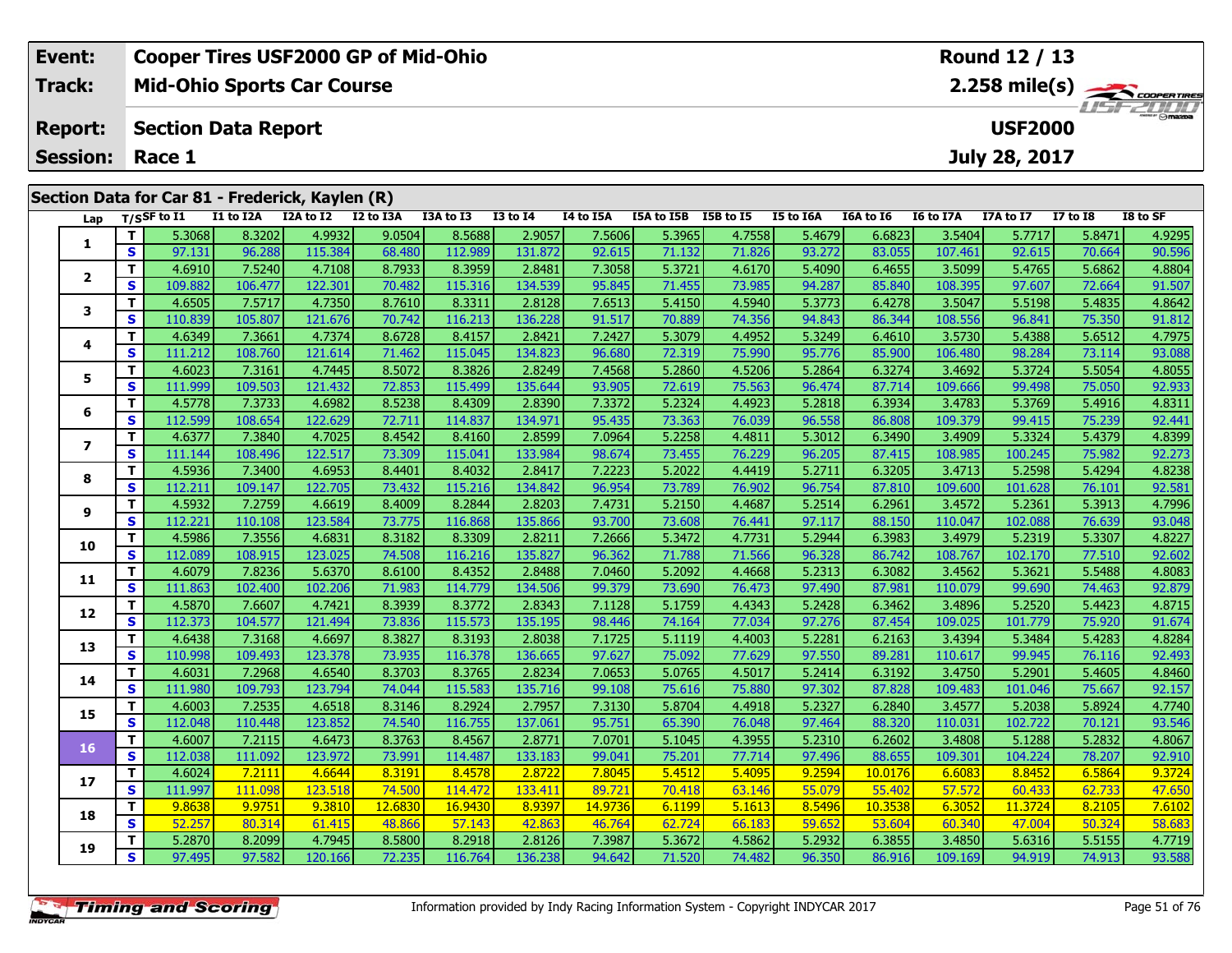| Event:                 | <b>Cooper Tires USF2000 GP of Mid-Ohio</b>      | Round 12 / 13  |
|------------------------|-------------------------------------------------|----------------|
| <b>Track:</b>          | <b>Mid-Ohio Sports Car Course</b>               |                |
| <b>Report:</b>         | Section Data Report                             | <b>USF2000</b> |
| <b>Session: Race 1</b> |                                                 | July 28, 2017  |
|                        | Section Data for Car 81 - Frederick, Kavlen (R) |                |

### **Section Data for Car 81 - Frederick, Kaylen (R)**

| Lap            |                         | $T/SI1$ to I2 I2 to I3 I4 to I5 |                       |               | <b>I5 to I6</b>              | <b>16 to 17</b> | Lap           | PO to SF         |
|----------------|-------------------------|---------------------------------|-----------------------|---------------|------------------------------|-----------------|---------------|------------------|
| $\mathbf{1}$   | T.                      | 13.3134                         | 17.6192               | 17.7129       | 12.1502                      | 9.3121          |               | 89.0969 146.7093 |
|                | S.                      |                                 |                       |               | 103.450 90.126 80.488 87.653 |                 | 98.259 91.235 | 51.898           |
| $\overline{2}$ | $\mathbf{T}$            | 12.2348                         | 17.1892               | 17.2949       | 11.8745                      | 8.9864          | 85.6855       |                  |
|                | $\mathbf{s}$            | 112.570                         | 92.381                | 82.434        | 89.688                       | 101.821         | 94.868        |                  |
| 3              | $\overline{\mathsf{r}}$ | 12.3067                         | 17.0921               | 17.6603       | 11.8051                      | 9.0245          | 85.6997       |                  |
|                | $\overline{\mathbf{s}}$ | 111.912                         | 92.906                | 80.728        | 90.215                       | 101.391         | 94.852        |                  |
| 4              | $\mathbf T$             | 12.1035                         | 17.0885               | 17.0458       | 11.7859                      | 9.0118          | 84.9612       |                  |
|                | $\mathbf{s}$            | 113.791                         | 92.925                | 83.638        | 90.362                       | 101.534         | 95.677        |                  |
|                | т                       | 12.0606                         | 16.8898               | 17.2634       | 11.6138                      | 8.8416          | 84.4073       |                  |
| 5              | $\overline{\mathbf{s}}$ |                                 | 114.196 94.019 82.584 |               | 91.701                       | 103.488         | 96.304        |                  |
|                | T                       | 12.0715                         | 16.9547               | 17.0619       | 11.6752                      | 8.8552          | 84.3580       |                  |
| 6              | $\overline{\mathbf{s}}$ |                                 | 114.093 93.659        | 83.559        | 91.219                       | 103.329         | 96.361        |                  |
|                | T                       | 12.0865                         | 16.8702               | 16.8033       | 11.6502                      | 8.8233          | 84.0089       |                  |
| $\overline{ }$ | $\overline{\mathbf{s}}$ | 113.951                         | 94.128                | 84.845        | 91.415                       | 103.703         | 96.761        |                  |
| 8              | $\overline{\mathsf{r}}$ | 12.0353                         | 16.8433               | 16.8664       | 11.5916                      | 8.7311          | 83.7562       |                  |
|                | $\mathbf s$             | 114.436                         | 94.278                | 84.528        | 91.877                       | 104.798         | 97.053        |                  |
|                | $\overline{\mathsf{r}}$ | 11.9378                         | 16.6853               | 17.1568       | 11.5475                      | 8.6933          | 83.6251       |                  |
| 9              | $\mathbf{s}$            | 115.371                         | 95.171                | 83.097        | 92.228                       | 105.253         | 97.205        |                  |
|                | T                       | 12.0387                         | 16.6491               | 17.3869       | 11.6927                      | 8.7298          | 84.0703       |                  |
| 10             | $\overline{\mathbf{s}}$ | 114.404                         |                       | 95.378 81.997 | 91.082                       | 104.813         | 96.691        |                  |
|                | т                       | 13.4606                         | 17.0452               | 16.7220       | 11.5395                      | 8.8183          | 85.3994       |                  |
| 11             | $\overline{\mathbf{s}}$ | 102.319                         | 93.161                | 85.258        | 92.292                       | 103.761         | 95.186        |                  |
|                | T                       | 12.4028                         | 16.7711               | 16.7230       | 11.5890                      | 8.7416          | 83.9626       |                  |
| 12             | S                       | 111.045                         | 94.684                | 85.253        | 91.897                       | 104.672         | 96.815        |                  |
| 13             | $\overline{\mathsf{T}}$ | 11.9865                         | 16.7020               | 16.6847       | 11.4444                      | 8.7878          | 83.3097       |                  |
|                | $\mathbf{s}$            | 114.902                         | 95.076                | 85.448        | 93.059                       | 104.122         | 97.573        |                  |
| 14             | $\overline{\mathsf{r}}$ | 11.9508                         | 16.7468               | 16.6435       | 11.5606                      | 8.7651          | 83.3998       |                  |
|                | $\overline{\mathbf{s}}$ | 115.245                         | 94.821                | 85.660        | 92.123                       | 104.391         | 97.468        |                  |
| 15             | T                       | 11.9053                         | 16.6070               | 17.6752       | 11.5167                      | 8.6615          | 84.4281       |                  |
|                | $\overline{\mathbf{s}}$ | 115.686                         | 95.620                | 80.660        | 92.474                       | 105.640         | 96.281        |                  |
| 16             | т                       | 11.8588                         | 16.8330               | 16.5701       | 11.4912                      | 8.6096          | 82.9304       |                  |
|                | $\mathbf{s}$            | 116.139                         |                       | 94.336 86.039 | 92.680                       | 106.277         | 98.020        |                  |
| 17             | $\overline{\mathsf{r}}$ | 11.8755                         | 16.7769               | 18.6652       | 19.2770                      | 15.4535         | 105.4815      |                  |
|                | $\overline{\mathbf{s}}$ | 115.976                         | 94.651                | 76.382        | 55.247                       | 59.210          | 77.064        |                  |
| 18             | $\overline{\mathsf{r}}$ | 19.3561                         | 29.6260               | 26.2548       | 18.9034                      | 17.6776         | 146.4421      |                  |
|                | $\mathbf{s}$            | 71.154                          | 53.600                | 54.302        | $-56.339$                    | 51.760          | 55.509        |                  |
| 19             | т                       | 13.0044                         | 16.8718               | 17.3521       | 11.6787                      | 9.1166          | 86.4106       |                  |
|                | $\overline{\mathbf{s}}$ | 105.908                         | 94.119                | 82.162        | 91.192                       | 100.366         | 94.072        |                  |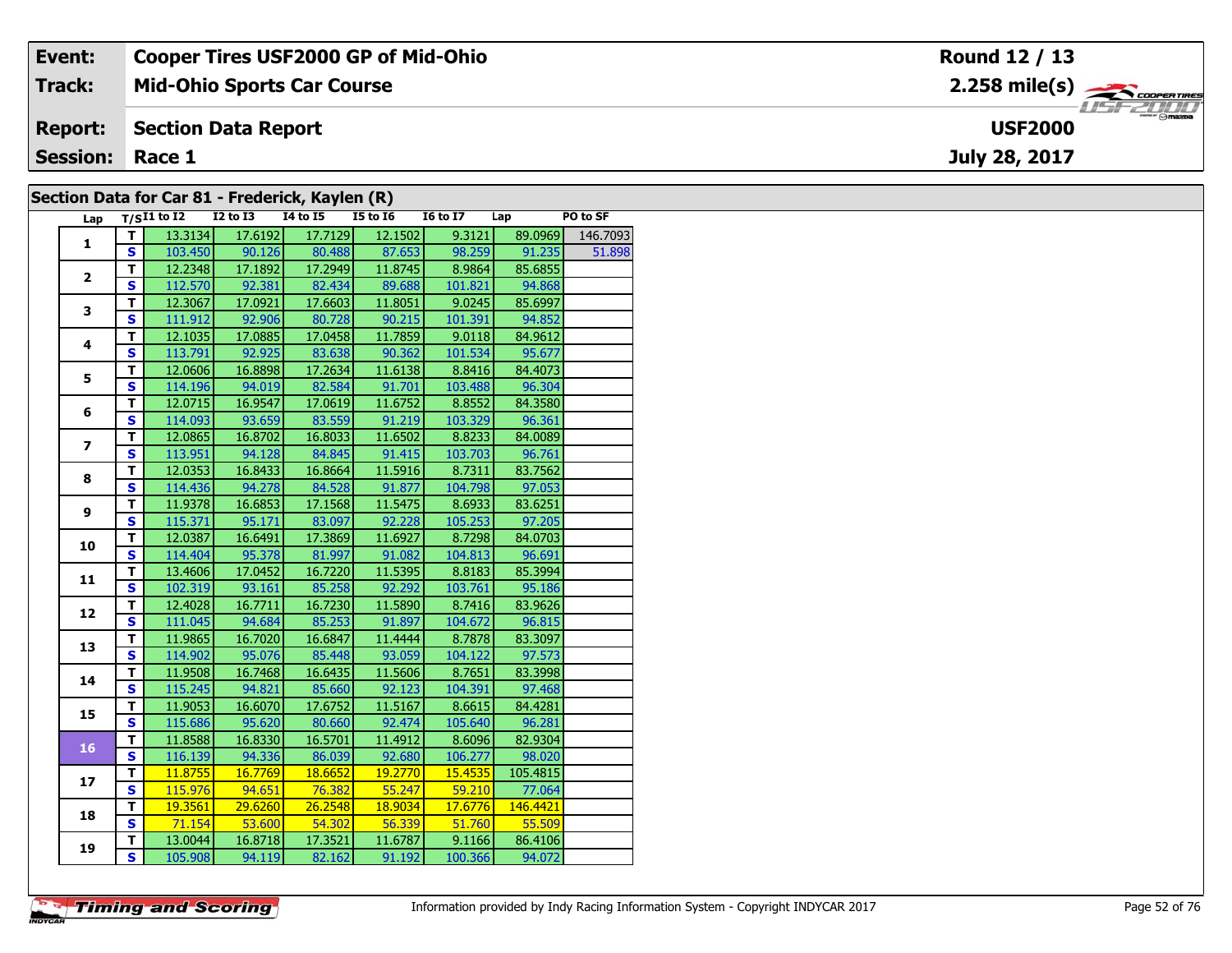| Event:                 | <b>Cooper Tires USF2000 GP of Mid-Ohio</b>      |           |           |           |          |           |            | Round 12 / 13 |           |           |           |                |          |                                     |  |
|------------------------|-------------------------------------------------|-----------|-----------|-----------|----------|-----------|------------|---------------|-----------|-----------|-----------|----------------|----------|-------------------------------------|--|
| <b>Track:</b>          | <b>Mid-Ohio Sports Car Course</b>               |           |           |           |          |           |            |               |           |           |           |                |          | $2.258$ mile(s) $\sum$ coorer Times |  |
| <b>Report:</b>         | <b>Section Data Report</b>                      |           |           |           |          |           |            |               |           |           |           | <b>USF2000</b> |          | $H = -2000$                         |  |
| <b>Session: Race 1</b> |                                                 |           |           |           |          |           |            |               |           |           |           | July 28, 2017  |          |                                     |  |
|                        | Section Data for Car 81 - Frederick, Kaylen (R) |           |           |           |          |           |            |               |           |           |           |                |          |                                     |  |
| Lap                    | I1 to I2A<br>$_{\rm T/SS}$ F to I1              | I2A to I2 | I2 to I3A | I3A to I3 | I3 to I4 | I4 to I5A | I5A to I5B | I5B to I5     | I5 to I6A | I6A to I6 | I6 to I7A | I7A to I7      | I7 to I8 | I8 to SF                            |  |

| Lav |                       | $\sim$ $\sim$ $\sim$ $\sim$ $\sim$ $\sim$ $\sim$ |                  |          |         | .       | .      | .        | .      |        |        |         | .       | .      |        |
|-----|-----------------------|--------------------------------------------------|------------------|----------|---------|---------|--------|----------|--------|--------|--------|---------|---------|--------|--------|
| 20  | 4.6029                | 7.3782                                           | 4.6752           | 8.3830   | 8.4112  | 2.8600  | 7.1502 | 5.1729 l | 4.6290 | 5.3684 | 6.5451 | 3.4636  | 5.3870  | 5.4647 | 4.8768 |
|     | 111.985               | 108.582                                          | 123.232 <b>I</b> | 73.932   | 115.106 | 133.980 | 97.931 | 74.207   | 73.794 | 95.000 | 84.796 | 109.844 | 99.229  | 75.609 | 91.575 |
|     | 4.6183V               | 7.3654                                           | 4.6775           | 8.3159   | 8.3323  | 2.8194  | 7.1216 | 5.1865   | 4.4864 | 5.2630 | 6.4200 | 3.4663  | 5.3255  | 5.5659 | 4.8716 |
| 21  | $.11.611\blacksquare$ | 108.770                                          | 123.1721         | 74.529 l | 116.196 | 135.909 | 98.324 | 74.012   | 76.139 | 96.903 | 86.449 | 109.758 | 100.375 | 74.235 | 91.672 |
| 22  | 4.7569                | 7.8696                                           |                  |          |         |         |        |          |        |        |        |         |         |        |        |
|     |                       | 101.801                                          |                  |          |         |         |        |          |        |        |        |         |         |        |        |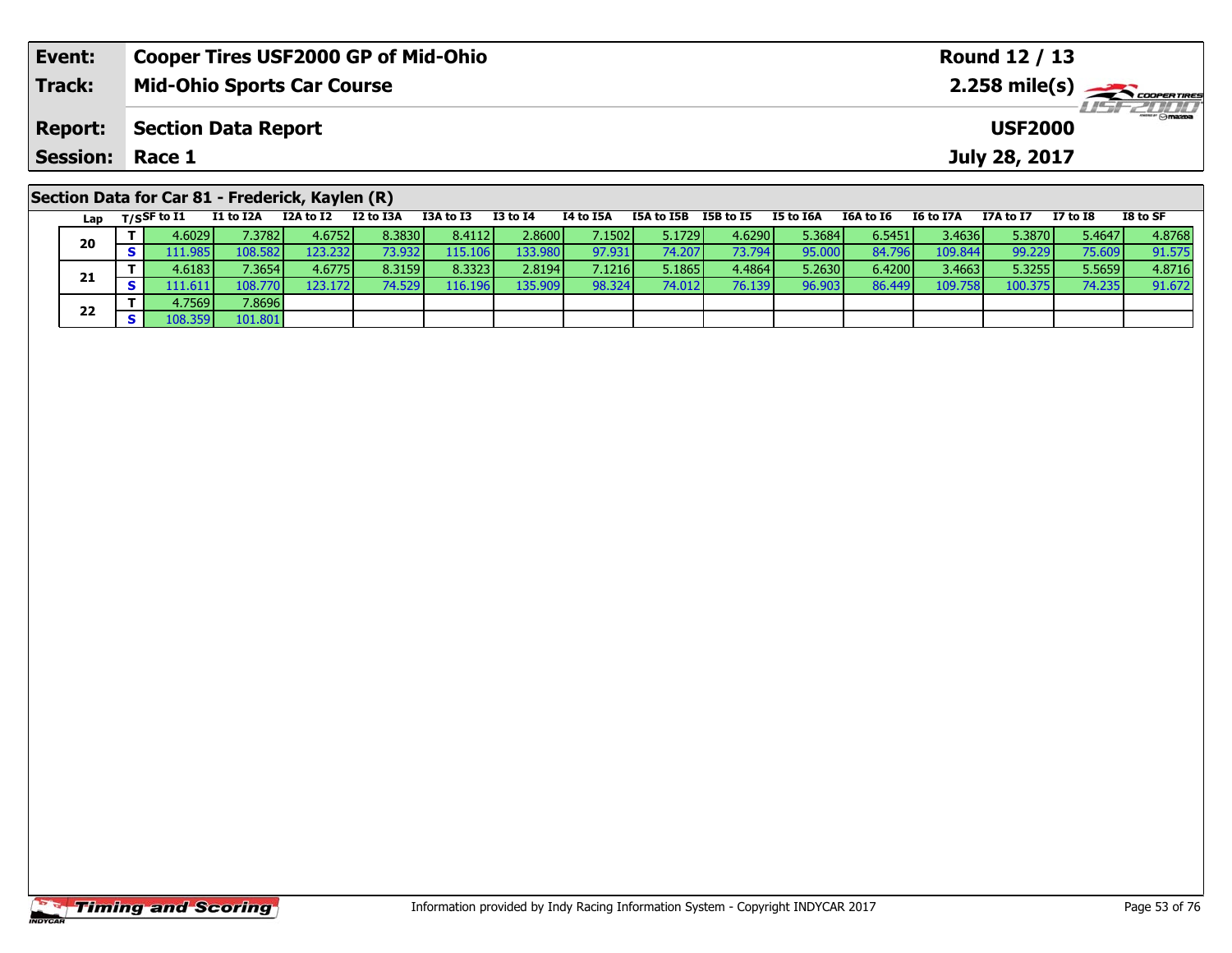| Event:                                          | <b>Cooper Tires USF2000 GP of Mid-Ohio</b> |          |          |          |                 |     |          | Round 12 / 13                                          |
|-------------------------------------------------|--------------------------------------------|----------|----------|----------|-----------------|-----|----------|--------------------------------------------------------|
| Track:                                          | <b>Mid-Ohio Sports Car Course</b>          |          |          |          |                 |     |          | $2.258$ mile(s) $\overbrace{\hspace{2cm}}$ coorentines |
| <b>Report:</b>                                  | <b>Section Data Report</b>                 |          |          |          |                 |     |          | 2111<br><b>USF2000</b>                                 |
| <b>Session: Race 1</b>                          |                                            |          |          |          |                 |     |          | July 28, 2017                                          |
| Section Data for Car 81 - Frederick, Kaylen (R) |                                            |          |          |          |                 |     |          |                                                        |
| Lap                                             | $_{\rm T/S}$ I1 to I2                      | I2 to I3 | 14 to 15 | I5 to I6 | <b>I6 to I7</b> | Lap | PO to SF |                                                        |

96.961

# **Timing and Scoring**

**20**

**21**

 $22$   $\frac{1}{s}$ 

**<sup>T</sup>** 12.0534 16.7942 16.9521 11.9135 8.8506 84.3682 **<sup>S</sup>** 114.264 94.554 84.101 89.394 103.383 96.349

**<sup>T</sup>** 12.0429 16.6482 16.7945 11.6830 8.7918 83.8356 **<sup>S</sup>** 114.364 95.383 84.890 91.158 104.074 96.961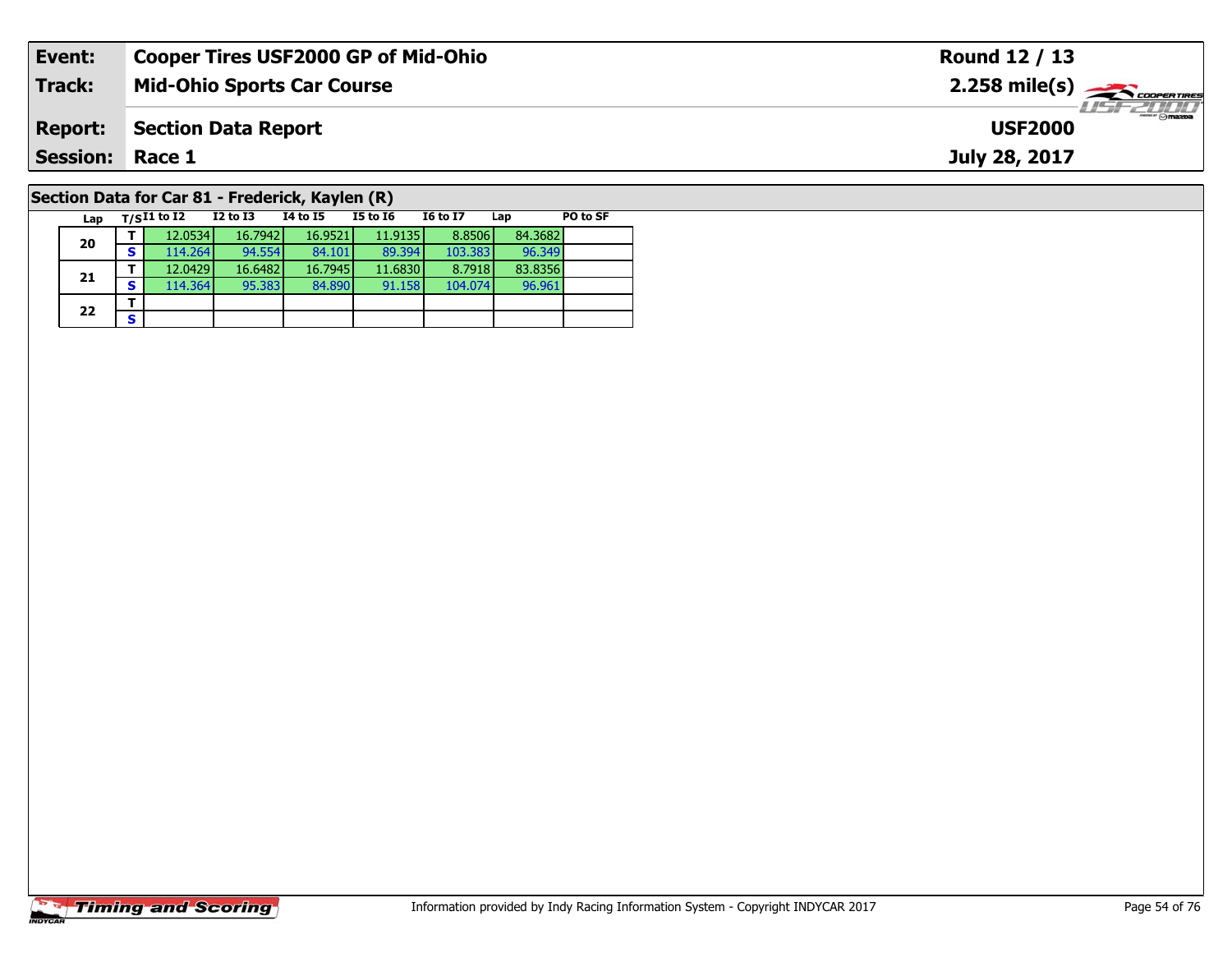| Event:                 | Cooper Tires USF2000 GP of Mid-Ohio            | Round 12 / 13                                 |
|------------------------|------------------------------------------------|-----------------------------------------------|
| Track:                 | <b>Mid-Ohio Sports Car Course</b>              | $2.258$ mile(s) $\frac{1}{2.258}$ coorer Time |
| <b>Report:</b>         | Section Data Report                            | <b>LISE 2007</b><br><b>USF2000</b>            |
| <b>Session: Race 1</b> |                                                | July 28, 2017                                 |
|                        | Section Data for Car 82 - Denes, Phillippe (R) |                                               |

| Lap                      |                         | T/SSF to I1 | I1 to I2A | I2A to I2 I2 to I3A |         | I3A to I3 | $I3$ to $I4$ | I4 to I5A | I5A to I5B I5B to I5 |        | <b>I5 to I6A</b> | I6A to I6 | I6 to I7A | I7A to I7 | <b>I7 to I8</b> | I8 to SF |
|--------------------------|-------------------------|-------------|-----------|---------------------|---------|-----------|--------------|-----------|----------------------|--------|------------------|-----------|-----------|-----------|-----------------|----------|
|                          | T.                      | 5.3945      | 8.3230    | 5.0415              | 8.9941  | 8.7331    | 2.9190       | 7.8530    | 5.6460               | 4.9191 | 5.5796           | 6.6364    | 3.5679    | 5.7485    | 5.7695          | 4.9892   |
| 1                        | S                       | 95.552      | 96.256    | 114.279             | 68.909  | 110.863   | 131.272      | 89.167    | 67.989               | 69.442 | 91.404           | 83.630    | 106.633   | 92.989    | 71.615          | 89.512   |
|                          | T.                      | 4.7774      | 7.5037    | 4.7772              | 8.7382  | 8.6123    | 2.9117       | 7.5515    | 5.4566               | 4.8099 | 5.3565           | 6.6244    | 3.5824    | 5.4713    | 5.5305          | 4.9387   |
| $\mathbf{2}$             | S.                      | 107.894     | 106.766   | 120.601             | 70.927  | 112.418   | 131.601      | 92.727    | 70.349               | 71.018 | 95.211           | 83.781    | 106.201   | 97.700    | 74.710          | 90.427   |
| 3                        | T.                      | 4.7408      | 7.3838    | 4.7195              | 8.5874  | 8.4661    | 2.8676       | 7.2574    | 5.3121               | 4.6087 | 5.3455           | 6.4662    | 3.5505    | 5.4012    | 5.7832          | 4.9395   |
|                          | S                       | 108.727     | 108.499   | 122.076             | 72.172  | 114.360   | 133.625      | 96.485    | 72.262               | 74.119 | 95.407           | 85.831    | 107.155   | 98.968    | 71.445          | 90.412   |
|                          | T.                      | 4.7333      | 7.3157    | 4.7450              | 8.4756  | 8.4955    | 2.8924       | 7.2158    | 5.2493               | 4.4989 | 5.2935           | 6.3565    | 3.5267    | 5.3548    | 5.5830          | 4.8373   |
| 4                        | S                       | 108.900     | 109.509   | 121.420             | 73.124  | 113.964   | 132.479      | 97.041    | 73.127               | 75.928 | 96.345           | 87.312    | 107.878   | 99.825    | 74.007          | 92.322   |
| 5                        | T.                      | 4.6763      | 7.3012    | 4.7221              | 8.5111  | 8.4431    | 2.8698       | 7.1593    | 5.2020               | 4.5128 | 5.3104           | 6.4910    | 3.6395    | 5.4320    | 5.6334          | 4.8614   |
|                          | S                       | 110.227     | 109.727   | 122.009             | 72.819  | 114.671   | 133.522      | 97.807    | 73.792               | 75.694 | 96.038           | 85.503    | 104.535   | 98.407    | 73.345          | 91.865   |
| 6                        | T.                      | 4.7053      | 7.2076    | 4.6969              | 8.3920  | 8.5111    | 2.8969       | 7.2565    | 5.1946               | 4.4965 | 5.2674           | 6.3436    | 3.5093    | 5.2587    | 5.5050          | 4.8522   |
|                          | S                       | 109.548     | 111.152   | 122.663             | 73.853  | 113.755   | 132.273      | 96.497    | 73.897               | 75.968 | 96.822           | 87.490    | 108.413   | 101.650   | 75.056          | 92.039   |
| $\overline{\phantom{a}}$ | T.                      | 4.6740      | 7.2531    | 4.7083              | 8.4454  | 8.5163    | 2.8904       | 7.2214    | 5.1660               | 4.4562 | 5.2654           | 6.4400    | 3.5476    | 5.2060    | 5.4076          | 4.8788   |
|                          | S                       | 110.281     | 110.454   | 122.366             | 73.386  | 113.686   | 132.571      | 96.966    | 74.306               | 76.655 | 96.859           | 86.180    | 107.243   | 102.679   | 76.408          | 91.537   |
| 8                        | T.                      | 4.6838      | 7.2615    | 4.7038              | 8.4474  | 8.4949    | 2.8816       | 7.4797    | 5.1895               | 4.4049 | 5.2569           | 6.3753    | 3.5248    | 5.2202    | 5.4394          | 4.8272   |
|                          | S                       | 110.051     | 110.327   | 122.483             | 73.368  | 113.972   | 132.975      | 93.617    | 73.969               | 77.548 | 97.015           | 87.055    | 107.936   | 102.399   | 75.961          | 92.516   |
| 9                        | T.                      | 4.6408      | 7.1967    | 4.6732              | 8.4302  | 8.4299    | 2.8681       | 7.1348    | 5.1898               | 4.3815 | 5.2403           | 6.3295    | 3.5120    | 5.2450    | 5.4189          | 4.8384   |
|                          | S                       | 111.070     | 111.320   | 123.285             | 73.518  | 114.851   | 133.601      | 98.143    | 73.965               | 77.962 | 97.323           | 87.685    | 108.330   | 101.915   | 76.248          | 92.301   |
| 10                       | T.                      | 4.6363      | 7.1873    | 4.6820              | 8.3221  | 8.3974    | 2.8480       | 7.1443    | 5.2044               | 4.4184 | 5.2542           | 6.4052    | 3.5063    | 5.2644    | 5.5145          | 4.7708   |
|                          | S                       | 111.178     | 111.466   | 123.053             | 74.473  | 115.295   | 134.544      | 98.012    | 73.758               | 77.311 | 97.065           | 86.648    | 108.506   | 101.540   | 74.926          | 93.609   |
| 11                       | T.                      | 4.6093      | 7.3464    | 4.7144              | 8.5080  | 8.4515    | 2.8582       | 7.1131    | 5.1739               | 4.4103 | 5.2538           | 6.4274    | 3.5107    | 5.3423    | 5.5820          | 4.8513   |
|                          | S                       | 111.829     | 109.052   | 122.208             | 72.846  | 114.557   | 134.064      | 98.442    | 74.192               | 77.453 | 97.073           | 86.349    | 108.370   | 100.059   | 74.020          | 92.056   |
| 12                       | T.                      | 4.6540      | 7.3404    | 4.7224              | 8.4727  | 8.4463    | 2.8675       | 7.0880    | 5.1282               | 4.3583 | 5.2233           | 6.4416    | 3.5130    | 5.2115    | 5.5442          | 4.8691   |
|                          | S                       | 110.755     | 109.141   | 122.001             | 73.149  | 114.628   | 133.629      | 98.791    | 74.853               | 78.377 | 97.639           | 86.159    | 108.299   | 102.570   | 74.525          | 91.719   |
| 13                       | T.                      | 4.6629      | 7.2315    | 4.6954              | 8.3923  | 8.4440    | 2.8563       | 7.4579    | 5.2288               | 4.4168 | 5.2716           | 6.3313    | 3.4947    | 5.1630    | 5.4287          | 4.8749   |
|                          | $\overline{\mathbf{s}}$ | 110.544     | 110.784   | 122.702             | 73.850  | 114.659   | 134.153      | 93.891    | 73.413               | 77.339 | 96.745           | 87.660    | 108.866   | 103.534   | 76.111          | 91.610   |
| 14                       | T.                      | 4.6594      | 7.1753    | 4.6535              | 8.3568  | 8.4122    | 2.8493       | 7.0399    | 5.2012               | 4.3844 | 5.2893           | 6.2932    | 3.4953    | 5.1308    | 5.4145          | 4.8398   |
|                          | S                       | 110.627     | 111.652   | 123.807             | 74.164  | 115.093   | 134.483      | 99.466    | 73.803               | 77.911 | 96.421           | 88.190    | 108.847   | 104.184   | 76.310          | 92.275   |
| 15                       | T.                      | 4.6173      | 7.2784    | 4.6845              | 8.2971  | 8.3684    | 2.8417       | 7.3063    | 5.1356               | 4.3756 | 5.2180           | 6.2433    | 3.5018    | 5.1548    | 5.4429          | 4.8198   |
|                          | $\overline{\mathbf{s}}$ | 111.635     | 110.070   | 122.988             | 74.698  | 115.695   | 134.842      | 95.839    | 74.746               | 78.067 | 97.739           | 88.895    | 108.645   | 103.699   | 75.912          | 92.658   |
| 16                       | T.                      | 4.6446      | 7.1165    | 4.6706              | 8.2520  | 8.4915    | 2.8932       | 7.0499    | 5.0946               | 4.3539 | 5.2465           | 6.2697    | 3.5100    | 5.1257    | 5.3191          | 4.8143   |
|                          | S                       | 110.979     | 112.574   | 123.354             | 75.106  | 114.018   | 132.442      | 99.324    | 75.347               | 78.456 | 97.208           | 88.521    | 108.392   | 104.287   | 77.679          | 92.763   |
| 17                       | T.                      | 4.6510      | 7.1374    | 4.7393              | 8.5629  | 8.5227    | 2.8950       | 7.8223    | 5.7353               | 5.4075 | 8.9277           | 9.9576    | 6.7979    | 8.5674    | 7.0693          | 8.5488   |
|                          | S                       | 110.827     | 112.245   | 121.566             | 72.379  | 113.600   | 132.360      | 89.517    | 66.930               | 63.170 | 57.126           | 55.736    | 55.966    | 62.393    | 58.447          | 52.240   |
| 18                       | T.                      | 10.2654     | 10.3119   | 9.1492              | 12.8028 | 17.1146   | 8.3203       | 15.4999   | 5.7858               | 5.4104 | 8.6481           | 10.3745   | 6.3802    | 11.3415   | 8.1093          | 7.6777   |
|                          | S.                      | 50.213      | 77.690    | 62.971              | 48.409  | 56.571    | 46.054       | 45.176    | 66.346               | 63.136 | 58.972           | 53.497    | 59.631    | 47.132    | 50.952          | 58.167   |
| 19                       | Т.                      | 5.3358      | 8.1625    | 4.7832              | 8.7430  | 8.3189    | 2.8675       | 7.1524    | 5.2376               | 4.4642 | 5.3058           | 6.4132    | 3.5114    |           |                 | 5.1728   |
|                          | S.                      | 96.603      | 98.148    | 120.450             | 70.888  | 116.383   | 133.629      | 97.901    | 73.290               | 76.518 | 96.121           | 86.540    | 108.348   |           |                 | 86.334   |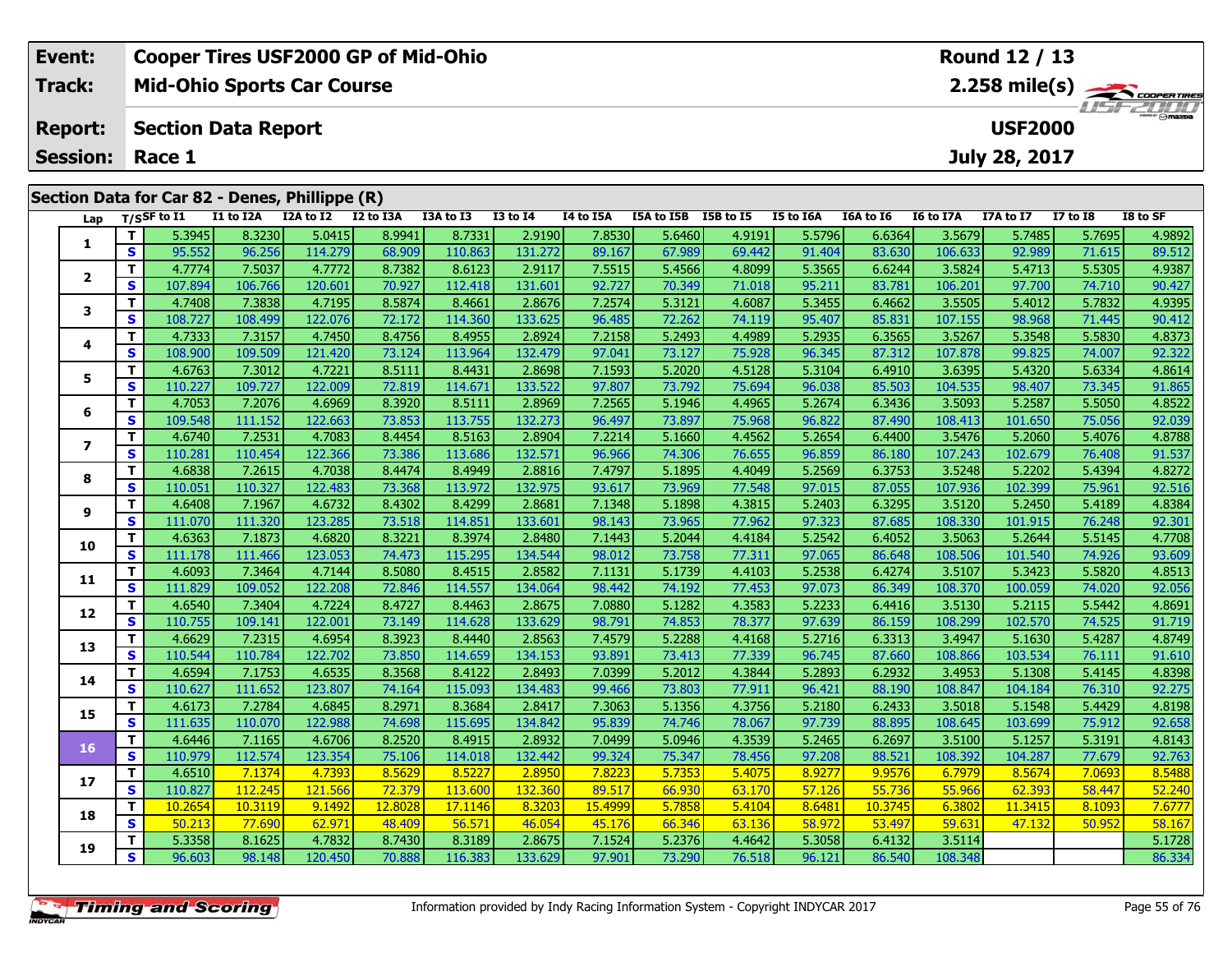| Event:                 | <b>Cooper Tires USF2000 GP of Mid-Ohio</b>    | Round 12 / 13                                         |
|------------------------|-----------------------------------------------|-------------------------------------------------------|
| <b>Track:</b>          | <b>Mid-Ohio Sports Car Course</b>             | $2.258$ mile(s) $\overbrace{\hspace{2cm}}$ coorenames |
| <b>Report:</b>         | Section Data Report                           | <b>USF2000</b>                                        |
| <b>Session: Race 1</b> |                                               | July 28, 2017                                         |
|                        | Section Data for Car 82 - Denes Phillinne (R) |                                                       |

#### **Section Data for Car 82 - Denes, Phillippe (R)**

| Lap            |                         | $T/SI1$ to $I2$ $I2$ to $I3$ |                                   | $\mathbf{r}$ , $\mathbf{r}$ , $\mathbf{r}$<br><b>I4 to I5</b> | $\sqrt{ }$<br>$15$ to $16$        | I6 to I7 Lap                       |                | PO to SF |
|----------------|-------------------------|------------------------------|-----------------------------------|---------------------------------------------------------------|-----------------------------------|------------------------------------|----------------|----------|
|                | Τ.                      |                              | 13.3645 17.7272                   | 18.4181                                                       | 12.2160                           | 9.3164                             | 90.1144        | 149.7842 |
| $\mathbf{1}$   | S.                      |                              |                                   |                                                               | 103.055 89.577 77.407 87.181      | 98.214                             | 90.205         | 50.832   |
|                | $\overline{\mathsf{r}}$ |                              | $12.2809$ 17.3505                 |                                                               | 17.8180 11.9809                   | 9.0537                             | 86.6423        |          |
| $\overline{2}$ | $\overline{\mathbf{s}}$ |                              | 112.148 91.522                    |                                                               | 80.014 88.891                     | 101.064                            | 93.820         |          |
|                | $\overline{\mathsf{r}}$ | 12.1033                      | 17.0535                           | 17.1782                                                       | 11.8117                           | 8.9517                             | 85.4295        |          |
| 3              | $\overline{\mathbf{s}}$ | 113.793                      | 93.116                            | 82.994                                                        | 90.165                            | 102.215                            | 95.152         |          |
|                | T                       | 12.0607                      | 16.9711                           | 16.9640                                                       | 11.6500                           | 8.8815                             | 84.5733        |          |
| 4              | $\overline{\mathbf{s}}$ | 114.195                      | 93.568                            | 84.042                                                        | 91.416                            | 103.023                            | 96.115         |          |
|                | T                       | 12.0233                      | 16.9542                           | 16.8741                                                       | 11.8014                           | 9.0715                             | 84.7654        |          |
| 5              | $\overline{\mathbf{s}}$ | 114.550                      | 93.661                            | 84.489                                                        | 90.244                            | 100.865                            | 95.898         |          |
|                | $\overline{\mathsf{r}}$ | 11.9045                      | 16.9031                           | 16.9476                                                       | 11.6110                           | 8.7680                             | 84.0936        |          |
| 6              | S                       |                              | 115.693 93.945                    | 84.123                                                        | 91.723                            | 104.357                            | 96.664         |          |
| $\overline{ }$ | $\overline{\mathsf{r}}$ | 11.9614                      | 16.9617                           | 16.8436                                                       | 11.7054                           | 8.7536                             | 84.0765        |          |
|                | $\overline{\mathbf{s}}$ | 115.143                      | 93.620                            | 84.642                                                        | 90.984                            | 104.528                            | 96.683         |          |
| 8              | $\overline{\mathsf{r}}$ | 11.9653                      | 16.9423                           | 17.0741                                                       | 11.6322                           | 8.7450                             | 84.1909        |          |
|                | $\overline{\mathbf{s}}$ | 115.106                      | 93.727                            | 83.500                                                        | 91.556                            | 104.631                            | 96.552         |          |
|                | T                       | 11.8699                      | 16.8601                           | 16.7061                                                       | 11.5698                           | 8.7570                             | 83.5291        |          |
| 9              | S                       | 116.031                      | 94.184                            | 85.339                                                        | 92.050                            | 104.488                            | 97.317         |          |
|                | T                       | 11.8693                      | 16.7195                           | 16.7671                                                       | 11.6594                           | 8.7707                             | 83.5556        |          |
| 10             | $\overline{\mathbf{s}}$ | 116.037                      | 94.976                            | 85.029                                                        | 91.343                            | 104.325                            | 97.286         |          |
| 11             | T                       | 12.0608                      | 16.9595                           | 16.6973                                                       | 11.6812                           | 8.8530                             | 84.1526        |          |
|                | $\overline{\mathbf{s}}$ |                              | 114.194 93.632                    | 85.384                                                        | 91.172                            |                                    | 103.355 96.596 |          |
|                | T                       | 12.0628                      | 16.9190                           | 16.5745                                                       | 11.6649                           | 8.7245                             | 83.8805        |          |
| 12             | $\overline{\mathbf{s}}$ | 114.175                      | 93.856                            | 86.017                                                        | 91.300                            | 104.877                            | 96.909         |          |
| 13             | T.                      | 11.9269                      | 16.8363                           | 17.1035                                                       | 11.6029                           | 8.6577                             | 83.9501        |          |
|                | $\overline{\mathbf{s}}$ | 115.476                      | 94.317                            | 83.356                                                        | 91.787                            | 105.686                            | 96.829         |          |
| 14             | T                       | 11.8288                      | 16.7690                           | 16.6255                                                       | 11.5825                           | 8.6261                             | 83.1949        |          |
|                | $\overline{\mathbf{s}}$ | 116.434                      | 94.696                            | 85.753                                                        | 91.949                            | 106.073                            | 97.708         |          |
| 15             | T                       | 11.9629                      | 16.6655                           | 16.8175                                                       | 11.4613                           | 8.6566                             | 83.2855        |          |
|                | $\overline{\mathbf{s}}$ | 115.129                      | 95.284                            | 84.774                                                        | 92.921                            | 105.700                            | 97.602         |          |
| 16             | T                       | 11.7871                      | 16.7435                           | 16.4984                                                       | 11.5162                           | 8.6357                             | 82.8521        |          |
|                | $\overline{\mathbf{s}}$ |                              | 116.846 94.840 86.413             |                                                               | 92.478                            | 105.956                            | 98.112         |          |
| 17             | T                       | 11.8767                      | 17.0856                           | 18.9651                                                       | 18.8853                           | 15.3653                            | 105.3421       |          |
|                | $\overline{\mathbf{s}}$ | 115.964                      | 92.941                            | 75.174                                                        | $\overline{\hspace{1.6cm}56.393}$ | $\overline{\hspace{1.6cm}}$ 59.550 | 77.166         |          |
| 18             | T                       | 19.4611                      | 29.9174                           | 26.6961                                                       | 19.0226                           | 17.7217                            | 147.1916       |          |
|                | $\overline{\mathbf{s}}$ | 70.771                       | $\overline{\hspace{1.6cm}53.078}$ | $-53.404$                                                     | 55.986                            | 51.632                             | 55.226         |          |
| 19             | T                       | 12.9457                      | 17.0619                           | 16.8542                                                       | 11.7190                           |                                    | 90.9305        |          |
|                | $\overline{\mathbf{s}}$ | 106.388                      |                                   | 93.070 84.589                                                 | 90.878                            |                                    | 89.396         |          |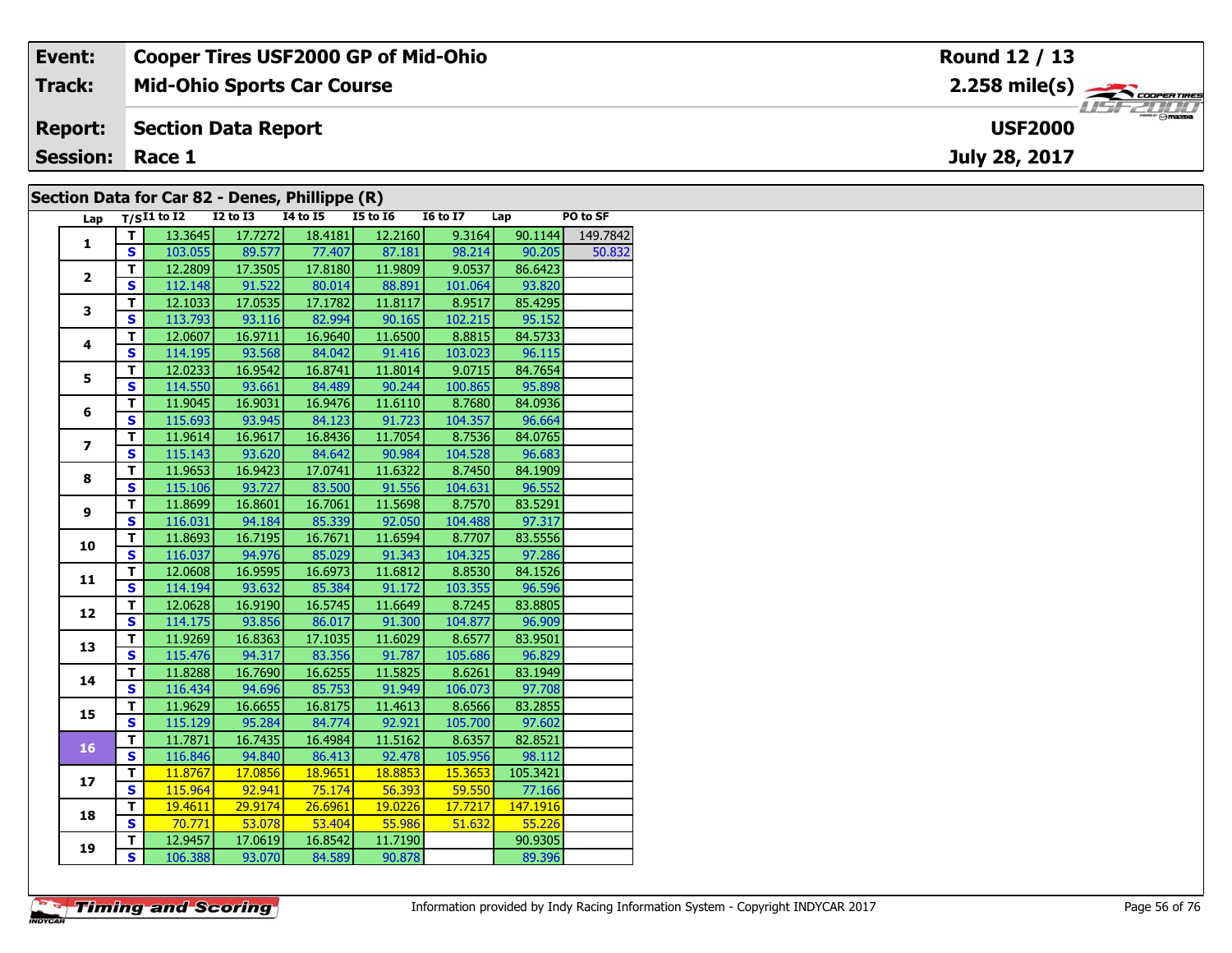| Event:          | <b>Cooper Tires USF2000 GP of Mid-Ohio</b>     |  |                   |                 |           |                                |  |                        | Round 12 / 13     |                  |                                                                      |
|-----------------|------------------------------------------------|--|-------------------|-----------------|-----------|--------------------------------|--|------------------------|-------------------|------------------|----------------------------------------------------------------------|
| <b>Track:</b>   | <b>Mid-Ohio Sports Car Course</b>              |  |                   |                 |           |                                |  |                        |                   |                  | $2.258$ mile(s) $\rightarrow$ Coorerrings<br><i><b>LISF 2000</b></i> |
| <b>Report:</b>  | <b>Section Data Report</b>                     |  |                   |                 |           |                                |  |                        | <b>USF2000</b>    |                  |                                                                      |
| <b>Session:</b> | Race 1                                         |  |                   |                 |           |                                |  |                        | July 28, 2017     |                  |                                                                      |
|                 | Section Data for Car 82 - Denes, Phillippe (R) |  | <b>TOA + 6 TO</b> | <b>TO +6 TA</b> | TA LA TEA | TEA to TED TED to TE TE to TEA |  | $TCA + 5C$ $TC + 5T7A$ | <b>T7A + 6 T7</b> | <b>T7 + 6 TO</b> | $TO + C C$                                                           |

| Lap | $T/S$ SF to I1  | I1 to I2A       | I2A to I2 | I2 to I3A | I3A to I3 | <b>I3 to I4</b> | I4 to I5A | I5A to I5B      | I5B to I5 | I5 to I6A | I6A to I6 | I6 to I7A | I7A to I7 | $I7$ to $I8$ | I8 to SF |
|-----|-----------------|-----------------|-----------|-----------|-----------|-----------------|-----------|-----------------|-----------|-----------|-----------|-----------|-----------|--------------|----------|
| 20  | 4.7669          | 7.6909 <b>l</b> | 4.6935    | 8.6254    | 8.5176    | 2.8744          | 7.17981   | 5.26431         | 4.5436    | 5.3194    | 6.4921    | 3.5550    | 5.2836    | 5.4613       | 4.8361   |
|     | 108.132         | 104.167         | 122.752   | 71.854    | 113.668   | 133.308         | 97.527    | 72.918          | 75.181    | 95.875    | 85.489    | 107.020   | 101.171   | 75.656       | 92.345   |
| 21  | 4.6895 <b>I</b> | 7.2809          | 4.6997    | 8.3706    | 8.4256    | 2.8560          | 7.0535    | 5.1804 <b>l</b> | 4.4454    | 5.2607    | 6.4466    | 3.5059    | 5.4172    | 5.5822       | 5.0653   |
|     | 109.917         | 110.033         | 122.590   | 74.042    | 14.910    | 134.167         | 99.274    | 74.099 <b>1</b> | 76.841    | 96.945    | 86.092    | 108.518   | 98.676    | 74.018       | 88.167   |
| 22  | 5.5126          |                 |           |           |           |                 |           |                 |           |           |           |           |           |              |          |
|     | 93.505          |                 |           |           |           |                 |           |                 |           |           |           |           |           |              |          |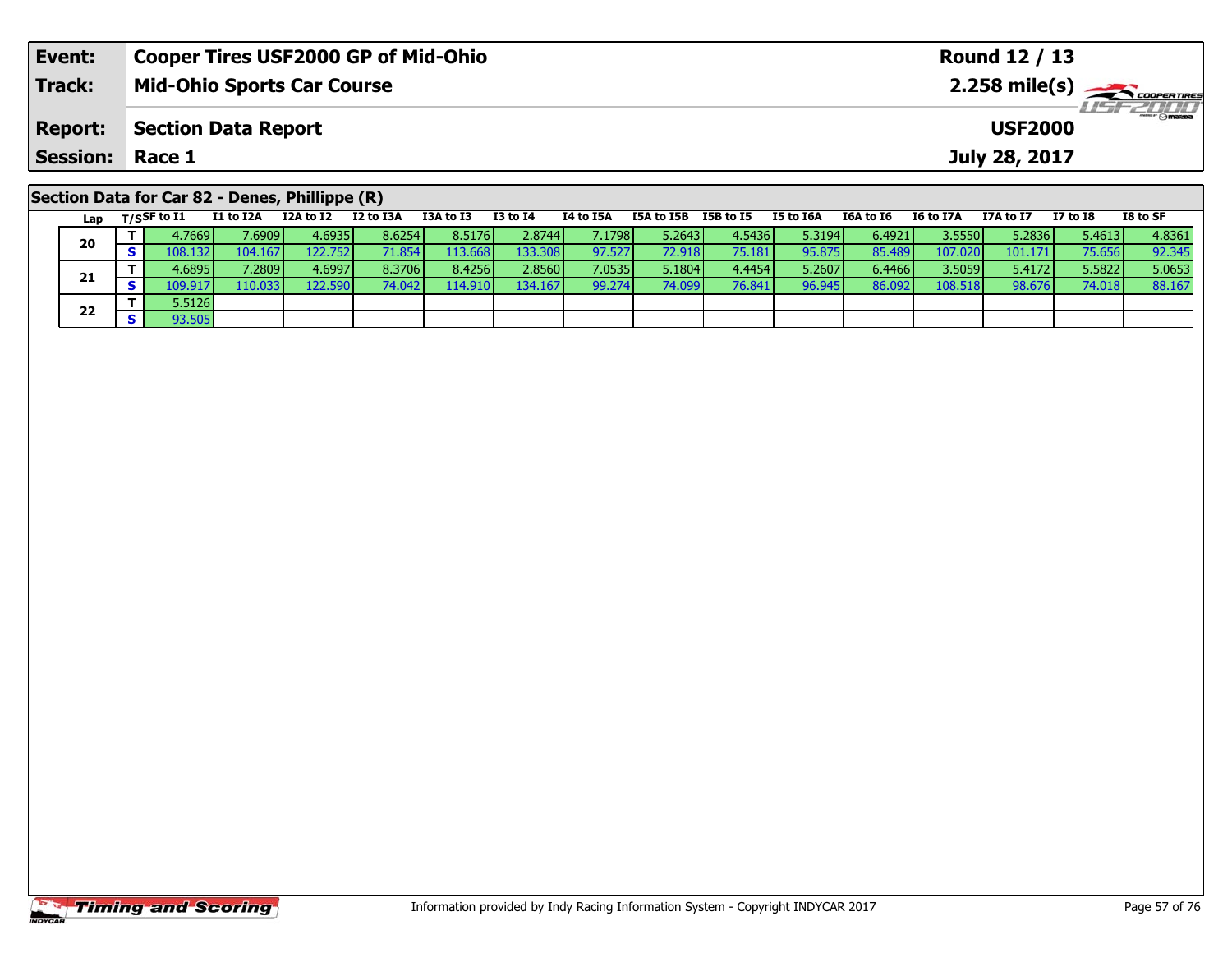| Event:                 | <b>Cooper Tires USF2000 GP of Mid-Ohio</b>     | Round 12 / 13                                           |
|------------------------|------------------------------------------------|---------------------------------------------------------|
| Track:                 | <b>Mid-Ohio Sports Car Course</b>              | $2.258$ mile(s) $\overbrace{\hspace{2cm}}$ coorer TIRES |
| <b>Report:</b>         | Section Data Report                            | <b>LISE 2000</b><br><b>USF2000</b>                      |
| <b>Session: Race 1</b> |                                                | July 28, 2017                                           |
|                        | Section Data for Car 82 - Denes, Phillippe (R) |                                                         |

#### **Lap T/SI1 to I2 I2 to I3 I4 to I5 I5 to I6 I6 to I7 Lap PO to SF 20 <sup>T</sup>** 12.3844 17.1430 16.9877 11.8115 8.8386 85.1039 **<sup>S</sup>** 111.210 92.630 83.924 90.166 103.523 95.51695.516<br>84.2795 **21 <sup>T</sup>** 11.9806 16.7962 16.6793 11.7073 8.9231 84.2795 **<sup>S</sup>** 114.959 94.542 85.476 90.969 102.543 96.45196.451  $22$   $\frac{1}{s}$ **Section Data for Car 82 - Denes, Phillippe (R)**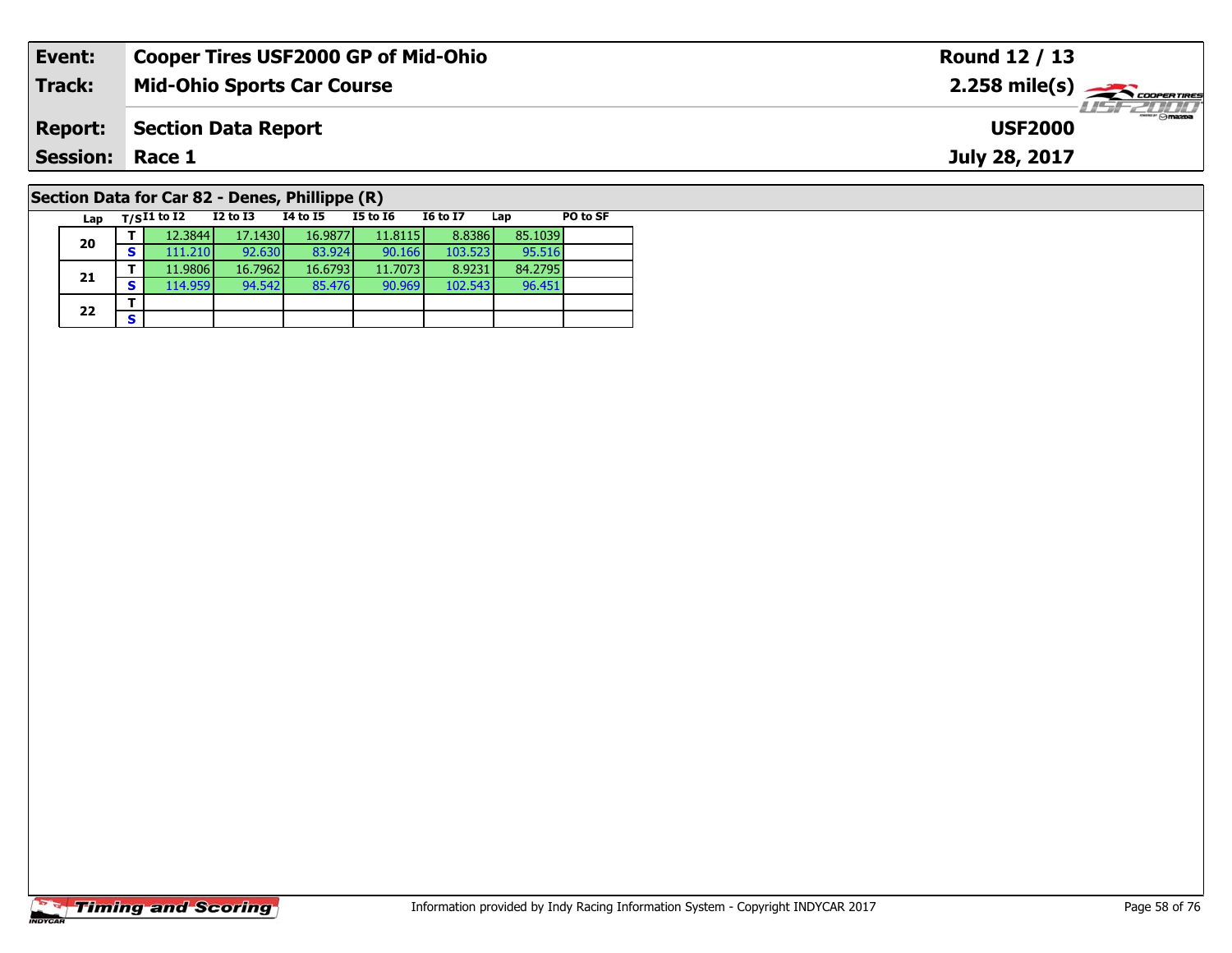| Event:          | <b>Cooper Tires USF2000 GP of Mid-Ohio</b> | Round 12 / 13                                 |
|-----------------|--------------------------------------------|-----------------------------------------------|
| <b>Track:</b>   | <b>Mid-Ohio Sports Car Course</b>          | $2.258$ mile(s) $\frac{1}{2.258}$ coorer Time |
| <b>Report:</b>  | Section Data Report                        | <b>LIST 2000</b><br><b>USF2000</b>            |
| <b>Session:</b> | Race 1                                     | July 28, 2017                                 |
|                 | Section Data for Car 90 - Thompson, Parker |                                               |

| Lap                      |                         | T/SSF to I1 | I1 to I2A | I2A to I2 | I2 to I3A | I3A to I3 | <b>I3 to I4</b> | I4 to I5A | I5A to I5B | I5B to I5 | I5 to I6A | I6A to I6 | I6 to I7A | I7A to I7 | $\overline{17}$ to $\overline{18}$ | I8 to SF |
|--------------------------|-------------------------|-------------|-----------|-----------|-----------|-----------|-----------------|-----------|------------|-----------|-----------|-----------|-----------|-----------|------------------------------------|----------|
|                          | T.                      | 5.3194      | 8.1501    | 4.9221    | 8.9312    | 8.5167    | 2.8987          | 7.5373    | 5.4802     | 4.6988    | 5.4211    | 6.7030    | 3.5252    | 5.5130    | 5.7258                             | 4.8404   |
| 1                        | $\overline{\mathbf{s}}$ | 96.901      | 98.298    | 117.051   | 69.394    | 113.680   | 132.191         | 92.902    | 70.046     | 72.697    | 94.077    | 82.799    | 107.924   | 96.961    | 72.161                             | 92.263   |
|                          | T.                      | 4.6119      | 7.6410    | 4.7405    | 8.5833    | 8.3896    | 2.8340          | 7.4484    | 5.3730     | 4.6189    | 5.3906    | 6.5651    | 3.4904    | 5.4016    | 5.6543                             | 4.8122   |
| $\overline{2}$           | S                       | 111.766     | 104.847   | 121.535   | 72.207    | 115.403   | 135.209         | 94.010    | 71.443     | 73.955    | 94.609    | 84.538    | 109.000   | 98.961    | 73.074                             | 92.804   |
|                          | T.                      | 4.6059      | 7.4055    | 4.7116    | 8.4788    | 8.3083    | 2.8393          | 7.2813    | 5.3321     | 4.5610    | 5.3206    | 6.5150    | 3.4778    | 5.3289    | 5.5179                             | 4.7565   |
| 3                        | S                       | 111.912     | 108.181   | 122.280   | 73.097    | 116.532   | 134.956         | 96.168    | 71.991     | 74.894    | 95.854    | 85.188    | 109.395   | 100.311   | 74.880                             | 93.891   |
|                          | T.                      | 4.5908      | 7.2876    | 4.6748    | 8.3991    | 8.4025    | 2.8547          | 7.2413    | 5.2322     | 4.4806    | 5.2360    | 6.4181    | 3.4803    | 5.2520    | 5.5855                             | 4.7592   |
| 4                        | S                       | 112.280     | 109.931   | 123.243   | 73.790    | 115.225   | 134.228         | 96.699    | 73.366     | 76.238    | 97.403    | 86.474    | 109.317   | 101.779   | 73.974                             | 93.837   |
|                          | T.                      | 4.5830      | 7.1430    | 4.6569    | 8.3393    | 8.3819    | 2.8434          | 7.1179    | 5.1656     | 4.4833    | 5.2224    | 6.3765    | 3.4564    | 5.2678    | 5.4856                             | 4.7442   |
| 5                        | S                       | 112.471     | 112.157   | 123.717   | 74.320    | 115.509   | 134.762         | 98.376    | 74.312     | 76.192    | 97.656    | 87.038    | 110.072   | 101.474   | 75.321                             | 94.134   |
|                          | T.                      | 4.5743      | 7.1555    | 4.6499    | 8.4235    | 8.3965    | 2.8611          | 7.0840    | 5.2152     | 4.4556    | 5.2139    | 6.3563    | 3.4510    | 5.8375    | 5.8523                             | 4.8627   |
| 6                        | S                       | 112.685     | 111.961   | 123.903   | 73.577    | 115.308   | 133.928         | 98.846    | 73.605     | 76.666    | 97.815    | 87.315    | 110.245   | 91.571    | 70.602                             | 91.840   |
|                          | T.                      | 4.6194      | 7.2876    | 4.6821    | 8.3034    | 8.4106    | 2.8658          | 7.0870    | 5.1013     | 4.4476    | 5.2211    | 6.3676    | 3.4663    | 5.2213    | 5.4498                             | 4.7387   |
| $\overline{\phantom{a}}$ | S                       | 111.585     | 109.931   | 123.051   | 74.641    | 115.114   | 133.708         | 98.804    | 75.248     | 76.803    | 97.681    | 87.160    | 109.758   | 102.378   | 75.816                             | 94.243   |
|                          | T.                      | 4.5772      | 7.1324    | 4.6513    | 8.2530    | 8.4117    | 2.8656          | 7.0295    | 5.1489     | 4.4616    | 5.2072    | 6.3616    | 3.4606    | 5.1400    | 5.4421                             | 4.7747   |
| 8                        | S                       | 112.614     | 112.324   | 123.866   | 75.097    | 115.099   | 133.718         | 99.613    | 74.553     | 76.562    | 97.941    | 87.242    | 109.939   | 103.997   | 75.923                             | 93.533   |
|                          | T.                      | 4.5796      | 7.0918    | 4.6557    | 8.2704    | 8.3897    | 2.8567          | 6.9814    | 5.0965     | 4.3934    | 5.1897    | 6.2977    | 3.4507    | 5.1780    | 5.3966                             | 4.7515   |
| 9                        | $\mathbf{s}$            | 112.554     | 112.967   | 123.749   | 74.939    | 115.401   | 134.134         | 100.299   | 75.319     | 77.751    | 98.272    | 88.127    | 110.254   | 103.234   | 76.563                             | 93.989   |
| 10                       | T.                      | 4.5712      | 7.0383    | 4.6303    | 8.2556    | 8.3773    | 2.8582          | 6.9852    | 5.0706     | 4.4216    | 5.1646    | 6.2929    | 3.4459    | 5.1401    | 5.5129                             | 4.7149   |
|                          | S                       | 112.761     | 113.825   | 124.427   | 75.073    | 115.572   | 134.064         | 100.244   | 75.704     | 77.255    | 98.749    | 88.195    | 110.408   | 103.995   | 74.948                             | 94.719   |
| 11                       | T.                      | 4.5496      | 7.0190    | 4.6031    | 8.2660    | 8.4205    | 2.8599          | 6.9665    | 5.0615     | 4.3585    | 5.1704    | 6.2929    | 3.4535    | 5.1217    | 5.5627                             | 4.6883   |
|                          | S                       | 113.297     | 114.138   | 125.163   | 74.979    | 114.979   | 133.984         | 100.513   | 75.840     | 78.374    | 98.638    | 88.195    | 110.165   | 104.369   | 74.277                             | 95.256   |
| 12                       | T.                      | 4.5441      | 7.0367    | 4.6040    | 8.2057    | 8.3660    | 2.8480          | 6.9929    | 5.0551     | 4.3920    | 5.1621    | 6.3002    | 3.4347    | 5.1271    | 5.4723                             | 4.7149   |
|                          | S                       | 113.434     | 113.851   | 125.138   | 75.530    | 115.728   | 134.544         | 100.134   | 75.936     | 77.776    | 98.797    | 88.092    | 110.768   | 104.259   | 75.504                             | 94.719   |
| 13                       | T.                      | 4.5526      | 7.0655    | 4.6360    | 8.2357    | 8.3766    | 2.8502          | 7.0108    | 5.0634     | 4.3870    | 5.1692    | 6.3103    | 3.4487    | 5.1560    | 5.3713                             | 4.7921   |
|                          | S                       | 113.222     | 113.387   | 124.274   | 75.254    | 115.582   | 134.440         | 99.878    | 75.811     | 77.864    | 98.661    | 87.951    | 110.318   | 103.674   | 76.924                             | 93.193   |
| 14                       | T.                      | 4.6218      | 7.0489    | 4.6122    | 8.2090    | 8.3613    | 2.8481          | 6.9774    | 5.0594     | 4.3498    | 5.1599    | 6.3329    | 3.4491    | 5.1214    | 5.3988                             | 4.7560   |
|                          | S                       | 111.527     | 113.654   | 124.916   | 75.499    | 115.793   | 134.539         | 100.356   | 75.871     | 78.530    | 98.839    | 87.638    | 110.305   | 104.375   | 76.532                             | 93.901   |
| 15                       | T.                      | 4.5572      | 7.1039    | 4.6317    | 8.2123    | 8.3841    | 2.8502          | 6.9894    | 5.0772     | 4.3727    | 5.1566    | 6.3663    | 3.4709    | 5.0967    | 5.3579                             | 4.7304   |
|                          | S                       | 113.108     | 112.774   | 124.390   | 75.469    | 115.478   | 134.440         | 100.184   | 75.605     | 78.119    | 98.902    | 87.178    | 109.613   | 104.881   | 77.116                             | 94.409   |
| 16                       | T.                      | 4.5548      | 7.0224    | 4.6085    | 8.1718    | 8.3766    | 2.8461          | 6.9672    | 5.0113     | 4.3482    | 5.1818    | 6.3326    | 3.4528    | 5.1344    | 5.3852                             | 4.7580   |
|                          | S                       | 113.167     | 114.083   | 125.016   | 75.843    | 115.582   | 134.634         | 100.503   | 76.600     | 78.559    | 98.421    | 87.642    | 110.187   | 104.111   | 76.725                             | 93.861   |
| 17                       | $\mathbf{T}$            | 4.5593      | 7.0101    | 4.6056    | 8.1474    | 9.0957    | 4.2326          | 12.7751   | 9.8833     | 8.1328    | 10.2385   | 9.8959    | 6.3234    | 9.2017    | 7.5066                             | 8.1659   |
|                          | S                       | 113.056     | 114.283   | 125.095   | 76.070    | 106.444   | 90.531          | 54.812    | 38.840     | 42.002    | 49.812    | 56.084    | 60.166    | 58.092    | 55.042                             | 54.690   |
| 18                       | T.                      | 8.6839      | 11.3725   | 9.3924    | 12.7251   | 18.2383   | 7.3689          | 14.4070   | 6.4500     | 6.7206    | 8.5216    | 10.7008   | 7.0380    | 11.5185   | 8.2893                             | 8.3697   |
|                          | $\overline{\mathbf{s}}$ | 59.357      | 70.445    | 61.341    | 48.705    | 53.085    | 52.000          | 48.603    | 59.514     | 50.827    | 59.848    | 51.865    | 54.057    | 46.408    | 49.845                             | 53.358   |
| 19                       | T.                      | 5.3782      | 7.5104    | 4.7546    | 8.5115    | 8.3694    | 2.8450          | 7.0828    | 5.2146     | 4.4825    | 5.2369    | 6.4553    | 3.4785    | 5.2313    | 5.4203                             | 4.7418   |
|                          | S.                      | 95.841      | 106.670   | 121.175   | 72.816    | 115.681   | 134.686         | 98.863    | 73.613     | 76.205    | 97.386    | 85.976    | 109.373   | 102.182   | 76.229                             | 94.182   |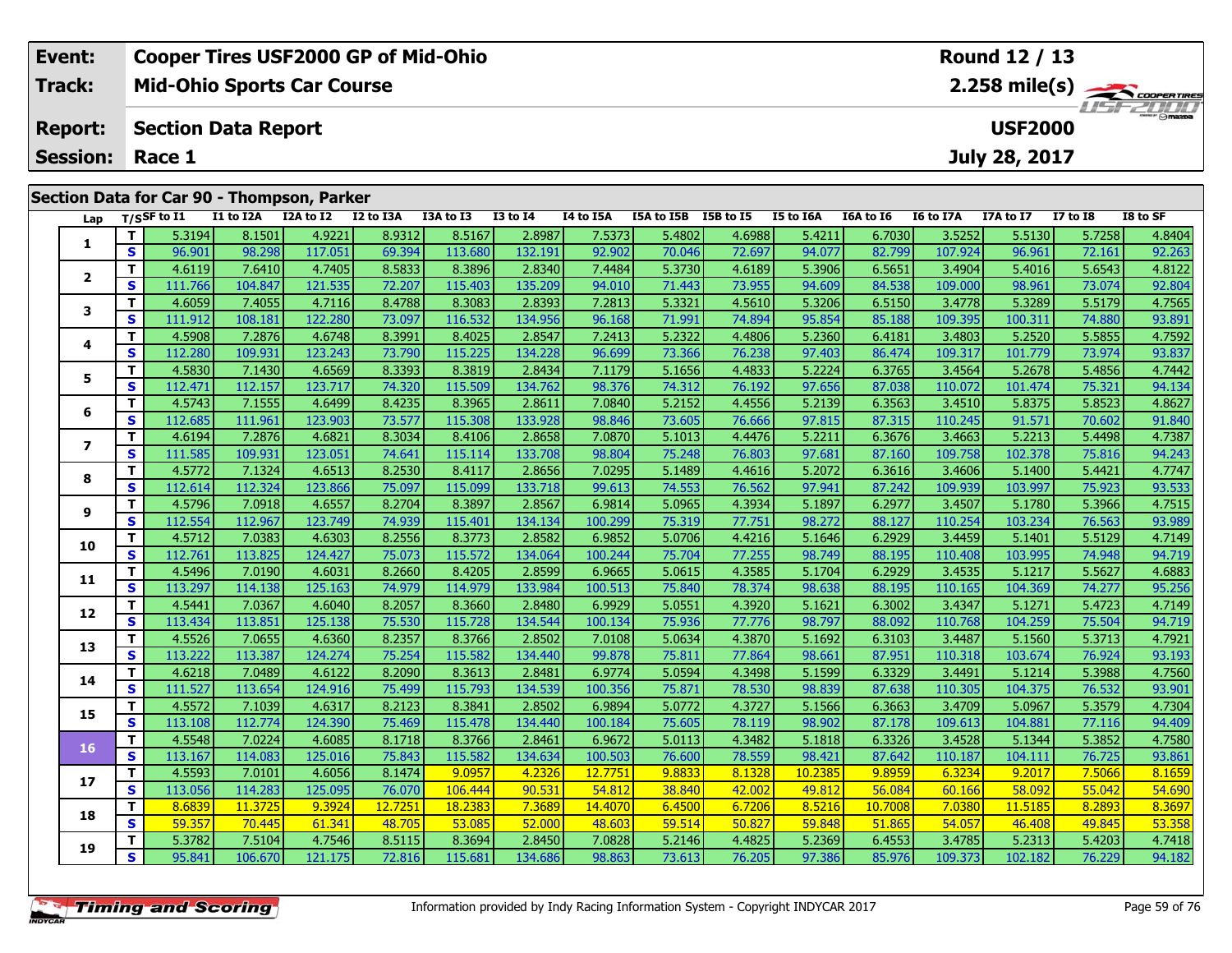| Event:                 | <b>Cooper Tires USF2000 GP of Mid-Ohio</b> | Round 12 / 13                                           |
|------------------------|--------------------------------------------|---------------------------------------------------------|
| Track:                 | <b>Mid-Ohio Sports Car Course</b>          | $2.258$ mile(s) $\overbrace{\hspace{2cm}}$ coorga Times |
| <b>Report:</b>         | Section Data Report                        | $\frac{1}{\Theta}$ mazpa<br><b>USF2000</b>              |
| <b>Session: Race 1</b> |                                            | July 28, 2017                                           |
|                        | Section Data for Car 00 - Thompson, Darker |                                                         |

#### **Section Data for Car 90 - Thompson, Parker**

| Lap                     |                         | $T/SI1$ to $I2$ $I2$ to $I3$ |                 | $\blacksquare$<br>$I4$ to $I5$ | $I5$ to $I6$                 | $16 \text{ to } 17$ $\qquad$ Lap  |                | PO to SF |
|-------------------------|-------------------------|------------------------------|-----------------|--------------------------------|------------------------------|-----------------------------------|----------------|----------|
|                         | T I                     | 13.0722                      | 17.4479         | 17.7163                        | 12.1241                      | 9.0382                            | 88.1830        | 152.7408 |
| $\mathbf{1}$            | S                       |                              |                 |                                | 105.359 91.011 80.473 87.842 |                                   | 101.237 92.181 | 49.848   |
|                         | $\overline{\mathsf{T}}$ |                              | 12.3815 16.9729 |                                | 17.4403 11.9557              | 8.8920                            | 85.5548        |          |
| $\overline{2}$          | $\overline{\mathbf{s}}$ | 111.236                      | 93.558          |                                | 81.746 89.079                | 102.901                           | 95.013         |          |
|                         | $\overline{\mathsf{r}}$ | 12.1171                      | 16.7871         | 17.1744                        | 11.8356                      | 8.8067                            | 84.4405        |          |
| 3                       | S                       | 113.664                      | 94.594          | 83.012                         | 89.983                       | 103.898                           | 96.267         |          |
|                         | T.                      | 11.9624                      | 16.8016         | 16.9541                        | 11.6541                      | 8.7323                            | 83.8947        |          |
| 4                       | $\overline{\mathbf{s}}$ | 115.133                      | 94.512          | 84.091                         | 91.384                       | 104.783                           | 96.893         |          |
|                         | т                       | 11.7999                      | 16.7212         | 16.7668                        | 11.5989                      | 8.7242                            | 83.2672        |          |
| 5                       | $\overline{\mathbf{s}}$ | 116.719                      | 94.967          | 85.030                         | 91.819                       | 104.881                           | 97.623         |          |
|                         | $\overline{\mathsf{r}}$ | 11.8054                      | 16.8200         | 16.7548                        | 11.5702                      | 9.2885                            | 84.3893        |          |
| 6                       | $\overline{\mathbf{s}}$ |                              |                 | 116.665 94.409 85.091          | 92.047                       | 98.509                            | 96.325         |          |
|                         | T                       | 11.9697                      | 16.7140         | 16.6359                        | 11.5887                      | 8.6876                            | 83.2696        |          |
| $\overline{\mathbf{z}}$ | $\overline{\mathbf{s}}$ | 115.063                      | 95.007          | 85.699                         | 91.900                       | 105.323                           | 97.620         |          |
|                         | $\overline{\mathsf{r}}$ | 11.7837                      | 16.6647         | 16.6400                        | 11.5688                      | 8.6006                            | 82.9174        |          |
| 8                       | S                       | 116.879                      | 95.289          | 85.678                         | 92.058                       | 106.388                           | 98.035         |          |
|                         | T.                      | 11.7475                      | 16.6601         | 16.4713                        | 11.4874                      | 8.6287                            | 82.5794        |          |
| 9                       | $\overline{\mathbf{s}}$ | 117.240                      | 95.315          | 86.556                         | 92.710                       | 106.041                           | 98.436         |          |
|                         | T                       | 11.6686                      | 16.6329         | 16.4774                        | 11.4575                      | 8.5860                            | 82.4796        |          |
| 10                      | $\overline{\mathbf{s}}$ | 118.032                      | 95.471          | 86.523                         | 92.952                       | 106.569                           | 98.555         |          |
|                         | T                       | 11.6221                      | 16.6865         | 16.3865                        | 11.4633                      | 8.5752                            | 82.3941        |          |
| 11                      | $\overline{\mathbf{s}}$ |                              | 118.505 95.164  | 87.003                         | 92.905                       | 106.703                           | 98.658         |          |
|                         | T                       | 11.6407                      | 16.5717         | 16.4400                        | 11.4623                      | 8.5618                            | 82.2558        |          |
| 12                      | S                       | 118.315                      | 95.823          | 86.720                         | 92.913                       | 106.870                           | 98.823         |          |
| 13                      | T.                      | 11.7015                      | 16.6123         | 16.4612                        | 11.4795                      | 8.6047                            | 82.4254        |          |
|                         | S                       | 117.701                      | 95.589          | 86.609                         | 92.774                       | 106.337                           | 98.620         |          |
| 14                      | T.                      | 11.6611                      | 16.5703         | 16.3866                        | 11.4928                      | 8.5705                            | 82.3060        |          |
|                         | $\overline{\mathbf{s}}$ | 118.108                      | 95.831          | 87.003                         | 92.667                       | 106.762                           | 98.763         |          |
| 15                      | т                       | 11.7356                      | 16.5964         | 16.4393                        | 11.5229                      | 8.5676                            | 82.3575        |          |
|                         | $\overline{\mathbf{s}}$ | 117.359                      | 95.681          | 86.724                         | 92.425                       | 106.798                           | 98.701         |          |
| 16                      | т                       | 11.6309                      | 16.5484         | 16.3267                        | 11.5144                      | 8.5872                            | 82.1517        |          |
|                         | S                       | 118.415                      |                 | 95.958 87.322                  | 92.493                       | 106.554                           | 98.949         |          |
| 17                      | T.                      | 11.6157                      | 17.2431         | 30.7912                        | $\overline{20.1344}$         | 15.5251                           | 119.7739       |          |
|                         | $\overline{\mathbf{s}}$ | 118.570                      | 92.092          | $-46.302$                      | 52.895                       | $\overline{\hspace{1.6cm}58.937}$ | 67.868         |          |
| 18                      | T                       | 20.7649                      | 30.9634         | 27.5776                        | 19.2224                      | 18.5565                           | 149.7966       |          |
|                         | S                       | 66.327                       | 51.285          | 51.697                         | 55.404                       | 49.309                            | 54.266         |          |
| 19                      | T.                      | 12.2650                      | 16.8809         | 16.7799                        | 11.6922                      | 8.7098                            | 84.7131        |          |
|                         | $\overline{\mathbf{s}}$ | 112.293                      | 94.068          | 84.964                         | 91.086                       | 105.054                           | 95.957         |          |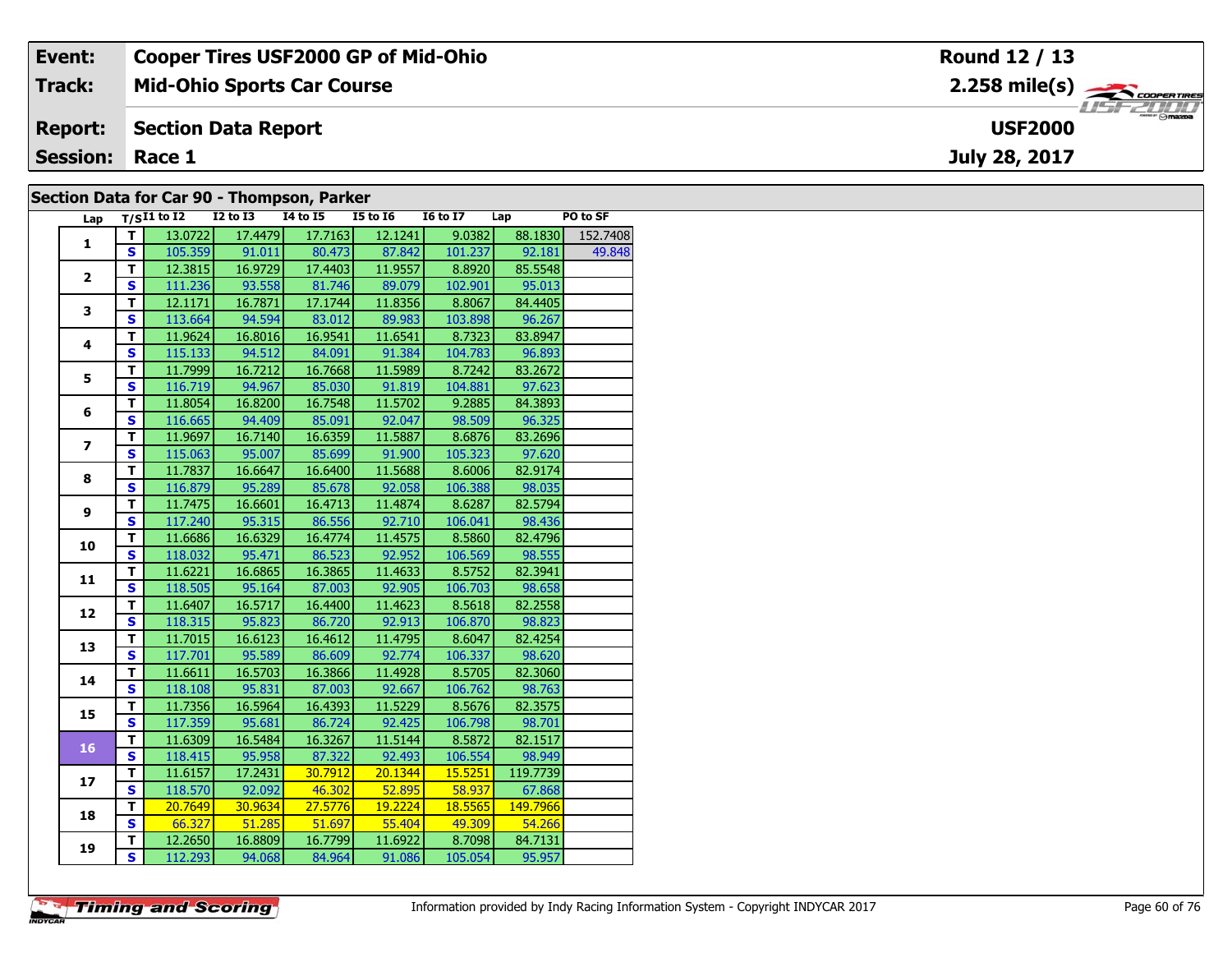| Event:                                     | <b>Cooper Tires USF2000 GP of Mid-Ohio</b> |           |           |           |                               | Round 12 / 13 |            |           |           |           |           |               |          |                                            |
|--------------------------------------------|--------------------------------------------|-----------|-----------|-----------|-------------------------------|---------------|------------|-----------|-----------|-----------|-----------|---------------|----------|--------------------------------------------|
| <b>Track:</b>                              | <b>Mid-Ohio Sports Car Course</b>          |           |           |           |                               |               |            |           |           |           |           |               |          | $2.258$ mile(s) $\sum$ <i>cooper TIRES</i> |
| <b>Report:</b>                             | <b>Section Data Report</b>                 |           |           |           | $H = -2000$<br><b>USF2000</b> |               |            |           |           |           |           |               |          |                                            |
| <b>Session: Race 1</b>                     |                                            |           |           |           |                               |               |            |           |           |           |           | July 28, 2017 |          |                                            |
| Section Data for Car 90 - Thompson, Parker |                                            |           |           |           |                               |               |            |           |           |           |           |               |          |                                            |
| Lap                                        | I1 to I2A<br>T/SSF to I1                   | I2A to I2 | I2 to I3A | I3A to I3 | I3 to I4                      | I4 to I5A     | I5A to I5B | I5B to I5 | I5 to I6A | I6A to I6 | I6 to I7A | I7A to I7     | I7 to I8 | I8 to SF                                   |

| Lap | 17530 W 14 |                  |                 |        |          | .       | $+10.50$ |        |        | $\sim \sim \sim \sim$ |        | $\sim \sim \sim \sim \sim$ | .       | .      |        |
|-----|------------|------------------|-----------------|--------|----------|---------|----------|--------|--------|-----------------------|--------|----------------------------|---------|--------|--------|
|     | 4.5347     | 7.2505           | 4.6669V         | 8.3555 | 8.3437   | 2.8340  | 7.0556   | 5.1464 | 4.4755 | 5.1806                | 6.4159 | 3.4714                     | 5.1897  | 5.4700 | 4.7377 |
| 20  | 113.669    | 110.494 <b>1</b> | 123.452         | 74.175 | 116.0371 | 135.209 | 99.244   | 74.589 | 76.325 | 98.444                | 86.504 | 109.597                    | 103.001 | 75.536 | 94.263 |
|     | 4.5483     | 7.1768           | 4.6560 <b>l</b> | 8.2502 | 8.3195   | 2.8278  | 7.0385   | 5.1486 | 4.4393 | 5.1948                | 6.3958 | 3.4595                     | 5.2188  | 5.3693 | 4.7974 |
| 21  | 113.329    | 111.6291         | 123.741         | 75.122 | 116.375  | 135.505 | 99.485   | 74.557 | 76.947 | 98.175                | 86.776 | 109.974                    | 102.427 | 76.953 | 93.090 |
| 22  | 4.8478     | 9.5166           | 7.1922          |        |          |         |          |        |        |                       |        |                            |         |        |        |
|     | 106.328    | 84.183           | 80.106          |        |          |         |          |        |        |                       |        |                            |         |        |        |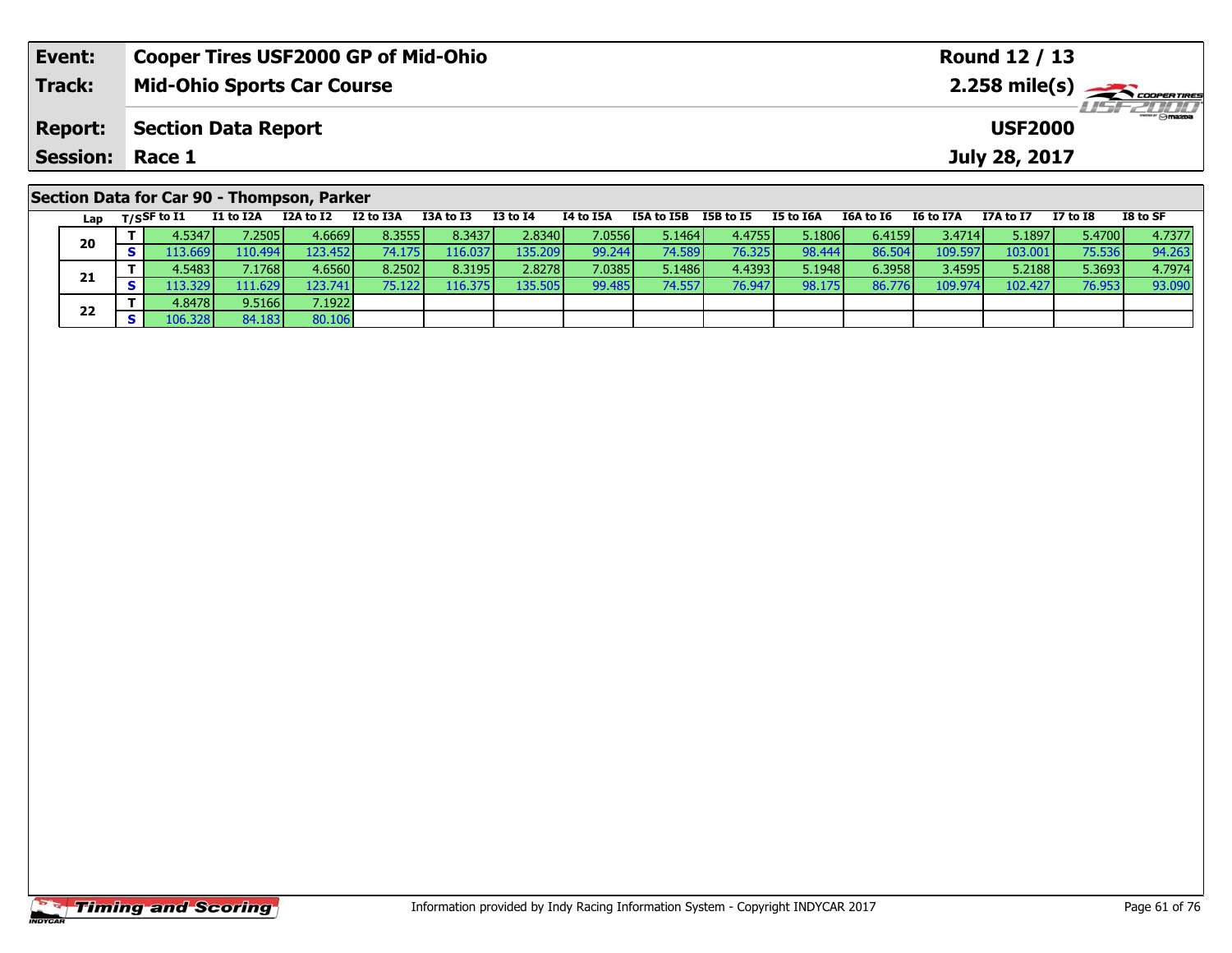| Event:         | <b>Cooper Tires USF2000 GP of Mid-Ohio</b> | Round 12 / 13                            |
|----------------|--------------------------------------------|------------------------------------------|
| Track:         | <b>Mid-Ohio Sports Car Course</b>          | $2.258$ mile(s) $\leftarrow$ COOPERTIRES |
| <b>Report:</b> | Section Data Report                        | <b>LISF 2000</b><br><b>USF2000</b>       |
| Session:       | Race 1                                     | July 28, 2017                            |
|                | Section Data for Car 90 - Thompson, Parker |                                          |

98.126

**Lap T/SI1 to I2 I2 to I3 I4 to I5 I5 to I6 I6 to I7 Lap PO to SF** 

**<sup>T</sup>** 11.9174 16.6992 16.6775 11.5965 8.6611 83.1281 **<sup>S</sup>** 115.568 95.092 85.485 91.838 105.645 97.786

**<sup>T</sup>** 11.8328 16.5697 16.6264 11.5906 8.6783 82.8406 **<sup>S</sup>** 116.394 95.835 85.748 91.885 105.435 98.126

# **Timing and Scoring**

**20**

**21**

**22**

**a T** 16.7088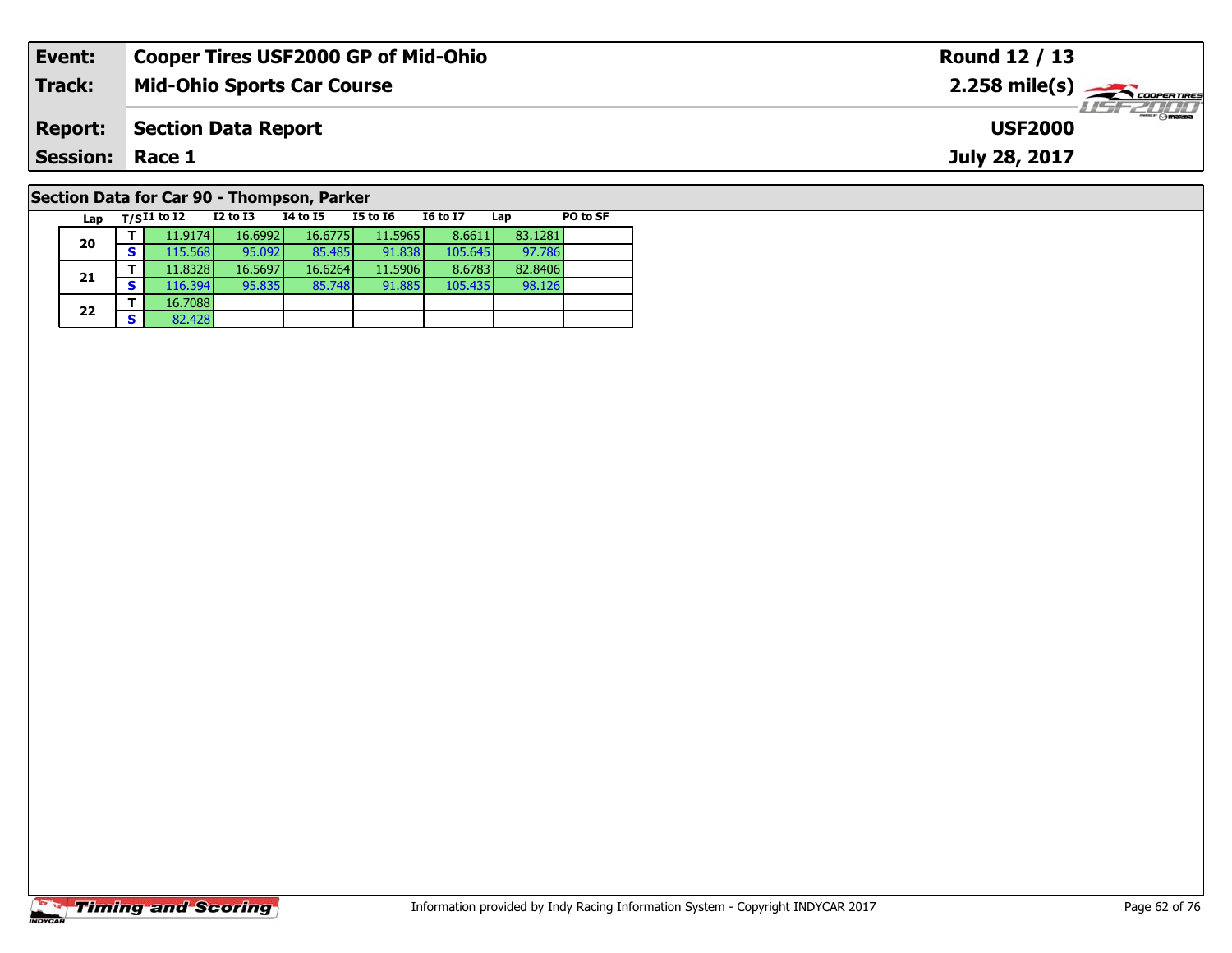| Event:          |                         |                                         |           | <b>Cooper Tires USF2000 GP of Mid-Ohio</b> |           |           |                 |           |            |           |           | Round 12 / 13                            |           |                |                 |                               |  |  |  |
|-----------------|-------------------------|-----------------------------------------|-----------|--------------------------------------------|-----------|-----------|-----------------|-----------|------------|-----------|-----------|------------------------------------------|-----------|----------------|-----------------|-------------------------------|--|--|--|
| <b>Track:</b>   |                         |                                         |           | <b>Mid-Ohio Sports Car Course</b>          |           |           |                 |           |            |           |           | $2.258$ mile(s) $\rightarrow$ Coorgannes |           |                |                 |                               |  |  |  |
| <b>Report:</b>  |                         | <b>Section Data Report</b>              |           |                                            |           |           |                 |           |            |           |           |                                          |           | <b>USF2000</b> |                 | <b>THE PEOPLE DESCRIPTION</b> |  |  |  |
| <b>Session:</b> | July 28, 2017<br>Race 1 |                                         |           |                                            |           |           |                 |           |            |           |           |                                          |           |                |                 |                               |  |  |  |
|                 |                         | Section Data for Car 92 - Gore, Dev (R) |           |                                            |           |           |                 |           |            |           |           |                                          |           |                |                 |                               |  |  |  |
| Lap             |                         | T/SSF to I1                             | I1 to I2A | I2A to I2                                  | I2 to I3A | I3A to I3 | <b>I3 to I4</b> | I4 to I5A | I5A to I5B | I5B to I5 | I5 to I6A | <b>I6A to 16</b>                         | I6 to I7A | I7A to I7      | <b>I7 to I8</b> | I8 to SF                      |  |  |  |
|                 |                         | 5.5234                                  | 9.1280    | 5.0721                                     | 9.2625    | 8.5696    | 2.8530          | 7.9383    | 5.5752     | 4.8869    | 5.5187    | 6.7949                                   | 3.5434    | 6.1230         | 6.6885          | 5.0629                        |  |  |  |
|                 | S.                      | 93.322                                  | 87.767    | 113.589                                    | 66.912    | 112.979   | 134.308         | 88.209    | 68.852     | 69.899    | 92.413    | 81.679                                   | 107.370   | 87.301         | 61.775          | 88.209                        |  |  |  |
|                 | T.                      | 4.7367                                  | 7.7113    | 4.8406                                     | 8.7969    | 8.4909    | 2.8637          | 7.9541    | 5.5129     | 4.8782    | 5.4112    | 6.6221                                   | 3.5068    | 5.6580         | 5.8306          | 4.9736                        |  |  |  |
|                 | <b>S</b>                | 108.821                                 | 103.891   | 119.022                                    | 70.454    | 114.026   | 133.807         | 88.034    | 69.630     | 70.024    | 94.249    | 83.810                                   | 108.491   | 94.476         | 70.864          | 89.792                        |  |  |  |
| 3               | т                       | 4.7123                                  | 7.5219    | 4.7558                                     | 8.6852    | 8.3837    | 2.8147          | 7.6388    | 5.3734     | 4.7331    | 5.3210    | 6.9153                                   | 3.5571    | 5.5662         | 5.7595          | 4.9650                        |  |  |  |
|                 | <b>S</b>                | 109.385                                 | 106.507   | 121.144                                    | 71.360    | 115.484   | 136.136         | 91.667    | 71.438     | 72.171    | 95.847    | 80.257                                   | 106.956   | 96.034         | 71.739          | 89.948                        |  |  |  |
|                 |                         | 4.7115                                  | 7.5117    | 4.7655                                     | 8.5666    | 8.4542    | 2.8822          | 7.4115    | 5.2715     | 4.7194    | 5.2962    | 6.5694                                   | 3.5301    | 5.5882         | 5.6482          | 4.9203                        |  |  |  |

|                          | T.           | 5.5234  | 9.1280  | 5.0721  | 9.2625  | 8.5696  | 2.8530  | 7.9383  | 5.5752 | 4.8869 | 5.5187 | 6.7949  | 3.5434  | 6.1230  | 6.6885 | 5.0629 |
|--------------------------|--------------|---------|---------|---------|---------|---------|---------|---------|--------|--------|--------|---------|---------|---------|--------|--------|
| 1                        | S            | 93.322  | 87.767  | 113.589 | 66.912  | 112.979 | 134.308 | 88.209  | 68.852 | 69.899 | 92.413 | 81.679  | 107.370 | 87.301  | 61.775 | 88.209 |
|                          | T            | 4.7367  | 7.7113  | 4.8406  | 8.7969  | 8.4909  | 2.8637  | 7.9541  | 5.5129 | 4.8782 | 5.4112 | 6.6221  | 3.5068  | 5.6580  | 5.8306 | 4.9736 |
| $\mathbf{2}$             | S            | 108.821 | 103.891 | 119.022 | 70.454  | 114.026 | 133.807 | 88.034  | 69.630 | 70.024 | 94.249 | 83.810  | 108.491 | 94.476  | 70.864 | 89.792 |
| 3                        | T.           | 4.7123  | 7.5219  | 4.7558  | 8.6852  | 8.3837  | 2.8147  | 7.6388  | 5.3734 | 4.7331 | 5.3210 | 6.9153  | 3.5571  | 5.5662  | 5.7595 | 4.9650 |
|                          | $\mathbf{s}$ | 109.385 | 106.507 | 121.144 | 71.360  | 115.484 | 136.136 | 91.667  | 71.438 | 72.171 | 95.847 | 80.257  | 106.956 | 96.034  | 71.739 | 89.948 |
|                          | T            | 4.7115  | 7.5117  | 4.7655  | 8.5666  | 8.4542  | 2.8822  | 7.4115  | 5.2715 | 4.7194 | 5.2962 | 6.5694  | 3.5301  | 5.5882  | 5.6482 | 4.9203 |
| 4                        | S            | 109.403 | 106.652 | 120.897 | 72.348  | 114.521 | 132.948 | 94.478  | 72.819 | 72.380 | 96.295 | 84.483  | 107.774 | 95.656  | 73.153 | 90.765 |
| 5                        | T            | 4.6939  | 7.4640  | 4.7724  | 8.6099  | 8.4977  | 2.8857  | 7.7727  | 5.2449 | 4.6198 | 5.2958 | 6.6284  | 3.5188  | 5.5479  | 5.6741 | 4.9238 |
|                          | S            | 109.814 | 107.333 | 120.723 | 71.984  | 113.935 | 132.786 | 90.088  | 73.188 | 73.941 | 96.303 | 83.731  | 108.121 | 96.351  | 72.819 | 90.700 |
| 6                        | T.           | 4.6797  | 7.4944  | 4.9071  | 8.6741  |         |         |         | 5.2224 | 4.7236 | 5.2629 | 6.5824  | 3.4903  | 5.4869  | 5.6586 | 4.8973 |
|                          | $\mathbf{s}$ | 110.147 | 106.898 | 117.409 | 71.451  |         |         |         | 73.503 | 72.316 | 96.905 | 84.316  | 109.003 | 97.422  | 73.018 | 91.191 |
| $\overline{\phantom{a}}$ | T.           | 4.6911  | 7.4584  | 4.7814  | 8.5083  | 8.4659  | 2.8817  | 7.5217  | 5.2351 | 4.7635 | 5.2762 |         |         |         | 5.6949 | 4.8581 |
|                          | $\mathbf{s}$ | 109.879 | 107.414 | 120.495 | 72.843  | 114.363 | 132.97  | 93.094  | 73.325 | 71.710 | 96.660 |         |         |         | 72.553 | 91.927 |
| 8                        | T.           | 4.6657  | 7.3831  | 4.7309  | 8.6183  | 8.4490  | 2.8847  | 92.4443 |        | 4.6156 | 5.4272 | 6.5798  | 3.5043  | 5.5072  | 5.7430 | 4.8579 |
|                          | $\mathbf{s}$ | 110.477 | 108.509 | 121.782 | 71.914  | 114.591 | 132.832 | 7.575   |        | 74.008 | 93.97  | 84.349  | 108.568 | 97.063  | 71.945 | 91.931 |
| 9                        | T.           | 4.6559  | 7.4132  | 4.7450  | 8.4914  |         |         |         | 5.1791 | 4.5578 | 5.2915 |         |         | 5.4019  | 5.6676 | 4.8321 |
|                          | S            | 110.710 | 108.069 | 121.420 | 72.988  |         |         |         | 74.118 | 74.946 | 96.381 |         |         | 98.955  | 72.902 | 92.422 |
| 10                       | T.           | 4.6605  | 7.3958  | 4.7137  | 8.5633  | 8.4253  | 2.8831  | 7.6093  | 5.2373 | 4.7060 | 5.3029 | 6.5450  | 3.4768  | 5.4512  | 5.6232 | 4.8571 |
|                          | <b>S</b>     | 110.601 | 108.323 | 122.226 | 72.375  | 114.914 | 132.906 | 92.023  | 73.294 | 72.586 | 96.174 | 84.798  | 109.427 | 98.060  | 73.478 | 91.946 |
| 11                       | T.           | 4.6601  | 7.3475  | 4.6863  | 8.9899  | 8.4714  | 2.8370  | 7.5044  | 5.3478 | 4.7617 | 5.4444 | 6.5988  | 3.5145  | 5.4230  | 5.5551 | 4.9578 |
|                          | $\mathbf{s}$ | 110.610 | 109.035 | 122.941 | 68.941  | 114.288 | 135.066 | 93.309  | 71.780 | 71.737 | 93.674 | 84.106  | 108.253 | 98.570  | 74.379 | 90.078 |
| 12                       | $\mathbf{T}$ | 4.6841  | 7.4198  | 4.7478  | 8.5851  | 8.4842  | 2.8841  | 7.2840  | 5.1257 | 4.5200 | 5.2439 | 6.5172  | 3.4716  | 5.3360  | 5.6017 | 4.8415 |
|                          | $\mathbf{s}$ | 110.043 | 107.973 | 121.348 | 72.192  | 114.116 | 132.860 | 96.132  | 74.890 | 75.573 | 97.256 | 85.159  | 109.591 | 100.177 | 73.760 | 92.242 |
| 13                       | T.           | 4.6529  | 7.3359  | 4.7215  | 8.5378  | 8.4422  | 2.8796  | 7.1253  | 5.1224 | 4.5683 | 5.2850 | 6.5213  | 3.4803  | 5.3431  | 5.7230 | 4.7642 |
|                          | $\mathbf{s}$ | 110.781 | 109.208 | 122.024 | 72.592  | 114.684 | 133.068 | 98.273  | 74.938 | 74.774 | 96.500 | 85.106  | 109.317 | 100.044 | 72.197 | 93.739 |
| 14                       | T.           | 4.6438  | 7.3652  | 4.6963  | 8.5149  | 8.4315  | 2.8816  | 7.3794  | 5.2208 | 4.7899 | 5.3330 | 6.5030  | 3.4981  | 5.4209  | 5.6839 | 5.1890 |
|                          | $\mathbf{s}$ | 110.998 | 108.773 | 122.679 | 72.787  | 114.829 | 132.975 | 94.889  | 73.526 | 71.315 | 95.631 | 85.345  | 108.760 | 98.608  | 72.693 | 86.065 |
| 15                       | $\mathbf{T}$ | 4.7518  | 7.3871  | 4.7246  | 8.5322  | 8.4671  | 2.8774  | 7.5150  | 5.3321 | 4.6817 | 5.2807 | 6.4786  | 3.4741  | 5.4349  | 5.6189 | 4.8961 |
|                          | S            | 108.476 | 108.451 | 121.944 | 72.639  | 114.346 | 133.169 | 93.177  | 71.991 | 72.963 | 96.578 | 85.667  | 109.512 | 98.354  | 73.534 | 91.214 |
| 16                       | T.           | 4.6554  | 7.3269  | 4.7096  | 8.4974  | 8.4738  | 2.8861  | 7.3372  | 5.1435 | 4.5662 | 5.2000 | 6.4895  | 3.4841  | 6.1309  | 6.1409 | 5.3919 |
|                          | $\mathbf{s}$ | 110.722 | 109.342 | 122.332 | 72.937  | 114.256 | 132.768 | 95.435  | 74.631 | 74.809 | 98.077 | 85.523  | 109.197 | 87.189  | 67.284 | 82.826 |
| 17                       | T.           | 5.0723  | 8.4902  | 5.1217  | 8.8671  | 8.6446  | 2.9329  | 8.0974  | 5.7103 | 4.8868 | 5.5480 | 6.7911  | 3.5440  | 5.8686  | 5.7371 | 5.0285 |
|                          | $\mathbf{s}$ | 101.621 | 94.360  | 112.489 | 69.896  | 111.998 | 130.649 | 86.476  | 67.223 | 69.901 | 91.925 | 81.725  | 107.352 | 91.086  | 72.019 | 88.812 |
| 18                       | T            | 5.4395  | 9.0178  | 8.6504  | 11.4209 | 18.0840 | 8.4620  | 14.6896 |        |        |        | 10.1940 | 5.8470  | 11.2635 | 7.2501 | 6.3675 |
|                          | S            | 94.761  | 88.839  | 66.602  | 54.267  | 53.538  | 45.283  | 47.668  |        |        |        | 54,444  | 65.068  | 47.458  | 56.990 | 70.136 |
| 19                       | T.           | 5.1006  | 7.9582  | 4.9477  | 8.9407  | 8.3881  | 2.8130  | 7.3313  | 5.4705 | 4.9467 | 5.4499 | 6.5697  | 3.4800  | 5.6845  | 5.6914 | 4.8261 |
|                          | S            | 101.058 | 100.668 | 116.445 | 69.320  | 115.423 | 136.218 | 95.512  | 70.170 | 69.054 | 93.580 | 84.479  | 109.326 | 94.036  | 72.598 | 92.537 |

**Timing and Scoring**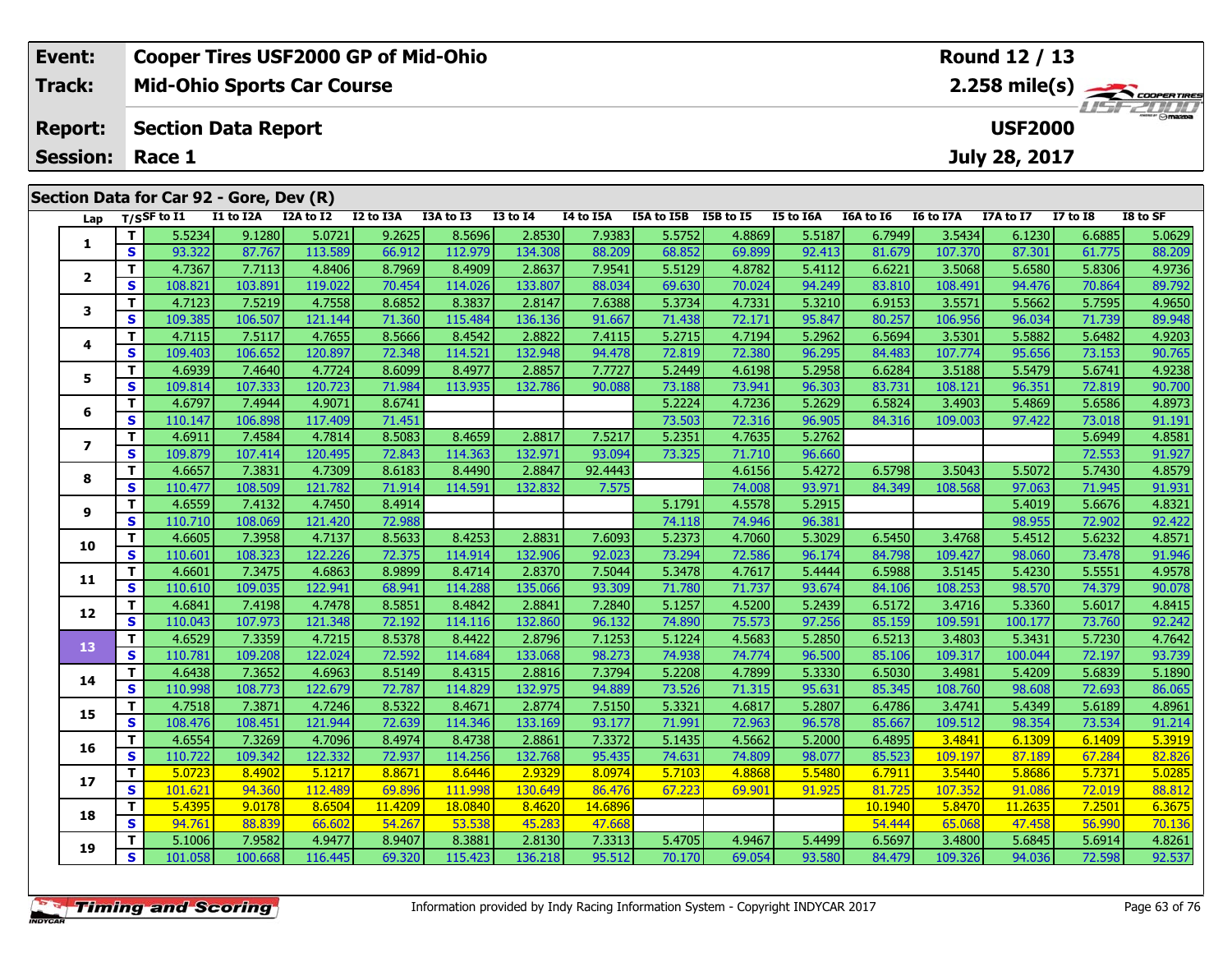| Event:                 | <b>Cooper Tires USF2000 GP of Mid-Ohio</b> | Round 12 / 13                                            |
|------------------------|--------------------------------------------|----------------------------------------------------------|
| Track:                 | <b>Mid-Ohio Sports Car Course</b>          | $2.258$ mile(s) $\overbrace{\hspace{2cm}}$ codenaires    |
| <b>Report:</b>         | Section Data Report                        | $\overline{\phantom{a}}$ $\odot$ mazoa<br><b>USF2000</b> |
| <b>Session: Race 1</b> |                                            | July 28, 2017                                            |
|                        | Section Data for Car 92 - Gore, Dev (R)    |                                                          |

| Lap            |   | $T/SI1$ to I2 | <b>I2 to I3</b> | 14 to 15 | <b>I5 to 16</b> | <b>16 to 17</b> | Lap     | PO to SF |
|----------------|---|---------------|-----------------|----------|-----------------|-----------------|---------|----------|
| 1              |   | 14.2001       | 17.8321         | 18,4004  | 12.3136         | 9.6664          | 92.5404 | 131.5079 |
|                | S | 96.990        | 89.050          | 77.481   | 86.490          | 94.658          | 87.841  | 57.897   |
| $\overline{2}$ | т | 12.5519       | 17.2878         | 18.3452  | 12.0333         | 9.1648          | 87.7876 |          |
|                | S | 109.726       | 91.854          | 77.714   | 88.504          | 99.839          | 92.596  |          |
| 3              | т | 12.2777       | 17.0689         | 17.7453  | 12.2363         | 9.1233          | 86.7030 |          |
|                | S | 112.177       | 93.032          | 80.341   | 87.036          | 100.293         | 93.755  |          |
| 4              | т | 12.2772       | 17.0208         | 17.4024  | 11.8656         | 9.1183          | 85.8465 |          |
|                | S | 112.181       | 93.295          | 81.924   | 89.755          | 100.348         | 94.690  |          |
| 5              | т | 12.2364       | 17.1076         | 17.6374  | 11.9242         | 9.0667          | 86.1498 |          |
|                | s | 112.555       | 92.822          | 80.833   | 89.314          | 100.919         | 94.357  |          |
| 6              | т | 12.4015       |                 |          | 11.8453         | 8.9772          | 85.8188 |          |
|                | s | 111.057       |                 |          | 89.909          | 101.925         | 94.721  |          |
|                |   |               |                 |          |                 |                 |         |          |

| 4              | т                       | 12.2772 | 17.0208 | 17.4024 | 11.8656 | 9.1183  | 85.8465  |  |
|----------------|-------------------------|---------|---------|---------|---------|---------|----------|--|
|                | S                       | 112.181 | 93.295  | 81.924  | 89.755  | 100.348 | 94.690   |  |
| 5              | T                       | 12.2364 | 17.1076 | 17.6374 | 11.9242 | 9.0667  | 86.1498  |  |
|                | $\mathbf{s}$            | 112.555 | 92.822  | 80.833  | 89.314  | 100.919 | 94.357   |  |
| 6              | т                       | 12.4015 |         |         | 11.8453 | 8.9772  | 85.8188  |  |
|                | S                       | 111.057 |         |         | 89.909  | 101.925 | 94.721   |  |
| $\overline{ }$ | T                       | 12.2398 | 16.9742 | 17.5203 |         |         | 85.6057  |  |
|                | S                       | 112.524 | 93.551  | 81.373  |         |         | 94.956   |  |
| 8              | T                       | 12.1140 | 17.0673 | 16.9577 | 12.0070 | 9.0115  | 85.3088  |  |
|                | S                       | 113.693 | 93.041  | 84.073  | 88.698  | 101.537 | 95.287   |  |
| 9              | T                       | 12.1582 |         |         |         |         | 84.7604  |  |
|                | S                       | 113.279 |         |         |         |         | 95.903   |  |
| 10             | T                       | 12.1095 | 16.9886 | 17.5526 | 11.8479 | 8.9280  | 85.4505  |  |
|                | $\mathbf{s}$            | 113.735 | 93.472  | 81.223  | 89.889  | 102.487 | 95.129   |  |
| 11             | T                       | 12.0338 | 17.4613 | 17.6139 | 12.0432 | 8.9375  | 86.0997  |  |
|                | S                       | 114.450 | 90.941  | 80.941  | 88.432  | 102.378 | 94.411   |  |
| 12             | T                       | 12.1676 | 17.0693 | 16.9297 | 11.7611 | 8.8076  | 84.7467  |  |
|                | S                       | 113.192 | 93.030  | 84.212  | 90.553  | 103.888 | 95.919   |  |
| 13             | T                       | 12.0574 | 16.9800 | 16.8160 | 11.8063 | 8.8234  | 84.5028  |  |
|                | $\mathbf{s}$            | 114.226 | 93.519  | 84.781  | 90.206  | 103.702 | 96.196   |  |
| 14             | т                       | 12.0615 | 16.9464 | 17.3901 | 11.8360 | 8.9190  | 85.5513  |  |
|                | S                       | 114.188 | 93.705  | 81.982  | 89.980  | 102.590 | 95.017   |  |
| 15             | $\overline{\mathsf{r}}$ | 12.1117 | 16.9993 | 17.5288 | 11.7593 | 8.9090  | 85.4523  |  |
|                | $\mathbf{s}$            | 113.714 | 93.413  | 81.334  | 90.567  | 102.705 | 95.127   |  |
| 16             | T                       | 12.0365 | 16.9712 | 17.0469 | 11.6895 | 9.6150  | 86.4334  |  |
|                | S                       | 114.425 | 93.568  | 83.633  | 91.107  | 95.164  | 94.047   |  |
| 17             | т                       | 13.6119 | 17.5117 | 18.6945 | 12.3391 | 9.4126  | 90.3406  |  |
|                | S                       | 101.182 | 90.680  | 76.262  | 86.311  | 97.210  | 89.979   |  |
| 18             | T                       | 17.6682 | 29.5049 |         |         | 17.1105 | 135.7209 |  |
|                | S                       | 77.952  | 53.820  |         |         | 53.476  | 59.894   |  |
| 19             | т                       | 12.9059 | 17.3288 | 17.7485 | 12.0196 | 9.1645  | 87.5984  |  |
|                | $\mathbf{s}$            | 106.717 | 91.637  | 80.327  | 88.605  | 99.842  | 92.796   |  |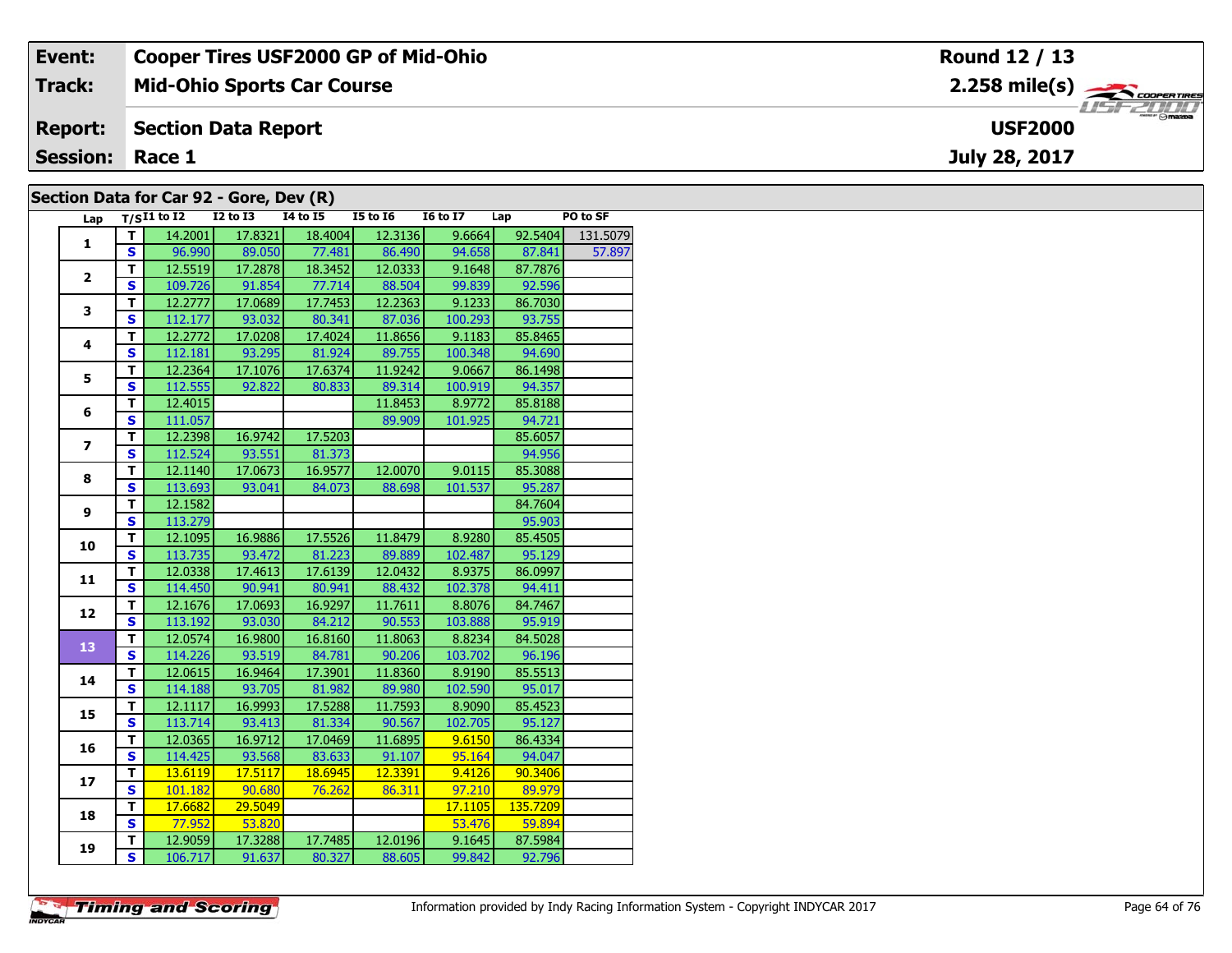| Event:                                  |                                   | <b>Cooper Tires USF2000 GP of Mid-Ohio</b> |           |           |           |              |                             | Round 12 / 13 |                  |                  |                                          |                  |               |                 |          |
|-----------------------------------------|-----------------------------------|--------------------------------------------|-----------|-----------|-----------|--------------|-----------------------------|---------------|------------------|------------------|------------------------------------------|------------------|---------------|-----------------|----------|
| <b>Track:</b>                           | <b>Mid-Ohio Sports Car Course</b> |                                            |           |           |           |              |                             |               |                  |                  | $2.258$ mile(s) $\rightarrow$ coorganges |                  |               |                 |          |
| <b>Report:</b>                          | <b>Section Data Report</b>        |                                            |           |           |           |              | LISF 2000<br><b>USF2000</b> |               |                  |                  |                                          |                  |               |                 |          |
| <b>Session:</b>                         | Race 1                            |                                            |           |           |           |              |                             |               |                  |                  |                                          |                  | July 28, 2017 |                 |          |
| Section Data for Car 92 - Gore, Dev (R) |                                   |                                            |           |           |           |              |                             |               |                  |                  |                                          |                  |               |                 |          |
| Lap                                     | $T/S$ SF to I1                    | I1 to I2A                                  | I2A to I2 | I2 to I3A | I3A to I3 | $I3$ to $I4$ | I4 to I5A                   | I5A to I5B    | <b>I5B</b> to I5 | <b>I5 to I6A</b> | I6A to I6                                | <b>I6 to I7A</b> | I7A to I7     | <b>I7 to I8</b> | I8 to SF |

| Lap | 1753 FW 11 | 11 W 12M | 12M W 12 | 14 W 198 |         | w.r      | 17 W 198 | 1980 1980 1980 1991 |        | 19 W 198 | TOM TO TO |         |        | 17 W 10         | 10 W JF |
|-----|------------|----------|----------|----------|---------|----------|----------|---------------------|--------|----------|-----------|---------|--------|-----------------|---------|
| 20  | 4.6546     | 7.4236   | 4.6707   | 8.6760   | 8.2771  | 2.8267   | 7.3299 l | 5.2395              | 4.6727 | 5.2811   | 6.5838    | 3.5030  | 5.3579 | 5.6155          | 4.8364  |
|     | 110.741    | 107.918  | 123.351  | 71.435   |         | 135.5581 | 95.530   | 73.263 <b>I</b>     | 73.104 | 96.571   | 84.298    | 108.608 | 99.768 | 73.579 <b>I</b> | 92.340  |
| 21  | 4.6634     | 7.3286   | 4.7264   | 8.4613   | 8.3981  | 2.8484   | 7.2964 l | 5.1477              | 4.5894 | 5.2381   | 6.5875    | 3.4962  | 5.5068 | 5.9720          | 5.0776  |
|     | 110.532    | 109.316  | 121.898  | 73.248   | 115.286 | 134.5251 | 95.969   | 74.570              | 74.430 | 97.364   | 84.250    | 108.819 | 97.070 | 69.187          | 87.953  |
| 22  | 4.8742     |          |          |          |         |          |          |                     |        |          |           |         |        |                 |         |
|     | 105.752    |          |          |          |         |          |          |                     |        |          |           |         |        |                 |         |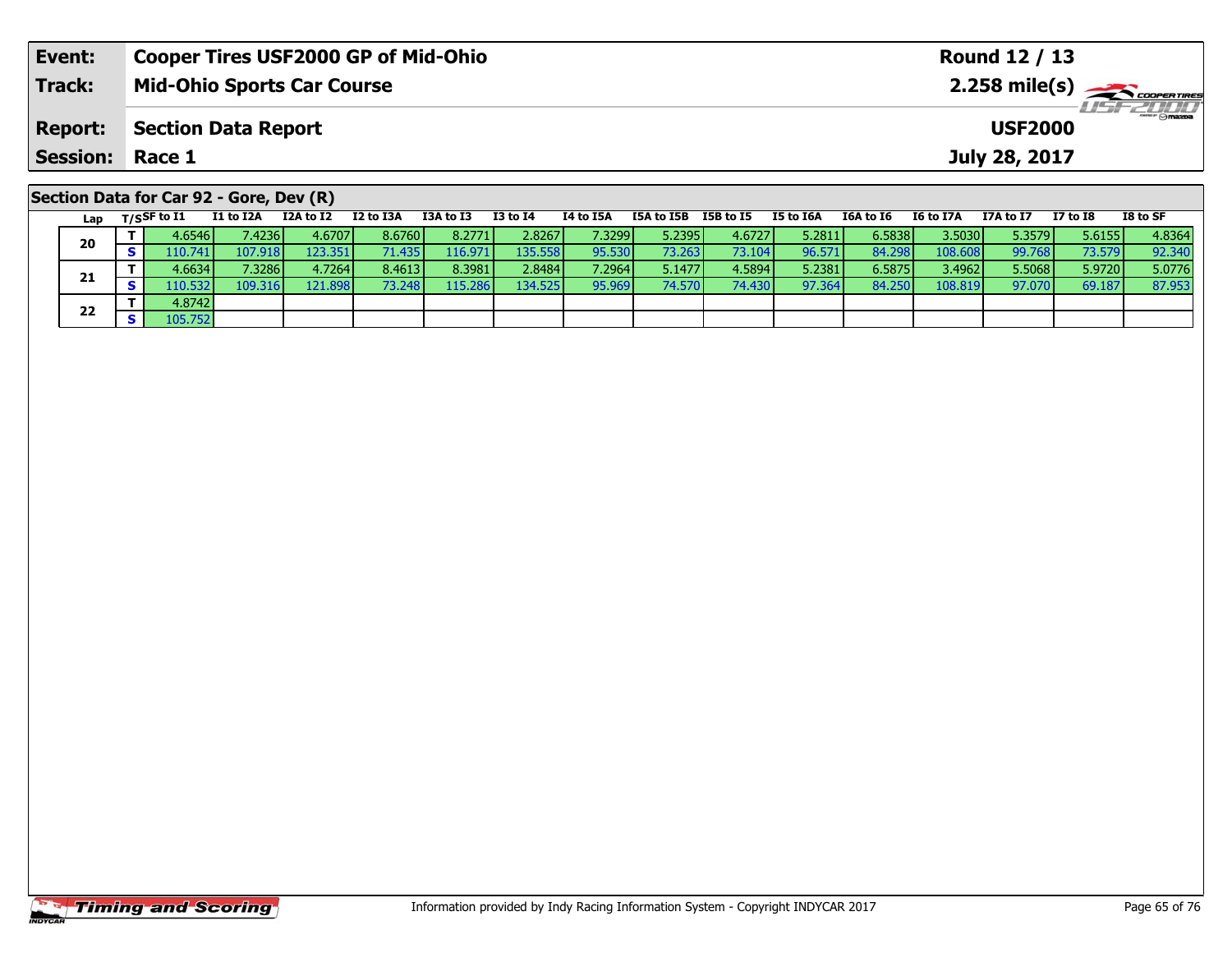| Event:                                  | <b>Cooper Tires USF2000 GP of Mid-Ohio</b> | Round 12 / 13                               |  |  |  |  |  |  |  |  |  |
|-----------------------------------------|--------------------------------------------|---------------------------------------------|--|--|--|--|--|--|--|--|--|
| <b>Track:</b>                           | <b>Mid-Ohio Sports Car Course</b>          | $2.258$ mile(s) $\rightarrow$ Coorentines   |  |  |  |  |  |  |  |  |  |
| <b>Report:</b>                          | <b>Section Data Report</b>                 | $\overline{\Theta}$ mazoa<br><b>USF2000</b> |  |  |  |  |  |  |  |  |  |
| <b>Session: Race 1</b>                  |                                            | July 28, 2017                               |  |  |  |  |  |  |  |  |  |
| Section Data for Car 92 - Gore, Dev (R) |                                            |                                             |  |  |  |  |  |  |  |  |  |

| Lap | T/SI1 to I2 |         | $I2$ to $I3$ | 14 to 15 | <b>I5 to I6</b> | <b>I6 to I7</b> | Lap     | PO to SF |
|-----|-------------|---------|--------------|----------|-----------------|-----------------|---------|----------|
| 20  |             | 12.0943 | 16.9531      | 17.2421  | 11.8649         | 8.8609          | 84.9485 |          |
|     | s           | 113.878 | 93.668       | 82.686   | 89.761          | 103.263         | 95.691  |          |
| 21  |             | 12.0550 | 16.8594      | 17.0335  | 11.8256         | 9.0030          | 85.3379 |          |
|     | s           | 114.249 | 94.188       | 83.699   | 90.059          | 101.633         | 95.254  |          |
| 22  |             |         |              |          |                 |                 |         |          |
|     | s           |         |              |          |                 |                 |         |          |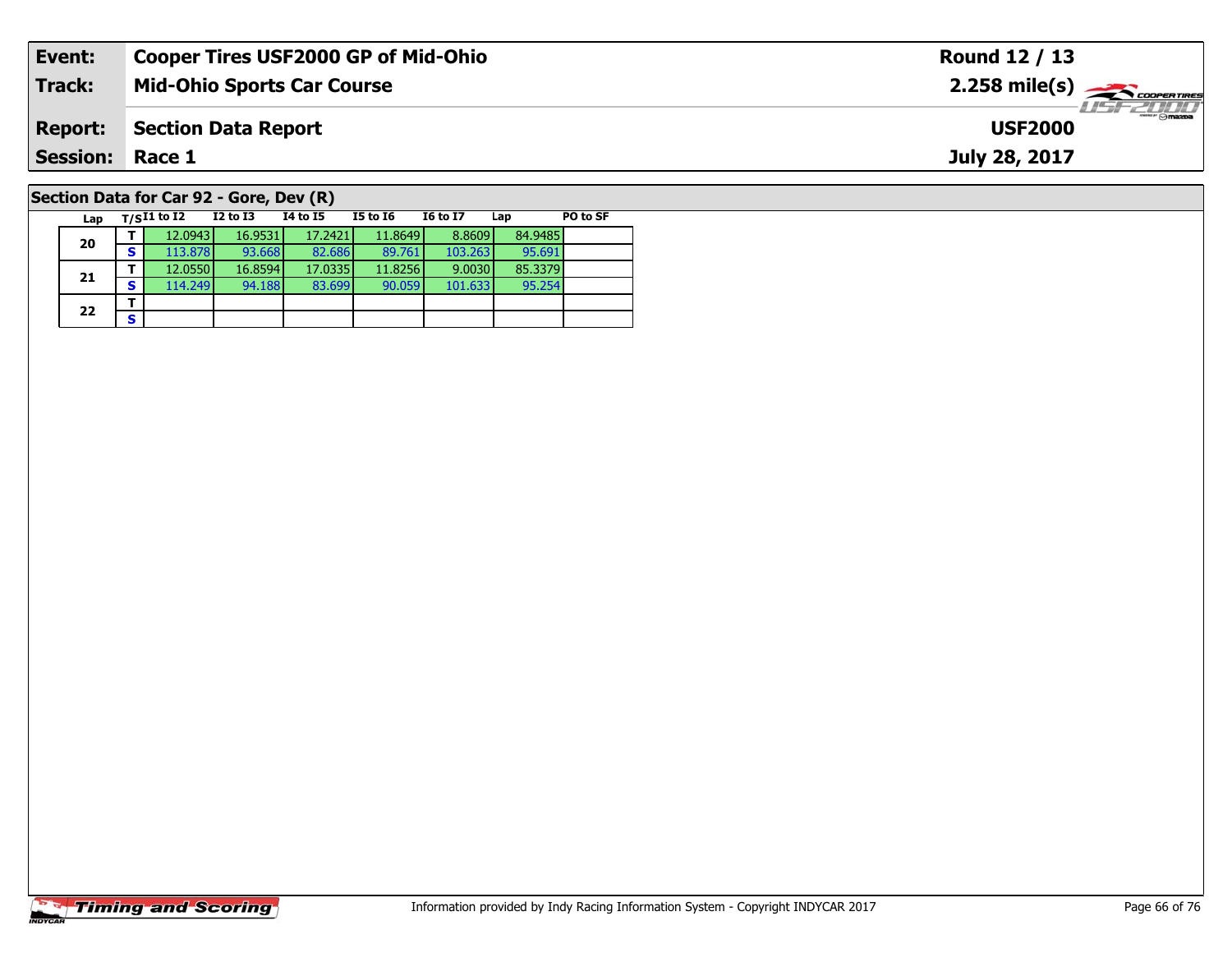| Event:                 | <b>Cooper Tires USF2000 GP of Mid-Ohio</b>   | Round 12 / 13                             |
|------------------------|----------------------------------------------|-------------------------------------------|
| Track:                 | <b>Mid-Ohio Sports Car Course</b>            |                                           |
| <b>Report:</b>         | Section Data Report                          | <i><b>LIST 2000</b></i><br><b>USF2000</b> |
| <b>Session: Race 1</b> |                                              | July 28, 2017                             |
|                        |                                              |                                           |
|                        | Section Data for Car 93 - Clunie, Jayson (R) |                                           |

| Lap            |                         | T/SSF to I1 | I1 to I2A | I2A to I2 | I2 to I3A | I3A to I3 | <b>I3 to I4</b> | I4 to I5A | I5A to I5B I5B to I5 |        | I5 to I6A | I6A to I6 | I6 to I7A | I7A to I7 | <b>I7 to I8</b> | I8 to SF |
|----------------|-------------------------|-------------|-----------|-----------|-----------|-----------|-----------------|-----------|----------------------|--------|-----------|-----------|-----------|-----------|-----------------|----------|
|                | T.                      | 5.5895      | 8.6327    | 5.0175    | 9.1546    | 8.5543    | 2.8300          | 8.0907    | 5.4688               | 4.9326 | 5.6099    | 6.8382    | 3.5812    | 5.9066    | 6.1233          | 5.0369   |
| 1              | S                       | 92.218      | 92.803    | 114.825   | 67.701    | 113.181   | 135.400         | 86.547    | 70.192               | 69.252 | 90.911    | 81.162    | 106.237   | 90.500    | 67.477          | 88.664   |
| $\mathbf{2}$   | T.                      | 4.7387      | 8.0569    | 4.9224    | 8.8578    | 8.5654    | 2.8926          | 7.6800    | 5.4246               | 4.7586 | 5.3545    | 6.6862    | 3.5587    | 5.6898    | 5.7367          | 4.9593   |
|                | S                       | 108.776     | 99.435    | 117.044   | 69.969    | 113.034   | 132.470         | 91.175    | 70.763               | 71.784 | 95.247    | 83.007    | 106.908   | 93.948    | 72.024          | 90.051   |
| 3              | T.                      | 4.7200      | 7.6543    | 4.9246    | 9.1076    | 8.5515    | 2.8645          | 7.8538    | 5.5411               | 5.0838 | 5.5978    | 6.6492    | 3.5109    | 5.7767    | 5.7860          | 4.9756   |
|                | S                       | 109.206     | 104.665   | 116.992   | 68.050    | 113.218   | 133.769         | 89.158    | 69.276               | 67.192 | 91.107    | 83.469    | 108.364   | 92.535    | 71.411          | 89.756   |
| 4              | T.                      | 4.6988      | 7.7439    | 4.8806    | 8.5923    | 8.4490    | 2.8596          | 7.5119    | 5.3690               | 4.7778 | 5.3314    | 6.5460    | 3.5103    | 5.7357    | 5.6708          | 4.8937   |
|                | S                       | 109.699     | 103.454   | 118.046   | 72.131    | 114.591   | 133.998         | 93.216    | 71.496               | 71.495 | 95.660    | 84.785    | 108.382   | 93.196    | 72.861          | 91.258   |
| 5              | T.                      | 4.6933      | 7.5174    | 4.7634    | 8.4899    | 8.4975    | 2.8787          | 7.5342    | 5.3511               | 4.7647 | 5.4104    | 6.5476    | 3.5144    | 5.7059    | 5.7798          | 4.9562   |
|                | S                       | 109.828     | 106.571   | 120.951   | 73.001    | 113.937   | 133.109         | 92.940    | 71.735               | 71.692 | 94.263    | 84.764    | 108.256   | 93.683    | 71.487          | 90.108   |
| 6              | T.                      | 4.6974      | 7.5696    | 4.7924    | 8.7739    | 8.5621    | 2.9012          | 7.4350    | 5.3977               | 4.7071 | 5.3135    | 6.4453    | 3.4786    | 5.5536    | 5.6159          | 4.9053   |
|                | S                       | 109.732     | 105.836   | 120.219   | 70.638    | 113.078   | 132.077         | 94.180    | 71.116               | 72.569 | 95.982    | 86.109    | 109.370   | 96.252    | 73.574          | 91.043   |
| $\overline{ }$ | T                       | 4.7188      | 7.5311    | 4.7491    | 8.8042    | 8.4922    | 2.8451          | 7.7173    | 5.2598               | 4.6811 | 5.2874    | 6.4741    | 3.4910    | 5.5545    | 5.6148          | 4.9050   |
|                | $\mathbf{s}$            | 109.234     | 106.377   | 121.315   | 70.395    | 114.008   | 134.681         | 90.735    | 72.981               | 72.972 | 96.456    | 85.726    | 108.982   | 96.236    | 73.588          | 91.048   |
| 8              | T.                      | 4.7121      | 7.5604    | 4.8561    | 8.9227    | 8.4382    | 2.8367          | 7.7134    | 5.3912               | 4.7123 | 5.3704    | 6.5478    | 3.4932    | 5.5132    | 5.6458          | 4.8126   |
|                | S                       | 109.390     | 105.965   | 118.642   | 69.460    | 114.738   | 135.080         | 90.781    | 71.202               | 72.489 | 94.965    | 84.761    | 108.913   | 96.957    | 73.184          | 92.796   |
| 9              | T                       | 4.6697      | 7.5303    | 4.7517    | 8.5338    | 8.4781    | 2.8876          | 7.4144    | 5.2911               | 4.6510 | 5.2313    | 6.4333    | 3.4846    | 5.5450    | 5.6186          | 4.7608   |
|                | S                       | 110.383     | 106.388   | 121.248   | 72.626    | 114.198   | 132.699         | 94.442    | 72.549               | 73.445 | 97.490    | 86.270    | 109.182   | 96.401    | 73.538          | 93.806   |
| 10             | T.                      | 4.6400      | 7.4763    | 4.7474    | 8.5095    | 8.4300    | 2.8809          | 7.3113    | 5.2470               | 4.6510 | 5.2613    | 6.4578    | 3.4673    | 5.6643    | 5.4974          | 4.8806   |
|                | S                       | 111.089     | 107.157   | 121.358   | 72.833    | 114.850   | 133.008         | 95.773    | 73.159               | 73.445 | 96.934    | 85.943    | 109.726   | 94.371    | 75.159          | 91.503   |
| 11             | T.                      | 4.6711      | 7.4536    | 4.7777    | 8.4475    | 8.4886    | 2.8849          | 7.2202    | 5.3132               | 4.6443 | 5.2500    | 6.4119    | 3.4719    | 5.6100    | 5.5659          | 4.8029   |
|                | $\mathbf{s}$            | 110.350     | 107.483   | 120.589   | 73.368    | 114.057   | 132.823         | 96.982    | 72.247               | 73.551 | 97.143    | 86.558    | 109.581   | 95.284    | 74.235          | 92.984   |
| 12             | T.                      | 4.6723      | 7.5109    | 4.7650    | 8.4590    | 8.4641    | 2.8757          | 7.2107    | 5.2935               | 4.7415 | 5.2537    | 6.5948    | 3.5346    | 5.7163    | 5.5868          | 4.9771   |
|                | S                       | 110.321     | 106.663   | 120.910   | 73.268    | 114.387   | 133.248         | 97.109    | 72.516               | 72.043 | 97.074    | 84.157    | 107.637   | 93.512    | 73.957          | 89.729   |
| 13             | T.                      | 4.7265      | 7.5652    | 4.8184    | 8.5380    | 8.5276    | 2.8980          | 7.3519    | 5.1721               | 4.6888 | 5.2858    | 6.4108    | 3.4773    | 5.6017    | 5.5284          | 4.7780   |
|                | $\mathbf{s}$            | 109.056     | 105.898   | 119.570   | 72.590    | 113.535   | 132.223         | 95.244    | 74.218               | 72.853 | 96.485    | 86.573    | 109.411   | 95.426    | 74.738          | 93.468   |
| 14             | T.                      | 4.6291      | 7.4199    | 4.7526    | 8.4265    | 8.4548    | 2.8772          | 7.2584    | 5.3142               | 4.6720 | 5.2497    | 6.4642    | 3.4885    | 5.6406    | 5.6223          | 5.0147   |
|                | S                       | 111.351     | 107.971   | 121.226   | 73.550    | 114.513   | 133.179         | 96.471    | 72.234               | 73.114 | 97.148    | 85.857    | 109.060   | 94.767    | 73.490          | 89.056   |
| 15             | T.                      | 4.7409      | 7.4886    | 4.7675    | 8.4298    | 8.4847    | 2.8907          | 7.3345    | 5.3063               | 4.6454 | 5.3157    | 6.5429    | 3.5063    | 5.5182    | 5.5374          | 4.7872   |
|                | S                       | 108.725     | 106.981   | 120.847   | 73.522    | 114.109   | 132.557         | 95.470    | 72.341               | 73.533 | 95.942    | 84.825    | 108.506   | 96.870    | 74.617          | 93.289   |
| 16             | T                       | 4.6582      | 7.4609    | 4.7790    | 8.4548    | 8.5189    | 2.9008          | 7.2511    | 5.2468               | 4.6546 | 5.3008    | 6.5132    | 3.4918    | 5.8780    | 5.6333          | 5.1055   |
|                | S                       | 110.655     | 107.378   | 120.556   | 73.304    | 113.651   | 132.095         | 96.568    | 73.161               | 73.388 | 96.212    | 85.212    | 108.957   | 90.940    | 73.346          | 87.473   |
| 17             | T.                      | 4.7816      | 7.6134    | 4.8496    | 8.5019    | 8.4945    | 2.8999          | 7.7024    | 5.5213               | 4.7828 | 5.3350    | 6.5482    | 3.5040    | 5.7133    | 5.7702          | 4.9024   |
|                | $\mathbf{s}$            | 107.800     | 105.227   | 118.801   | 72.898    | 113.977   | 132.136         | 90.910    | 69.524               | 71.421 | 95.595    | 84.756    | 108.577   | 93.562    | 71.606          | 91.096   |
| 18             | T.                      | 5.4042      | 9.1496    | 8.6654    | 11.7408   | 18.0734   | 8.3758          | 14.4572   | 5.9733               | 5.0564 | 8.0399    | 10.0600   | 5.8452    | 11.3501   | 7.2090          | 6.1593   |
|                | S                       | 95.380      | 87.560    | 66.487    | 52.788    | 53.569    | 45.749          | 48.435    | 64.263               | 67.556 | 63.434    | 55.169    | 65.088    | 47.096    | 57.315          | 72.507   |
| 19             | T.                      | 5.1824      | 8.1610    | 5.0299    | 9.0585    | 8.3301    | 2.7962          | 7.5624    | 5.4738               | 4.9246 | 5.6997    | 6.5849    | 3.4904    | 5.6662    | 6.1745          | 5.0752   |
|                | $\overline{\mathbf{s}}$ | 99.463      | 98.166    | 114.542   | 68.419    | 116.227   | 137.037         | 92.593    | 70.127               | 69.364 | 89.478    | 84.284    | 109.000   | 94.339    | 66.917          | 87.995   |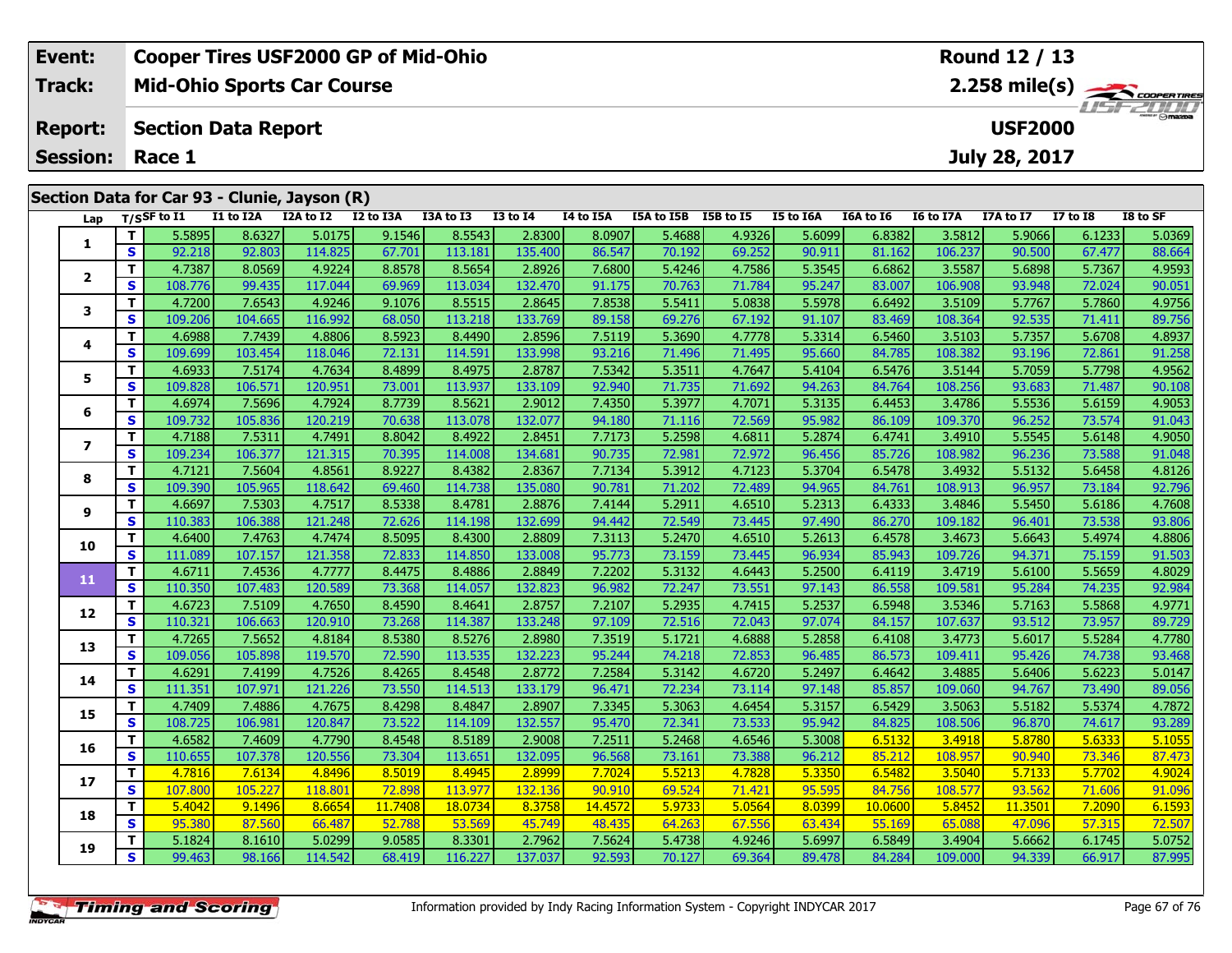| Event:                 | <b>Cooper Tires USF2000 GP of Mid-Ohio</b>   | Round 12 / 13  |
|------------------------|----------------------------------------------|----------------|
| Track:                 | <b>Mid-Ohio Sports Car Course</b>            |                |
| <b>Report:</b>         | Section Data Report                          | <b>USF2000</b> |
| <b>Session: Race 1</b> |                                              | July 28, 2017  |
|                        | Section Data for Car 93 - Clunie, Jayson (R) |                |

## **Section Data for Car 93 - Clunie, Jayson (R)**

| Lap                     |                         | $T/SI1$ to I2 I2 to I3 I4 to I5 |                 |                      | <b>I5 to 16</b>  | I6 to I7 Lap |          | PO to SF         |
|-------------------------|-------------------------|---------------------------------|-----------------|----------------------|------------------|--------------|----------|------------------|
| $\mathbf{1}$            | Τ.                      | 13.6502                         | 17.7089         | 18.4921              | 12.4481          | 9.4878       |          | 91.3668 134.3657 |
|                         | $\mathbf{s}$            | 100.898                         |                 | 89.670 77.097 85.555 |                  | 96.440       | 88.969   | 56.665           |
|                         | T.                      |                                 | 12.9793 17.4232 |                      | 17.8632 12.0407  | 9.2485       | 87.8822  |                  |
| $\overline{2}$          | $\overline{\mathbf{s}}$ | 106.113                         | 91.140          | 79.811               | 88.450           | 98.935       | 92.497   |                  |
|                         | $\overline{\mathsf{r}}$ | 12.5789                         | 17.6591         | 18.4787              | 12.2470          | 9.2876       | 88.5974  |                  |
| 3                       | $\mathbf{s}$            | 109.491                         | 89.923          | 77.153               | 86.960           | 98.518       | 91.750   |                  |
|                         | $\overline{\mathsf{r}}$ | 12.6245                         | 17.0413         | 17.6587              | 11.8774          | 9.2460       | 86.5708  |                  |
| $\overline{\mathbf{4}}$ | $\mathbf{s}$            | 109.095                         | 93.183          | 80.735               | 89.666           | 98.962       | 93.898   |                  |
|                         | T                       | 12.2808                         | 16.9874         | 17.6500              | 11.9580          | 9.2203       | 86.4045  |                  |
| 5                       | $\overline{\mathbf{s}}$ | 112.148                         | 93.478          | 80.775               | 89.062           | 99.238       | 94.078   |                  |
|                         | т                       | 12.3620                         | 17.3360         | 17.5398              | 11.7588          | 9.0322       | 86.1486  |                  |
| 6                       | $\overline{\mathbf{s}}$ |                                 | 111.412 91.599  | 81.283               | 90.570           | 101.304      | 94.358   |                  |
|                         | T                       | 12.2802                         | 17.2964         | 17.6582              | 11.7615          | 9.0455       | 86.1255  |                  |
| $\overline{\mathbf{z}}$ | $\overline{\mathbf{s}}$ | 112.154                         | 91.808          | 80.738               | 90.550           | 101.155      | 94.383   |                  |
|                         | $\overline{\mathsf{r}}$ | 12.4165                         | 17.3609         | 17.8169              | 11.9182          | 9.0064       | 86.5261  |                  |
| 8                       | $\overline{\mathbf{s}}$ | 110.923                         | 91.467          | 80.019               | 89.359           | 101.594      | 93.946   |                  |
|                         | T                       | 12.2820                         | 17.0119         | 17.3565              | 11.6646          | 9.0296       | 85.2813  |                  |
| 9                       | $\mathbf{s}$            | 112.137                         | 93.344          | 82.141               | 91.302           | 101.333      | 95.317   |                  |
|                         | T                       | 12.2237                         | 16.9395         | 17.2093              | 11.7191          | 9.1316       | 85.1221  |                  |
| 10                      | $\overline{\mathbf{s}}$ | 112.672                         |                 | $93.743$ 82.844      | 90.877           | 100.201      | 95.496   |                  |
|                         | T                       | 12.2313                         | 16.9361         | 17.1777              | 11.6619          | 9.0819       | 85.0137  |                  |
| 11                      | $\mathbf{s}$            |                                 | 112.602 93.762  | 82.996               | 91.323           | 100.750      | 95.618   |                  |
|                         | T                       | 12.2759                         | 16.9231         | 17.2457              | 11.8485          | 9.2509       | 85.6560  |                  |
| 12                      | $\overline{\mathbf{s}}$ | 112.193                         | 93.834          | 82.669               | 89.885           | 98.909       | 94.901   |                  |
|                         | T                       | 12.3836                         | 17.0656         | 17.2128              | 11.6966          | 9.0790       | 85.3685  |                  |
| 13                      | $\overline{\mathbf{s}}$ | 111.217                         | 93.050          | 82.827               | 91.052           | 100.782      | 95.220   |                  |
| 14                      | $\overline{\mathsf{r}}$ | 12.1725                         | 16.8813         | 17.2446              | 11.7139          | 9.1291       | 85.2847  |                  |
|                         | $\mathbf{s}$            | 113.146                         | 94.066          | 82.674               | 90.918           | 100.229      | 95.314   |                  |
| 15                      | T                       | 12.2561                         | 16.9145         | 17.2862              | 11.8586          | 9.0245       | 85.2961  |                  |
|                         | $\overline{\mathbf{s}}$ | 112.374                         | 93.881          | 82.475               | 89.808           | 101.391      | 95.301   |                  |
| 16                      | T                       | 12.2399                         | 16.9737         | 17.1525              | 11.8140          | 9.3698       | 85.8477  |                  |
|                         | $\overline{\mathbf{s}}$ | 112.523                         | 93.554          | 83.118               | 90.147           | 97.654       | 94.689   |                  |
| 17                      | T                       | 12.4630                         | 16.9964         | 18.0065              | 11.8832          | 9.2173       | 86.9205  |                  |
|                         | $\overline{\mathbf{s}}$ | 110.509                         | 93.429          | 79.176               | $\boxed{89.622}$ | 99.270       | 93.520   |                  |
| 18                      | $\overline{\mathsf{r}}$ | 17.8150                         | 29.8142         | 25.4869              | 18.0999          | 17.1953      | 135.5596 |                  |
|                         | $\overline{\mathbf{s}}$ | 77.310                          | 53.262          | $-55.938$            | 58.840           | 53.212       | 59.965   |                  |
| 19                      | т                       | 13.1909                         | 17.3886         | 17.9608              | 12.2846          | 9.1566       | 89.2098  |                  |
|                         | $\overline{\mathbf{s}}$ | 104.411                         | 91.322          | 79.377               | 86.694           | 99.928       | 91.120   |                  |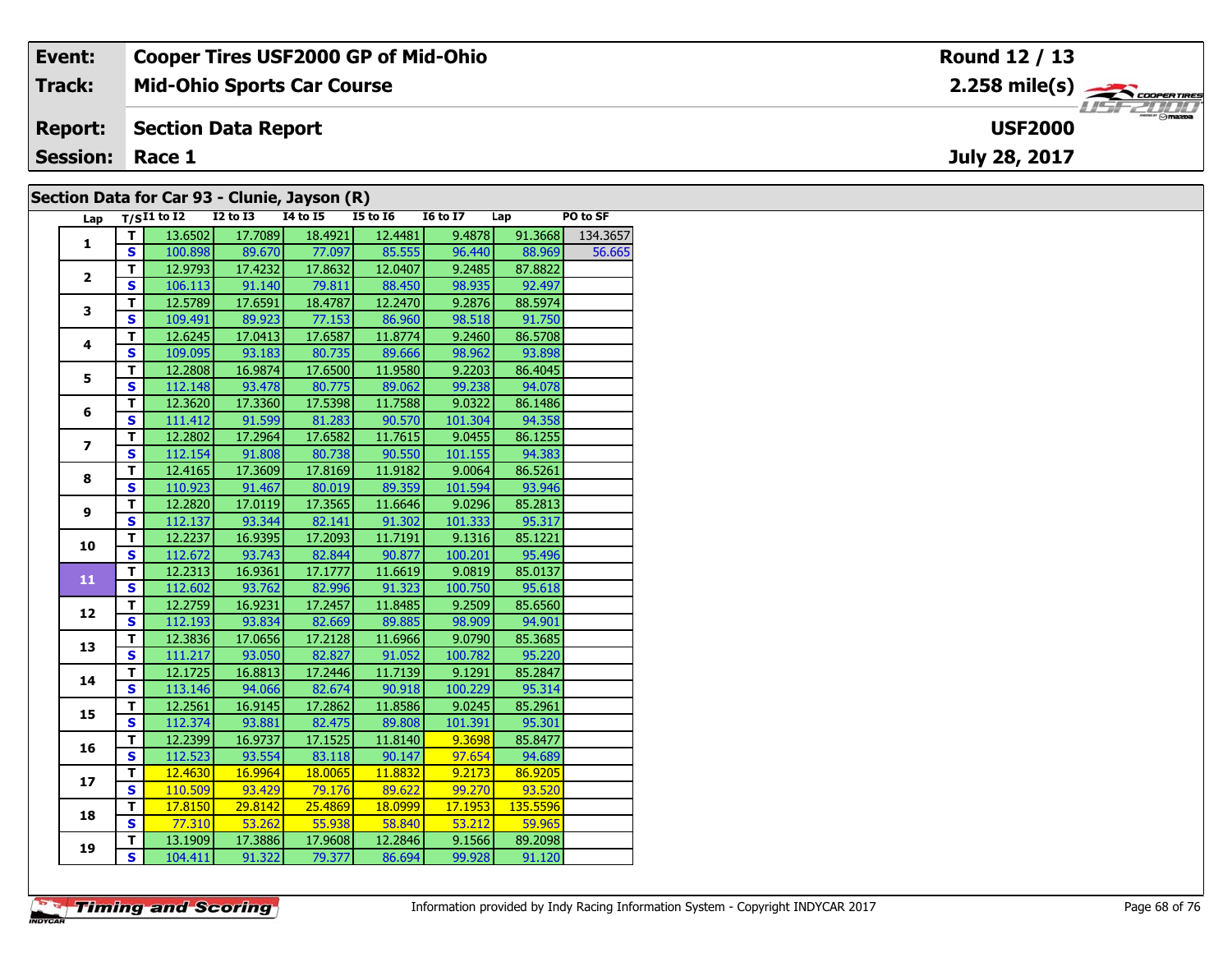| Event:          | <b>Cooper Tires USF2000 GP of Mid-Ohio</b>                                                                                 | Round 12 / 13                                                                           |
|-----------------|----------------------------------------------------------------------------------------------------------------------------|-----------------------------------------------------------------------------------------|
| Track:          | <b>Mid-Ohio Sports Car Course</b>                                                                                          |                                                                                         |
| <b>Report:</b>  | <b>Section Data Report</b>                                                                                                 | <b>USF 2000</b><br><b>USF2000</b>                                                       |
| Session: Race 1 |                                                                                                                            | July 28, 2017                                                                           |
|                 | Section Data for Car 93 - Clunie, Jayson (R)<br><b>TOA + 6 TO</b><br><b>TO + 0 TA</b><br>TA to TEA<br>TEA to TED TED to TE | $TO + C C$<br>TE LA TEA<br>$TCA + 5C$ $TC + 5T7A$<br><b>T7A + &lt; T7</b><br>$T7 + 5T9$ |

|  | Lap | $T/S$ SF to $I1$ | I1 to I2A | I2A to I2 | I2 to I3A | I3A to I3 | <b>I3 to I4</b> | I4 to I5A | I5A to I5B | I5B to I5 | I5 to I6A | I6A to I6 | I6 to I7A | I7A to I7 | $I7$ to $I8$ | I8 to SF |
|--|-----|------------------|-----------|-----------|-----------|-----------|-----------------|-----------|------------|-----------|-----------|-----------|-----------|-----------|--------------|----------|
|  | 20  | 4.7142           | 7.6726    | 4.7711    | 8.9180    | 8.4274    | 2.8057          | 7.5516    | 5.3105     | 4.6783    | 5.3590    | 6.6553    | 3.5465    | 5.4754    | 5.7152       | 4.8210   |
|  |     |                  | 104.4151  | 120.755   | 69.497    | 14.885 l  | 136.573         | 92.726    | 72.284     | 73.016    | 95.167    | 83.3921   | 107.276   | 97.627    | 72.295       | 92.634   |
|  | 21  | 4.6546 l         | 7.3957    | 4.7114    | 8.5995    | 8.4966    | 2.8549          | 7.6795    | 5.2542     | 4.6673    | 5.2988    | 6.6774    | 3.4880    | 5.8063    | 5.5696       | 4.8943   |
|  |     | .10.741          | 108.325   | 122.286   | 72.0711   | 113.949   | 134.219         | 91.181    | 73.058     | 73.188    | 96.248    | 83.116    | 109.075   | 92.063    | 74.185       | 91.247   |
|  |     | 4.7395           |           |           |           |           |                 |           |            |           |           |           |           |           |              |          |
|  | 22  | 108.757          |           |           |           |           |                 |           |            |           |           |           |           |           |              |          |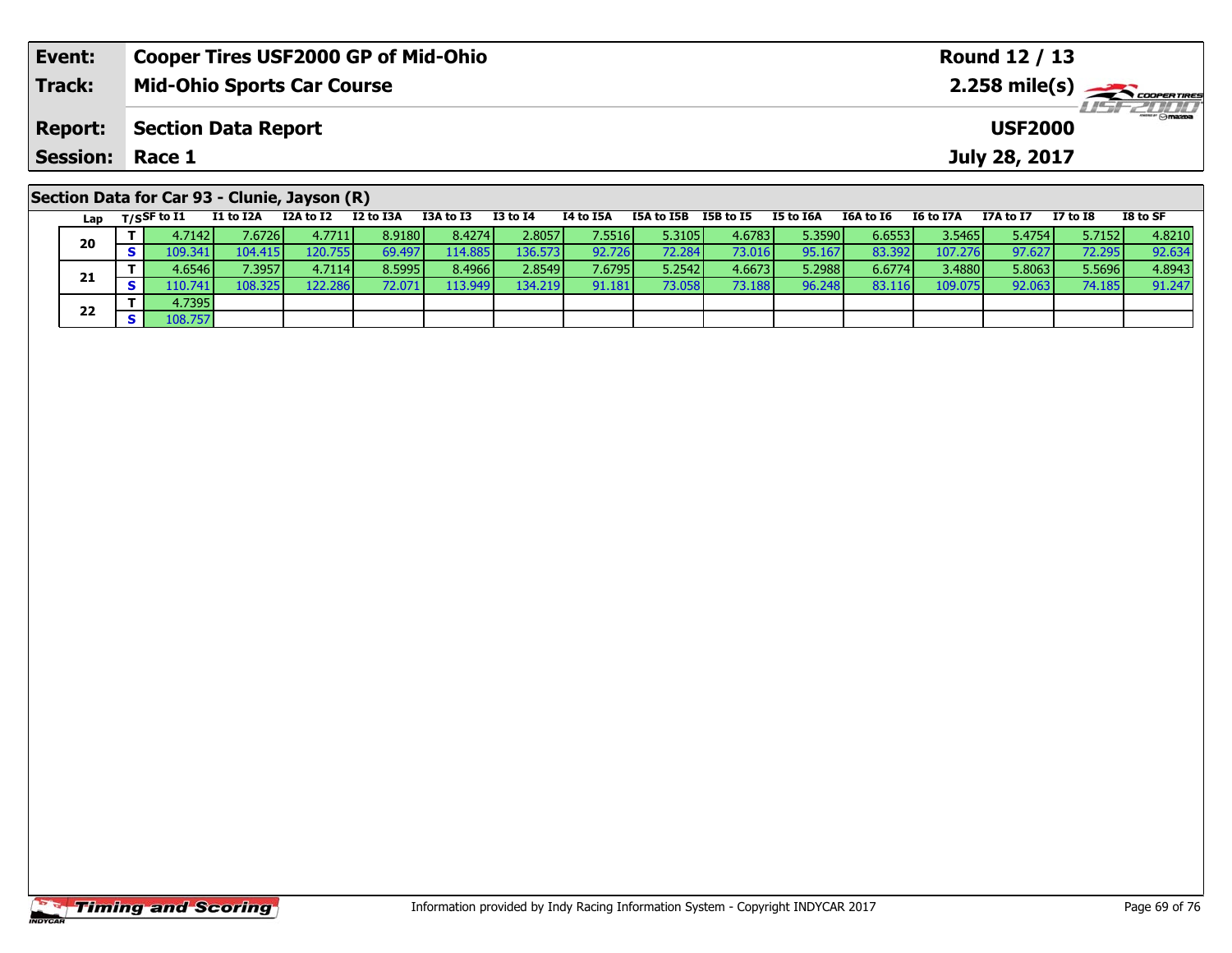| Event:                                       | <b>Cooper Tires USF2000 GP of Mid-Ohio</b> | Round 12 / 13                                                                                                                                                                                                                                                                                                                         |  |  |  |  |  |  |  |  |  |
|----------------------------------------------|--------------------------------------------|---------------------------------------------------------------------------------------------------------------------------------------------------------------------------------------------------------------------------------------------------------------------------------------------------------------------------------------|--|--|--|--|--|--|--|--|--|
| Track:                                       | <b>Mid-Ohio Sports Car Course</b>          | $2.258$ mile(s) $\overbrace{\hspace{2cm}}$ coorer TIRES                                                                                                                                                                                                                                                                               |  |  |  |  |  |  |  |  |  |
| <b>Report:</b>                               | <b>Section Data Report</b>                 | $\frac{1}{2}$ $\frac{1}{2}$ $\frac{1}{2}$ $\frac{1}{2}$ $\frac{1}{2}$ $\frac{1}{2}$ $\frac{1}{2}$ $\frac{1}{2}$ $\frac{1}{2}$ $\frac{1}{2}$ $\frac{1}{2}$ $\frac{1}{2}$ $\frac{1}{2}$ $\frac{1}{2}$ $\frac{1}{2}$ $\frac{1}{2}$ $\frac{1}{2}$ $\frac{1}{2}$ $\frac{1}{2}$ $\frac{1}{2}$ $\frac{1}{2}$ $\frac{1}{2}$<br><b>USF2000</b> |  |  |  |  |  |  |  |  |  |
| <b>Session: Race 1</b>                       |                                            | July 28, 2017                                                                                                                                                                                                                                                                                                                         |  |  |  |  |  |  |  |  |  |
| Section Data for Car 93 - Clunie, Jayson (R) |                                            |                                                                                                                                                                                                                                                                                                                                       |  |  |  |  |  |  |  |  |  |

**Lap T/SI1 to I2 I2 to I3 I4 to I5 I5 to I6 I6 to I7 Lap PO to SF** 

**<sup>T</sup>** 12.4437 17.3454 17.5404 12.0143 9.0219 86.4218 **<sup>S</sup>** 110.680 91.549 81.280 88.644 101.420 94.060

**<sup>T</sup>** 12.1071 17.0961 17.6010 11.9762 9.2943 86.0481 **<sup>S</sup>** 113.757 92.884 81.000 88.926 98.447 94.468

# **Timing and Scoring**

**20**

**21**

22  $\frac{1}{s}$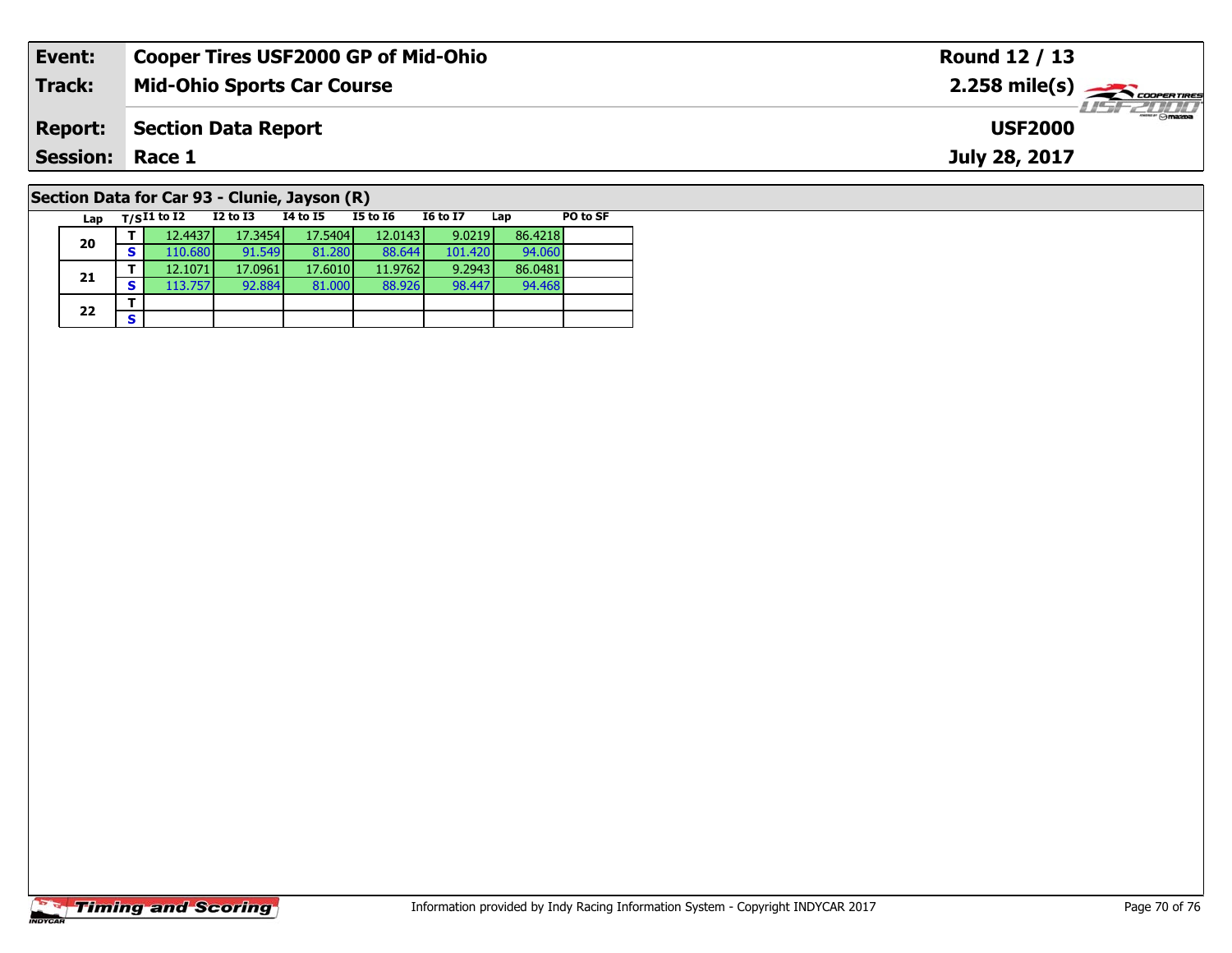| Event:                                         | <b>Cooper Tires USF2000 GP of Mid-Ohio</b> |           |           |           |           |          | Round 12 / 13  |            |                         |                  |           |           |                  |                 |          |
|------------------------------------------------|--------------------------------------------|-----------|-----------|-----------|-----------|----------|----------------|------------|-------------------------|------------------|-----------|-----------|------------------|-----------------|----------|
| <b>Track:</b>                                  | <b>Mid-Ohio Sports Car Course</b>          |           |           |           |           |          |                |            |                         |                  |           |           |                  |                 |          |
| <b>Report:</b>                                 | <b>Section Data Report</b>                 |           |           |           |           |          | <b>USF2000</b> |            | <i><b>LISF 2000</b></i> |                  |           |           |                  |                 |          |
| <b>Session:</b>                                | Race 1                                     |           |           |           |           |          |                |            | July 28, 2017           |                  |           |           |                  |                 |          |
|                                                |                                            |           |           |           |           |          |                |            |                         |                  |           |           |                  |                 |          |
| Section Data for Car 97 - Tomaselli, Bruna (R) |                                            |           |           |           |           |          |                |            |                         |                  |           |           |                  |                 |          |
| Lap                                            | T/SSF to I1                                | I1 to I2A | I2A to I2 | I2 to I3A | I3A to I3 | I3 to I4 | I4 to I5A      | I5A to I5B | I5B to I5               | <b>I5 to I6A</b> | I6A to I6 | I6 to I7A | <b>I7A to I7</b> | <b>I7 to I8</b> | I8 to SF |

| Lap            |              | $1/5$ <sub>2</sub> to 11 | 11 W 12A | IZA WIZ | <b>IZ WISA</b> | 158 W 15 | +ב טו כב | 14 W 13A | 13A W 13B | 196 M 19 | <b>13 MO TOW</b> | TOW TO TO | 10 to 17A | $17A \times I$ | <b>TV TO TO</b> | 10 LU JI |
|----------------|--------------|--------------------------|----------|---------|----------------|----------|----------|----------|-----------|----------|------------------|-----------|-----------|----------------|-----------------|----------|
| 1              | Т            | 5.4746                   | 9.1594   | 5.2676  | 9.2663         | 8.6980   | 2.9233   | 8.3073   | 5.6564    | 4.9267   | 5.6663           | 6.8143    | 3.5702    | 6.1928         | 7.2854          | 5.0647   |
|                | $\mathbf{s}$ | 94.154                   | 87.466   | 109.374 | 66.885         | 111.311  | 131.079  | 84.291   | 67.864    | 69.335   | 90.006           | 81.446    | 106.564   | 86.317         | 56.714          | 88.177   |
| $\overline{2}$ | Т            | 4.7625                   | 7.6873   | 4.8849  | 8.7089         | 8.5920   | 2.9024   | 7.4187   | 5.4813    | 4.9213   | 5.3641           | 6.5956    | 3.5366    | 5.9064         | 5.7348          | 5.0241   |
|                | $\mathbf{s}$ | 108.232                  | 104.216  | 117.942 | 71.165         | 112.684  | 132.022  | 94.387   | 70.031    | 69.411   | 95.077           | 84.147    | 107.576   | 90.503         | 72.048          | 88.890   |
| 3              | T            | 4.7335                   | 7.6283   | 4.8404  | 8.7217         | 8.5624   | 2.8892   | 7.5006   | 5.4247    | 4.8787   | 5.3639           | 6.5846    | 3.5274    | 5.5535         | 5.7783          | 4.9184   |
|                | $\mathbf{s}$ | 108.895                  | 105.022  | 119.027 | 71.061         | 113.074  | 132.626  | 93.356   | 70.762    | 70.017   | 95.080           | 84.288    | 107.857   | 96.254         | 71.506          | 90.800   |
| 4              | $\mathbf{T}$ | 4.6798                   | 7.4890   | 4.8927  | 8.7771         | 8.4887   | 2.8767   | 7.5231   | 5.3307    | 4.8695   | 5.3003           | 6.5652    | 3.5106    | 5.5573         | 5.7000          | 4.9127   |
|                | S            | 110.145                  | 106.975  | 117.754 | 70.612         | 114.055  | 133.202  | 93.077   | 72.010    | 70.149   | 96.221           | 84.537    | 108.373   | 96.188         | 72.488          | 90.905   |
| 5              | Т            | 4.6701                   | 7.4794   | 4.8123  | 8.5884         | 8.5038   | 2.8804   | 7.3926   | 5.3732    | 4.7738   | 5.3369           | 6.5479    | 3.4972    | 5.6153         | 5.8062          | 4.9025   |
|                | S            | 110.373                  | 107.112  | 119.722 | 72.164         | 113.853  | 133.031  | 94.720   | 71.440    | 71.555   | 95.561           | 84.760    | 108.788   | 95.194         | 71.162          | 91.095   |
| 6              | T            | 4.6675                   | 7.5427   | 4.8444  | 8.9879         | 8.5064   | 2.8560   | 8.0770   | 5.3436    | 4.7422   | 5.3451           | 6.4854    | 3.4717    | 5.4926         | 5.5584          | 4.9034   |
|                | $\mathbf{s}$ | 110.435                  | 106.213  | 118.928 | 68.956         | 113.818  | 134.167  | 86.694   | 71.836    | 72.032   | 95.414           | 85.577    | 109.587   | 97.321         | 74.335          | 91.078   |
| 7              | T            | 4.6936                   | 7.4608   | 4.7745  | 8.6207         | 8.4639   | 2.8605   | 7.6287   | 5.2822    | 4.7645   | 5.2984           | 6.5267    | 3.4792    | 5.4839         | 5.5960          | 4.8689   |
|                | $\mathbf{s}$ | 109.821                  | 107.379  | 120.669 | 71.894         | 114.390  | 133.956  | 91.789   | 72.671    | 71.695   | 96.255           | 85.035    | 109.351   | 97.475         | 73.835          | 91.723   |
| 8              | $\mathbf{T}$ | 4.6214                   | 7.3744   | 4.8603  | 8.8371         | 8.4609   | 2.8578   | 7.5794   | 5.3779    | 4.7638   | 5.3640           | 6.5990    | 3.4872    | 5.5078         | 5.7156          | 4.8789   |
|                | $\mathbf{s}$ | 111.536                  | 108.637  | 118.539 | 70.133         | 114.430  | 134.083  | 92.386   | 71.378    | 71.706   | 95.078           | 84.104    | 109.100   | 97.052         | 72.290          | 91.535   |
| 9              | Т            | 4.6460                   | 7.4629   | 4.7180  | 8.6788         | 8.4925   | 2.8948   | 7.3629   | 5.3216    | 4.7641   | 5.2825           | 6.4529    | 3.4675    | 5.3859         | 5.6497          | 4.8514   |
|                | S            | 110.946                  | 107.349  | 122.115 | 71.412         | 114.004  | 132.369  | 95.102   | 72.133    | 71.701   | 96.545           | 86.008    | 109.720   | 99.249         | 73.133          | 92.054   |
| 10             | Т            | 4.6463                   | 7.3629   | 4.7560  | 8.4817         | 8.4421   | 2.8720   | 7.2313   | 5.2455    | 4.6945   | 5.2877           | 6.4137    | 3.4596    | 5.5024         | 5.6953          | 4.8682   |
|                | $\mathbf{s}$ | 110.939                  | 108.807  | 121.139 | 73.072         | 114.685  | 133.420  | 96.833   | 73.180    | 72.764   | 96.450           | 86.534    | 109.971   | 97.148         | 72.548          | 91.736   |
| 11             | T            | 4.6488                   | 7.3678   | 4.7929  | 8.5273         | 8.4600   | 2.8607   | 7.2151   | 5.2842    | 4.6602   | 5.2180           | 6.5039    | 3.4699    | 5.4588         | 5.6504          | 4.8281   |
|                | $\mathbf{s}$ | 110.879                  | 108.735  | 120.206 | 72.681         | 114.442  | 133.947  | 97.050   | 72.644    | 73.300   | 97.739           | 85.333    | 109.644   | 97.924         | 73.124          | 92.498   |
| 12             | т            | 4.6415                   | 7.4806   | 4.7885  | 8.5606         | 8.4501   | 2.8647   | 7.1266   | 5.2673    | 4.7334   | 5.2556           | 6.5250    | 3.4984    | 5.7730         | 5.7349          | 4.8827   |
|                | $\mathbf{s}$ | 111.053                  | 107.095  | 120.317 | 72.398         | 114.576  | 133.760  | 98.255   | 72.877    | 72.166   | 97.039           | 85.057    | 108.751   | 92.594         | 72.047          | 91.464   |
| 13             | Т            | 4.6733                   | 7.5220   | 4.8150  | 8.6887         | 8.4337   | 2.8481   | 7.4286   | 5.3111    | 4.6267   | 5.2415           | 6.4824    | 3.4658    | 5.4654         | 5.6485          | 4.7659   |
|                | S            | 110.298                  | 106.506  | 119.654 | 71.331         | 114.799  | 134.539  | 94.261   | 72.276    | 73.830   | 97.300           | 85.616    | 109.774   | 97.805         | 73.149          | 93.705   |
| 14             | Т            | 4.6132                   | 7.4055   | 4.7404  | 8.6827         | 8.4958   | 2.8694   | 7.1781   | 5.2479    | 4.6952   | 5.2280           | 6.4188    | 3.4496    | 5.5207         | 5.6574          | 4.9602   |
|                | S            | 111.735                  | 108.181  | 121.537 | 71.380         | 113.960  | 133.541  | 97.551   | 73.146    | 72.753   | 97.552           | 86.465    | 110.289   | 96.826         | 73.034          | 90.035   |
| 15             | Т            | 4.7420                   | 7.5458   | 4.7815  | 8.4994         | 8.4052   | 2.8436   | 7.4436   | 5.2919    | 4.6895   | 5.2844           | 6.5295    | 3.4734    | 5.4802         | 5.6206          | 4.7944   |
|                | $\mathbf{s}$ | 108.700                  | 106.170  | 120.493 | 72.920         | 115.188  | 134.752  | 94.071   | 72.538    | 72.842   | 96.510           | 84.999    | 109.534   | 97.541         | 73.512          | 93.148   |
| 16             | Т            | 4.6160                   | 7.4536   | 4.7626  | 8.6507         | 8.4798   | 2.8692   | 7.3326   | 5.2054    | 4.5970   | 5.2159           | 6.5407    | 3.5142    | 5.8832         | 6.0666          | 4.8767   |
|                | $\mathbf{s}$ | 111.667                  | 107.483  | 120.971 | 71.644         | 114.175  | 133.550  | 95.495   | 73.743    | 74.307   | 97.778           | 84.853    | 108.262   | 90.860         | 68.108          | 91.576   |
| 17             | Т            | 4.7857                   | 7.5619   | 4.9189  | 8.7198         | 8.5278   | 2.9009   | 7.3307   | 5.6998    | 4.8139   | 5.2763           | 6.7208    | 3.6173    | 6.0471         | 6.1018          | 5.0507   |
|                | $\mathbf{s}$ | 107.707                  | 105.944  | 117.127 | 71.076         | 113.532  | 132.091  | 95.520   | 67.347    | 70.959   | 96.659           | 82.579    | 105.176   | 88.397         | 67.715          | 88.422   |
| 18             | Т            | 5.2623                   | 9.2930   | 8.2848  | 11.0769        | 18.1496  | 8.5688   | 14.1984  | 5.8098    | 5.0855   | 8.0952           | 10.0002   | 5.7482    | 11.4235        | 7.0601          | 6.1653   |
|                | S            | 97.952                   | 86.209   | 69.541  | 55.952         | 53.345   | 44.718   | 49.317   | 66.072    | 67.170   | 63,000           | 55.499    | 66.187    | 46.793         | 58.524          | 72.436   |
| 19             | Т            | 5.2187                   | 8.0818   | 5.0788  | 9.0959         | 8.4139   | 2.8393   | 7.5045   | 5.4059    | 4.8301   | 5.6630           | 6.6162    | 3.4918    | 5.7282         | 6.2139          | 4.9542   |
|                | $\mathbf{s}$ | 98.771                   | 99.128   | 113.439 | 68.138         | 115.069  | 134.956  | 93.308   | 71.008    | 70.721   | 90.058           | 83.885    | 108.957   | 93.318         | 66.493          | 90.144   |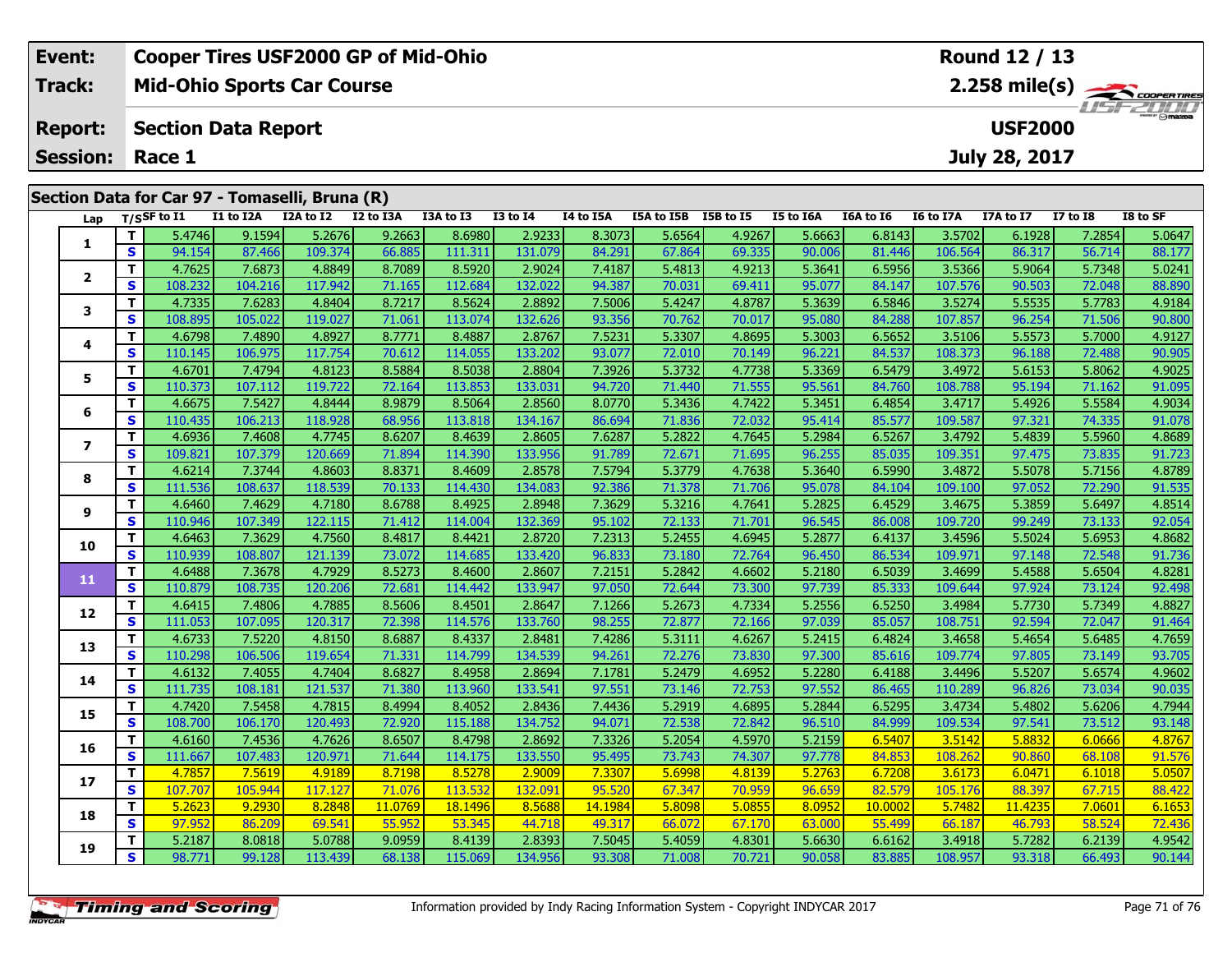| Event:                                         | <b>Cooper Tires USF2000 GP of Mid-Ohio</b> | Round 12 / 13                                                 |  |  |  |  |  |
|------------------------------------------------|--------------------------------------------|---------------------------------------------------------------|--|--|--|--|--|
| Track:                                         | <b>Mid-Ohio Sports Car Course</b>          | $2.258$ mile(s) $\overbrace{\hspace{2.5cm}}^{3}$ coores rines |  |  |  |  |  |
| <b>Report:</b>                                 | <b>Section Data Report</b>                 | <b>USF2000</b>                                                |  |  |  |  |  |
| <b>Session: Race 1</b>                         |                                            | July 28, 2017                                                 |  |  |  |  |  |
| Section Data for Car 97 - Tomaselli, Bruna (R) |                                            |                                                               |  |  |  |  |  |

#### **Section Data for Car 97 - Tomaselli, Bruna (R)**

| Lap                     |                         | $T/SI1$ to I2 I2 to I3 I4 to I5 |                   |                              | $\sim$ $\sim$<br>$I5$ to $I6$     | I6 to I7 Lap     |                    | PO to SF |
|-------------------------|-------------------------|---------------------------------|-------------------|------------------------------|-----------------------------------|------------------|--------------------|----------|
| $\mathbf{1}$            | T I                     |                                 | 14.4270 17.9643   |                              | 18.8904 12.4806                   |                  | $9.7630$ $94.2733$ | 135.2380 |
|                         | $\mathbf{s}$            |                                 |                   | 95.465 88.395 75.471 85.332  |                                   | 93.721           | 86.226             | 56.300   |
|                         | $\overline{\mathsf{T}}$ | 12.5722                         | 17.3009           |                              | 17.8213 11.9597                   | 9.4430           | 87.5209            |          |
| $\overline{2}$          | $\overline{\mathbf{s}}$ | 109.549                         | 91.785            |                              | 79.999 89.049                     | 96.897           | 92.878             |          |
|                         | $\overline{\mathsf{r}}$ | 12.4687                         | 17.2841           | 17.8040                      | 11.9485                           | 9.0809           | 86.9056            |          |
| 3                       | $\overline{\mathbf{s}}$ | 110.458                         | 91.874            | 80.076                       | 89.133                            | 100.761          | 93.536             |          |
|                         | $\overline{\mathsf{r}}$ | 12.3817                         | 17.2658           | 17.7233                      | 11.8655                           | 9.0679           | 86.4734            |          |
| 4                       | $\overline{\mathbf{s}}$ | 111.235                         | 91.971            | 80.441                       | 89.756                            | 100.905          | 94.003             |          |
|                         | T                       | 12.2917                         | 17.0922           | 17.5396                      | 11.8848                           | 9.1125           | 86.1800            |          |
| 5                       | $\mathbf{s}$            |                                 |                   | 112.049 92.905 81.284        | 89.610                            | 100.412          | 94.324             |          |
|                         | T                       | 12.3871                         | 17.4943           | 18.1628                      | 11.8305                           | 8.9643           | 86.8243            |          |
| 6                       | $\overline{\mathbf{s}}$ |                                 |                   | 111.186 90.770 78.495        | 90.022                            | 102.072          | 93.624             |          |
|                         | T                       | 12.2353                         | 17.0846           | 17.6754                      |                                   | $11.8251$ 8.9631 | 85.8025            |          |
| $\overline{\mathbf{z}}$ | $\mathbf{s}$            | 112.566                         | 92.947            | 80.659                       | 90.063                            | 102.085          | 94.738             |          |
| 8                       | $\overline{\mathsf{r}}$ | 12.2347                         | 17.2980           | 17.7211                      | 11.9630                           | 8.9950           | 86.2855            |          |
|                         | $\mathbf{s}$            | 112.571                         | 91.800            | 80.451                       | 89.024                            | 101.723          | 94.208             |          |
| 9                       | $\overline{\mathsf{r}}$ | 12.1809                         | 17.1713           | 17.4486                      | 11.7354                           | 8.8534           | 85.4315            |          |
|                         | $\mathbf{s}$            | 113.068                         | 92.477            | 81.708                       | 90.751                            | 103.350          | 95.150             |          |
| 10                      | T                       | 12.1189                         | 16.9238           | 17.1713                      | 11.7014                           | 8.9620           | 84.9592            |          |
|                         | $\overline{\mathbf{s}}$ |                                 |                   | 113.647 93.830 83.027 91.015 |                                   | 102.098          | 95.679             |          |
| 11                      | T.                      |                                 | $12.1607$ 16.9873 | 17.1595                      | 11.7219                           | 8.9287           | 84.9461            |          |
|                         | $\overline{\mathbf{s}}$ |                                 | 113.256 93.479    | 83.084                       | 90.856                            | 102.479          | 95.694             |          |
|                         | $\overline{\mathsf{r}}$ | 12.2691                         | 17.0107           | 17.1273                      | 11.7806                           | 9.2714           | 85.5829            |          |
| 12                      | $\overline{\mathbf{s}}$ | 112.255                         | 93.350            | 83.240                       | 90.403                            | 98.691           | 94.982             |          |
| 13                      | $\overline{\mathsf{r}}$ | 12.3370                         | 17.1224           | 17.3664                      | 11.7239                           | 8.9312           | 85.4167            |          |
|                         | $\overline{\mathbf{s}}$ | 111.638                         | 92.741            | 82.094                       | 90.840                            | 102.450          | 95.166             |          |
| 14                      | $\mathbf T$             | 12.1459                         | 17.1785           | 17.1212                      | 11.6468                           | 8.9703           | 85.1629            |          |
|                         | $\overline{\mathbf{s}}$ | 113.394                         | 92.438            | 83.270                       | 91.441                            | 102.003          | 95.450             |          |
| 15                      | T                       | 12.3273                         | 16.9046           | 17.4250                      | 11.8139                           | 8.9536           | 85.4250            |          |
|                         | $\overline{\mathbf{s}}$ |                                 |                   | 111.725 93.936 81.818        | 90.148                            | 102.194          | 95.157             |          |
| 16                      | T.                      | 12.2162                         | 17.1305           | 17.1350                      | 11.7566                           | 9.3974           | 86.0642            |          |
|                         | $\overline{\mathbf{s}}$ |                                 |                   | 112.742 92.698 83.203        | 90.587                            | 97.367           | 94.450             |          |
| 17                      | T                       | 12.4808                         | 17.2476           | 17.8444                      | 11.9971                           | 9.6644           | 88.0734            |          |
|                         | $\overline{\mathbf{s}}$ | 110.351                         | 92.068            | 79.895                       | 88.771                            | 94.677           | 92.296             |          |
| 18                      | $\overline{\mathsf{T}}$ | 17.5778                         | 29.2265           | 25.0937                      | 18.0954                           | 17.1717          | 134.2216           |          |
|                         | $\overline{\mathbf{s}}$ | 78.353                          | 54.333            | 56.814                       | $\overline{\hspace{1.6cm}58.855}$ | 53.285           | 60.563             |          |
| 19                      | T                       | 13.1606                         | 17.5098           | 17.7405                      | 12.2792                           | 9.2200           | 89.1362            |          |
|                         | $\overline{\mathbf{s}}$ | 104.651                         |                   | 90.689 80.363                | 86.732                            | 99.241           | 91.195             |          |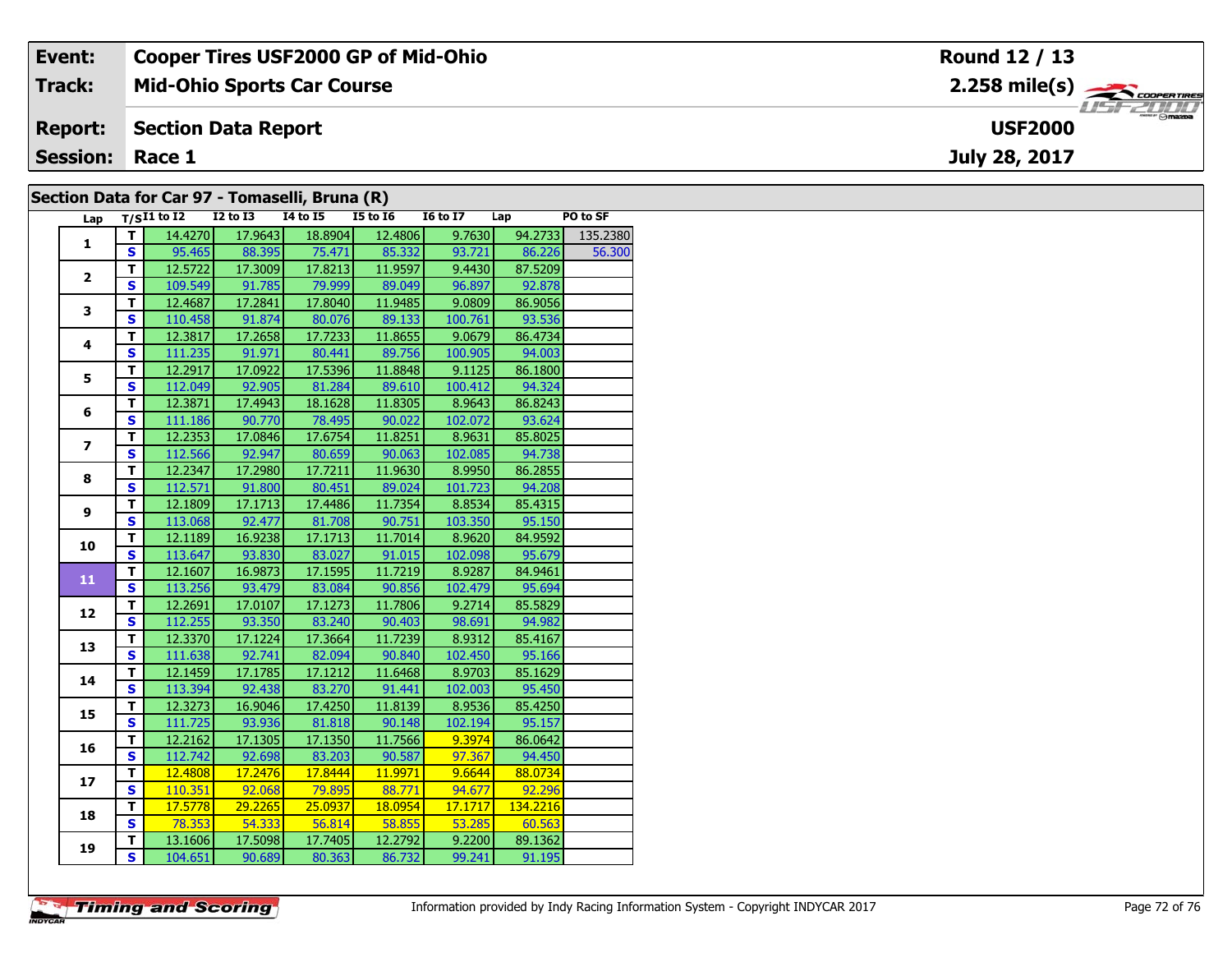| Event:                                                                                                                                                                                                                                                                                                                                                                                                                                                                                                                                                                                                                                                                                                         | <b>Cooper Tires USF2000 GP of Mid-Ohio</b> | Round 12 / 13  |  |  |  |  |  |  |  |
|----------------------------------------------------------------------------------------------------------------------------------------------------------------------------------------------------------------------------------------------------------------------------------------------------------------------------------------------------------------------------------------------------------------------------------------------------------------------------------------------------------------------------------------------------------------------------------------------------------------------------------------------------------------------------------------------------------------|--------------------------------------------|----------------|--|--|--|--|--|--|--|
| Track:                                                                                                                                                                                                                                                                                                                                                                                                                                                                                                                                                                                                                                                                                                         | <b>Mid-Ohio Sports Car Course</b>          |                |  |  |  |  |  |  |  |
| <b>Report:</b>                                                                                                                                                                                                                                                                                                                                                                                                                                                                                                                                                                                                                                                                                                 | <b>Section Data Report</b>                 | <b>USF2000</b> |  |  |  |  |  |  |  |
| <b>Session: Race 1</b>                                                                                                                                                                                                                                                                                                                                                                                                                                                                                                                                                                                                                                                                                         |                                            | July 28, 2017  |  |  |  |  |  |  |  |
| Section Data for Car 97 - Tomaselli, Bruna (R)<br>TO LA CE<br>$\blacksquare$ $\blacksquare$ $\blacksquare$ $\blacksquare$ $\blacksquare$ $\blacksquare$ $\blacksquare$ $\blacksquare$ $\blacksquare$ $\blacksquare$ $\blacksquare$ $\blacksquare$ $\blacksquare$ $\blacksquare$ $\blacksquare$ $\blacksquare$ $\blacksquare$ $\blacksquare$ $\blacksquare$ $\blacksquare$ $\blacksquare$ $\blacksquare$ $\blacksquare$ $\blacksquare$ $\blacksquare$ $\blacksquare$ $\blacksquare$ $\blacksquare$ $\blacksquare$ $\blacksquare$ $\blacksquare$ $\blacks$<br>TEAL TED TED LATE<br>TOA LA TO<br><b>TALATEA</b><br>TE AA TEA<br>TCA LA TC<br><b>TTA 1. TT</b><br><b>T7 1.4 TO</b><br><b>TO LA TA</b><br>TC LA TTA |                                            |                |  |  |  |  |  |  |  |

|  | Lap | $T/S$ SF to $I1$ | I1 to I2A | I2A to I2 | I2 to I3A | I3A to I3 | <b>I3 to I4</b> | I4 to I5A | I5A to I5B      | I5B to I5 | I5 to I6A | I6A to I6 | I6 to I7A | I7A to I7 | $I7$ to $I8$ | I8 to SF |
|--|-----|------------------|-----------|-----------|-----------|-----------|-----------------|-----------|-----------------|-----------|-----------|-----------|-----------|-----------|--------------|----------|
|  | 20  | 4.7442           | .7417     | 4.8278    | 8.6878    | 8.3549    | 2.7977          | 7.6416    | 5.3709          | 4.6973    | 5.2763    | 6.6700    | 3.5024    | 5.5886    | 5.6306       | 4.8730   |
|  |     | .08.649 <b>I</b> | 103.483   | 19.337    | '1.338    | 15.882    | 136.9631        | 91.634    | 71.471          | 72.721    | 96.659    | 83.2081   | 108.627   | 95.649    | 73.381       | 91.646   |
|  |     | 4.6400 <b>l</b>  | 7.4834    | 4.7568    | 8.4481    | 8.3538    | 2.8573          | 7.7503    | 5.2888 <b>l</b> | 4.8153    | 5.2262    | 6.6052    | 3.4615    | 5.6985    | 5.7294       | 4.8764   |
|  | 21  | 11.089           | 107.055   | l21.118 l | 3.362     | 115.8971  | 134.106         | 90.348    | 72.580          | 70.939    | 97.585    | 84.025    | 109.910   | 93.805    | 72.116       | 91.582   |
|  | 22  | 5.3319           |           |           |           |           |                 |           |                 |           |           |           |           |           |              |          |
|  |     | 96.674           |           |           |           |           |                 |           |                 |           |           |           |           |           |              |          |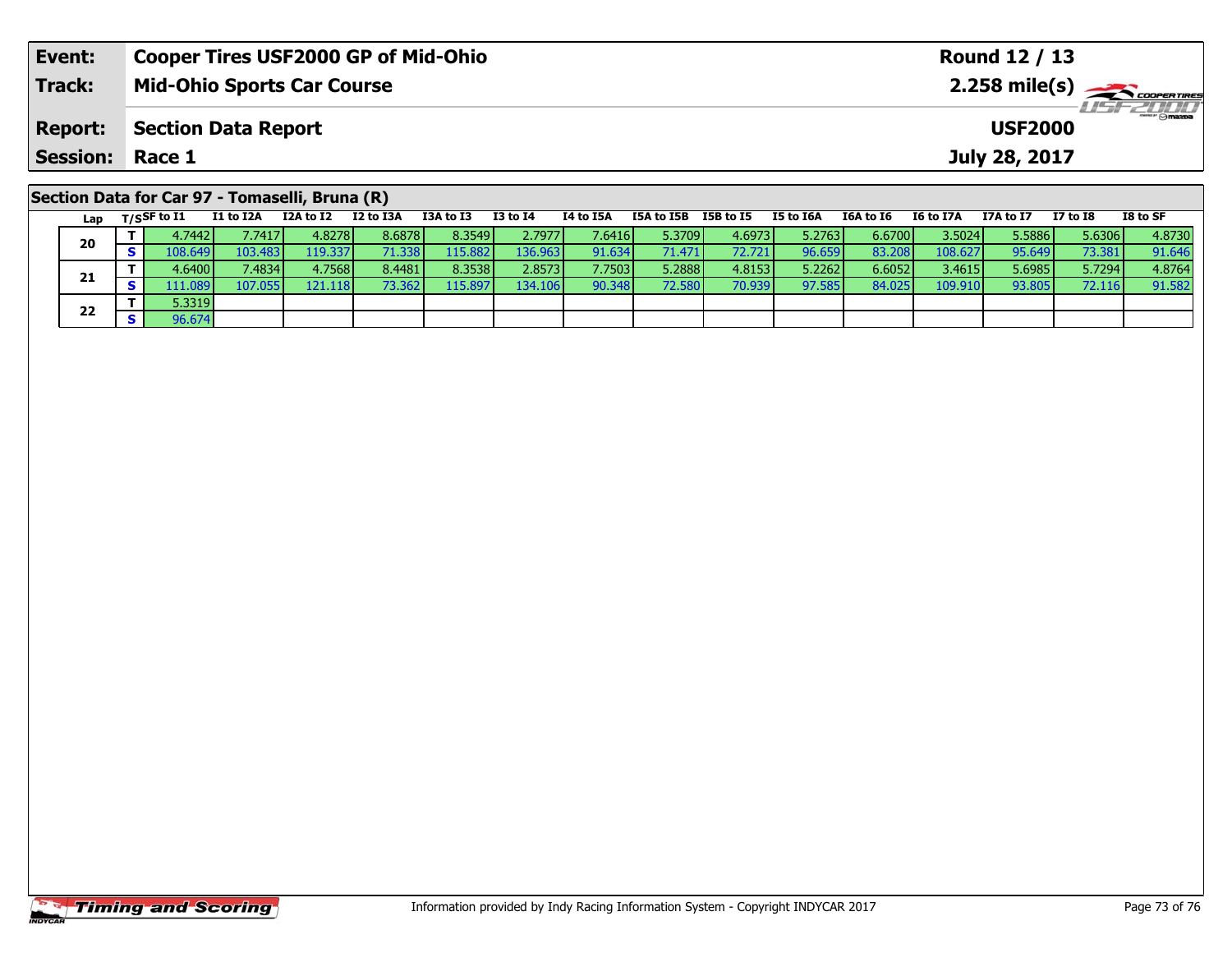| Event:                                         | <b>Cooper Tires USF2000 GP of Mid-Ohio</b> | Round 12 / 13                                           |  |  |  |  |  |
|------------------------------------------------|--------------------------------------------|---------------------------------------------------------|--|--|--|--|--|
| Track:                                         | <b>Mid-Ohio Sports Car Course</b>          | $2.258$ mile(s) $\overbrace{\hspace{2cm}}$ coorer TIRES |  |  |  |  |  |
| <b>Report:</b>                                 | Section Data Report                        | $\frac{1}{\Theta}$ mazoa<br><b>USF2000</b>              |  |  |  |  |  |
| <b>Session: Race 1</b>                         |                                            | July 28, 2017                                           |  |  |  |  |  |
| Section Data for Car 97 - Tomaselli, Bruna (R) |                                            |                                                         |  |  |  |  |  |

## **Section Data for Car 97 - Tomaselli, Bruna (R)**

|  | Lap |   | $T/SI1$ to I2 | <b>I2 to I3</b> | 14 to 15 | <b>I5 to 16</b> | <b>16 to 17</b> | Lap     | PO to SF |
|--|-----|---|---------------|-----------------|----------|-----------------|-----------------|---------|----------|
|  |     |   | 12.5695       | 17.0427         | 17.7098  | 11.9463         | 9.0910          | 86,4048 |          |
|  | 20  | S | 109.573       | 93.175          | 80.502   | 89.149          | 100.649         | 94.078  |          |
|  |     |   | 12.2402       | 16.8019         | 17.8544  | 11.8314         | 9.1600          | 85.9910 |          |
|  | 21  | S | 112.520       | 94.510          | 79.850   | 90.015          | 99.891          | 94.531  |          |
|  |     |   |               |                 |          |                 |                 |         |          |
|  | 22  | S |               |                 |          |                 |                 |         |          |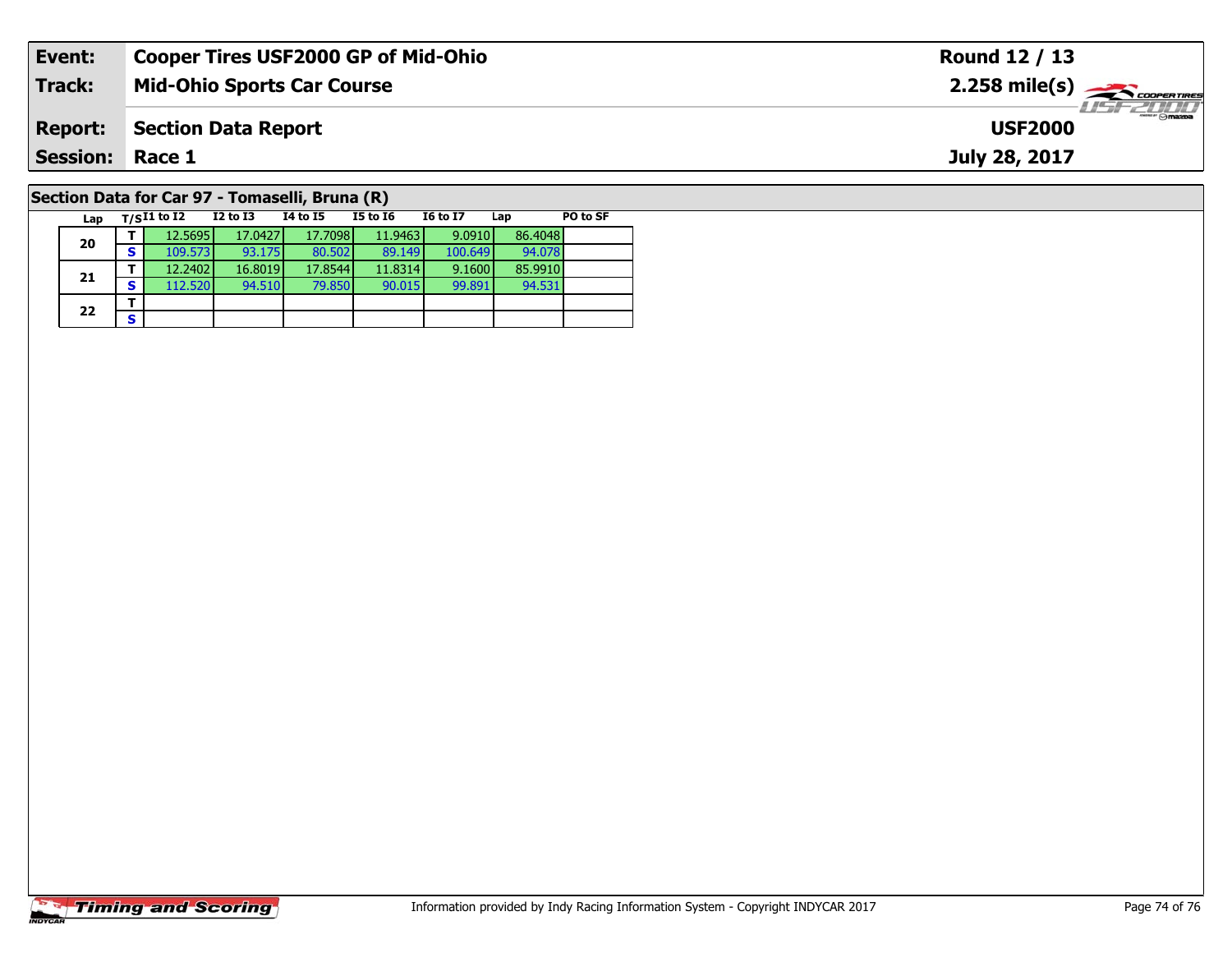